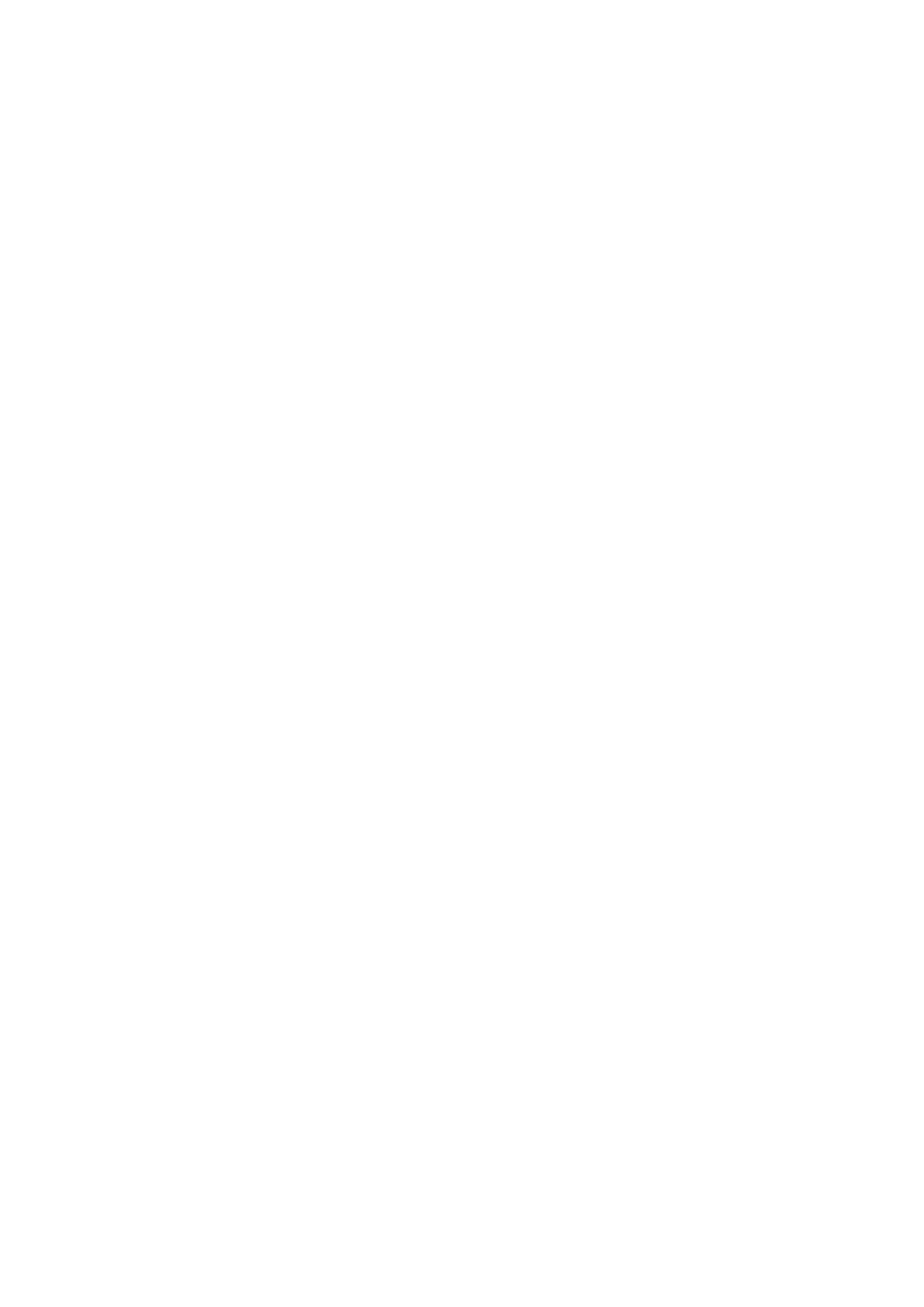# Contents

| $\mathbf{1}$ | <b>Bayesian Decision Theory</b><br>page 1      |                                                                |                |  |  |
|--------------|------------------------------------------------|----------------------------------------------------------------|----------------|--|--|
|              | 1.1                                            | Independence Constraints                                       |                |  |  |
|              |                                                | Example: Coin Toss<br>1.1.1                                    | $\overline{7}$ |  |  |
|              |                                                | Example: Gaussian Density Estimation<br>1.1.2                  | 7              |  |  |
|              | 1.2                                            | Incremental Bayes Classifier                                   | 9              |  |  |
|              | 1.3                                            | Bayes Classifier for 2-class Normal Distributions              | 10             |  |  |
| $\bf{2}$     | Maximum Likelihood/ Maximum Entropy Duality    |                                                                |                |  |  |
|              | $2.1\,$                                        | ML and Empirical Distribution                                  | 12             |  |  |
|              | 2.2                                            | Relative Entropy                                               | 14             |  |  |
|              | 2.3                                            | Maximum Entropy and Duality ML/MaxEnt                          | 15             |  |  |
| 3            | EM Algorithm: ML over Mixture of Distributions |                                                                |                |  |  |
|              | 3.1                                            | The EM Algorithm: General                                      | 21             |  |  |
|              | $3.2\,$                                        | EM with i.i.d. Data                                            | 24             |  |  |
|              | 3.3                                            | Back to the Coins Example                                      | 24             |  |  |
|              | 3.4                                            | Gaussian Mixture                                               |                |  |  |
|              | 3.5                                            | Application Examples                                           |                |  |  |
|              |                                                | 3.5.1 Gaussian Mixture and Clustering                          | 27             |  |  |
|              |                                                | Multinomial Mixture and "bag of words" Application 27<br>3.5.2 |                |  |  |
| 4            |                                                | <b>Support Vector Machines and Kernel Functions</b>            | 30             |  |  |
|              | 4.1                                            | Large Margin Classifier as a Quadratic Linear Programming      | 31             |  |  |
|              | 4.2                                            | The Support Vector Machine<br>34                               |                |  |  |
|              | 4.3                                            | The Kernel Trick<br>36                                         |                |  |  |
|              |                                                | The Homogeneous Polynomial Kernel<br>4.3.1                     | 37             |  |  |
|              |                                                | 4.3.2 The non-homogeneous Polynomial Kernel                    | 38             |  |  |
|              |                                                | The RBF Kernel<br>4.3.3                                        | 39             |  |  |
|              |                                                | Classifying New Instances<br>4.3.4                             | 39             |  |  |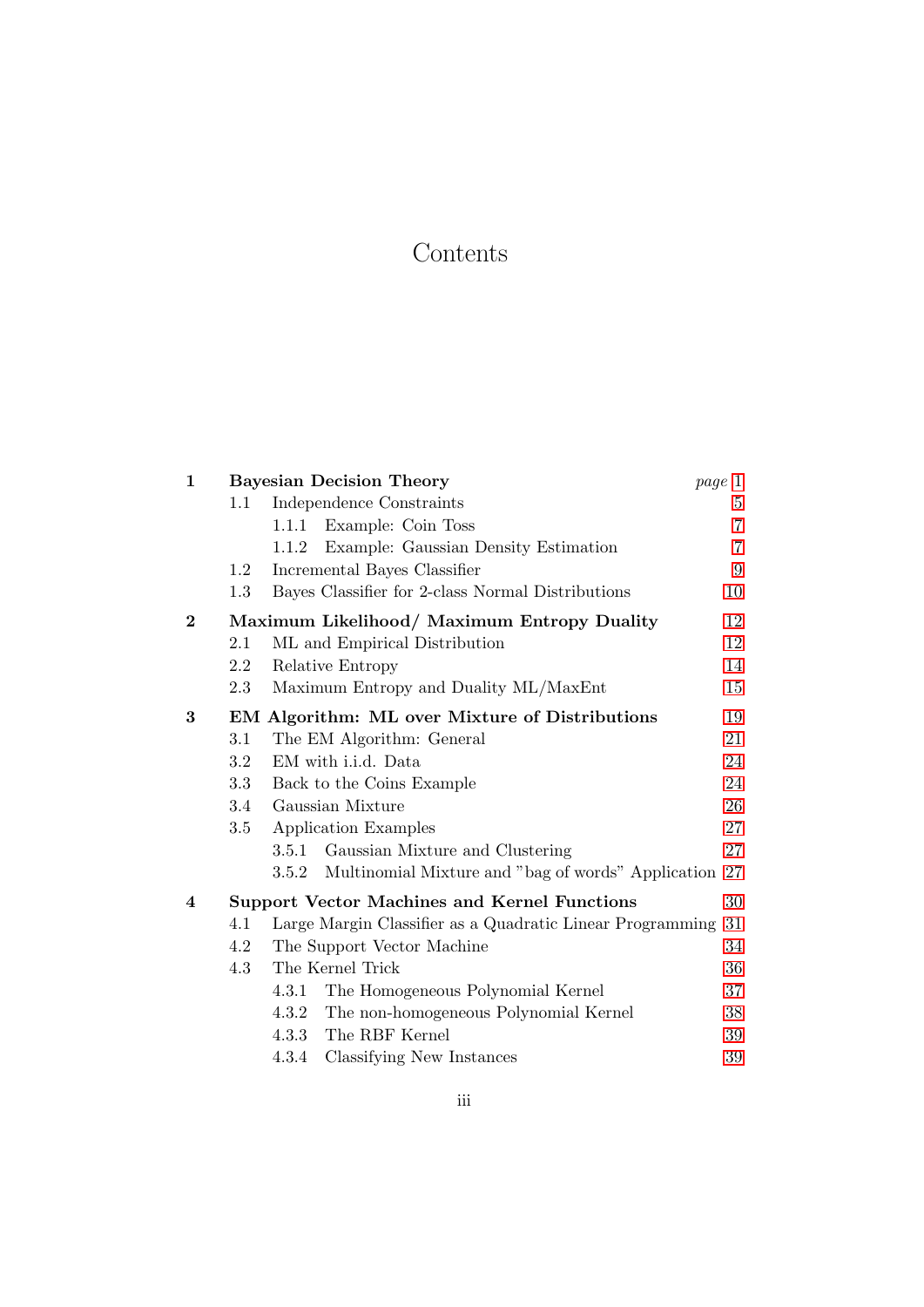| iv               | Contents<br>41                                               |          |  |  |  |
|------------------|--------------------------------------------------------------|----------|--|--|--|
| $\bf{5}$         | Spectral Analysis I: PCA, LDA, CCA                           |          |  |  |  |
|                  | PCA: Statistical Perspective<br>5.1                          | 42       |  |  |  |
|                  | 5.1.1 Maximizing the Variance of Output Coordinates<br>5.1.2 | 43       |  |  |  |
|                  | Decorrelation: Diagonalization of the Covariance<br>Matrix   | 46       |  |  |  |
|                  | PCA: Optimal Reconstruction<br>5.2                           | 47       |  |  |  |
|                  | 5.3<br>The Case $n >> m$                                     | 49       |  |  |  |
|                  | Kernel PCA<br>5.4                                            | 49       |  |  |  |
|                  | 5.5<br>Fisher's LDA: Basic Idea                              | 50       |  |  |  |
|                  | 5.6<br>Fisher's LDA: General Derivation                      | 52       |  |  |  |
|                  | 5.7<br>Fisher's LDA: 2-class                                 | 54       |  |  |  |
|                  | 5.8<br>LDA versus SVM                                        | 54       |  |  |  |
|                  | 5.9<br>Canonical Correlation Analysis                        | 55       |  |  |  |
| $\boldsymbol{6}$ | Spectral Analysis II: Clustering                             |          |  |  |  |
|                  | K-means Algorithm for Clustering<br>6.1                      | 59       |  |  |  |
|                  | Matrix Formulation of K-means<br>6.1.1                       | 60       |  |  |  |
|                  | 6.2<br>Min-Cut                                               | 62       |  |  |  |
|                  | 6.3<br>Spectral Clustering: Ratio-Cuts and Normalized-Cuts   | 63       |  |  |  |
|                  | Ratio-Cuts<br>6.3.1                                          | 64       |  |  |  |
|                  | 6.3.2<br>Normalized-Cuts                                     | 65       |  |  |  |
| $\overline{7}$   | The Formal (PAC) Learning Model                              | 69       |  |  |  |
|                  | The Formal Model<br>7.1                                      | 69       |  |  |  |
|                  | 7.2<br>The Rectangle Learning Problem                        | 73       |  |  |  |
|                  | 7.3<br>Learnability of Finite Concept Classes                | 75       |  |  |  |
|                  | The Realizable Case<br>7.3.1                                 | 76       |  |  |  |
|                  | The Unrealizable Case<br>7.3.2                               | 77       |  |  |  |
| 8                | The VC Dimension                                             | 80       |  |  |  |
|                  | The VC Dimension<br>8.1                                      | 81       |  |  |  |
|                  | 8.2<br>The Relation between VC dimension and PAC Learning    | 85       |  |  |  |
| $\boldsymbol{9}$ | The Double-Sampling Theorem                                  | 89       |  |  |  |
|                  | 9.1<br>A Polynomial Bound on the Sample Size m for PAC       |          |  |  |  |
|                  | Learning                                                     | 89       |  |  |  |
|                  | Optimality of SVM Revisited<br>9.2                           | 95<br>97 |  |  |  |
| 10               | Appendix                                                     |          |  |  |  |
| Bibliography     |                                                              |          |  |  |  |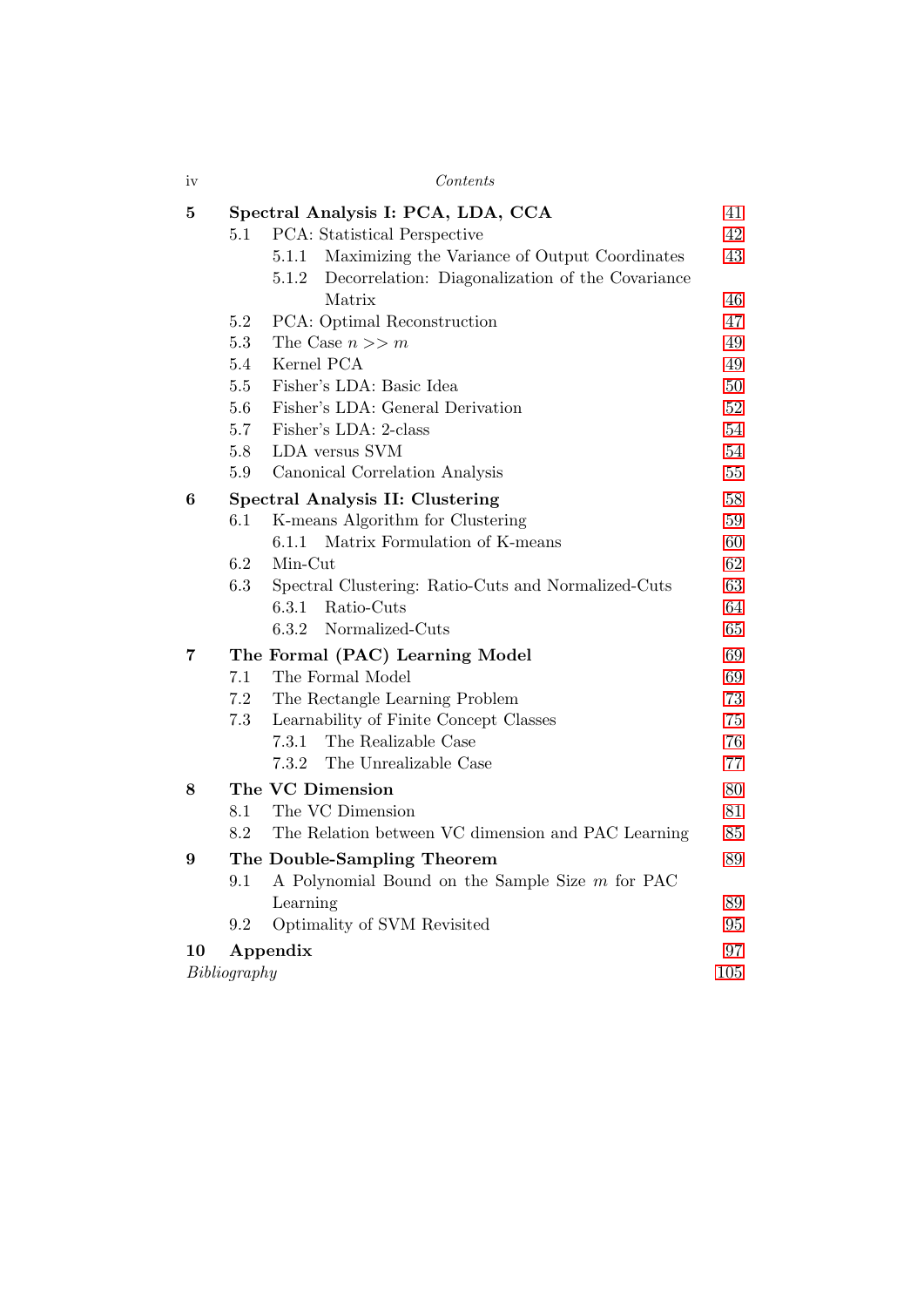# <span id="page-4-0"></span>Bayesian Decision Theory

During the next few lectures we will be looking at the inference from training data problem as a random process modeled by the joint probability distribution over input (measurements) and output (say class labels) variables. In general, estimating the underlying distribution is a daunting and unwieldy task, but there are a number of constraints or "tricks of the trade" so to speak that under certain conditions make this task manageable and fairly effective.

To make things simple, we will assume a discrete world, i.e., that the values of our random variables take on a finite number of values. Consider for example two random variables X taking on k possible values  $x_1, ..., x_k$ and H taking on two values  $h_1, h_2$ . The values of X could stand for a Body Mass Index (BMI) measurement *weight/height*<sup>2</sup> of a person and H stands for the two possibilities  $h_1$  standing for the "person being over-weight" and  $h_2$  as the possibility "person of normal weight". Given a BMI measurement we would like to estimate the probability of the person being over-weight.

The joint probability  $P(X, H)$  is a two dimensional array (2-way array) with  $2k$  entries (cells). Each training example  $(x_i, h_j)$  falls into one of those cells, therefore  $P(X = x_i, H = h_j) = P(x_i, h_j)$  holds the ratio between the number of hits into cell  $(i, j)$  and the total number of training examples (assuming the training data arrive i.i.d.). As a result  $\sum_{ij} P(x_i, h_j) = 1$ .

The projections of the array onto its vertical and horizontal axes by summing over columns or over rows is called marginalization and produces  $P(h_j) = \sum_i P(x_i, h_j)$  the sum over the j'th row is the probability  $P(H = h_j)$ , i.e., the probability of a person being over-weight (or not) before we see any measurement — these are called *priors*. Likewise,  $P(x_i) = \sum_j P(x_i, h_j)$ is the probability  $P(X = x_i)$  which is the probability of receiving such a BMI measurement to begin with — this is often called evidence. Note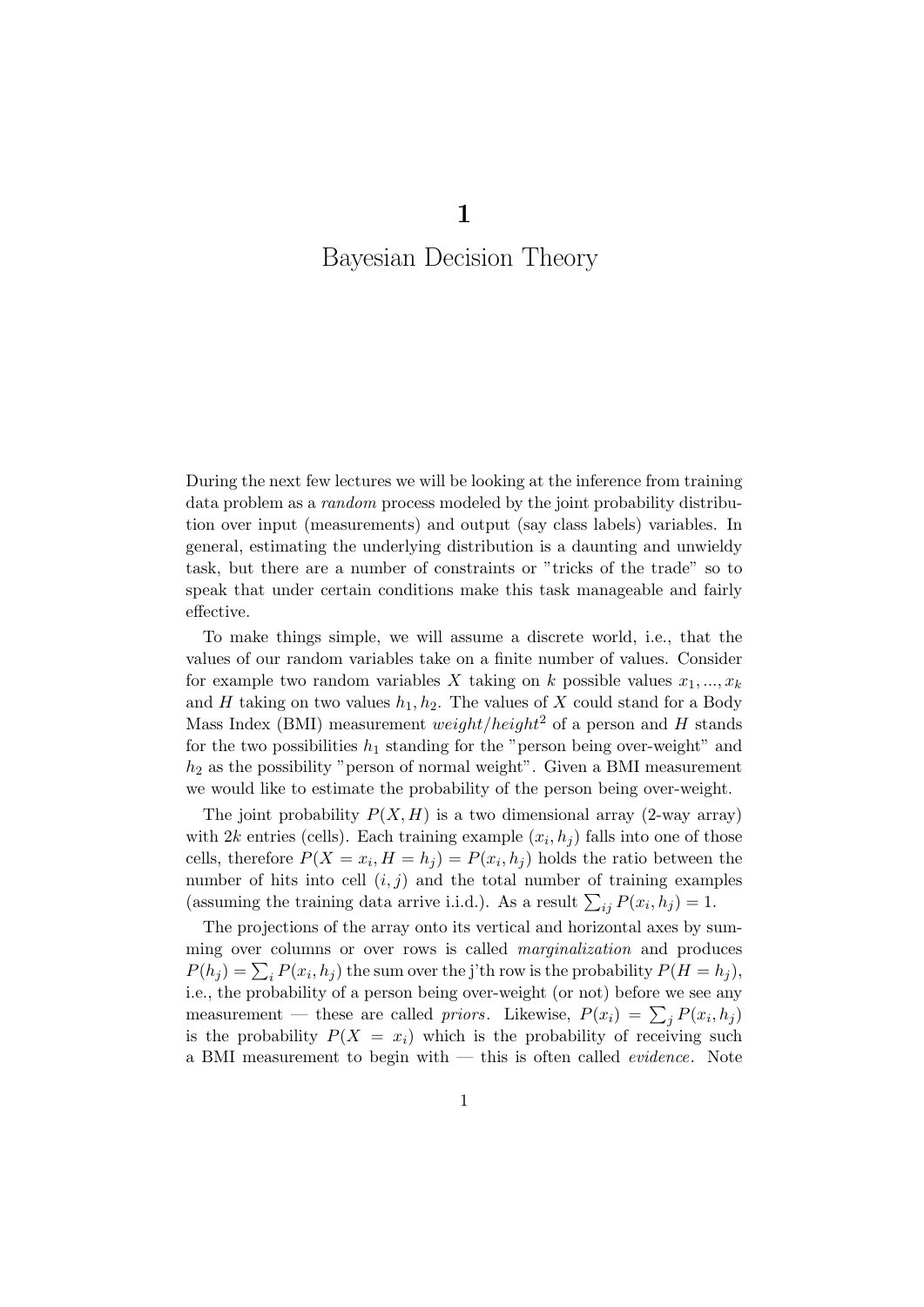2 Bayesian Decision Theory

| $h_1$ | 2     | 5        |       | $\dot{2}$ |       |
|-------|-------|----------|-------|-----------|-------|
| $h_2$ | O     | $^{(1)}$ | 3     | 3         |       |
|       | $x_1$ | $x_2$    | $x_3$ | $x_4$     | $x_5$ |

<span id="page-5-0"></span>Fig. 1.1. Joint probability  $P(X, H)$  where X ranges over 5 discrete values and H over two values. Each entry contains the number of hits for the cell  $(x_i, h_j)$ . The joint probability  $P(x_i, h_j)$  is the number of hits divided by the total number of hits (22). See text for more details.

that, by definition,  $\sum_j P(h_j) = \sum_i P(x_i) = 1$ . In Fig. [1.1](#page-5-0) we have that  $P(h_1) = 14/22, P(h_2) = 8/22$  that is there is a higher prior probability of a person being over-weight than being of normal weight. Also  $P(x_3) = 7/22$ is the highest meaning that we encounter  $\text{BMI} = x_3$  with the highest probability.

The conditional probability  $P(h_j | x_i) = P(x_i, h_j)/P(x_i)$  is the ratio between the number of hits in cell  $(i, j)$  and the number of hits in the i'th column, i.e., the probability that the outcome is  $H = h_j$  given the measurement  $X = x_i$ . In Fig. [1.1](#page-5-0) we have  $P(h_2 | x_3) = 3/7$ . Note that

$$
\sum_{j} P(h_j \mid x_i) = \sum_{j} \frac{P(x_i, h_j)}{P(x_i)} = \frac{1}{P(x_i)} \sum_{j} P(x_i, h_j) = P(x_i) / P(x_i) = 1.
$$

Likewise, the conditional probability  $P(x_i | h_j) = P(x_i, h_j)/P(h_j)$  is the number of hits in cell  $(i, j)$  normalized by the number of hits in the j'th row and represents the probability of receiving  $\text{BMI} = x_i$  given the class label  $H = h_i$  (over-weight or not) of the person. In Fig. [1.1](#page-5-0) we have  $P(x_3 | h_2)$  $3/8$  which is the probability of receiving BMI =  $x_3$  given that the person is known to be of normal weight. Note that  $\sum_i P(x_i | h_j) = 1$ .

The Bayes formula arises from:

$$
P(x_i | h_j)P(h_j) = P(x_i, h_j) = P(h_j | x_i)P(x_i),
$$

from which we get:

$$
P(h_j \mid x_i) = \frac{P(x_i \mid h_j)P(h_j)}{P(x_i)}.
$$

The left hand side  $P(h_j | x_i)$  is called the *posterior* probability and  $P(x_i | h_j)$ is called the class conditional likelihood. The Bayes formula provides a way to estimate the posterior probability from the prior, evidence and class likelihood. It is useful in cases where it is natural to compute (or collect data of) the class likelihood, yet it is not quite simple to compute directly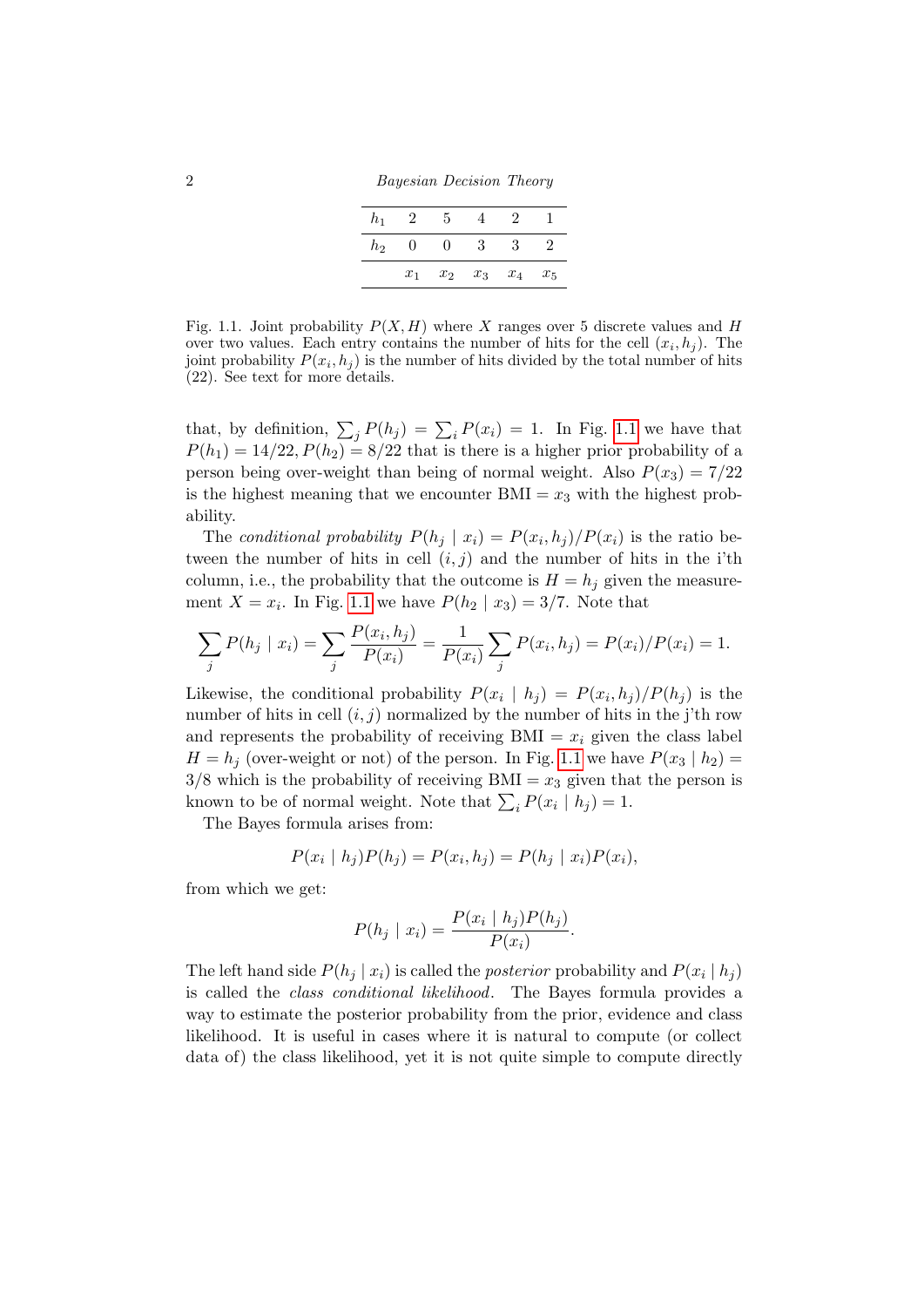the posterior. For example, given a measurement "12" we would like to estimate the probability that the measurement came from tossing a pair of dice or from spinning a roulette table. If  $x = 12$  is our measurement, and  $h_1$  stands for "pair of dice" and  $h_2$  for "roulette" then it is natural to compute the class conditional:  $P("12" | "pair of dice") = 1/36$  and  $P("12" | "roulette") = 1/38$ . Computing the posterior directly is much more difficult. As another example, consider medical diagnosis. Once it is known that a patient suffers from some disease  $h_i$ , it is natural to evaluate the probabilities  $P(x_i | h_j)$  of the emerging symptoms  $x_i$ . As a result, in many inference problems it is natural to use the class conditionals as the basic building blocks and use the Bayes formula to invert those to obtain the posteriors.

The Bayes rule can often lead to unintuitive results — the one in particular is known as "base rate fallacy" which shows how an nonuniform prior can influence the mapping from likelihoods to posteriors. On an intuitive basis, people tend to ignore priors and equate likelihoods to posteriors. The following example is typical: consider the "Cancer test kit" problem[†](#page-6-0) which has the following features: given that the subject has Cancer "C", the probability of the test kit producing a positive decision "+" is  $P(+ \mid C) = 0.98$  (which means that  $P(- | C) = 0.02$  and the probability of the kit producing a negative decision "-" given that the subject is healthy "H" is  $P(- \mid H) = 0.97$ (which means also that  $P(+ | H) = 0.03$ ). The prior probability of Cancer in the population is  $P(C) = 0.01$ . These numbers appear at first glance as quite reasonable, i.e, there is a probability of 98% that the test kit will produce the correct indication given that the subject has Cancer. What we are actually interested in is the probability that the subject has Cancer given that the test kit generated a positive decision, i.e.,  $P(C \mid +)$ . Using Bayes rule:

$$
P(C \mid +) = \frac{P(+ \mid C)P(C)}{P(+)} = \frac{P(+ \mid C)P(C)}{P(+ \mid C)P(C) + P(+ \mid H)P(H)} = 0.266
$$

which means that there is a 26.6% chance that the subject has Cancer given that the test kit produced a positive response — by all means a very poor performance.

If we draw the posteriors  $P(h_1 |x)$  and  $P(h_2 | x)$  using the probability distribution array in Fig. [1.1](#page-5-0) we will see that  $P(h_1 |x) > P(h_2 | x)$  for all values of X smaller than a value which is in between  $x_3$  and  $x_4$ . Therefore the decision which will minimize the probability of misclassification would

<span id="page-6-0"></span><sup>†</sup> This example is adopted from Yishai Mansour's class notes on Machine Learning.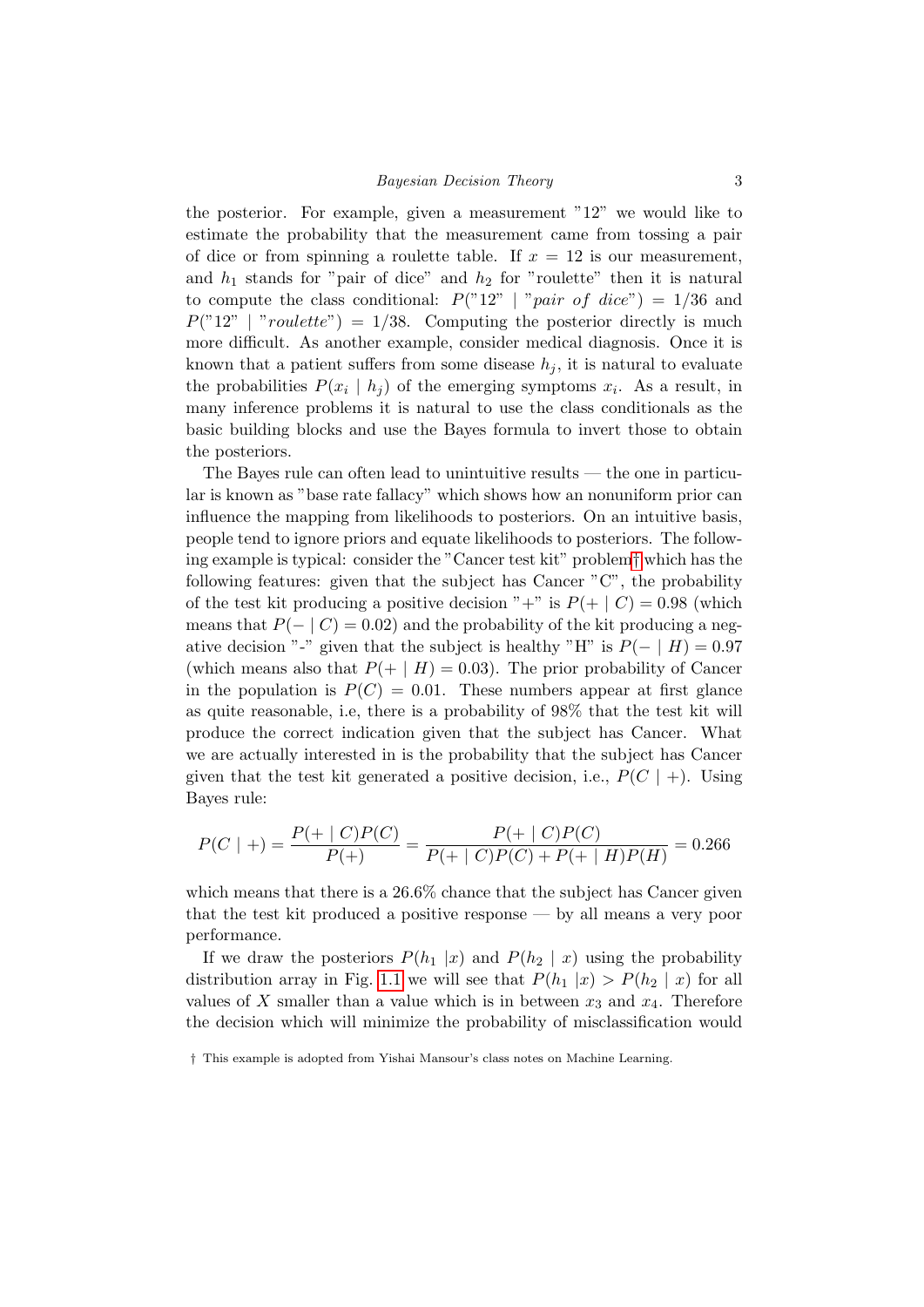be to choose the class with the maximal posterior:

$$
h^* = \operatorname*{argmax}_{j} P(h_j \mid x),
$$

which is known as the Maximal A Posteriori (MAP) decision principle. Since  $P(x)$  is simply a normalization factor, the MAP principle is equivalent to:

$$
h^* = \operatorname*{argmax}_{j} P(x \mid h_j) P(h_j).
$$

In the case where information about the prior  $P(h)$  is not known or it is known that the prior is uniform, the we obtain the Maximum Likelihood (ML) principle:

$$
h^* = \underset{j}{\text{argmax}} P(x \mid h_j).
$$

The MAP principle is a particular case of a more general principle, known as "proper Bayes", where a loss is incorporated into the decision process. Let  $l(h_i, h_j)$  be the loss incurred by deciding on class  $h_i$  when in fact  $h_j$  is the correct class. For example, the " $0/1$ " loss function is:

$$
l(h_i, h_j) = \left\{ \begin{array}{ll} 1 & i \neq j \\ 0 & i = j \end{array} \right\}
$$

The least-squares loss function is:  $l(h_i, h_j) = ||h_i - h_j||^2$  typically used when the outcomes are vectors in some high dimensional space rather than class labels. We define the expected risk:

$$
R(h_i \mid x) = \sum_j l(h_i, h_j) P(h_j \mid x).
$$

The proper Bayes decision policy is to minimize the expected risk:

$$
h^* = \operatorname*{argmin}_{j} R(h_j \mid x).
$$

The MAP policy arises in the case  $l(h_i, h_j)$  is the  $0/1$  loss function:

$$
R(h_i | x) = \sum_{j \neq i} P(h_j | x) = 1 - P(h_i | x),
$$

Thus,

$$
\operatorname*{argmin}_{j} R(h_j \mid x) = \operatorname*{argmax}_{j} P(h_j \mid x).
$$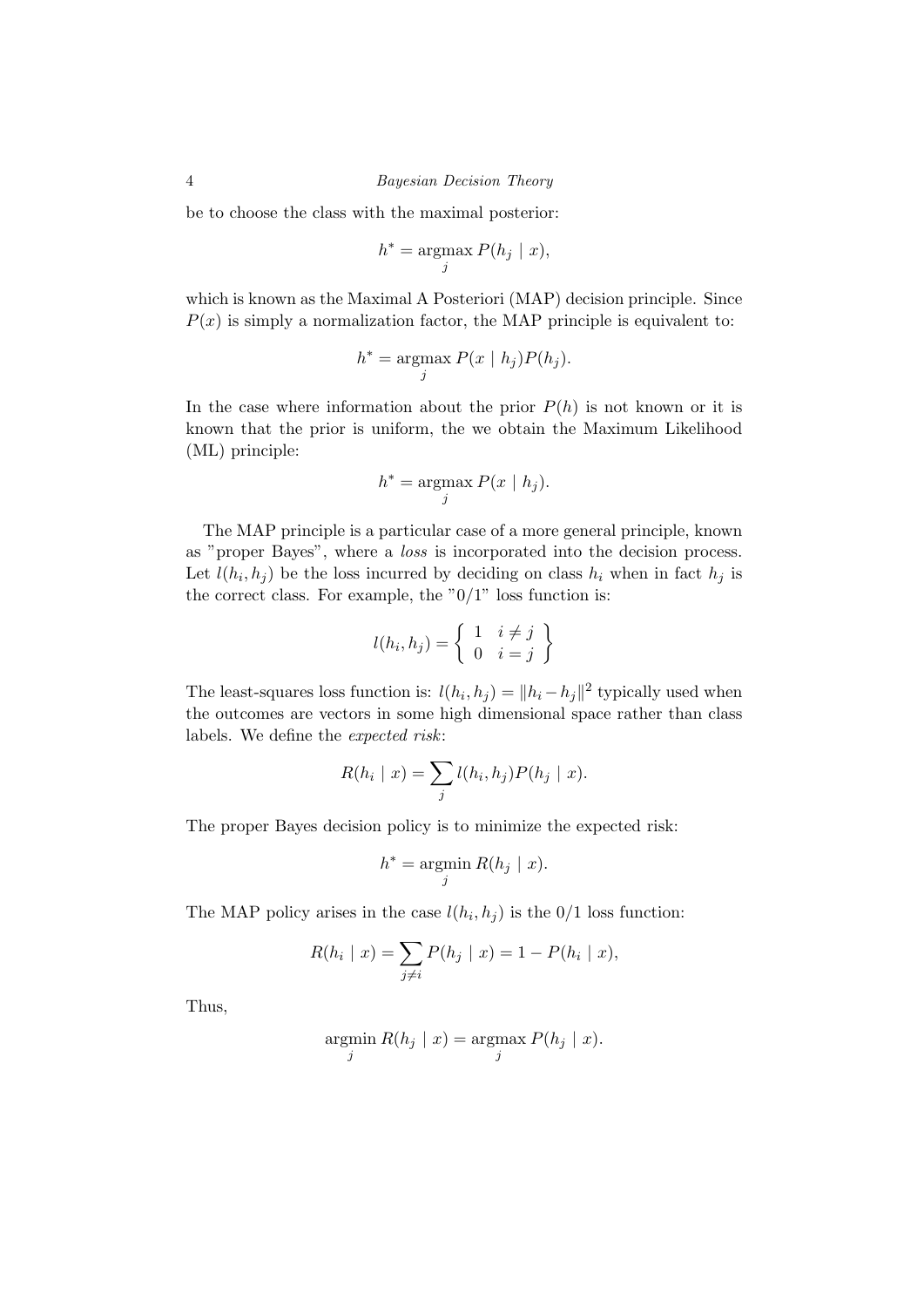#### 1.1 Independence Constraints

<span id="page-8-0"></span>At this point we may pause and ask what have we obtained? well, not much. Clearly, the inference problem is captured by the joint probability distribution and we do not need all these formulas to see this. How do we obtain the necessary data to fill in the probability distribution array to begin with? Clearly without additional simplifying constraints the task is not practical as the size of these kind of arrays are exponential in the number of variables. There are three families of simplifying constraints used in the literature:

- statistical independence constraints,
- parametric form of the class likelihood  $P(x_i | h_j)$  where the inference becomes a density estimation problem,
- structural assumptions latent (hidden) variables, graphical models.

Today we will focus on the first of these simplifying constraints — statistical independence properties.

Consider two random variables  $X$  and  $Y$ . The variables are statistically independent  $X \perp Y$  if  $P(X \mid Y) = P(X)$  meaning that information about the value of  $Y$  does not add anything about  $X$ . The independence condition is equivalent to the constraint:  $P(X, Y) = P(X)P(Y)$ . This can be easily proven: if  $X \perp Y$  then  $P(X, Y) = P(X | Y)P(Y) = P(X)P(Y)$ . On the other hand, if  $P(X, Y) = P(X)P(Y)$  then

$$
P(X | Y) = \frac{P(X, Y)}{P(Y)} = \frac{P(X)P(Y)}{P(Y)} = P(X).
$$

Let the values of X range over  $x_1, ..., x_k$  and the values of Y range over  $y_1, ..., y_l$ . The associated  $k \times l$  2-way array,  $P(X = x_i, Y = y_j)$  is represented by the outer product  $P(x_i, y_j) = P(x_i)P(y_j)$  of two vectors  $P(X) =$  $(P(x_1),..., P(x_k))$  and  $P(Y) = (P(y_1),..., P(y_l))$ . In other words, the 2-way array viewed as a *matrix* is of rank 1 and is determined by  $k + l$  (minus 2) because the sum of each vector is 1) parameters rather than  $kl$  (minus 1) parameters.

Likewise, if  $X_1 \perp X_2 \perp ... \perp X_n$  are n statistically independent random variables where  $X_i$  ranges over  $k_i$  discrete and distinct values, then the n-way array  $P(X_1, ..., X_n) = P(X_1) \cdot ... \cdot P(X_n)$  is an outer-product of n vectors and is therefore determined by  $k_1 + ... + k_n$  (minus n) parameters instead of  $k_1k_2...k_n$  (minus 1) parameters<sup>[†](#page-8-1)</sup>. Viewed as a tensor, the joint probabil-

<span id="page-8-1"></span><sup>†</sup> I am a bit over simplifying things because we are ignoring here the fact that the entries of the array should be non-negative. This means that there are additional non-linear constraints which effectively reduce the number of parameters — but nevertheless it stays exponential.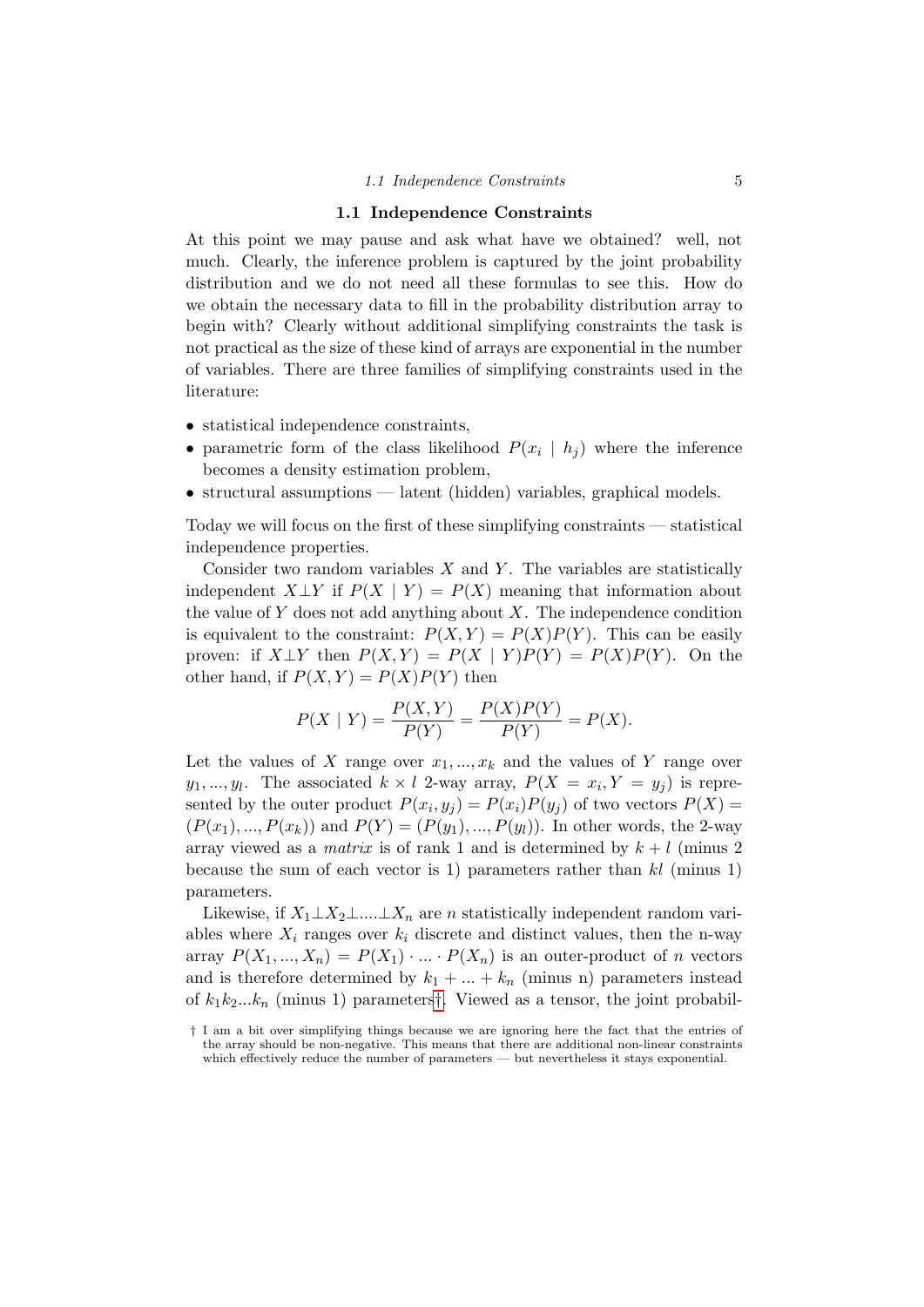ity is a rank 1 tensor. The main point is that the statistical independence assumption reduced the representation of the multivariate joint distribution from exponential to linear size.

Since our variables are typically divided to measurement variables and an output/class variable H (or in general  $H_1, ..., H_l$ ), it is useful to introduce another, weaker form, of independence known as *conditional indepen*dence. Variables  $X, Y$  are conditionally independent given  $H$ , denoted by  $X \perp Y \mid H$ , iff  $P(X \mid Y, H) = P(X \mid H)$  meaning that given H, the value of Y does not add any information about  $X$ . This is equivalent to the condition  $P(X, Y | H) = P(X | H)P(Y | H)$ . The proof goes as follows:

• If  $P(X \mid Y, H) = P(X \mid H)$ , then

$$
P(X, Y | H) = \frac{P(X, Y, H)}{P(H)} = \frac{P(X | Y, H)P(Y, H)}{P(H)}
$$
  
= 
$$
\frac{P(X | Y, H)P(Y | H)P(H)}{P(H)} = P(X | H)P(Y | H)
$$

• If  $P(X, Y | H) = P(X | H)P(Y | H)$ , then

$$
P(X | Y, H) = \frac{P(X, Y, H)}{P(Y, H)} = \frac{P(X, Y | H)}{P(Y | H)} = P(X | H).
$$

Consider as an example, Joe and Mo live on opposite sides of the city. Joe goes to work by train and Mo by car. Let  $X$  be the event "Joe is late to work" and Y be the event "Mo is late for work". Clearly  $X$  and  $Y$  are not independent because there could be other factors. For example, a train strike will cause Joe to be late, but because of the strike there would be extra traffic (people using their car instead of the train) thus causing Mo to be pate as well. Therefore, a third variable  $H$  standing for the event "train strike" would decouple  $X$  and  $Y$ .

From a computational standpoint, the conditional independence assumption has a similar effect to the unconditional independence. Let  $X$  range over  $k$  distinct value,  $Y$  range over  $r$  distinct values and  $H$  range over  $s$ distinct values. Then  $P(X, Y, H)$  is a 3-way array of size  $k \times r \times s$ . Given that  $X \perp Y \mid H$  means that  $P(X, Y \mid H = h_i)$ , a 2-way "slice" of the 3-way array along the H axis is represented by the outer-product of two vectors  $P(X \mid H = h_i)P(Y \mid H = h_i)$ . As a result the 3-way array is represented by  $s(k+r-2)$  parameters instead of  $skr-1$ . Likewise, if  $X_1 \perp ... \perp X_n \mid H$  then the n-way array  $P(X_1, ..., X_n | H = h_i)$  (which is a slice along the H axis of the  $(n + 1)$ -array  $P(X_1, ..., X_n, H)$  is represented by an outer-product of n vectors, i.e., by  $k_1 + ... + k_n - n$  parameters.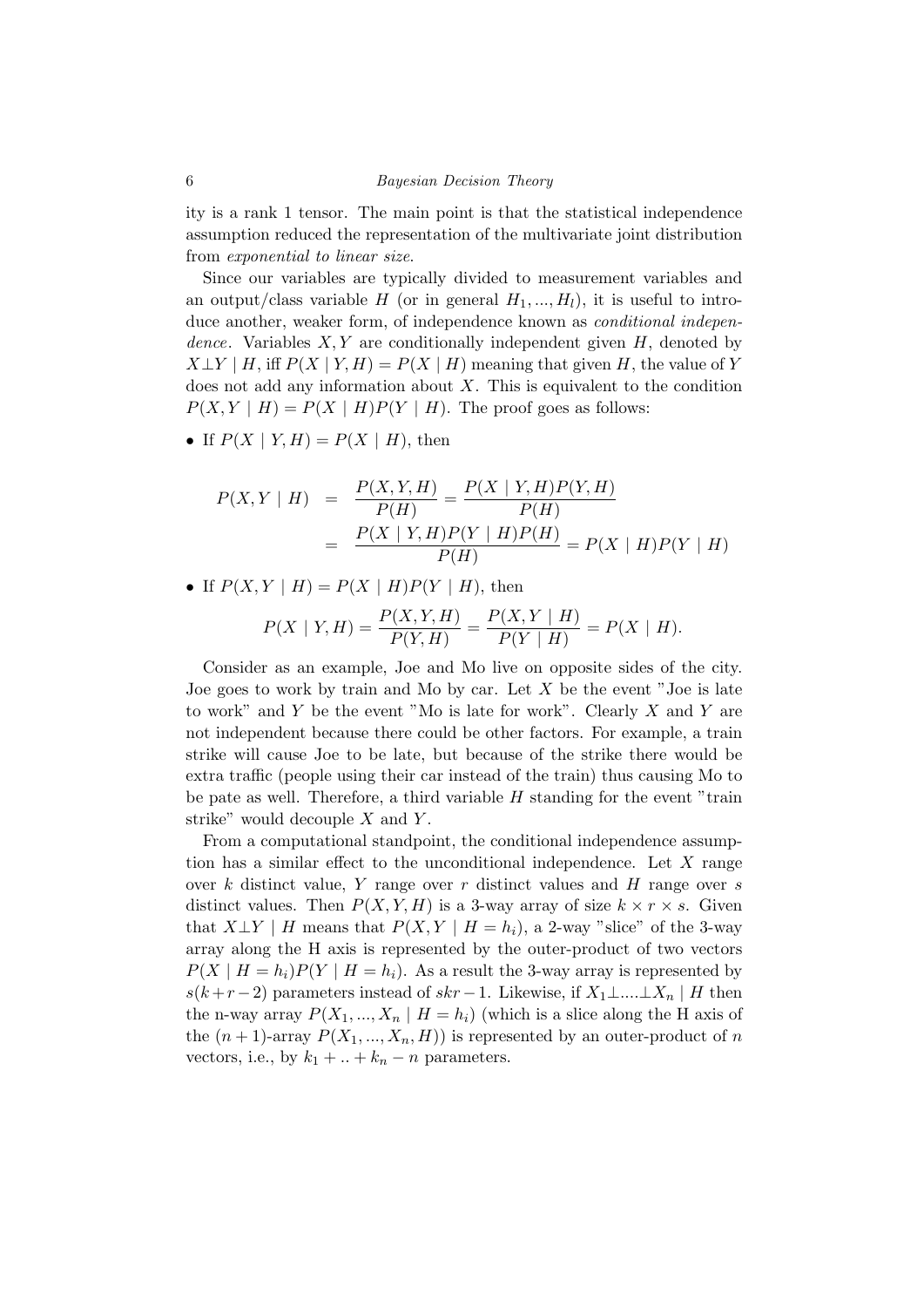#### 1.1.1 Example: Coin Toss

<span id="page-10-0"></span>We will use the ML principle to estimate the bias of a coin. Let  $X$  be a random variable taking the value  $\{0,1\}$  and H would be our hypothesis taking a real value in [0, 1] standing for the coin's bias. If the coin's bias is q then  $P(X = 0 | H = q) = q$  and  $P(X = 1 | H = q) = 1 - q$ . We receive m i.i.d. examples  $x_1, ..., x_m$  where  $x_i \in \{0, 1\}$ . We wish to determine the value of q. Given that  $x_1 \perp ... \perp x_m \mid H$ , the ML problem we must solve is:

$$
q^* = \underset{q}{\text{argmax}} P(x_1, ..., x_m \mid H = q) = \prod_{i=1}^m P(x_i \mid q) = \underset{q}{\text{argmax}} \sum_i \log P(x_i \mid q).
$$

Let  $0 \leq \lambda \leq m$  stand for the number of '0' instances, i.e.,  $\lambda = |\{x_i = 0 \mid i =$  $1, ..., m$ . Therefore our ML problem becomes:

$$
q^* = \underset{q}{\operatorname{argmax}} \ \left\{ \lambda \log q + (n - \lambda) \log(1 - q) \right\}
$$

Taking the partial derivative with respect to  $q$  and setting it to zero:

$$
\frac{\partial}{\partial q}[\lambda \log q + (n - \lambda) \log(1 - q)] = \frac{\lambda}{q^*} - \frac{n - \lambda}{1 - q^*} = 0,
$$

produces the result:

$$
q^* = \frac{\lambda}{n}.
$$

#### 1.1.2 Example: Gaussian Density Estimation

<span id="page-10-1"></span>So far we considered constraints induced by conditional independent statements among the random variables as a means to reduce the space and time complexity of the multivariate distribution array. Another approach would be to assume some form of parametric form governing the entries of the array — the most popular assumption is Gaussian distribution  $P(X_1, ..., X_n) \sim$  $N(\mu, E)$  with mean vector  $\mu$  and covariance matrix E. The parameters of the density function are denoted by  $\theta = (\mu, E)$  and for every vector  $\mathbf{x} \in R^n$ we have:

$$
P(\mathbf{x} \mid \theta) = \frac{1}{(2\pi)^{n/2} |E|^{1/2}} \exp^{-\frac{1}{2}(\mathbf{x} - \mu)^{\top} E^{-1}(\mathbf{x} - \mu)}.
$$

Assume we are given an i.i.d sample of k points  $S = {\mathbf{x}_1, ..., \mathbf{x}_k}$ ,  $\mathbf{x}_i \in R^n$ , and we would like to find the Bayes optimal  $\theta$ :

$$
\theta^* = \underset{\theta}{\operatorname{argmax}} P(S \mid \theta),
$$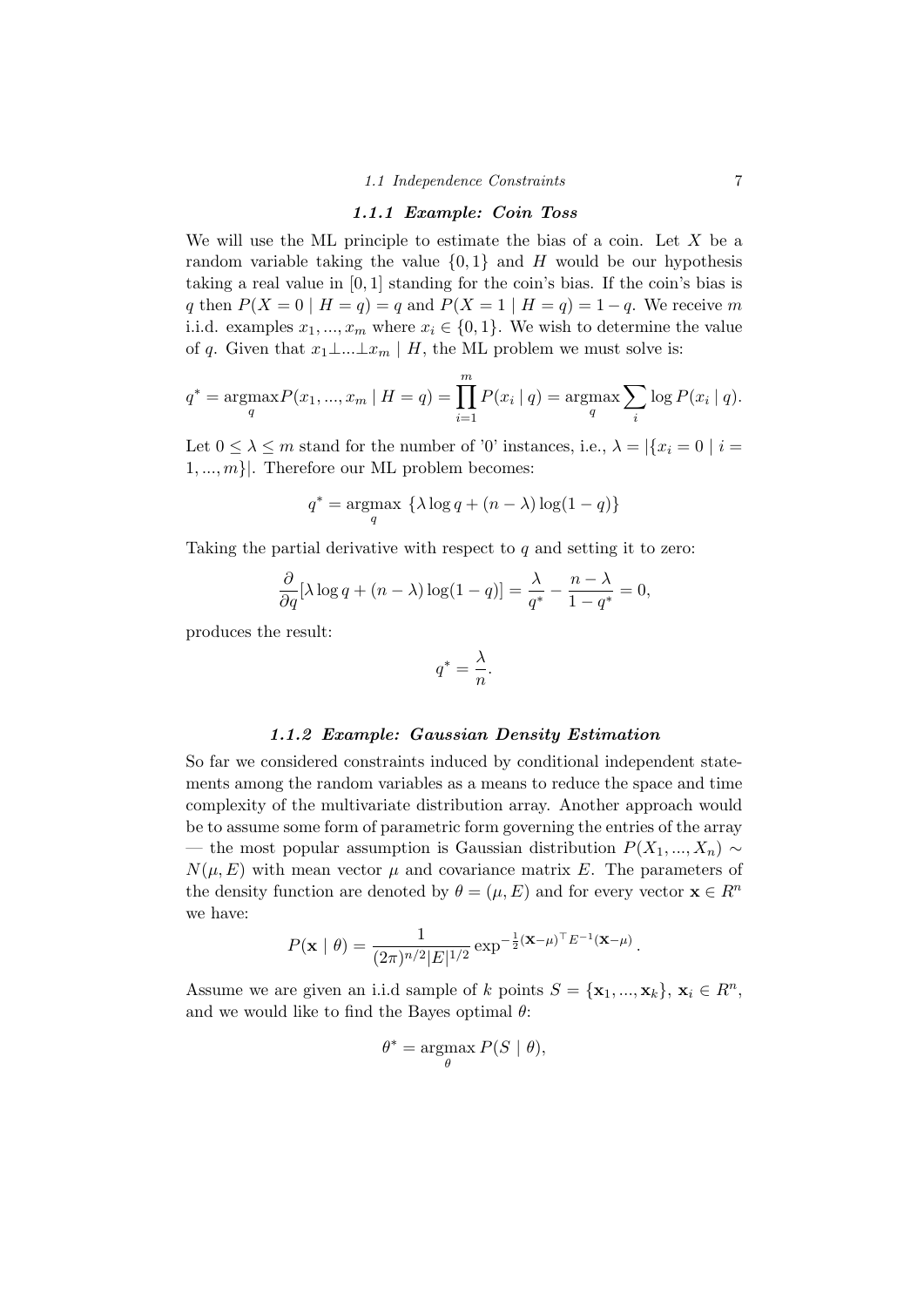by maximizing the likelihood (here we are assuming that the the priors  $P(\theta)$ ) are equal, thus the maximum likelihood and the MAP would produce the same result). Because the sample was drawn i.i.d. we can assume that:

$$
P(S | \theta) = \prod_{i=1}^{k} P(\mathbf{x}_i | \theta).
$$

Let  $L(\theta) = \log P(S | \theta) = \sum_i \log P(\mathbf{x}_i | \theta)$  and since Log is monotonously increasing we have that  $\theta^* = \text{argmax}$ θ  $L(\theta)$ . The parameter estimation would be recovered by taking derivatives with respect to  $\theta$ , i.e.,  $\nabla_{\theta}L = 0$ . We have:

<span id="page-11-0"></span>
$$
L(\theta) = -\frac{1}{2}\log|E| - \sum_{i=1}^{k} \frac{n}{2}\log(2\pi) - \sum_{i} \frac{1}{2}(\mathbf{x}_{i} - \mu)^{\top} E^{-1}(\mathbf{x}_{i} - \mu).
$$
 (1.1)

We will start with a simple scenario where  $E = \sigma^2 I$ , i.e., all the covariances are zero and all the variances are equal to  $\sigma^2$ . Thus,  $E^{-1} = \sigma^{-2}I$  and  $|E| = \sigma^{2n}$ . After substitution (and removal of items which do not depend on  $\theta$ ) we have:

$$
L(\theta) = -nk \log \sigma - \frac{1}{2} \sum_{i} \frac{\|\mathbf{x}_i - \mu\|^2}{\sigma^2}.
$$

The partial derivative with respect to  $\mu$ :

$$
\frac{\partial L}{\partial \mu} = \sigma^{-2} \sum_{i} (\mu - \mathbf{x}_i) = 0
$$

from which we obtain:

$$
\mu = \frac{1}{k} \sum_{i=1}^{k} \mathbf{x}_i.
$$

The partial derivative with respect to  $\sigma$  is:

$$
\frac{\partial L}{\partial \sigma} = \frac{nk}{\sigma} - \sigma^{-3} \sum_{i} ||\mathbf{x}_i - \mu||^2 = 0,
$$

from which we obtain:

$$
\sigma^2 = \frac{1}{kn} \sum_{i=1}^k ||\mathbf{x}_i - \mu||^2.
$$

Note that the reason for dividing by n is due to the fact that  $\sigma_1^2 = ... =$  $\sigma_n^2 = \sigma^2$ , so that:

$$
\frac{1}{k}\sum_{i=1}^{k} \|\mathbf{x}_i - \mu\|^2 = \sum_{j=1}^{n} \sigma_j^2 = n\sigma^2.
$$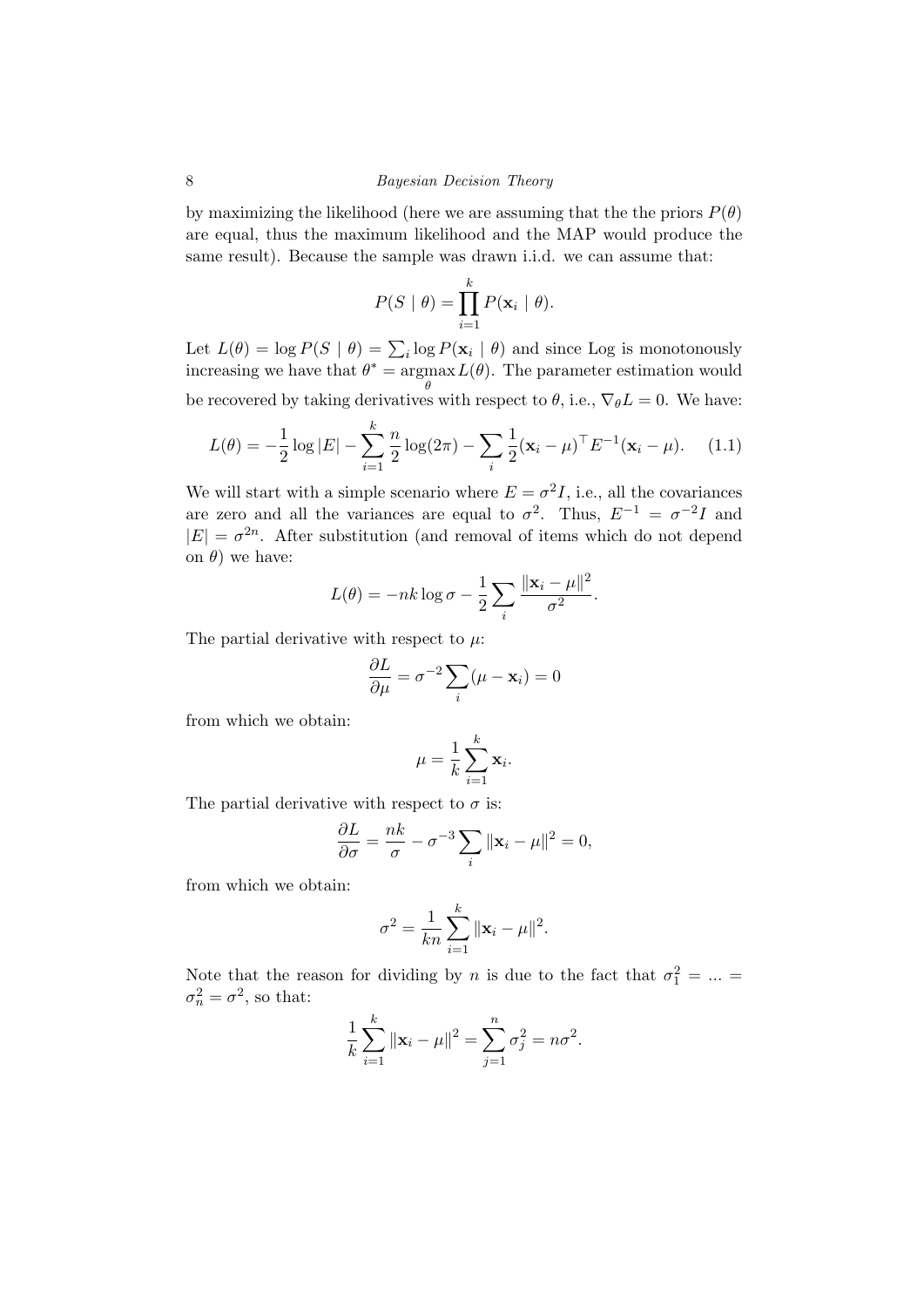In the general case,  $E$  is a full rank symmetric matrix, then the derivative of eqn. [\(1.1\)](#page-11-0) with respect to  $\mu$  is:

$$
\frac{\partial L}{\partial \mu} = E^{-1} \sum_{i} (\mu - \mathbf{x}_i) = 0,
$$

and since  $E^{-1}$  is full rank we obtain  $\mu = (1/k) \sum_i \mathbf{x}_i$ . For the derivative with respect to  $E$  we note two auxiliary items:

$$
\frac{\partial |E|}{\partial E} = |E|E^{-1}, \qquad \frac{\partial}{\partial E}trace(AE^{-1}) = -(E^{-1}AE^{-1})^{\top}.
$$

Using the fact that  $\mathbf{x}^\top \mathbf{y} = trace(\mathbf{x}\mathbf{y}^\top)$  we can transform  $\mathbf{z}^\top E^{-1}\mathbf{z}$  to  $trace(\mathbf{z}\mathbf{z}^\top E^{-1})$ for any vector **z**. Given that  $E^{-1}$  is symmetric, then:

$$
\frac{\partial}{\partial E}trace(\mathbf{z}\mathbf{z}^\top E^{-1}) = -E^{-1}\mathbf{z}\mathbf{z}^\top E^{-1}.
$$

Substituting  $\mathbf{z} = \mathbf{x} - \mu$  we obtain:

$$
\frac{\partial L}{\partial E} = -kE^{-1} + E^{-1} \left( \sum_{i} (\mathbf{x}_i - \mu) (\mathbf{x}_i - \mu)^{\top} \right) E^{-1} = 0,
$$

from which we obtain:

$$
E = \frac{1}{k} \sum_{i=1}^{k} (\mathbf{x}_i - \mu)(\mathbf{x}_i - \mu)^{\top}.
$$

#### 1.2 Incremental Bayes Classifier

<span id="page-12-0"></span>Consider another application of conditional dependence which is the Bayes incremental rule. Suppose we have processed n examples  $X^{(n)} = \{X_1, ..., X_n\}$ and computed somehow  $P(H \mid X^{(n)})$ . We are given a new measurement X and wish to compute (update) the posterior  $P(H \mid X^{(n)}, X)$ . We will use the chain rule[†](#page-12-1):

$$
P(X | Y, Z) = \frac{P(X, Y, Z)}{P(Y, Z)} = \frac{P(Z | X, Y)P(X | Y)P(Y)}{P(Z | Y)P(Y)} = \frac{P(Z | X, Y)P(X | Y)}{P(Z | Y)}
$$

to obtain:

$$
P(H \mid X^{(n)}, X) = \frac{P(X \mid X^{(n)}, H)P(H \mid X^{(n)})}{P(X \mid X^{(n)})}
$$

from conditional independence,  $P(X \mid X^{(n)}, H) = P(X \mid H)$ . The term  $P(X \mid X^{(n)})$  can expanded as follows:

<span id="page-12-1"></span>† this is based on the rule  $P(X_1, ..., X_n) = P(X_1 | X_2, ..., X_n)P(X_2 | X_3, ..., X_n) \cdots$  $P(X_{n-1} | X_n)P(X_n)$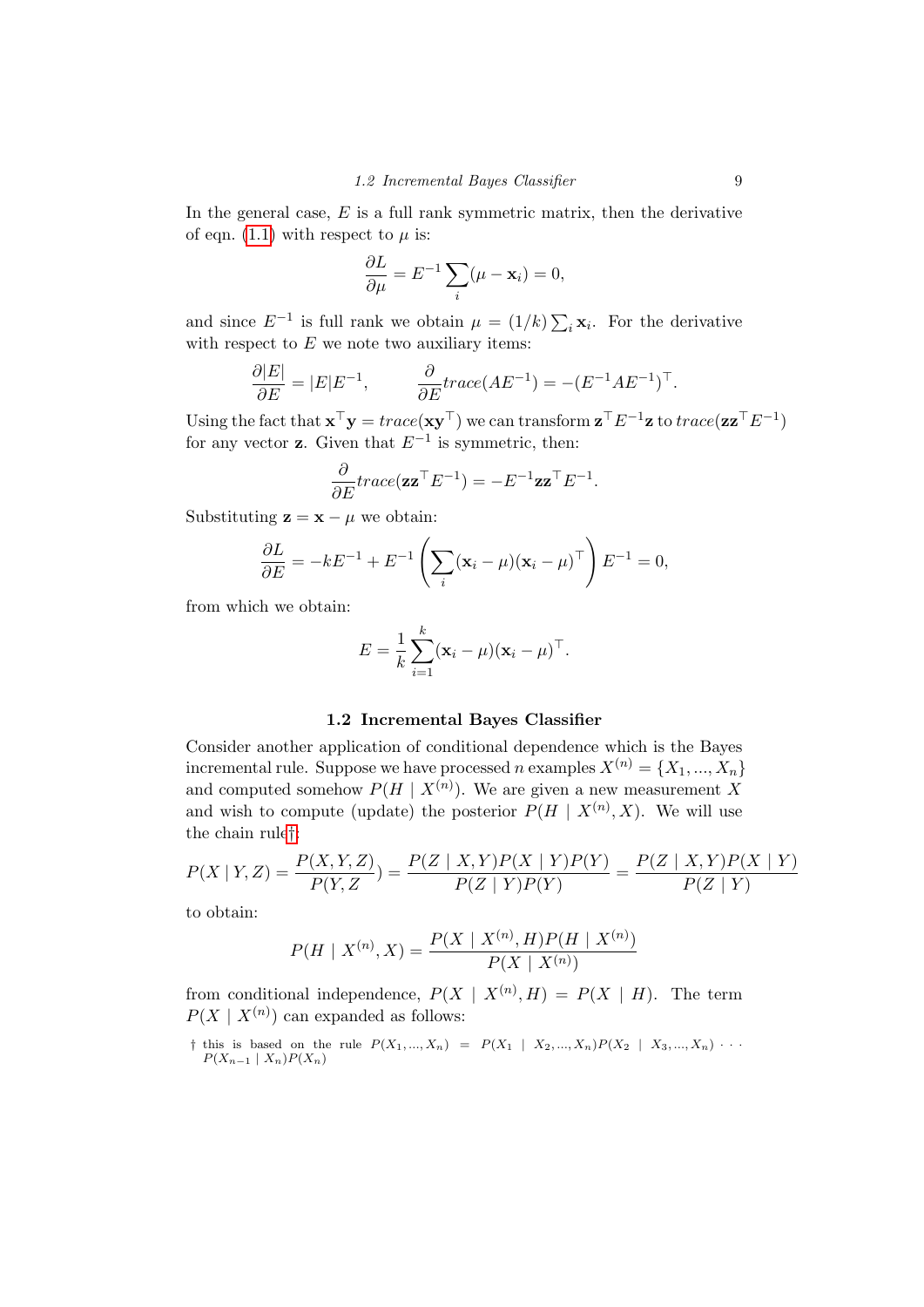$$
P(X \mid X^{(n)}) = \sum_{i} \frac{P(X, X^{(n)} \mid H = h_i)P(H = h_i)}{P(X^{(n)})}
$$
  
= 
$$
\sum_{i} \frac{P(X \mid H = h_i)P(X^{(n)} \mid H = h_i)P(H = h_i)}{P(X^{(n)})}
$$
  
= 
$$
\sum_{i} P(X \mid H = h_i)P(H = h_i \mid X^{(n)})
$$

After substitution we obtain:

$$
P(H = h_i | X^{(n)}, X) = \frac{P(X | H = h_i)P(H = h_i | X^{(n)})}{\sum_j P(X | H = h_j)P(H = h_j | X^{(n)})}.
$$

The old posterior  $P(H \mid X^{(n)})$  is now the prior for the updated formula. Consider the following example[†](#page-13-1): We have a coin which could be either fair or biased towards Head at a probability of 0.6. Let  $H = h_1$  be the event that the coin is fair, and  $H = h_2$  that the coin is biased. We start with prior probabilities  $P(h_1) = 0.75$  and  $P(h_2) = 0.25$  (we have a higher initial belief that the coin is fair). Suppose our first coin toss is a Head, i.e.,  $X_1 = "0"$ . Then,

$$
P(h_1 | x_1) = \frac{P(x_1 | h_1)P(h_1)}{P(x_1)} = \frac{0.5 * 0.75}{0.5 * 0.75 + 0.6 * 0.25} = 0.714
$$

and  $P(h_2 \mid x_1) = 0.286$ . Our posterior belief that the coin is fair has gone down after a Head toss. Assume we have another measurement  $X_2 = "0",$ then:

$$
P(h_1 \mid x_1, x_2) = \frac{P(x_2 \mid h_1)P(h_1 \mid x_1)}{normalization} = \frac{0.5 * 0.714}{0.5 * 0.714 + 0.6 * 0.286} = 0.675,
$$

and  $P(h_2 | x_1, x_2) = 0.325$ , thus our belief that the coin is fair continues to go down after Head tosses.

#### 1.3 Bayes Classifier for 2-class Normal Distributions

<span id="page-13-0"></span>For the last topic in this lecture consider the 2-class inference problem. We will encountered this problem in this course in the context of SVM and LDA. In the Bayes framework, if  $H = \{h_1, h_2\}$  denotes the "class member" variable with two possible outcomes, then the MAP decision policy calls for

<span id="page-13-1"></span><sup>†</sup> adopted from Ron Rivest's 1994 class notes.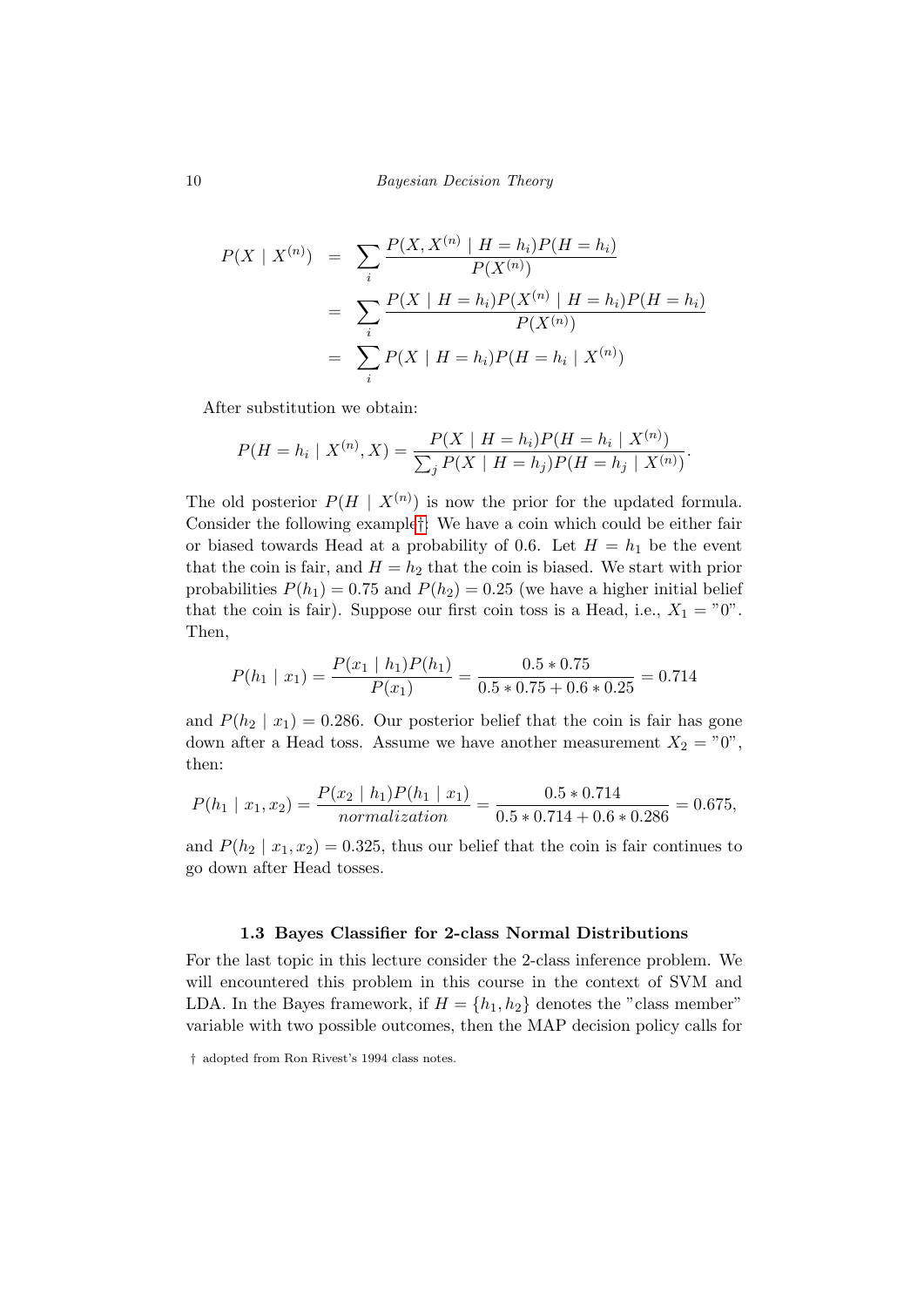making the decision based on data x:

$$
h^* = \underset{h_1, h_2}{\operatorname{argmax}} \left\{ P(h_1 \mid \mathbf{x}), P(h_2 \mid \mathbf{x}) \right\},\,
$$

or in other words the class  $h_1$  would be chosen if  $P(h_1 | \mathbf{x}) > P(h_2 | \mathbf{x})$ . The *decision surface* (as a function of  $\mathbf{x}$ ) is therefore described by:

$$
P(h_1 \mid \mathbf{x}) - P(h_2 \mid \mathbf{x}) = 0.
$$

The questions we ask here is what would the Bayes optimal decision surface be like if we assume that the two classes are normally distributed with different means and the same covariance matrix? What we will see is that under the condition of equal priors  $P(h_1) = P(h_2)$  the decision surface is a hyperplane — and not only that, it is the same hyperplane produced by LDA.

Claim 1 If  $P(h_1) = P(h_2)$  and  $P(\mathbf{x} \mid h_1) \sim N(\mu_1, E)$  and  $P(\mathbf{x} \mid h_1) \sim$  $N(\mu_2, E)$ , the the Bayes optimal decision surface is a hyperplane  $\mathbf{w}^{\top}(\mathbf{x} \mu$ ) = 0 where  $\mu = (\mu_1 + \mu_2)/2$  and  $\mathbf{w} = E^{-1}(\mu_1 - \mu_2)$ . In other words, the decision surface is described by:

<span id="page-14-0"></span>
$$
\mathbf{x}^{\top} E^{-1}(\mu_1 - \mu_2) - \frac{1}{2}(\mu_1 + \mu_2) E^{-1}(\mu_1 - \mu_2) = 0.
$$
 (1.2)

**Proof:** The decision surface is described by  $P(h_1 | \mathbf{x}) - P(h_2 | \mathbf{x}) = 0$ which is equivalent to the statement that the ratio of the posteriors is 1, or equivalently that the log of the ratio is zero, and using Bayes formula we obtain:

$$
0 = \log \frac{P(\mathbf{x} \mid h_1) P(h_1)}{P(\mathbf{x} \mid h_2) P(h_2)} = \log \frac{P(\mathbf{x} \mid h_1)}{P(\mathbf{x} \mid h_2)}.
$$

In other words, the decision surface is described by

$$
\log P(\mathbf{x} \mid h_1) - \log P(\mathbf{x} \mid h_2) = -\frac{1}{2} (\mathbf{x} - \mu_1)^{\top} E^{-1} (\mathbf{x} - \mu_1) + \frac{1}{2} (\mathbf{x} - \mu_2)^{\top} E^{-1} (\mathbf{x} - \mu_2) = 0.
$$
  
After expanding the two terms we obtain eqn. (1.2).  $\Box$ 

expanding the two terms we obtain eqn.  $(1.2)$ .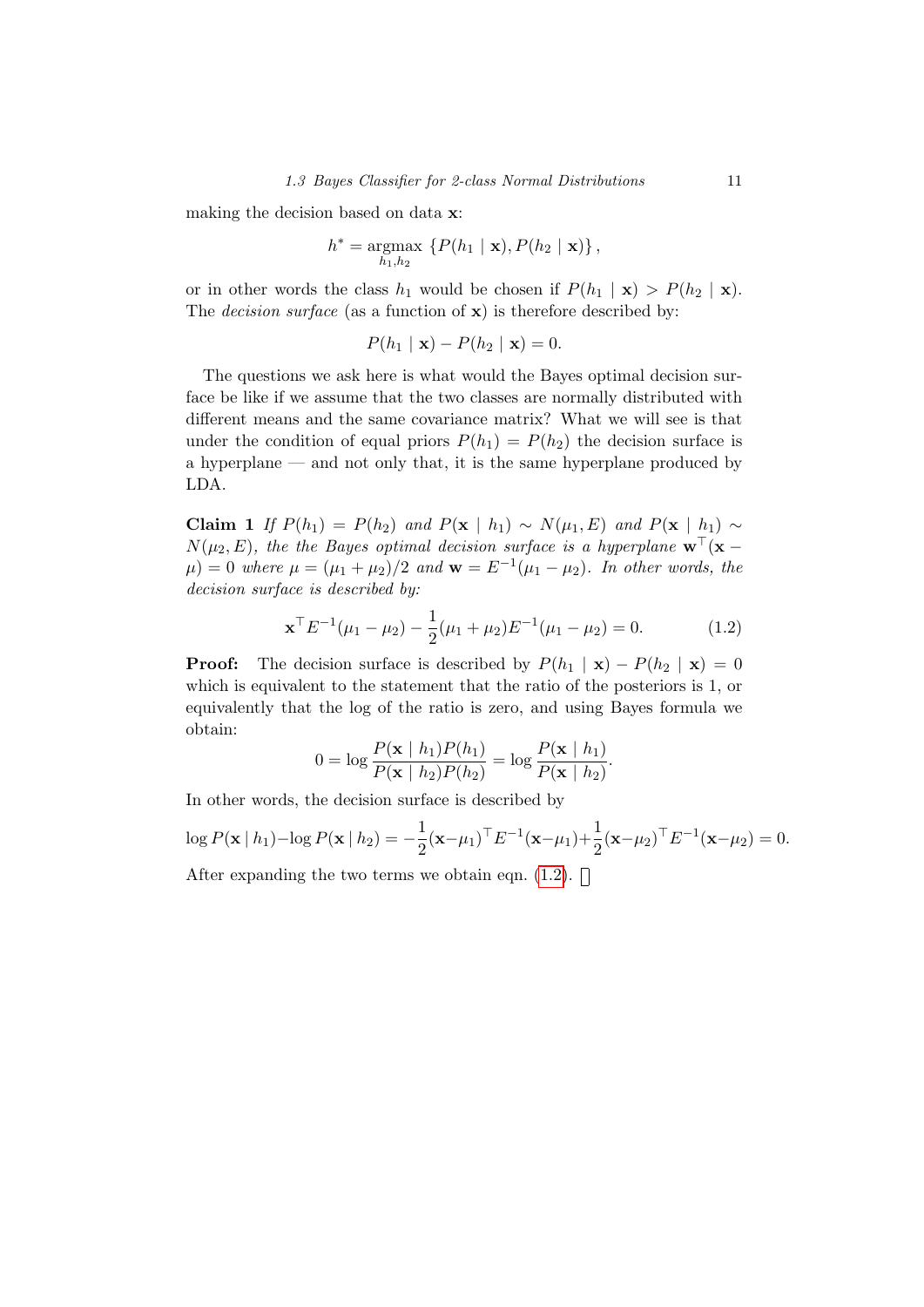## <span id="page-15-0"></span>Maximum Likelihood/ Maximum Entropy Duality

In the previous lecture we defined the principle of Maximum Likelihood (ML): suppose we have random variables  $X_1, ..., X_n$  form a random sample from a discrete distribution whose joint probability distribution is  $P(\mathbf{x} \mid \phi)$ where  $\mathbf{x} = (x_1, ..., x_n)$  is a vector in the sample and  $\phi$  is a parameter from some parameter space (which could be a discrete set of values — say class membership). When  $P(\mathbf{x} \mid \phi)$  is considered as a function of  $\phi$  it is called the likelihood function. The ML principle is to select the value of  $\phi$  that maximizes the likelihood function over the observations (training set)  $x_1, ..., x_m$ . If the observations are sampled i.i.d. (a common, not always valid, assumption), then the ML principle is to maximize:

$$
\phi^* = \operatorname*{argmax}_{\phi} \prod_{i=1}^{m} P(\mathbf{x}_i | \phi) = \operatorname*{argmax}_{i=1} \log \prod_{i=1}^{m} P(\mathbf{x}_i | \phi) = \operatorname*{argmax}_{i=1} \sum_{i=1}^{m} \log P(\mathbf{x}_i | \phi)
$$

which due to the product nature of the problem it becomes more convenient to maximize the log likelihood. We will take a closer look today at the ML principle by introducing a key element known as the relative entropy measure between distributions.

#### 2.1 ML and Empirical Distribution

<span id="page-15-1"></span>The ML principle states that the empirical distribution of an i.i.d. sequence of examples is the closest possible (in terms of relative entropy which would be defined later) to the true distribution. To make this statement clear let X be a set of symbols  $\{a_1, ..., a_n\}$  and let  $P(a | \theta)$  be the probability (belonging to a parametric family with parameter  $\theta$ ) of drawing a symbol  $a \in \mathcal{X}$ . Let  $x_1, ..., x_m$  be a sequence of symbols drawn i.i.d. according to P. The *occurrence frequency*  $f(a)$  measures the number of draws of the symbol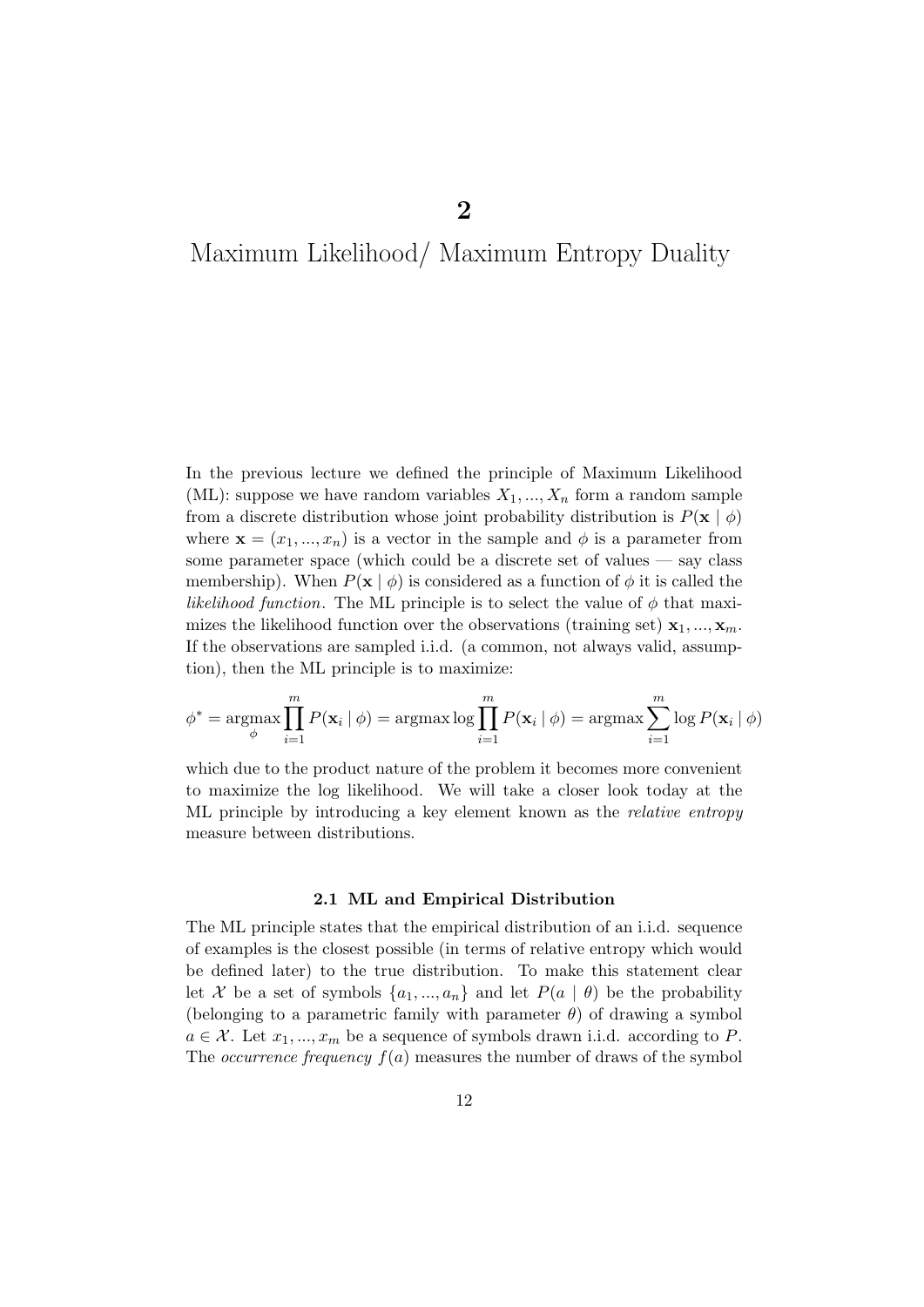a:

$$
f(a) = |\{i : x_i = a\}|,
$$

and let the empirical distribution be defined by

$$
\hat{P}(a) = \frac{1}{\sum_{\alpha \in \mathcal{X}} f(\alpha)} f(a) = \frac{1}{\|f\|_1} f(a) = (1/m) f(a).
$$

The joint probability  $P(x_1, ..., x_m | \phi)$  is equal to the product  $\prod_i P(x_i | \phi)$ which according to the definitions above is equal to:

$$
P(x_1, ..., x_m | \phi) = \prod_{i=1}^m p(x_i | \theta) = \prod_{a \in \mathcal{X}} P(a | \phi)^{f(a)}.
$$

The ML principle is therefore equivalent to the optimization problem:

$$
\max_{P \in Q} \prod_{a \in \mathcal{X}} P(a \mid \phi)^{f(a)} \tag{2.1}
$$

where  $Q = \{ \mathbf{q} \in R^n : \mathbf{q} \ge 0, \sum_i q_i = 1 \}$  denote the set of *n*-dimensional probability vectors ("probability simplex"). Let  $p_i$  stand for  $P(a_i | \phi)$  and  $f_i$  stand for  $f(a_i)$ . Since  $\arg \max_x z(x) = \arg \max_x \ln z(x)$  and given that  $\ln \prod_i p_i^{f_i} = \sum_i f_i \ln p_i$  the solution to this problem can be found by setting the partial derivative of the Lagrangian to zero:

$$
L(\mathbf{p}, \lambda, \mu) = \sum_{i=1}^{n} f_i \ln p_i - \lambda (\sum_i p_i - 1) - \sum_i \mu_i p_i,
$$

where  $\lambda$  is the Lagrange multiplier associated with the equality constraint  $\sum_i p_i - 1 = 0$  and  $\mu_i \ge 0$  are the Lagrange multipliers associated with the inequality constraints  $p_i \geq 0$ . We also have the complementary slackness condition that sets  $\mu_i = 0$  if  $p_i > 0$ .

After setting the partial derivative with respect to  $p_i$  to zero we get:

<span id="page-16-0"></span>
$$
p_i = \frac{1}{\lambda + \mu_i} f_i.
$$

Assume for now that  $f_i > 0$  for  $i = 1, ..., n$ . Then from complementary slackness we must have  $\mu_i = 0$  (because  $p_i > 0$ ). We are left therefore with the result  $p_i = (1/\lambda) f_i$ . Following the constraint  $\sum_i p_i = 1$  we obtain  $\lambda = \sum_i f_i$ . As a result we obtain:  $P(a | \phi) = \hat{P}(a)$ . In case  $f_i = 0$  we could use the convention  $0 \ln 0 = 0$  and from continuity arrive to  $p_i = 0$ .

We have arrived to the following theorem:

**Theorem 1** The empirical distribution estimate  $\hat{P}$  is the unique Maximum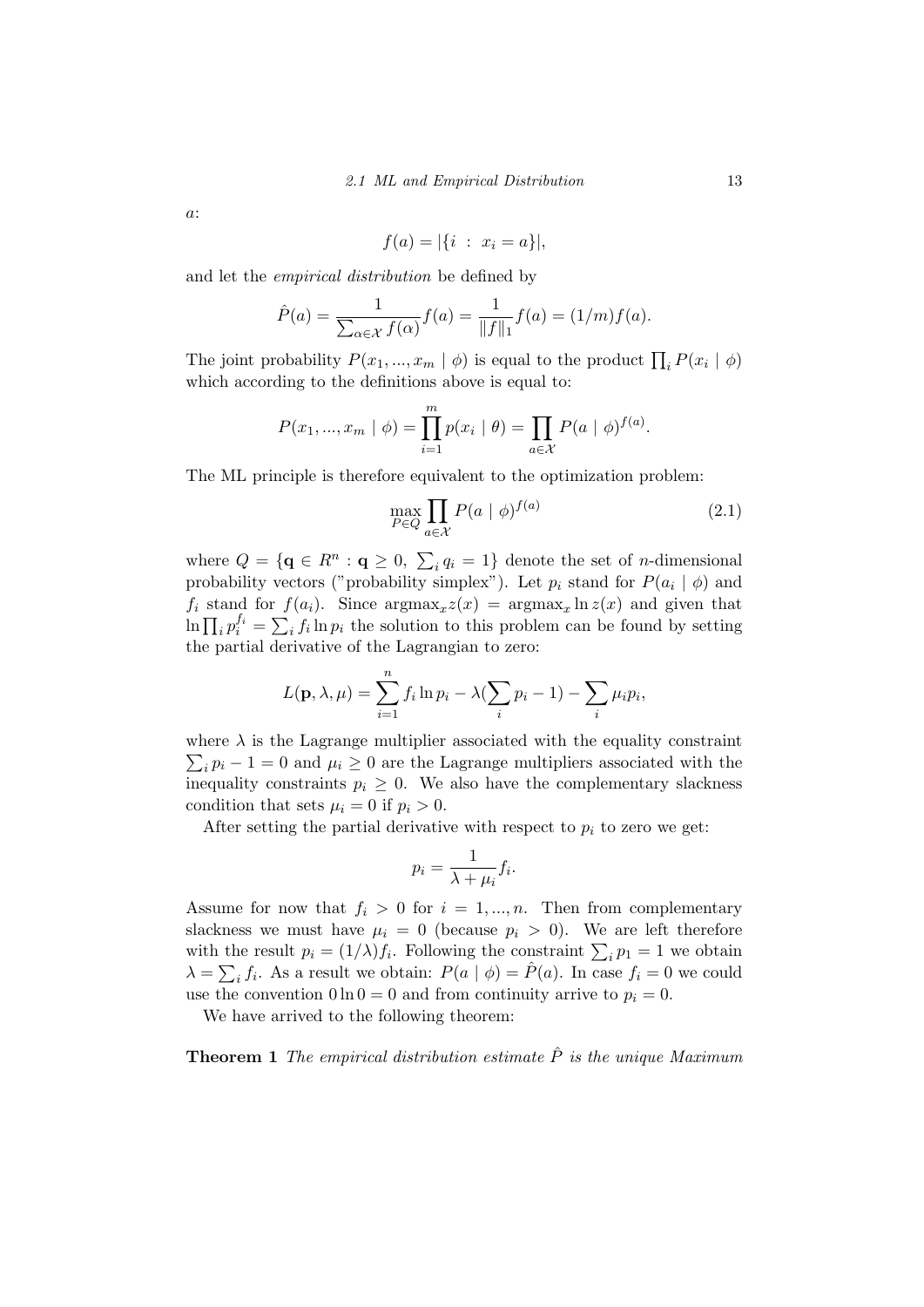Likelihood estimate of the probability model Q on the occurrence frequency  $f()$ .

This seems like an obvious result but it actually runs deep because the result holds for a very particular (and non-intuitive at first glance) distance measure between non-negative vectors. Let  $dist(\mathbf{f}, \mathbf{p})$  be some distance measure between the two vectors. The result above states that:

<span id="page-17-2"></span>
$$
\hat{P} = \underset{\mathbf{p}}{\text{argmin}} \; dist(\mathbf{f}, \mathbf{p}) \quad s.t. \quad \mathbf{p} \ge 0, \; \sum_{i} p_i = 1, \tag{2.2}
$$

for some (family?) of distance measures  $dist()$ . It turns out that there is only one[†](#page-17-1) such distance measure, known as the relative-entropy, which satisfies the ML result stated above.

#### 2.2 Relative Entropy

<span id="page-17-0"></span>The relative-entropy (RE) measure  $D(x||y)$  between two non-negative vectors  $\mathbf{x}, \mathbf{y} \in R^n$  is defined as:

$$
D(\mathbf{x}||\mathbf{y}) = \sum_{i=1}^{n} x_i \ln \frac{x_i}{y_i} - \sum_i x_i + \sum_i y_i.
$$

In the definition we use the convention that  $0 \ln \frac{0}{0} = 0$  and based on continuity that  $0 \ln \frac{0}{y} = 0$  and  $x \ln \frac{x}{0} = \infty$ . When **x**, **y** are also probability vectors, i.e., belong to Q, then  $D(\mathbf{x}||\mathbf{y}) = \sum_i x_i \ln \frac{x_i}{y_i}$  is also known as the Kullback-Leibler divergence. The RE measure is not a distance metric as it is not symmetric,  $D(\mathbf{x}||\mathbf{y}) \neq D(\mathbf{y}||\mathbf{x})$ , and does not satisfy the triangle inequality. Nevertheless, it has several interesting properties which make it a fundamental measure in statistical inference.

The relative entropy is always non-negative and is zero if and only if  $x = y$ . This comes about from the log-sum inequality:

$$
\sum_{i} x_i \ln \frac{x_i}{y_i} \geq (\sum_{i} x_i) \ln \frac{\sum_{i} x_i}{\sum_{i} y_i}
$$

Thus,

$$
D(\mathbf{x}||\mathbf{y}) \geq (\sum_{i} x_i) \ln \frac{\sum_{i} x_i}{\sum_{i} y_i} - \sum_{i} x_i + \sum_{i} y_i = \bar{x} \ln \frac{\bar{x}}{\bar{y}} - \bar{x} + \bar{y}
$$

<span id="page-17-1"></span><sup>†</sup> not exactly — the picture is a bit more complex. Csiszar's 1972 measures:  $dist(\mathbf{p}, \mathbf{f}) =$  $\sum_i f_i \phi(p_i/f_i)$  will satisfy eqn. [2.2](#page-17-2) provided that  $\phi'^{-1}$  is an exponential. However,  $dist(\mathbf{f}, \mathbf{p})$ (parameters positions are switched) will not do it, whereas the relative entropy will satisfy eqn. [2.2](#page-17-2) regardless of the order of the parameters p,f.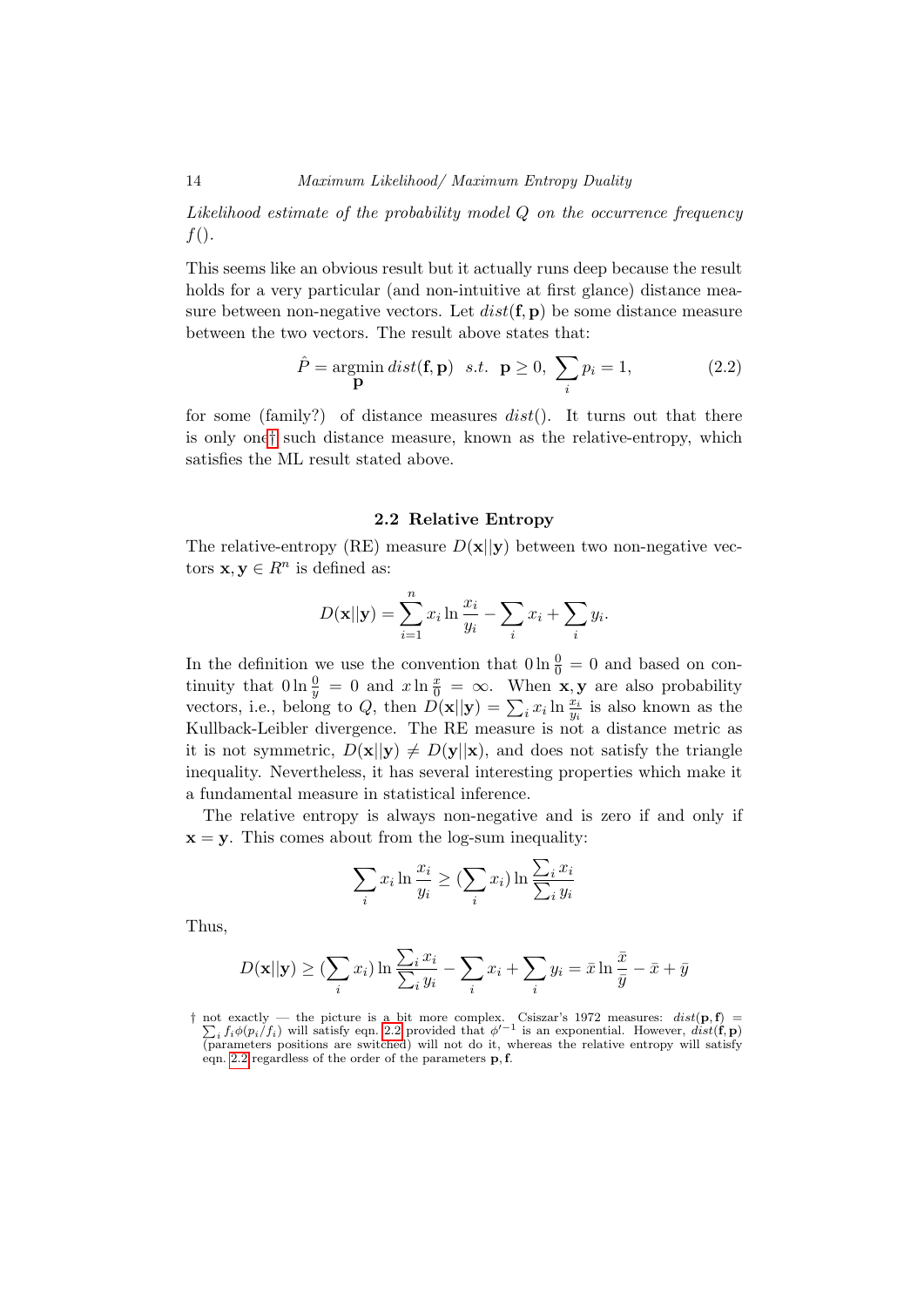But  $a \ln(a/b) > a - b$  for  $a, b > 0$  iff  $\ln(a/b) > 1 - (b/a)$  which follows from the inequality  $\ln(x + 1) > x/(x + 1)$  (which holds for  $x > -1$  and  $x \neq 0$ ). We can state the following theorem:

**Theorem 2** Let  $f \geq 0$  be the occurrence frequency on a training sample.  $\hat{P} \in Q$  is a ML estimate iff

$$
\hat{P} = \underset{\mathbf{p}}{\text{argmin}} \ D(\mathbf{f}||\mathbf{p}) \quad s.t. \quad \mathbf{p} \ge 0, \ \sum_{i} p_i = 1.
$$

Proof:

$$
D(\mathbf{f}||\mathbf{p}) = -\sum_{i} f_i \ln p_i + \sum_{i} f_i \ln f_i - \sum_{i} f_i + 1,
$$

and

$$
\underset{\mathbf{p}}{\operatorname{argmin}}\ D(\mathbf{f}||\mathbf{p}) = \underset{\mathbf{p}}{\operatorname{argmax}}\ \sum_{i} f_i \ln p_i = \underset{\mathbf{p}}{\operatorname{argmax}}\ \ln \prod_i p_i^{f_i}.
$$

 $\Box$ 

There are two (related) interesting points to make here. First, from the proof of Thm. [1](#page-16-0) we observe that the non-negativity constraint  $p \geq 0$  need not be enforced - as long as  $f \ge 0$  (which holds by definition) the closest **p** to **f** under the constraint  $\sum_i p_i = 1$  must come out non-negative. Second, the fact that the closest point  $\bf{p}$  to  $\bf{f}$  comes out as a scaling of  $\bf{f}$  (which is by definition the empirical distribution  $\hat{P}$ ) arises because of the relative-entropy measure. For example, if we had used a least-squares distance measure  $||\mathbf{f} - \mathbf{p}||^2$  the result would not be a scaling of f. In other words, we are looking for a projection of the vector f onto the probability simplex, i.e., the intersection of the hyperplane  $\mathbf{x}^{\top} \mathbf{1} = 1$  and the non-negative orthant  $x \geq 0$ . Under relative-entropy the projection is simply a scaling of **f** (and this is why we do not need to enforce non-negativity). Under least-sqaures, a projection onto the hyper-plane  $\mathbf{x}^{\top} \mathbf{1} = 1$  could take us out of the nonnegative orthant (see Fig. [2.1](#page-19-0) for illustration). So, relative-entropy is special in that regard — it not only provides the ML estimate, but also simplifies the optimization process[†](#page-18-1) (something which would be more noticeable when we handle a latent class model next lecture).

#### 2.3 Maximum Entropy and Duality ML/MaxEnt

<span id="page-18-0"></span>The relative-entropy measure is not symmetric thus we expect different outcomes of the optimization  $\min_x D(x||y)$  compared to  $\min_y D(x||y)$ . The lat-

<span id="page-18-1"></span><sup>†</sup> The fact that non-negativity "comes for free" does not apply for all class (distribution) models. This point would be refined in the next lecture.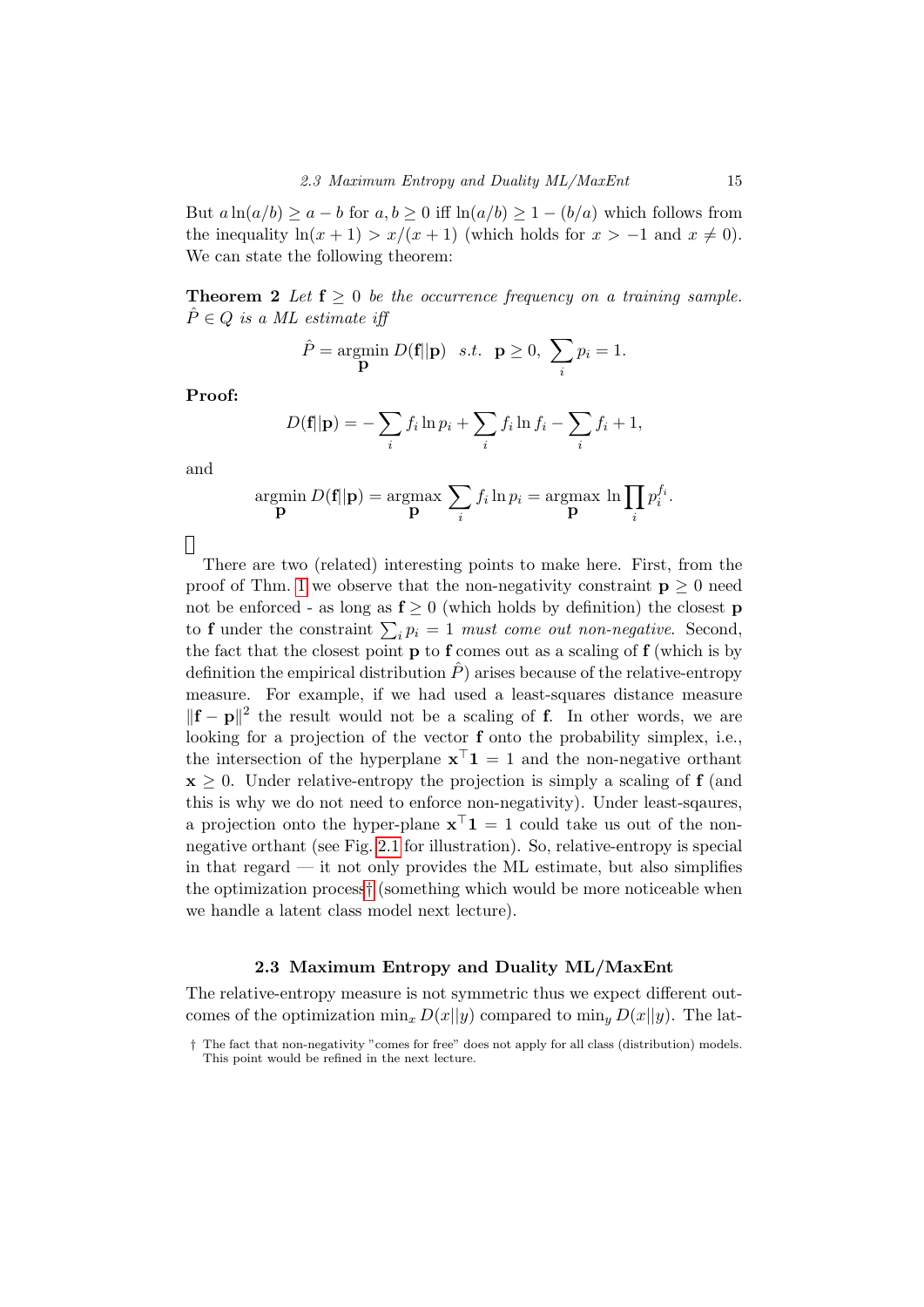

<span id="page-19-0"></span>Fig. 2.1. Projection of a non-neagtaive vector **f** onto the hyperplane  $\sum_i x_i - 1 = 0$ . Under relative-entropy the projection  $\hat{P}$  is a scaling of **f** (and thus lives in the probability simplex). Under least-squares the projection  $p_2$  lives outside of the probability simplex, i.e., could have negative coordinates.

ter of the two, i.e.,  $\min_{P \in \mathcal{Q}} D(P_0||P)$ , where  $P_0$  is some empirical evidence and  $Q$  is some model, provides the ML estimation. For example, in the next lecture we will consider Q the set of low-rank joint distributions (called latent class model) and see how the ML (via relative-entropy minimization) solution can be found.

Let  $H(\mathbf{p}) = -\sum_i p_i \ln p_i$  denote the *entropy* function. With regard to  $\min_x D(x||y)$  we can state the following observation:

Claim 2

$$
\underset{\mathbf{p}\in\mathcal{Q}}{\operatorname{argmin}}\ D(\mathbf{p}||\frac{1}{n}\mathbf{1})=\underset{\mathbf{p}\in\mathcal{Q}}{\operatorname{argmax}}\ H(\mathbf{p}).
$$

Proof:

$$
D(\mathbf{p}||\frac{1}{n}\mathbf{1}) = \sum_{i} p_i \ln p_i + (\sum_{i} p_i) \ln(n) = \ln(n) - H(\mathbf{p}),
$$

which follows from the condition  $\sum_i p_i = 1$ .

In other words, the closest distribution to uniform is achieved by maximizing the entropy. To make this interesting we need to add constraints. Consider a linear constraint on **p** such as  $\sum_i \alpha_i p_i = \beta$ . To be concrete, con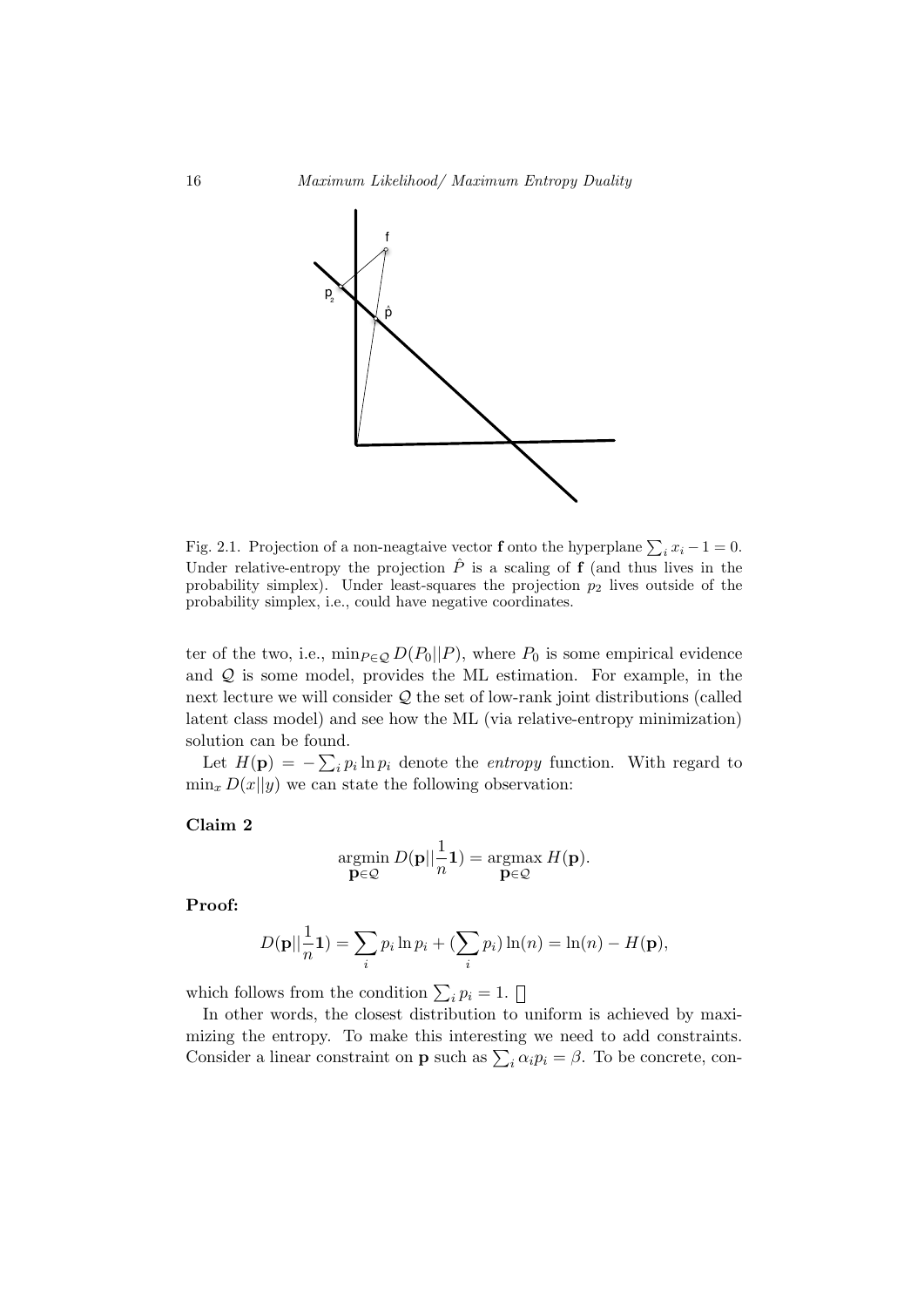sider a die with six faces thrown many times and we wish to estimate the probabilities  $p_1, ..., p_6$  given only the *average*  $\sum_i i p_i$ . Say, the average is 3.5 which is what one would expect from an unbiased die. The *Laplace's prin*ciple of insufficient reasoning calls for assuming uniformity unless there is additional information (a controversial assumption in some cases). In other words, if we have no information except that each  $p_i \geq 0$  and that  $\sum_i p_i = 1$ we should choose the uniform distribution since we have no reason to choose any other distribution. Thus, employing Laplace's principle we would say that if the average is 3.5 then the most "likely" distribution is the uniform. What if  $\beta = 4.2$ ? This kind of problem can be stated as an optimization problem:

$$
\max_{\mathbf{p}} H(\mathbf{p}) \quad s.t., \sum_{i} p_i = 1, \sum_{i} \alpha_i p_i = \beta,
$$

where  $\alpha_i = i$  and  $\beta = 4.2$ . We have now two constraints and with the aid of Lagrange multipliers we can arrive to the result:

$$
p_i = \exp^{-(1-\lambda)} \exp^{\mu \alpha_i}.
$$

Note that because of the exponential  $p_i \geq 0$  and again "non-negativity" comes for free"[†](#page-20-0). Following the constraint  $\sum_i p_i = 1$  we get  $\exp^{-(1-\lambda)} =$  $1/\sum_i \exp^{\mu \alpha_i}$  from which obtain:

$$
p_i = \frac{1}{Z} \exp^{\mu \alpha_i},
$$

where Z (a function of  $\mu$ ) is a normalization factor and  $\mu$  needs to be set by using  $\beta$  (see later). There is nothing special about the uniform distribution, thus we could be seeking a probability vector p as close as possible to some prior probability  $\mathbf{p}_0$  under the constraints above:

$$
\min_{\mathbf{p}} D(\mathbf{p}||\mathbf{p}_0) \quad s.t., \sum_i p_i = 1, \sum_i \alpha_i p_i = \beta,
$$

with the result:

$$
p_i = \frac{1}{Z} p_{0i} \exp^{\mu \alpha_i}.
$$

We could also consider adding more linear constraints on **p** of the form:  $\sum_i f_{ij} p_i = b_j, j = 1, ..., k.$  The result would be:

$$
p_i = \frac{1}{Z} p_{0i} \exp^{\sum_{j=1}^k \mu_j f_{ij}}.
$$

Probability distributions of this form are called Gibbs Distributions. In

<span id="page-20-0"></span><sup>&</sup>lt;sup>†</sup> Any measure of the class  $dist(\mathbf{p}, \mathbf{p}_0) = \sum_i p_{0i} \phi(p_i/p_{0i})$  minimized under linear constraints will satisfy the result of  $p_i \geq 0$  provided that  $\phi'^{-1}$  is an exponential.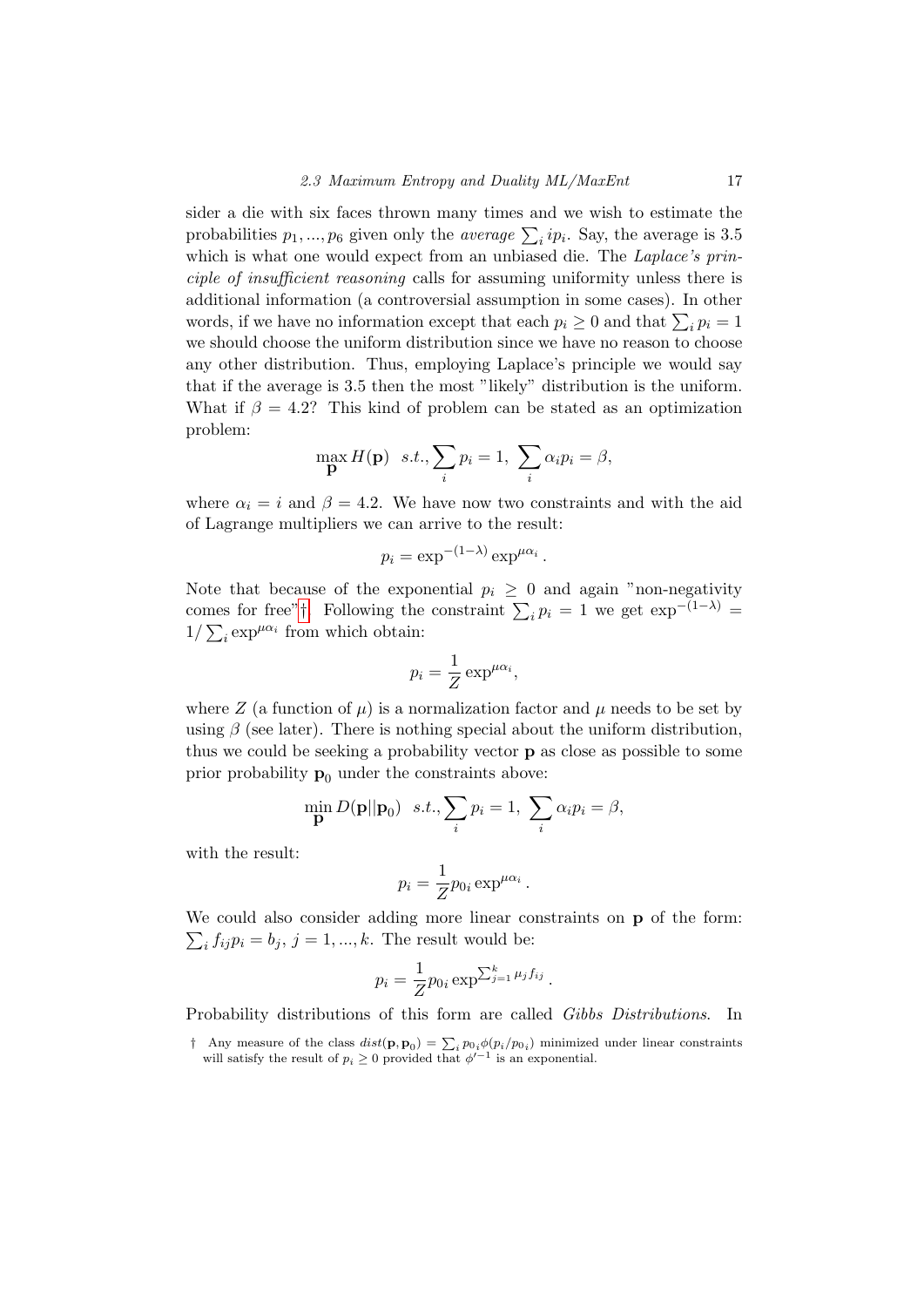practical applications the linear constraints on p could arise from average information about the system such as temperature of a fluid (where  $p_i$  are the probabilities of the particles moving at various velocities), rainfall data or general environmental data (where  $p_i$  represent the probability of finding animal colonies at discrete locations in a 3D map). A constraint of the form  $\sum_i f_{ij} p_i = b_j$  states that the expectation  $E_p[f_j]$  should be equal to the empirical distribution  $\beta = E_{\hat{P}}[f_j]$  where  $\hat{P}$  is either uniform or given as input. Let

$$
\mathcal{P} = \{ \mathbf{p} \in R^n : \mathbf{p} \ge 0, \sum_i p_i = 1, E_p[f_j] = E_{\hat{p}}[f_j], j = 1, ..., k \},\
$$

and

$$
\mathcal{Q} = \{ \mathbf{q} \in R^n ; \ \mathbf{q} \text{ is a Gibbs distribution} \}
$$

We could therefore consider looking for the ML solution for the parameters  $\mu_1, ..., \mu_k$  of the Gibbs distribution:

$$
\min_{\mathbf{q}\in\mathcal{Q}}D(\hat{\mathbf{p}}||\mathbf{q}),
$$

where if  $\hat{\mathbf{p}}$  is uniform then  $\min D(\hat{\mathbf{p}}||\mathbf{q})$  can be replaced by  $\max \sum_{i} \ln q_i$ (because  $D((1/n)\mathbf{1}||\mathbf{x}) = -\ln(n) - \sum_i \ln x_i$ ).

As it turns out, the MaxEnt and ML are duals of each other and the intersection of the two sets  $P \cap Q$  contains only a single point which solves both problems.

Theorem 3 The following are equivalent:

- *MaxEnt*:  $\mathbf{q}^* = argmin_{\mathbf{p} \in \mathcal{P}} D(\mathbf{p}||\mathbf{p}_0)$
- ML:  $\mathbf{q}^* = argmin_{\mathbf{q} \in \mathcal{Q}} \tilde{D}(\hat{\mathbf{p}}||\mathbf{q})$
- $q^* \in \mathcal{P} \cap \mathcal{Q}$

In practice, the duality theorem is used to recover the parameters of the Gibbs distribution using the ML route (second line in the theorem above) — the algorithm for doing so is known as the *iterative scaling algorithm* (which we will not get into).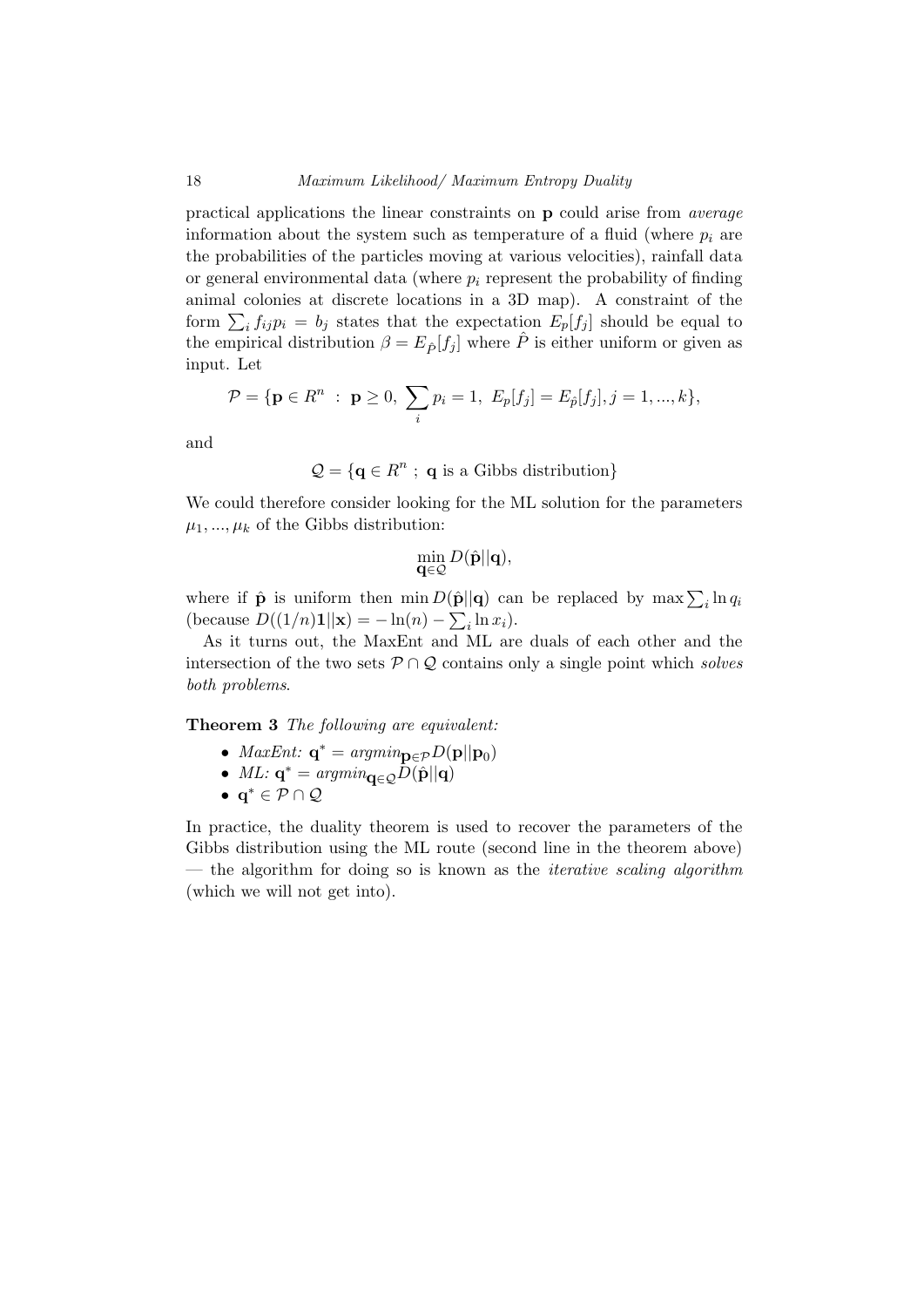## <span id="page-22-0"></span>EM Algorithm: ML over Mixture of Distributions

In Lecture [2](#page-15-0) we saw that the Maximum Likelihood (ML) principle over i.i.d. data is achieved by minimizing the relative entropy between a model Q and the occurrence-frequency of the training data. Specifically, let  $\mathbf{x}_1, \dots, \mathbf{x}_m$  be i.i.d. where each  $\mathbf{x}_i \in \mathcal{X}^d$  is a d-tupple of symbols taken from an alphabet  $\lambda$ having *n* different letters  $\{a_1, ..., a_n\}$ . Let  $\hat{P}$  be the empirical joint distribution, i.e., an array with  $d$  dimensions where each axis has  $n$  entries, i.e., each entry  $\hat{P}_{i_1,\dots,i_d}$ , where  $i_j = 1, \dots, n$ , represents the (normalized) co-occurrence of the d-tupe  $a_{i_1},...,a_{i_d}$  in the training set  $\mathbf{x}_1,...,\mathbf{x}_m$ . We wish to find a joint distribution  $P^*$  (also a d-array) which belongs to some model family of distributions  $Q$  closest as possible to  $\hat{P}$  in relative-entropy:

$$
P^* = \underset{P \in \mathcal{Q}}{\operatorname{argmin}} \ D(\hat{P} || P).
$$

In this lecture we will focus on a model of distributions  $\mathcal Q$  which represents mixtures of simple distributions  $H$ — known as *latent class models*. A latent class model arises when the joint probability  $P(X_1, ..., X_d)$  we observe (i.e., from which  $\hat{P}$  is generated by observing samples  $x_1, ..., x_m$  is in fact a marginal of  $P(X_1, ..., X_d, Y)$  where Y is a "hidden" (or "latent") random variable which has k different discrete values  $\alpha_1, \ldots, \alpha_k$ . Then,

$$
P(X_1, ..., X_d) = \sum_{j=1}^{k} P(X_1, ..., X_d | Y = \alpha_j) P(Y = \alpha_j).
$$

The idea is that given the value of the hidden variable H the problem of recovering the model  $P(X_1, ..., X_d | Y = \alpha_j)$ , which belongs to some family of joint distributions  $H$ , is a relatively simple problem. To make this idea clearer we consider the following example: Assume we have two coins. The first coin has a probability of heads  $("0")$  equal to p and the second coin has a probability of heads equal to  $q$ . At each trial we choose to toss coin 1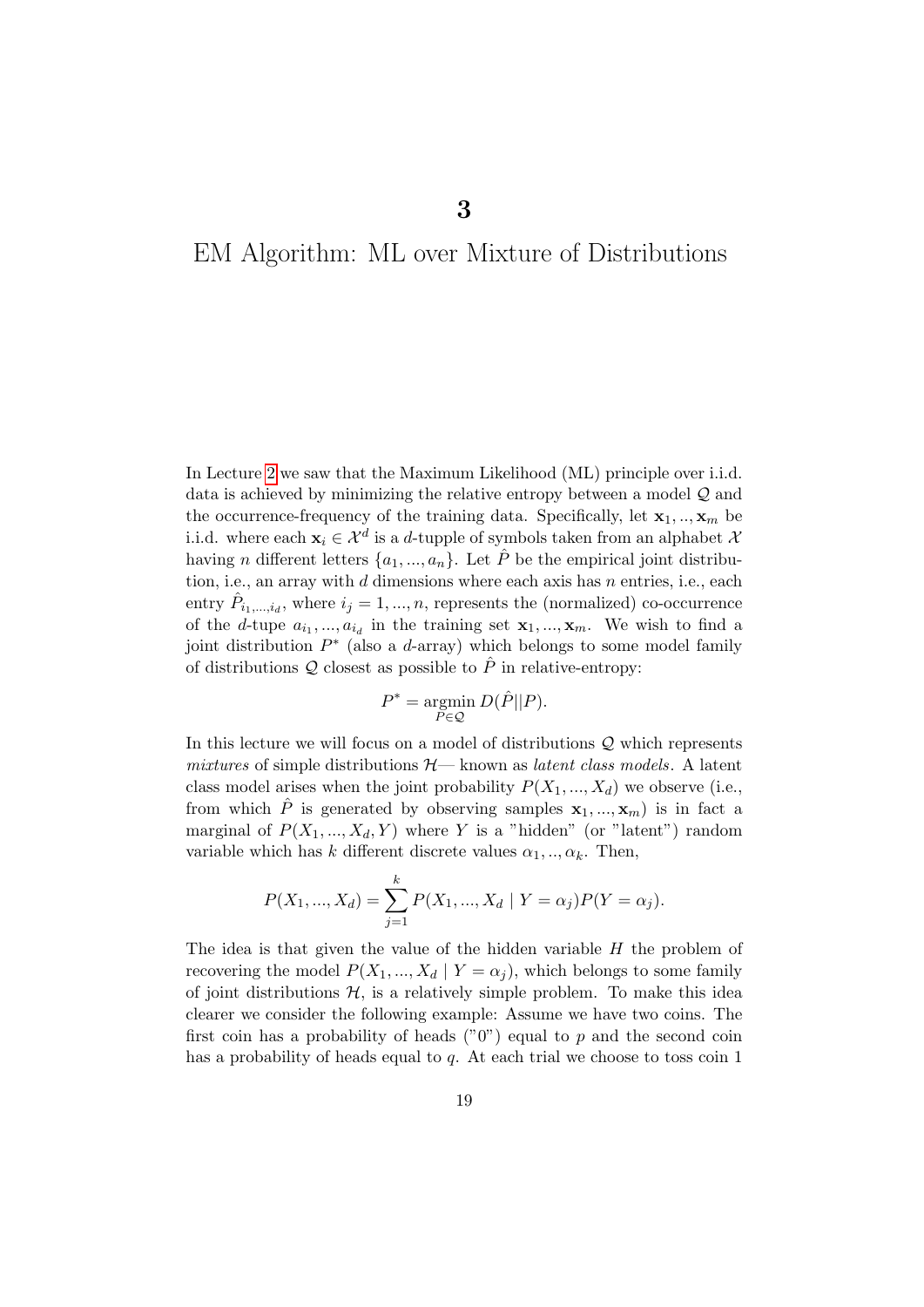with probability  $\lambda$  and coin 2 with probability  $1 - \lambda$ . Once a coin has been chosen it is tossed 3 times, producing an observation  $\mathbf{x} \in \{0,1\}^3$ . We are given a set of such observations  $D = {\mathbf{x}_1, ..., \mathbf{x}_m}$  where each observation  $\mathbf{x}_i$ is a triplet of coin tosses (the same coin). Given  $D$ , we can construct the empirical distribution  $\hat{P}$  which is a  $2 \times 2 \times 2$  array defined as:

$$
\hat{P}_{i_1,i_2,i_3} = \frac{1}{m} |\{\mathbf{x}_i = \{i_1,i_2,i_3\}, i = 1,...,m\}|.
$$

Let  $y_i \in \{1,2\}$  be a random variable associated with the observation  $x_i$  such that  $y_i = 1$  if  $\mathbf{x}_i$  was generated by coin 1 and  $y_i = 2$  if  $\mathbf{x}_i$  was generated by coin 2. If we knew the values of  $y_i$  then our task would be simply to estimate two separate Bernoulli distributions by separating the triplets generated from coin 1 from those generated by coin 2. Since  $y_i$  is not known, we have the marginal:

$$
P(\mathbf{x} = (x_1, x_2, x_3)) = P(\mathbf{x} = (x_1, x_2, x_3) | y = 1)P(y = 1)
$$
  
+ 
$$
P(\mathbf{x} = (x_1, x_2, x_3) | y = 2)P(y = 2)
$$
  
= 
$$
\lambda p^{n_i} (1-p)^{(3-n_i)} + (1-\lambda) q^{n_i} (1-q)^{(3-n_i)} (3.1)
$$

where  $(x_1, x_2, x_3) \in \{0, 1\}^3$  is a triplet coin toss and  $0 \leq n_i \leq 3$  is the number of heads ("0") in the triplet of tosses. In other words, the likelihood  $P(\mathbf{x})$  of triplet of tosses  $\mathbf{x} = (x_1, x_2, x_3)$  is a linear combination ("mixture") of two Bernoulli distributions. Let  $H$  stand for Bernoulli distributions:

$$
\mathcal{H} = \{ \mathbf{u}^{\otimes d} : \ \mathbf{u} \ge 0, \ \sum_{i=1}^{n} u_i = 1 \}
$$

where  $\mathbf{u}^{\otimes d}$  stands for the outer-product of  $\mathbf{u} \in \mathbb{R}^n$  with itself d times, i.e., an n- way array indexed by  $i_1, ..., i_d$ , where  $i_j \in \{1, ..., n\}$ , and whose value there is equal to  $u_{i_1} \cdots u_{i_d}$ . The model family  $\mathcal Q$  is a mixture of Bernoulli distributions:

$$
\mathcal{Q} = \{\sum_{j=1}^k \lambda_j P_j \; : \; \mathbf{\lambda} \ge 0, \; \sum_j \lambda_j = 1, \; P_j \in \mathcal{H} \},\
$$

where specifically for our coin-toss example becomes:

$$
Q = \left\{ \lambda \begin{pmatrix} p \\ 1-p \end{pmatrix} \right\}^{\otimes 3} + (1-\lambda) \begin{pmatrix} q \\ 1-q \end{pmatrix}^{\otimes 3} : \lambda, p, q \in [0,1] \right\}
$$

We see therefore that the eight entries of  $P^* \in \mathcal{Q}$  which minimizes  $D(\hat{P}||P)$ over the set Q is determined by three parameters  $\lambda$ , p, q. For the coin-toss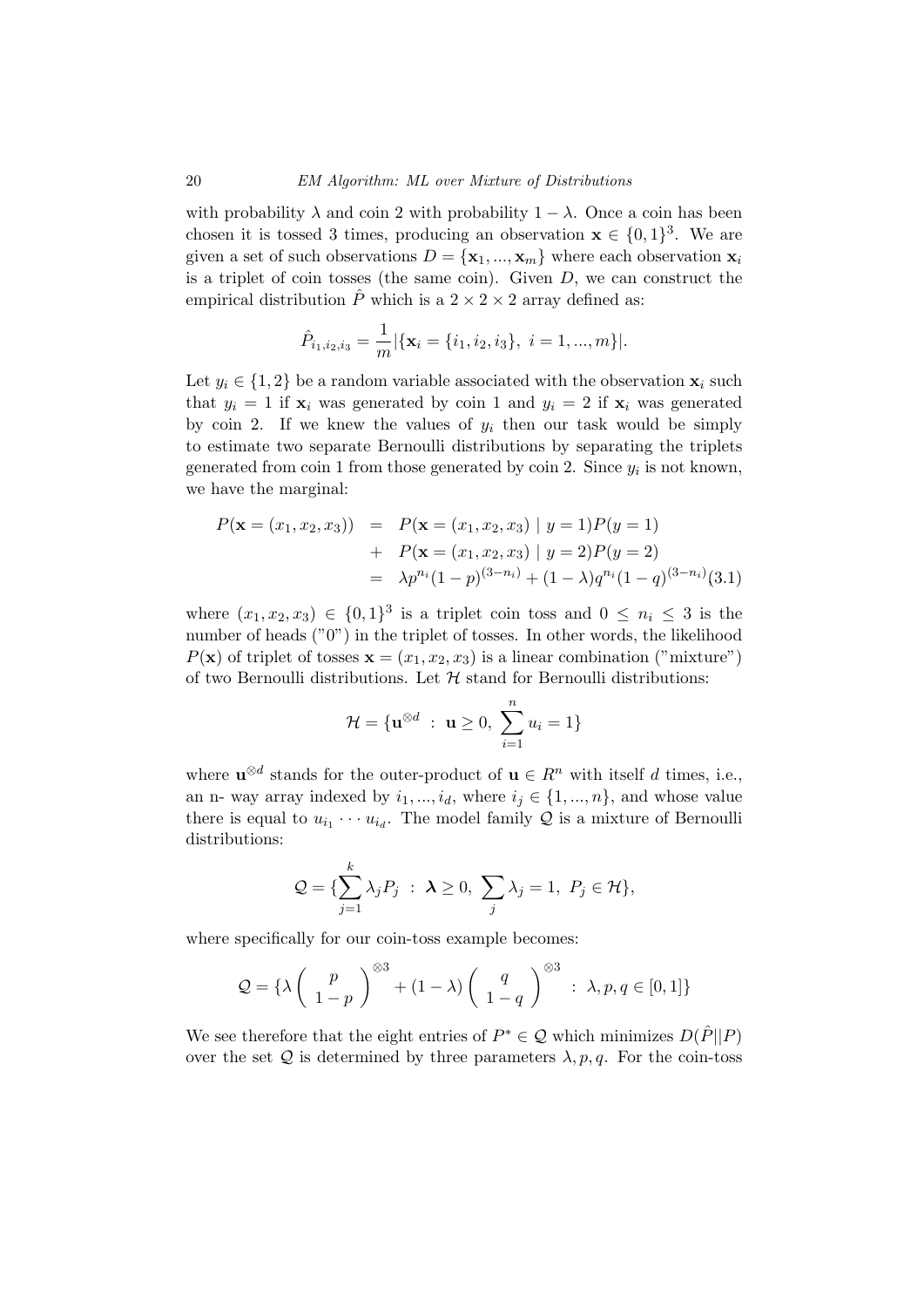example this looks like:

$$
\underset{0 \le \lambda, p,q \le 1}{\text{argmin}} D\left(\hat{P} \mid \lambda \left(\begin{array}{c} p \\ 1-p \end{array}\right)^{\otimes 3} + (1-\lambda) \left(\begin{array}{c} q \\ 1-q \end{array}\right)^{\otimes 3}\right)
$$
\n
$$
= \underset{0 \le \lambda, p,q \le 1}{\text{argmax}} \sum_{i_1=0}^{1} \sum_{i_2=0}^{1} \sum_{i_3=0}^{1} \hat{P}_{i_1 i_2 i_3} \log \left(\lambda p^{n_{i_1 2 3}} (1-p)^{(3-n_{i_1 2 3})} + (1-\lambda) q^{n_{i_1 2 3}} (1-q)^{(3-n_{i_1 2 3})}\right)
$$

where  $n_{i_{123}} = i_1 + i_2 + i_3$ . Trying to work out an algorithm for minimizing the unknown parameters  $\lambda$ , p, q would be somewhat "unpleasant" (and even more so for other families of distributions  $H$ ) because of the log-over-a-sum present in the optimization function  $\frac{d}{dx}$  is could somehow turn this into a sum-over-log our task would be much easier. We would then be able to turn the problem into a succession of problems over  $H$  rather than a single problem over  $\mathcal{Q} = \sum_j \lambda_j \mathcal{H}$ . Another point worth attention is the nonnegativity of the output variables — simply minimizing the relative-entropy measure under the constraints of the class model Q would not guarantee a non-negative solution. As we shall see, breaking down the problem into a successions of problems over  $H$  would give us the "non-negativity for free" feature.

The technique for turning the log-over-sum into a sum-over-log as part of finding the ML solution for a mixture model is known as the Expectation-Maximization (EM) algorithm introduced by Dempster, Laird and Rubin in 1977. It is based on two ideas: (i) introduce auxiliary variables, and (ii) use of Jensen's inequality.

#### 3.1 The EM Algorithm: General

<span id="page-24-0"></span>Let  $D = {\mathbf{x}_1, ..., \mathbf{x}_m}$  represent the training data where  $\mathbf{x}_i \in \mathcal{X}$  is taken from some instance space  $\mathcal X$  which we leave unspecified. For now, we leave matters to be as general as possible and specifically we do not make independence assumptions on the data generation process.

The ML problem is to find a setting of parameters  $\theta$  which maximizes the likelihood  $P(\mathbf{x}_1, ..., \mathbf{x}_m | \theta)$ , namely, we wish to maximize  $P(D | \theta)$  over parameters  $\theta$ , which is equivalent to maximizing the log-likelihood:

$$
\theta^* = \underset{\theta}{\text{argmax}} \log P(D | \theta) = \log \left( \sum_{\mathbf{y}} P(D, \mathbf{y} | \theta) \right),
$$

where y represents the hidden variables. We will denote  $L(\theta) = \log P(D | \theta)$ .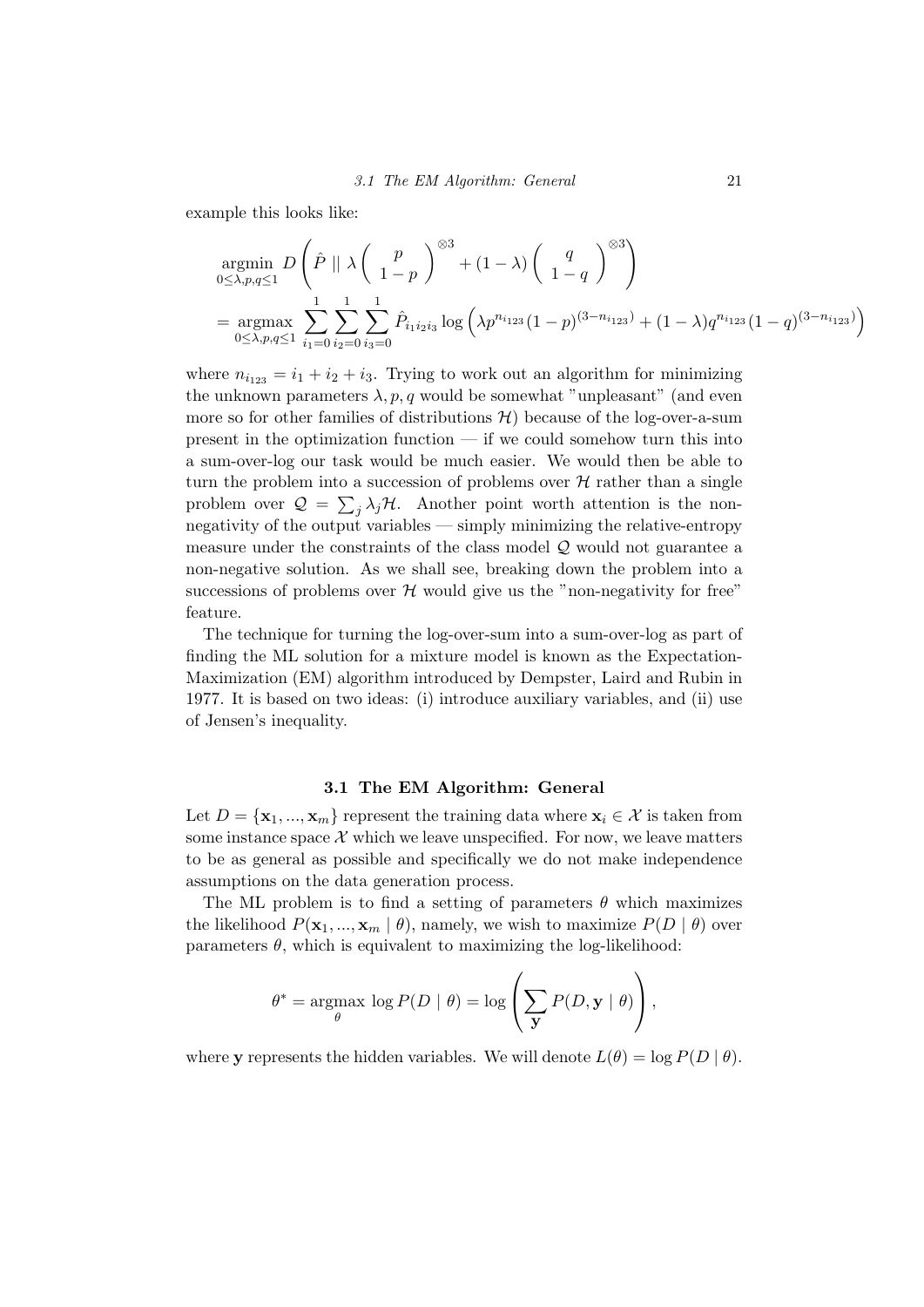Let  $q(y | D, \theta)$  be some (arbitrary) distribution of the hidden variables y conditioned on the parameters  $\theta$  and the input sample D, i.e.,  $\sum_{\mathbf{y}} q(\mathbf{y} \mid D, \theta) =$ 1. We define a *lower bound* on  $L(\theta)$  as follows:

$$
L(\theta) = \log \left( \sum_{\mathbf{y}} P(D, \mathbf{y} | \theta) \right) \tag{3.2}
$$

$$
= \log \left( \sum_{\mathbf{y}} q(\mathbf{y} \mid D, \theta) \frac{P(D, \mathbf{y} \mid \theta)}{q(\mathbf{y} \mid D, \theta)} \right) \tag{3.3}
$$

$$
\geq \sum_{\mathbf{y}} q(\mathbf{y} \mid D, \theta) \log \frac{P(D, \mathbf{y} \mid \theta)}{q(\mathbf{y} \mid D, \theta)} \tag{3.4}
$$

$$
= Q(q, \theta). \tag{3.5}
$$

The inequality comes from Jensen's inequality  $\log \sum_j \alpha_j a_j \geq \sum_j \alpha_j \log a_j$ when  $\sum_j \alpha_j = 1$ . What we have obtained is an "auxiliary" function  $Q(q, \theta)$ satisfying

$$
L(\theta) \ge Q(q, \theta),
$$

for all distributions  $q(y | D, \theta)$ . The maximization of  $Q(q, \theta)$  proceeds by interleaving the variables q and  $\theta$  as we separately ascend on each set of variables. At the  $(t + 1)$  iteration we fix the current value of  $\theta$  to be  $\theta^{(t)}$ of the t'th iteration and maximize  $Q(q, \theta^{(t)})$  over q, and then maximize  $Q(q^{(t+1)}, \theta)$  over  $\theta$ :

$$
q^{(t+1)} = \underset{q}{\operatorname{argmax}} Q(q, \theta^{(t)}) \tag{3.6}
$$

$$
\theta^{(t+1)} = \underset{\theta}{\operatorname{argmax}} Q(q^{(t+1)}, \theta). \tag{3.7}
$$

The strategy of the EM algorithm is to maximize the lower bound  $Q(q, \theta)$ with the hope that if we ascend on the lower bound function we will also ascend with respect to  $L(\theta)$ . The claim below guarantees that an ascend on Q will also generate an ascend on L:

**Claim 3 (Jordan-Bishop)** The optimal  $q(y | D, \theta^{(t)})$  at each step is  $P(\mathbf{y} \mid D, \theta^{(t)})$ .

**Proof:** We will show that  $Q(P(\mathbf{y} \mid D, \theta^{(t)}), \theta^{(t)}) = L(\theta^{(t)})$  which proves the claim since  $L(\theta) \ge Q(q, \theta)$  for all  $q, \theta$ , thus the best q-distribution we can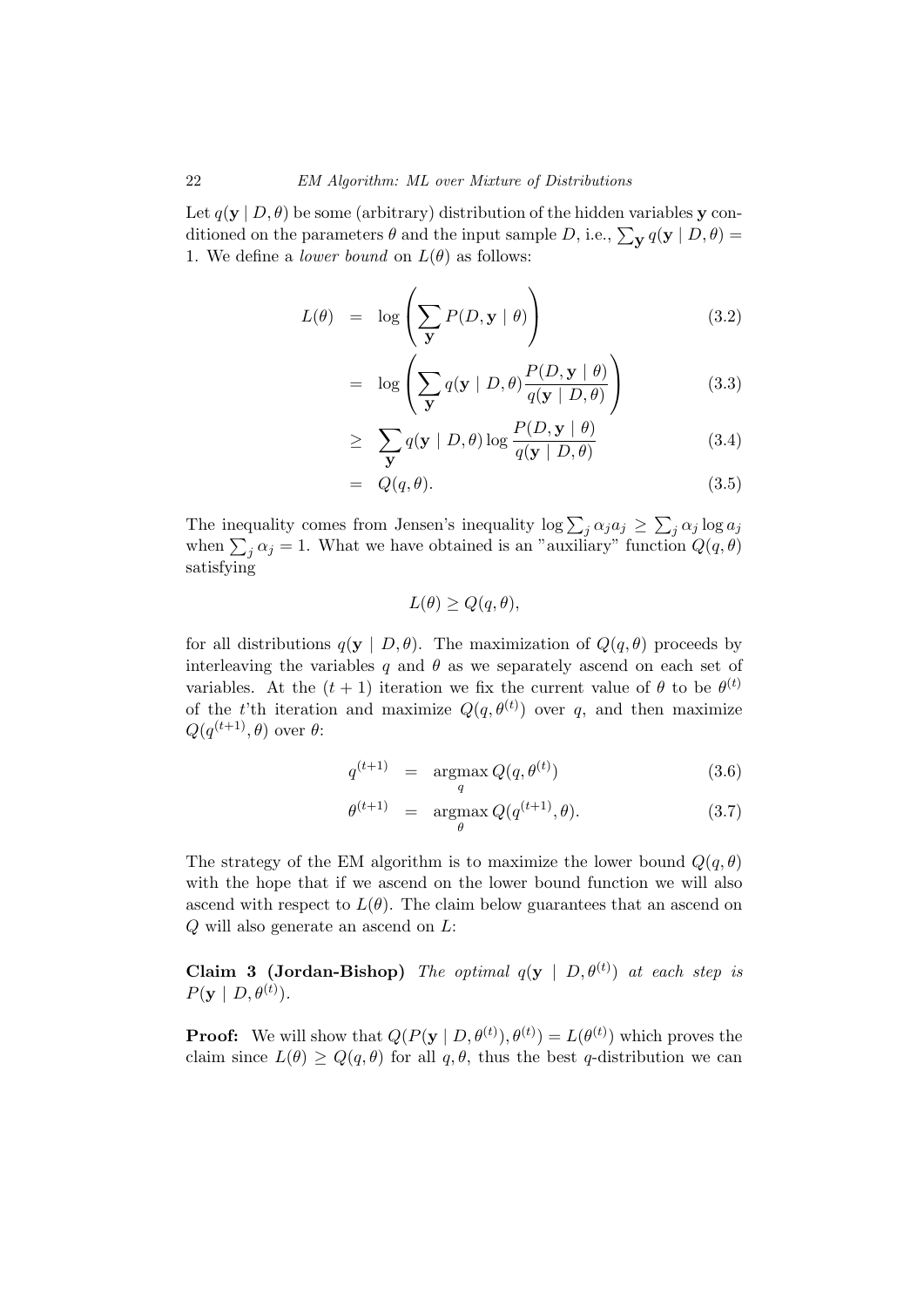hope to find is one that makes the lower-bound meet  $L(\theta)$  at  $\theta = \theta^{(t)}$ .

$$
Q(P(\mathbf{y} \mid D, \theta^{(t)}), \theta^{(t)}) = \sum_{\mathbf{y}} P(\mathbf{y} \mid D, \theta^{(t)}) \log \frac{P(D, \mathbf{y} \mid \theta^{(t)})}{P(\mathbf{y} \mid D, \theta^{(t)})}
$$
  
= 
$$
\sum_{\mathbf{y}} P(\mathbf{y} \mid D, \theta^{(t)}) \log \frac{P(\mathbf{y} \mid D, \theta^{(t)}) P(D \mid \theta^{(t)})}{P(\mathbf{y} \mid D, \theta^{(t)})}
$$
  
= 
$$
\log P(D \mid \theta^{(t)}) \sum_{\mathbf{y}} P(\mathbf{y} \mid D, \theta^{(t)})
$$
  
= 
$$
L(\theta^{(t)})
$$

 $\Box$ 

The proof provides also the validity for the approach of ascending along the lower bound  $Q(q, \theta)$  because at the point  $\theta^{(t)}$  the two functions coincide, i.e., the lower bound function at  $\theta = \theta^{(t)}$  is equal to  $L(\theta^{(t)})$  therefore if we continue and ascend along  $Q(\cdot)$  we are *quaranteed* to ascend along  $L(\theta)$ as well<sup>[†](#page-26-0)</sup> — therefore, convergence is guaranteed. It can also be shown (but omitted here) that the point of convergence is a stationary point of  $L(\theta)$  (was shown originally by C.F. Jeff Wu in 1983 years after EM was introduced in 1977) under fairly general conditions. The second step of maximizing over  $\theta$  then becomes:

<span id="page-26-1"></span>
$$
\theta^{(t+1)} = \underset{\theta}{\operatorname{argmax}} \sum_{\mathbf{y}} P(\mathbf{y} \mid D, \theta^{(t)}) \log P(D, \mathbf{y} \mid \theta). \tag{3.8}
$$

This defines the EM algorithm. Often the "Expectation" step is described as taking the expectation of:

$$
E_{\mathbf{y} \sim P(\mathbf{y} | D, \theta^{(t)})} [\log P(D, \mathbf{y} | \theta)],
$$

followed by a Maximization step of finding  $\theta$  that maximizes the expectation — hence the term EM for this algorithm.

Eqn. [3.8](#page-26-1) describes a principle but not an algorithm because in general, without making assumptions on the statistical relationship between the data points and the hidden variable the problem presented in eqn. [3.8](#page-26-1) is unwieldy. We will reduce eqn. [3.8](#page-26-1) to something more manageable by making the i.i.d. assumption. This is detailed in the following section.

<span id="page-26-0"></span><sup>†</sup> this manner of deriving EM was adapted from Jordan and Bishop's book notes, 2001.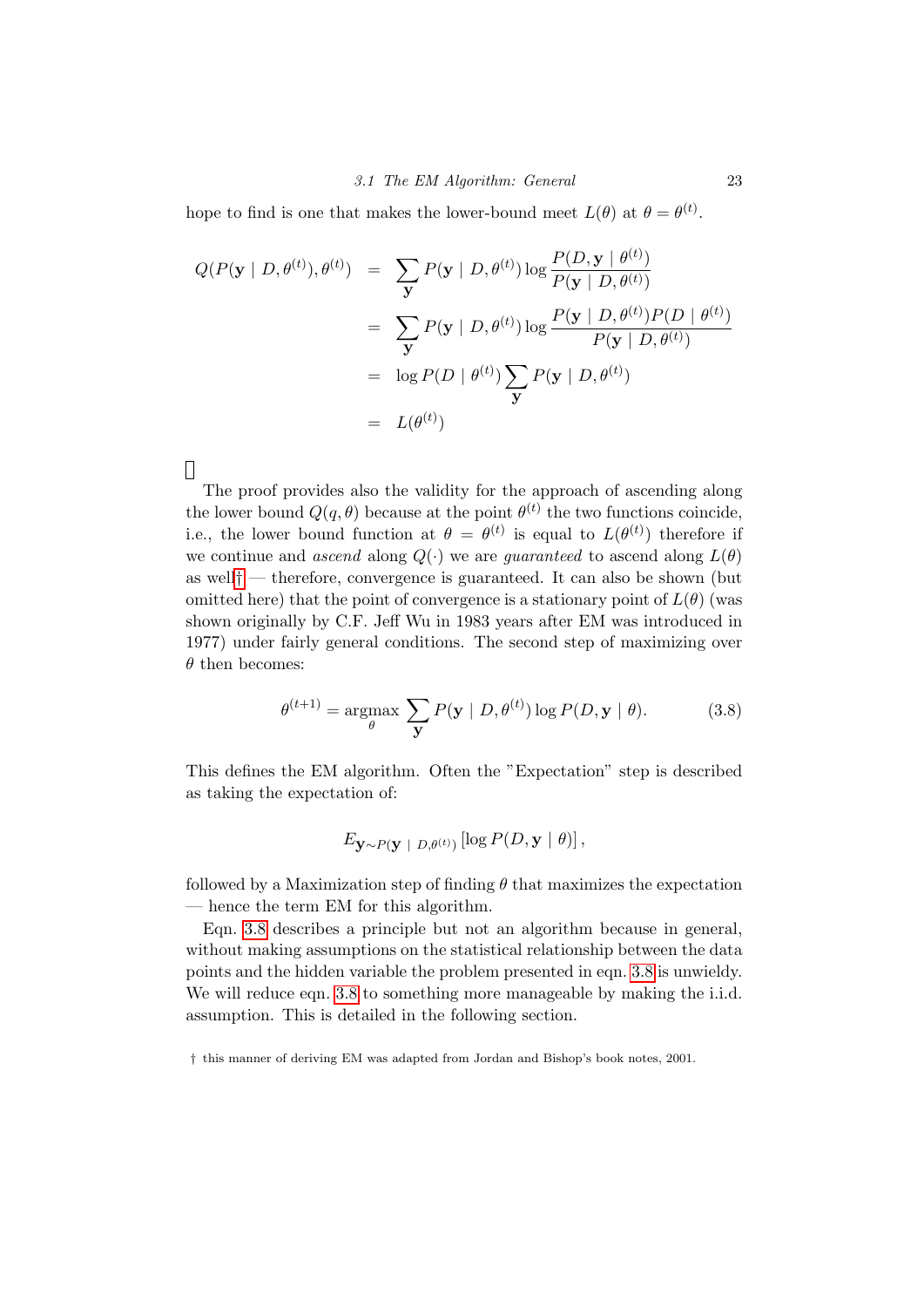#### 3.2 EM with i.i.d. Data

<span id="page-27-0"></span>The EM optimization presented in eqn. [3.8](#page-26-1) can be simplified if we assume the data points (and the hidden variable values) are i.i.d.

$$
P(D | \theta) = \prod_{i=1}^{n} P(\mathbf{x}_i | \theta), \qquad P(D, \mathbf{y} | \theta) = \prod_{i=1}^{n} P(\mathbf{x}_i, y_i | \theta),
$$

and

$$
P(\mathbf{y} \mid D, \theta) = \prod_{i=1}^{n} P(y_i \mid \mathbf{x}_i, \theta).
$$

For any  $\alpha(y_i)$  we have:

$$
\sum_{\mathbf{y}} \alpha(y_i) P(\mathbf{y} | D, \theta) = \sum_{y_1} \cdots \sum_{y_n} \alpha(y_i) P(y_1 | \mathbf{x}_1, \theta) \cdots P(y_n | \mathbf{x}_n, \theta)
$$
  
= 
$$
\sum_{y_i} \alpha(y_i) P(y_i | \mathbf{x}_i, \theta)
$$

this is because  $\sum_{y_j} P(y_j | \mathbf{x}_j, \theta) = 1$ . Substituting the simplifications above into eqn. [3.8](#page-26-1) we obtain:

<span id="page-27-2"></span>
$$
\theta^{(t+1)} = \underset{\theta}{\operatorname{argmax}} \sum_{j=1}^{k} \sum_{i=1}^{m} P(y_i = \alpha_j \mid \mathbf{x}_i, \theta^{(t)}) \log P(\mathbf{x}_i, y_i = \alpha_j \mid \theta) \quad (3.9)
$$

where  $y_i \in {\alpha_1, ..., \alpha_k}$ .

#### 3.3 Back to the Coins Example

<span id="page-27-1"></span>We will apply the EM scheme to our running example of mixture of Bernoulli distributions. We wish to compute

$$
Q(\theta, \theta^{(t)}) = \sum_{\mathbf{y}} P(\mathbf{y} | D, \theta^{(t)}) \log P(D, \mathbf{y} | \theta)
$$
  
= 
$$
\sum_{i=1}^{n} \sum_{j=1}^{2} P(y_i = j | \mathbf{x}_i, \theta^{(t)}) \log P(\mathbf{x}_i, y_i = j | \theta),
$$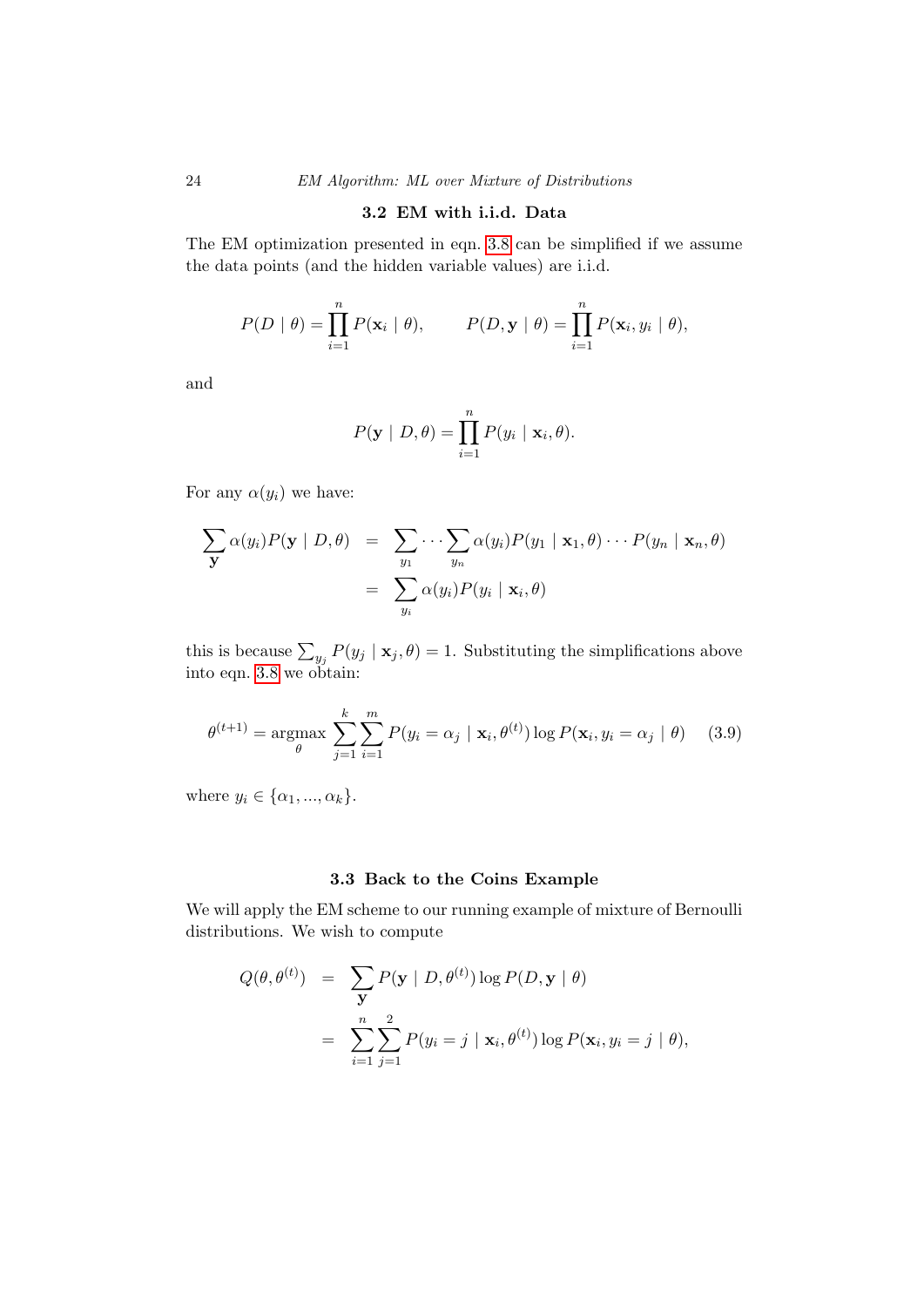and then maximize  $Q()$  with respect to  $p, q, \lambda$ .

$$
Q(\theta, \theta') = \sum_{i=1}^{n} [P(y_i = 1 | \mathbf{x}_i, \theta') \log P(\mathbf{x}_i | y_i = 1, \theta) P(y_i = 1 | \theta)]
$$
  
+ 
$$
\sum_{i=1}^{n} [P(y_i = 2 | \mathbf{x}_i, \theta') \log P(\mathbf{x}_i | y_i = 2, \theta) P(y_i = 2 | \theta)]
$$
  
= 
$$
\sum_{i} [\mu_i \log(\lambda p^{n_i} (1 - p)^{(3 - n_i)}) + (1 - \mu_i) \log((1 - \lambda) q^{n_i} (1 - q)^{(3 - n_i)})]
$$

where  $\theta'$  stands for  $\theta^{(t)}$  and  $\mu_i = P(y_i = 1 | \mathbf{x}_i, \theta')$ . The values of  $\mu_i$  are known since  $\theta' = (\lambda_o, p_o, q_o)$  are given from the previous iteration. The Bayes formula is used to compute  $\mu_i$ :

$$
\mu_i = P(y_i = 1 | \mathbf{x}_i, \theta') = \frac{P(\mathbf{x}_i | y_i = 1, \theta')P(y_i = 1 | \theta')}{P(\mathbf{x}_i | \theta')}
$$

$$
= \frac{\lambda_o p_o^{n_i} (1 - p_o)^{(3 - n_i)}}{\lambda_o p_o^{n_i} (1 - p_o)^{(3 - n_i)} + (1 - \lambda_o) q_o^{n_i} (1 - q_o)^{(3 - n_i)}}
$$

We wish to compute:  $\max_{p,q,\lambda} Q(\theta, \theta')$ . The partial derivative with respect to  $\lambda$  is:

$$
\frac{\partial Q}{\partial \lambda} = \sum_{i} \mu_i \frac{1}{\lambda} - \sum_{i} (1 - \mu_i) \frac{1}{1 - \lambda} = 0,
$$

from which we obtain the update formula of  $\lambda$  given  $\mu_i$ :

$$
\lambda = \frac{1}{k} \sum_{i=1}^{n} \mu_i.
$$

The partial derivative with respect to p is:

$$
\frac{\partial Q}{\partial p} = \sum_{i} \frac{\mu_i n_i}{p} - \sum_{i} \frac{\mu_i (3 - n_i)}{1 - p} = 0,
$$

from which we obtain the update formula:

$$
p = \frac{1}{\sum_{i} \mu_i} \sum_{i} \frac{n_i}{3} \mu_i.
$$

Likewise the update rule for  $q$  is:

$$
q = \frac{1}{\sum_{i} (1 - \mu_i)} \sum_{i} \frac{n_i}{3} (1 - \mu_i).
$$

To conclude, we start with some initial "guess" of the values of  $p, q, \lambda$ , compute the values of  $\mu_i$  and update iteratively the values of  $p, q, \lambda$  where at the end of each iteration the new values of  $\mu_i$  are computed.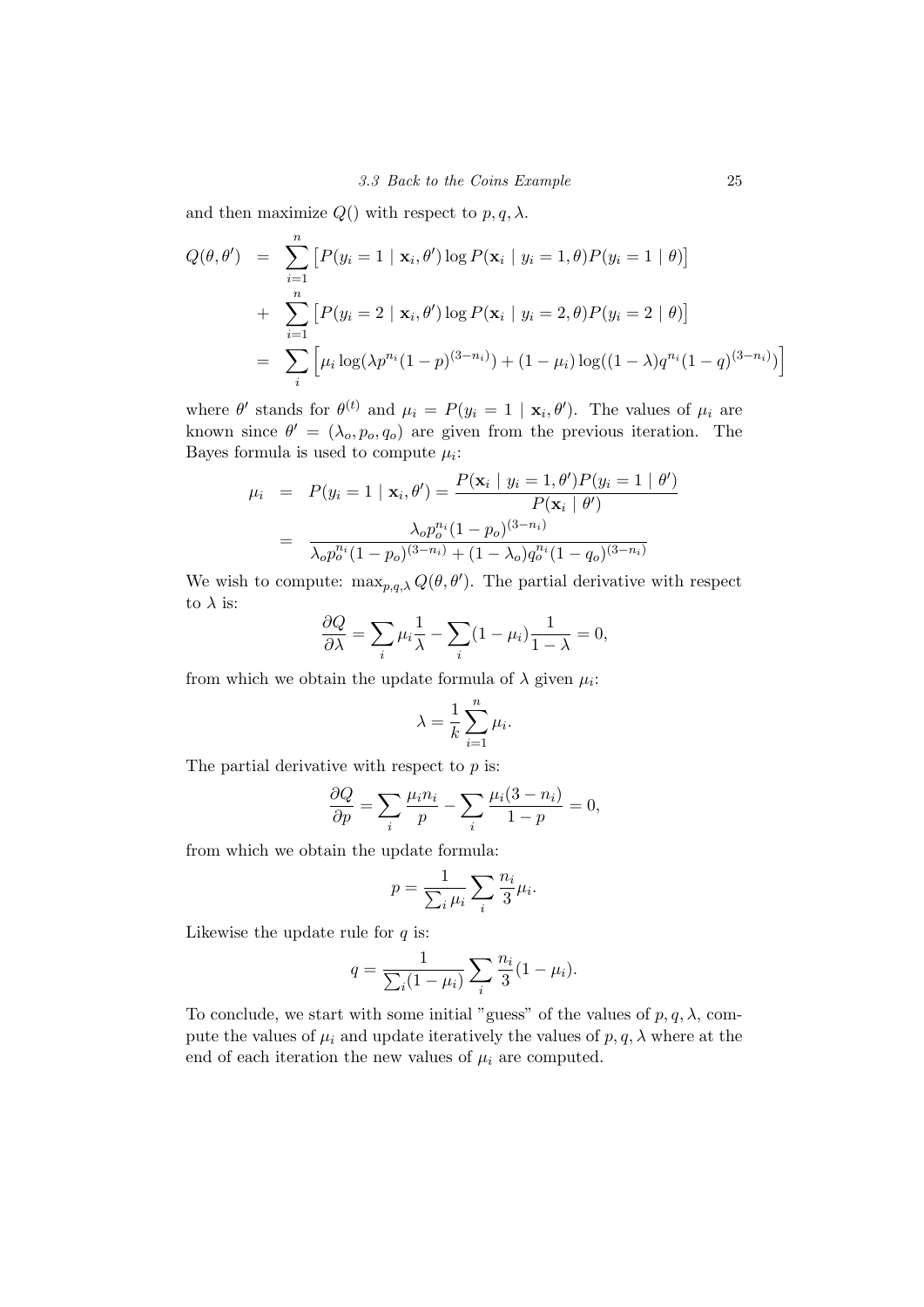#### 3.4 Gaussian Mixture

<span id="page-29-0"></span>The Gaussian mixture model assumes that  $P(x)$  where  $x \in R^d$  is a linear combination of Gaussian distributions

$$
P(\mathbf{x}) = \sum_{j=1}^{k} P(\mathbf{x} \mid y = j) P(y = j)
$$

where

$$
P(\mathbf{x} \mid y = j) = \frac{1}{(2\pi)^{d/2} \sigma_j^d} \exp^{-\frac{\|\mathbf{X} - \mathbf{C}_j\|^2}{2\sigma_j^2}},
$$

is Normally distributed with mean  $\mathbf{c}_j$  and covariance matrix  $\sigma_j^2 I$ . Let  $D =$  $\{x_1, ..., x_m\}$  be the i.i.d sample data and we wish to solve for the mean and covariances of the individual Gaussians (the "factors") and the mixing coefficients  $\lambda_j = P(y = j)$ . In order to make clear where the parameters are located we will write  $P(\mathbf{x} \mid \phi_j)$  instead of  $P(\mathbf{x} \mid y = j)$  where  $\phi_j = (\mathbf{c}_j, \sigma_j^2)$ are the mean and variance of the j'th factor. We denote by  $\theta$  the collection of mixing coefficients  $\lambda_j$  and  $\phi_j$ ,  $j = 1, ..., k$ . Let  $w_i^j$  $i$  be auxiliary variables per point  $x_i$  and per factor  $y = j$  standing for:

$$
w_i^j = P(y_i = j \mid \mathbf{x}_i, \theta).
$$

The EM step (eqn. [3.9\)](#page-27-2) is:

<span id="page-29-1"></span>
$$
\theta^{(t+1)} = \underset{\theta = \{\lambda, \phi\}}{\operatorname{argmax}} \sum_{j=1}^{k} \sum_{i=1}^{m} w_i^{j(t)} \log \left(\lambda_j P(\mathbf{x}_i \mid \phi_j)\right) \quad \text{s.t.} \sum_{j} \lambda_j = 1. \tag{3.10}
$$

Note the constraint  $\sum_j \lambda_j = 1$ . The update formula for  $w_i^j$  $i_i$  is done through the use of Bayes formula:

$$
w_i^{j(t)} = \frac{P(y_i = j \mid \theta^{(t)}) P(\mathbf{x}_i \mid y_i = j, \theta^{(t)})}{P(\mathbf{x}_i \mid \theta^{(t)})} = \frac{1}{Z_i} \lambda_j^{(t)} P(\mathbf{x}_i \mid \phi^{(t)}),
$$

where  $Z_i$  is a scaling factor so that  $\sum_j w_i^j = 1$ .

The update formula for  $\lambda_j, \mathbf{c}_j, \sigma_j$  follow by taking partial derivatives of eqn. [\(3.10\)](#page-29-1) and setting them to zero. Taking partial derivatives with respect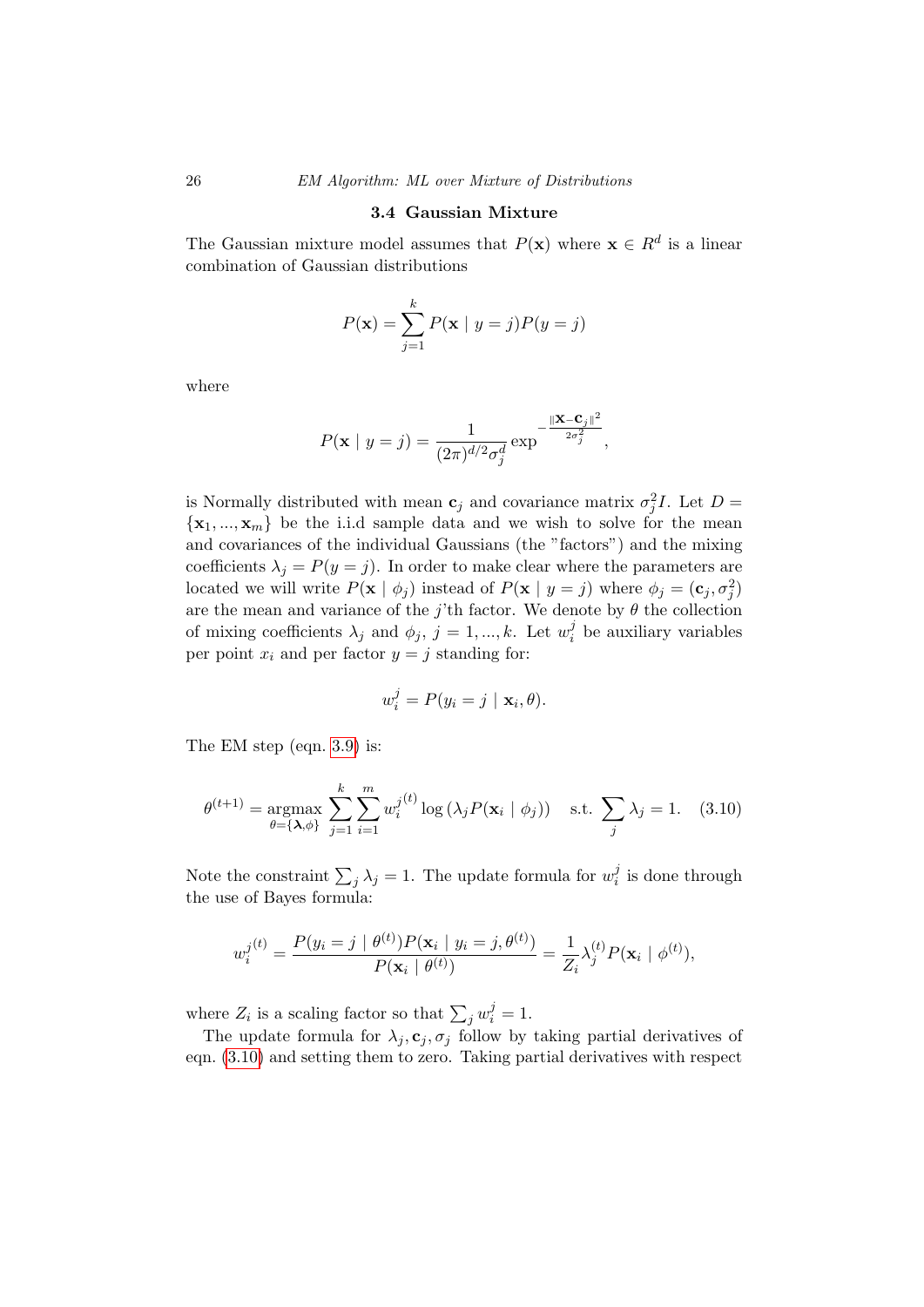to  $\lambda_i$ ,  $\mathbf{c}_i$  and  $\sigma_i$  we obtain the update rules:

$$
\lambda_j = \frac{1}{m} \sum_{i=1}^m w_i^j
$$
  
\n
$$
\mathbf{c}_j = \frac{1}{\sum_i w_i^j} \sum_{i=1}^m w_i^j \mathbf{x}_i,
$$
  
\n
$$
\sigma_j^2 = \frac{1}{d \sum_i w_i^j} \sum_{i=1}^m w_i^j \|\mathbf{x}_i - \mathbf{c}_j\|^2.
$$

In other words, the observations  $\mathbf{x}_i$  are weighted by  $w_i^j$  $i<sub>i</sub><sup>j</sup>$  before a Gaussian is fitted (k times, one for each factor).

### 3.5 Application Examples 3.5.1 Gaussian Mixture and Clustering

<span id="page-30-1"></span><span id="page-30-0"></span>The Gaussian mixture model is classically used for clustering applications. In a clustering application one receives a sample of points  $x_1, ..., x_m$  where each point resides in  $R^d$ . The task of the learner (in this case "unsupervised" learning) is to group the m points into k sets. Let  $y_i \in \{1, ..., k\}$  where  $i = 1, \dots, m$  stands for the required labeling. The clustering solution is an assignment of values to  $y_1, ..., y_m$  according to some clustering criteria.

In the Gaussian mixture model points are clustered together if they arise from the same Gaussian distribution. The EM algorithm provides a probabilistic assignment  $P(y_i = j \mid x_i)$  which we denoted above as  $w_i^j$  $\frac{j}{i}$ .

#### <span id="page-30-2"></span>3.5.2 Multinomial Mixture and "bag of words" Application

The multinomial mixture (the coins example we toyed with) is typically used for representing "count" data, such as when representing text documents as high-dimensional vectors. A vector representation of a text document associates a word from a fixed vocabulary to a coordinate entry of the vector. The value of the entry represents the number of times that particular word appeared in the document. If we ignore the order in which the words appeared and count only their frequency, a set of documents  $d_1, ..., d_m$  and a set of words  $w_1, ..., w_n$  could be jointly represented by a co-occurence  $n \times m$ matrix G where  $G_{ij}$  contains the number of times word  $w_i$  appeared in document  $d_j$ . If we scale G such that  $\sum_{ij} G_{ij} = 1$  then we have a distribution  $P(w, d)$ . This kind of representation of a set of documents is called "bag of words".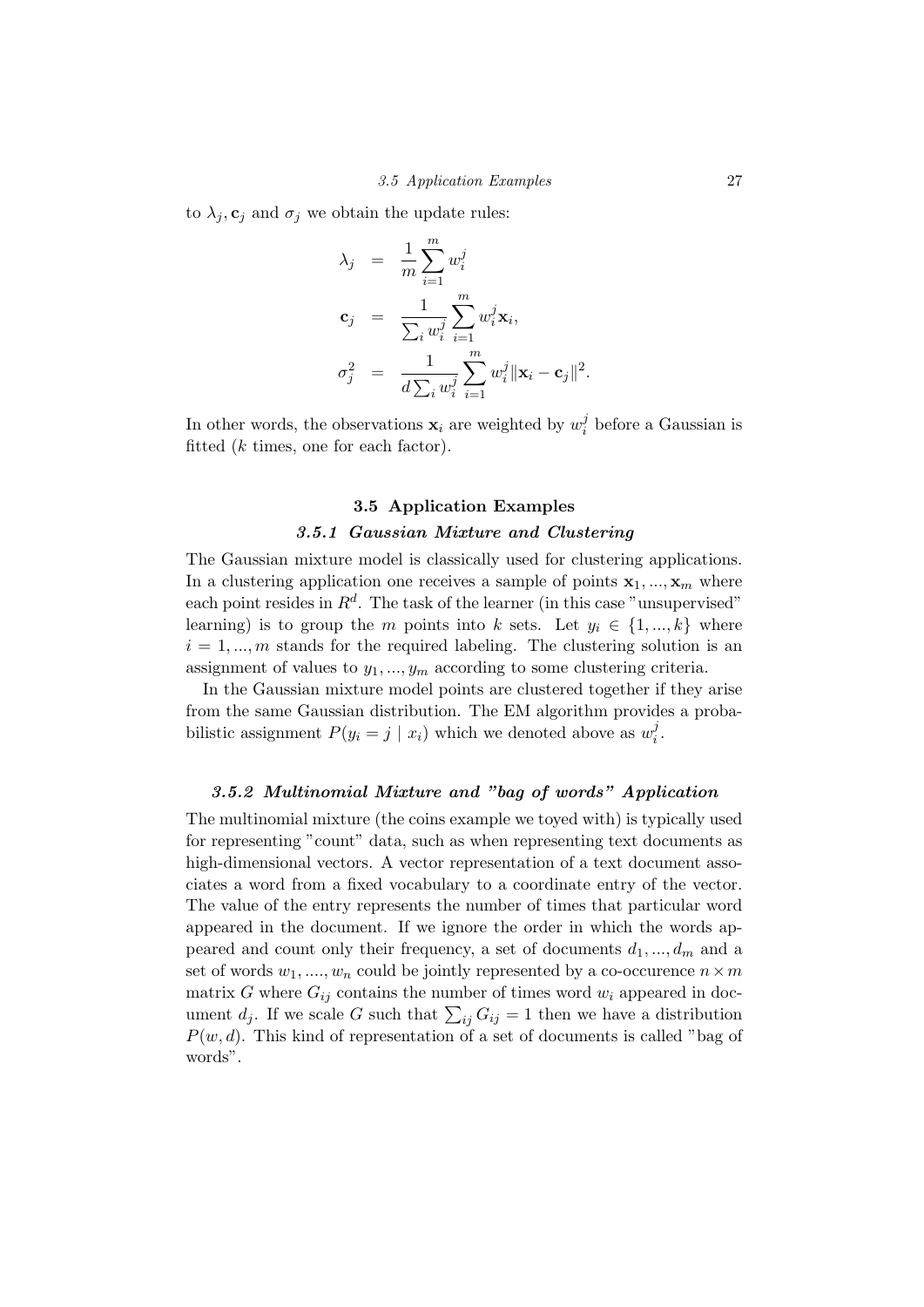For purposes of search and filtering it is desired to reveal additional information about words and documents such as to which "topic" a document belongs to or to which topics a word is associated with. This is similar to a clustering task where documents associated with the same topic are to be clustered together. This can be achieved by considering the topics as the value of a latent variable y:

$$
P(w, d) = \sum_{y} P(w, d | y) P(y) = \sum_{y} P(w | y) P(d | y) P(y),
$$

where we made the assumption that  $w\perp d$  | y (i.e., words and documents are conditionally independent given the topic). The conditional independent assumption gives rise to the multinomial mixture model. To be more specific, ley  $y \in \{1, ..., k\}$  denote the k possible topics and let  $\lambda_j = P(y = j)$  (note that  $\sum_j \lambda_j = 1$ , then the latent class model becomes:

$$
P(w, d) = \sum_{j=1}^{k} \lambda_j P(w | y = j) P(d | y = j).
$$

Note that  $P(w | y = j)$  is a vector which we denote as  $u_i \in R^n$  and  $P(d | y = j)$ j) is also a vector we denote by  $\mathbf{v}_j \in R^m$ . The term  $P(w | y = j)P(d | y = j)$ stands for the outer-product  $\mathbf{u}_j \mathbf{v}_j^{\top}$  of the two vectors, i.e., is a rank-1  $n \times m$ matrix. The Maximum-Likelihood estimation problem is therefore to find vectors  $\mathbf{u}_1, ..., \mathbf{u}_k$  and  $\mathbf{v}_1, ..., \mathbf{v}_k$  and scalars  $\lambda_1, ..., \lambda_k$  such that the empirical distribution represented by the unit scaled matrix  $G$  is as close as possible (in relative-entropy measure) to the low-rank matrix  $\sum_j \lambda_j \mathbf{u}_j \mathbf{v}_j^{\top}$  subject to the constraints of non-negativity and  $\sum_j \lambda_j = 1$ ,  $\mathbf{u}_j$  and  $\mathbf{v}_j$  are unit-scaled as well  $(\mathbf{1}^\top \mathbf{u}_j = \mathbf{1}^\top \mathbf{v}_j = 1).$ 

Let  $\mathbf{x}_i = (w(i), d(i))$  stand for the *i*'th example  $i = 1, ..., q$  where an example is a pair of word and document where  $w(i) \in \{1, ..., n\}$  is the index to the word alphabet and  $d(i) \in \{1, ..., m\}$  is the index to the document. The EM algorithm involves the following optimization step:

$$
\theta^{(t+1)} = \underset{\theta}{\operatorname{argmax}} \sum_{i=1}^{q} \sum_{j=1}^{k} P(y_i = j \mid \mathbf{x}_i, \theta^{(t)}) \log P(\mathbf{x}_i, y_i = j \mid \theta)
$$

$$
= \underset{\theta}{\operatorname{argmax}} \sum_{i=1}^{q} \sum_{j=1}^{k} w_{ij}^{(t)} \log \left[ \lambda_j u_{j,w(i)} v_{j,d(i)} \right] \quad s.t. \quad \mathbf{1}^\top \lambda = \mathbf{1}^\top \mathbf{u}_j = \mathbf{1}^\top \mathbf{v}_j = 1
$$

An update rule for  $u_{ir}$  (the r'th entry of  $u_i$ ) is derived below: the derivative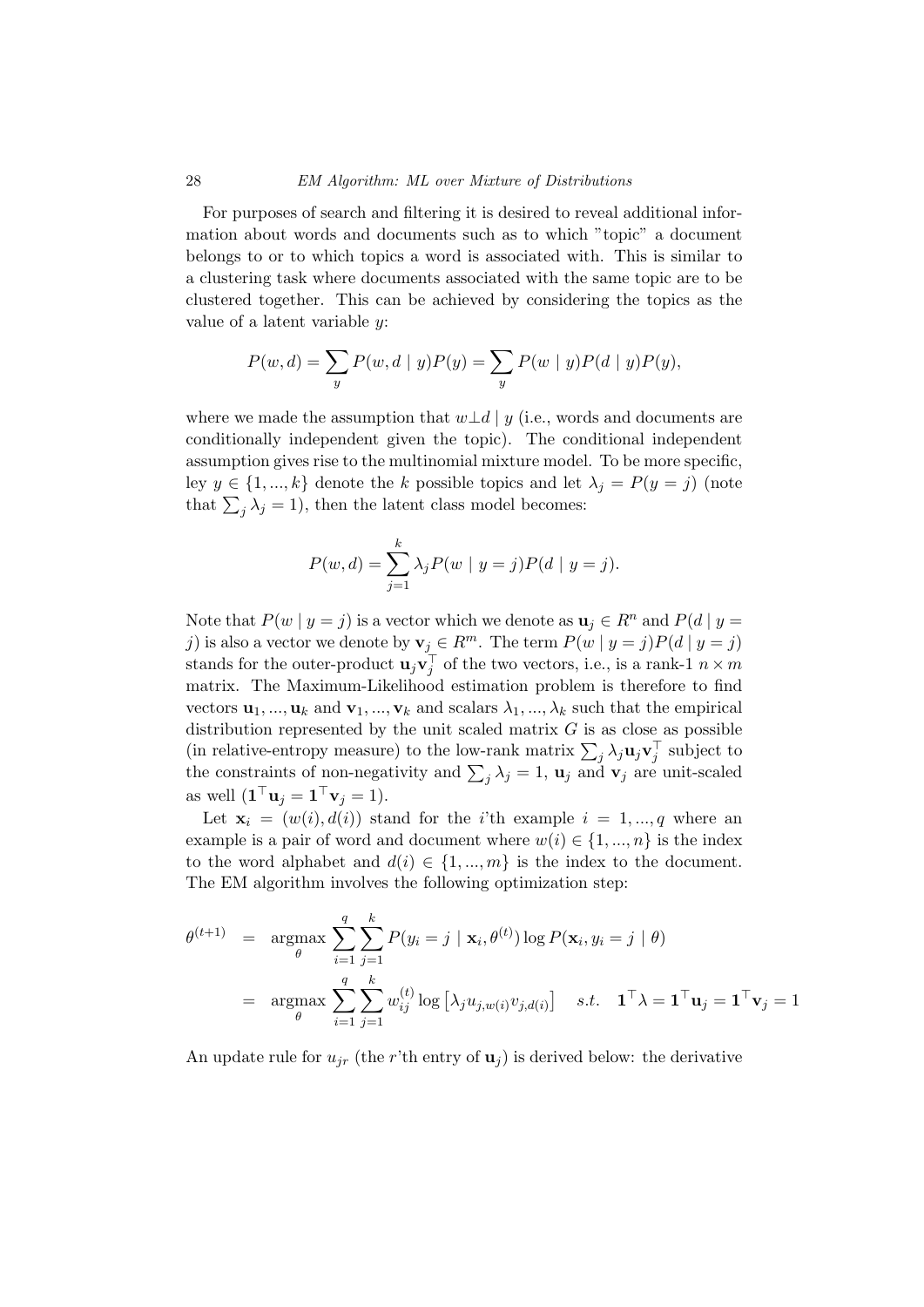of the Lagrangian is:

$$
\frac{\partial}{\partial u_{jr}} \left[ \sum_{i=1}^{q} w_{ij}^{(t)} \log u_{j,w(i)} - \mu u_{jr} \right]
$$

$$
= \frac{\partial}{\partial u_{jr}} \left[ N(r) \log u_{jr} \sum_{w(i)=r} w_{ij}^{(t)} - \mu u_{jr} \right]
$$

$$
= \frac{N(r) \sum_{w(i)=r} w_{ij}^{(t)}}{u_{jr}} - \mu = 0
$$

where  $N(r)$  stands for the frequency of the word  $w_r$  in all the documents  $d_1, ..., d_m$ . Note that  $N(r)$  is the result of summing-up the r'th row of G and that the vector  $N(1),...,N(n)$  is the marginal  $P(w) = \sum_{d} P(w, d)$ . Given the constraint  $\mathbf{1}^\top \mathbf{u}_j = 1$  we obtain the update rule:

$$
u_{jr} \leftarrow \frac{N(r) \sum_{w(i)=r} w_{ij}^{(t)}}{\sum_{s=1}^{n} N(s) \sum_{w(i)=s} w_{ij}^{(t)}}.
$$

Update rules for the remaining unknowns are similarly derived. Once EM has converged, then  $\sum_{w(i)=r} w_{ij}^*$  is the probability of the word  $w_r$  to belong to the j'th topic and  $\sum_{d(i)=s}^{\infty} w_{ij}^*$  is the probability that the s'th document comes from the  $j$ <sup>th</sup> topic.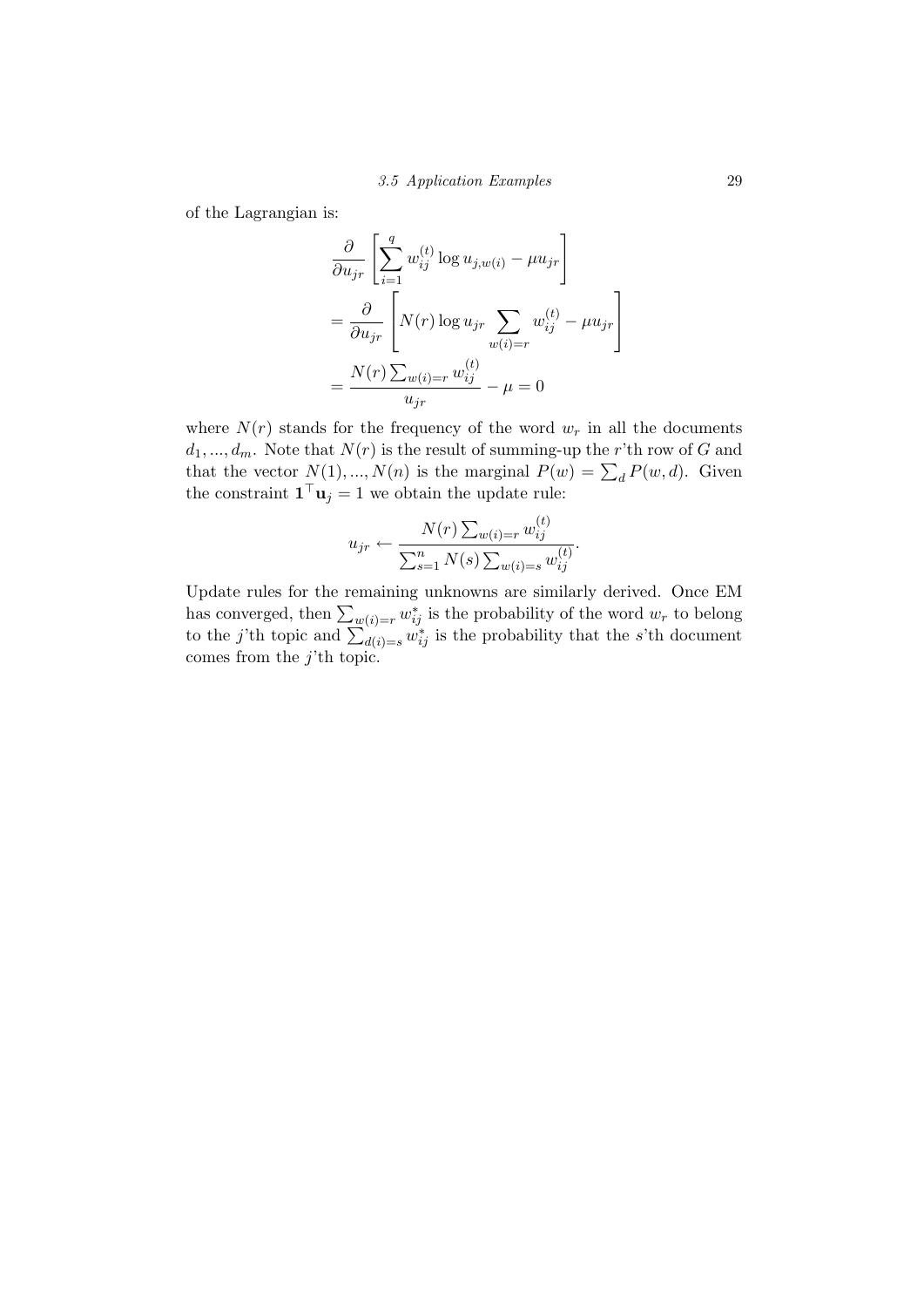4

## <span id="page-33-0"></span>Support Vector Machines and Kernel Functions

In this lecture we begin the exploration of the 2-class hyperplane separation problem. We are given a training set of instances  $\mathbf{x}_i \in \mathbb{R}^n$ ,  $i = 1, ..., m$ , and class labels  $y_i = \pm 1$  (i.e., the training set is made up of "positive" and "negative" examples). We wish to find a hyperplane direction  $\mathbf{w} \in \mathbb{R}^n$ and an offset scalar b such that  $\mathbf{w} \cdot \mathbf{x}_i - b > 0$  for positive examples and  $\mathbf{w} \cdot \mathbf{x}_i - b \leq 0$  for negative examples — which together means that the margins  $y_i(\mathbf{w} \cdot \mathbf{x}_i - b) > 0$  are positive.

Assuming that such a hyperplane exists, clearly it is not unique. We therefore need to introduce another constraint so that we could find the most "sensible" solution among all (infinitley many) possible hyperplanes which separate the training data. Another issue is that the framework is very limited in the sense that for most real-world classification problems it is somewhat unlikely that there would exist a linear separating function to begin with. We therefore need to find a way to extend the framework to include non-linear decision boundaries at a reasonable cost. These two issues will be the focus of this lecture.

Regarding the first issue, since there is more than one separating hyperplane (assuming the training data is linearly separable) then the question we need to ask ourselves is among all those solutions which of them has the best "generalization" properties? In other words, our goal in constructing a learning machine is not necessarily to do very well (or perfect) on the training data, because the training data is merely a sample of the instance space, and not necessarily a "representative" sample — it is simply a sample. Therefore, doing well on the sample (the training data) does not necessarily guarantee (or even imply) that we will do well on the entire instance space. The goal of constructing a learning machine is to maximize the performance on the test data (the instances we haven't seen), which in turn means that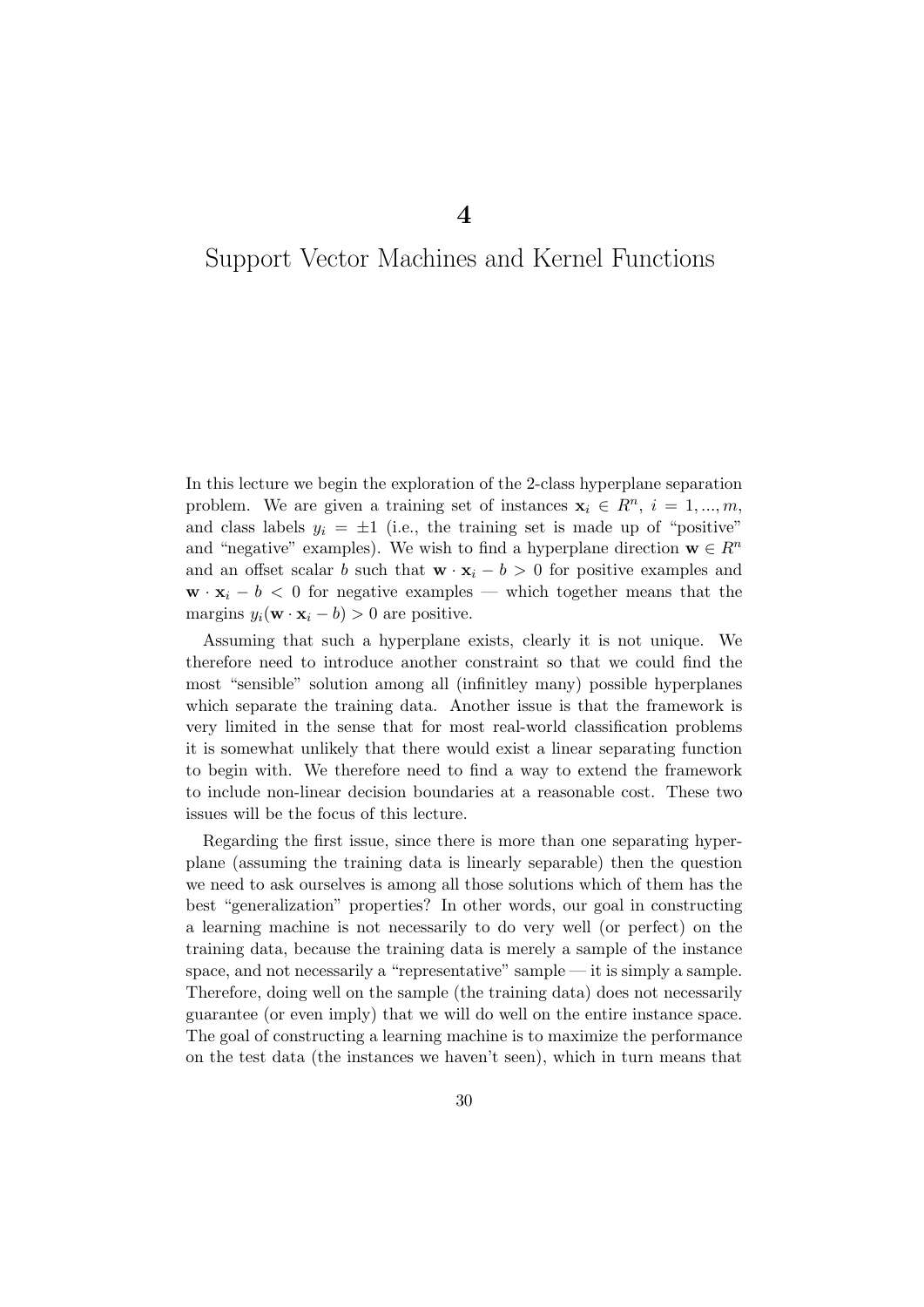we wish to generalize "good" classification performance on the training set onto the entire instance space.

A related issue to generalization is that the distribution used to generate the training data is unknown. Unlike the statistical inference material we had so far, this time we will not attempt to estimate the distribution. The reason one can derive optimal learning algorithms yet bypass the need for estimating distributions would be explained later in the course when PAClearning will be introduced. For now we will focus only on the algorithmic aspect of the learning problem.

The idea is to consider a subset  $C_{\gamma}$  of all hyperplanes which have a fixed margin  $\gamma$  where the margin is defined as the distance of the closest training point to the hyperplane:

$$
\gamma = \min_i \left\{ \frac{y_i(\mathbf{w}^\top \mathbf{x}_i - b)}{\|\mathbf{w}\|} \right\}.
$$

The Support Vector Machine (SVM), first introduced by Vapnik and his colleagues in 1992, seeks a separating hyperplane which simultaneously minimizes the empirical error *and* maximizes the margin. The idea of maximizing the margin is intuitively appealing because a decision boundary which lies close to some of the training instances is less likely to generalize well because the learning machine will be susceptible to small perturbations of those instance vectors. A formal motivation for this approach is deferred to the PAC-learning material we will introduce later in the course.

#### <span id="page-34-0"></span>4.1 Large Margin Classifier as a Quadratic Linear Programming

We would first like to set up the linear separating hyperplane as an optimization problem which is both consistent with the training data and maximizes the margin induce by the separating hyperplane over all possible consistent hyperplanes.

Formally speaking, the distance between a point x and the hyperplane is defined by

$$
\frac{\vert \mathbf{w} \cdot \mathbf{x} - b \vert}{\sqrt{\mathbf{w} \cdot \mathbf{w}}}.
$$

Since we are allowed to scale the parameters  $\mathbf{w}, b$  at will (note that if  $\mathbf{w}$ .  $\mathbf{x} - b > 0$  so is  $(\lambda \mathbf{w}) \cdot \mathbf{x} - (\lambda b) > 0$  for all  $\lambda > 0$ ) we can set the distance between the boundary points to the hyperplane to be  $1/\sqrt{\mathbf{w} \cdot \mathbf{w}}$  by scaling  $\mathbf{w}, b$  such the point(s) with smallest margin (closest to the hyperplane) will be normalized:  $|\mathbf{w} \cdot \mathbf{x} - b| = 1$ , therefore the margin is simply  $2/\sqrt{\mathbf{w} \cdot \mathbf{w}}$  (see Fig. [5.1\)](#page-54-0). Note that  $\text{argmax}_{\mathbf{w}} 2/\sqrt{\mathbf{w} \cdot \mathbf{w}}$  is equivalent to  $\text{argmax}_{\mathbf{w}} 2/(\mathbf{w} \cdot \mathbf{w})$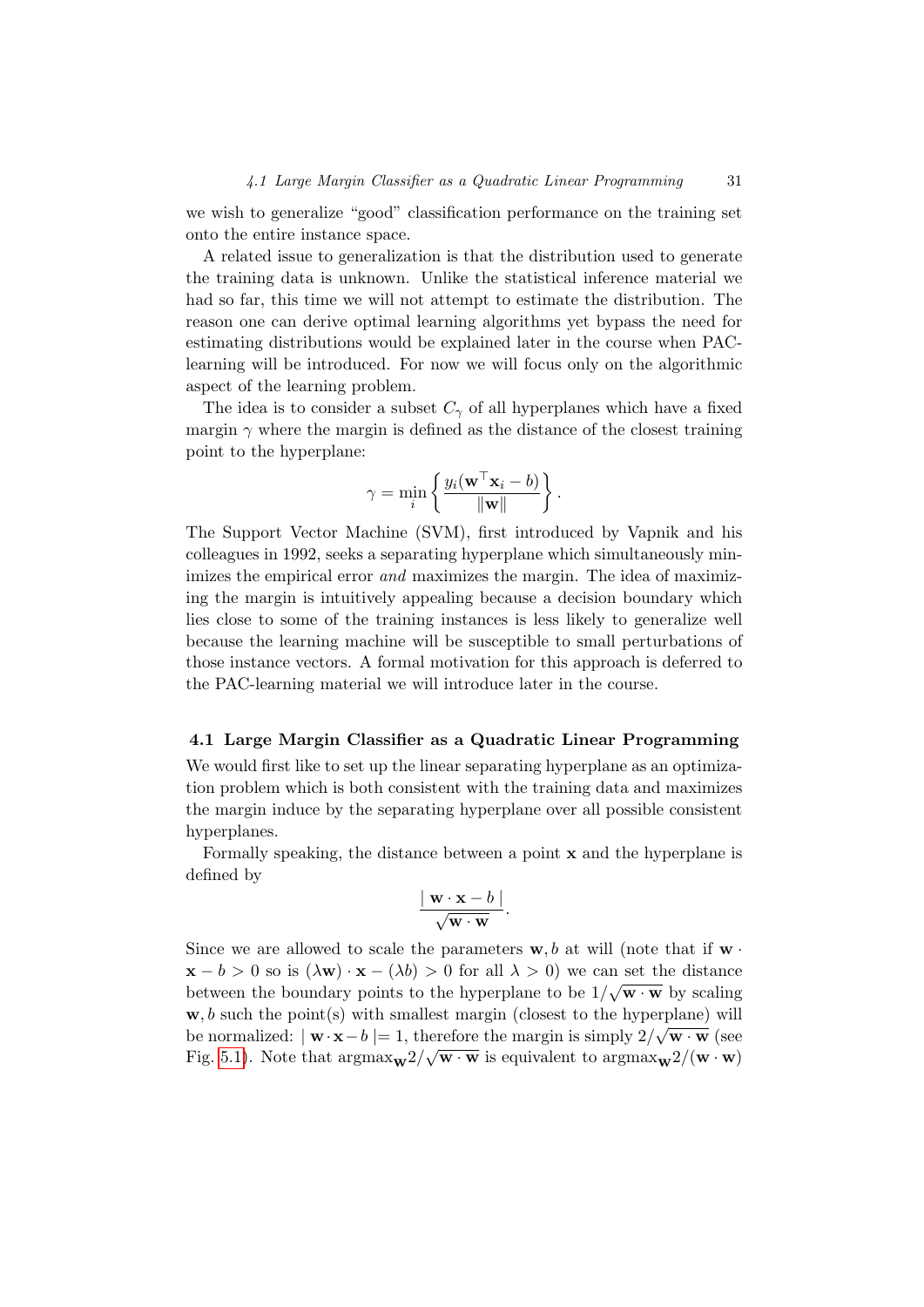which in turn is equivalent to  $\operatorname{argmin}_{\mathbf{W}} \frac{1}{2} \mathbf{w} \cdot \mathbf{w}$ . Since all positive points and negative points should be farther away from the boundary points we also have the separability constraints  $\mathbf{w} \cdot \mathbf{x} - b \geq 1$  when x is a positive instance and  $\mathbf{w} \cdot \mathbf{x} - b \leq -1$  when x is a negative instance. Both separability constraints can be combined:  $y(\mathbf{w} \cdot \mathbf{x} - b) \geq 1$ . Taken together, we have defined the following optimization problem:

$$
\min_{\mathbf{W},b} \qquad \frac{1}{2}\mathbf{w} \cdot \mathbf{w} \tag{4.1}
$$

$$
y_i(\mathbf{w} \cdot \mathbf{x}_i - b) - 1 \ge 0
$$
  $i = 1, ..., m$  (4.2)

This type of optimization problem has a quadratic criteria function and linear inequalities and is known in the literature as a Quadratic Linear Programming (QP) type of problem.

subject to

This particular QP, however, requires that the training data are linearly  $separable$  — a condition which may be unrealistic. We can relax this condition by introducing the concept of a "soft margin" in which the separability holds approximately with some error:

$$
\min_{\mathbf{w}, b, \epsilon_i} \quad \frac{1}{2} \mathbf{w} \cdot \mathbf{w} + \nu \sum_{i=1}^l \epsilon_i
$$
\n
$$
\text{subject to}
$$
\n
$$
y_i(\mathbf{w} \cdot \mathbf{x}_i - b) \ge 1 - \epsilon_i \quad i = 1, ..., m
$$
\n
$$
\epsilon_i \ge 0
$$
\n(4.3)

Where  $\nu$  is some pre-defined weighting factor. The (non-negative) variables  $\epsilon_i$  allow data points to be *miss-classified* thereby creating an approximate separation. Specifically, if  $\mathbf{x}_i$  is a positive instance  $(y_i = 1)$  then the "soft" constraint becomes:

$$
\mathbf{w} \cdot \mathbf{x}_i - b \ge 1 - \epsilon_i,
$$

where if  $\epsilon_i = 0$  we are back to the original constraint where  $\mathbf{x}_i$  is either a boundary point or laying further away in the half space assigned to positive instances. When  $\epsilon_i > 0$  the point  $\mathbf{x}_i$  can reside inside the margin or even in the half space assigned to negative instances. Likewise, if  $x_i$  is a negative instance  $(y_i = -1)$  then the soft constraint becomes:

$$
\mathbf{w} \cdot \mathbf{x}_i - b \leq -1 + \epsilon_i.
$$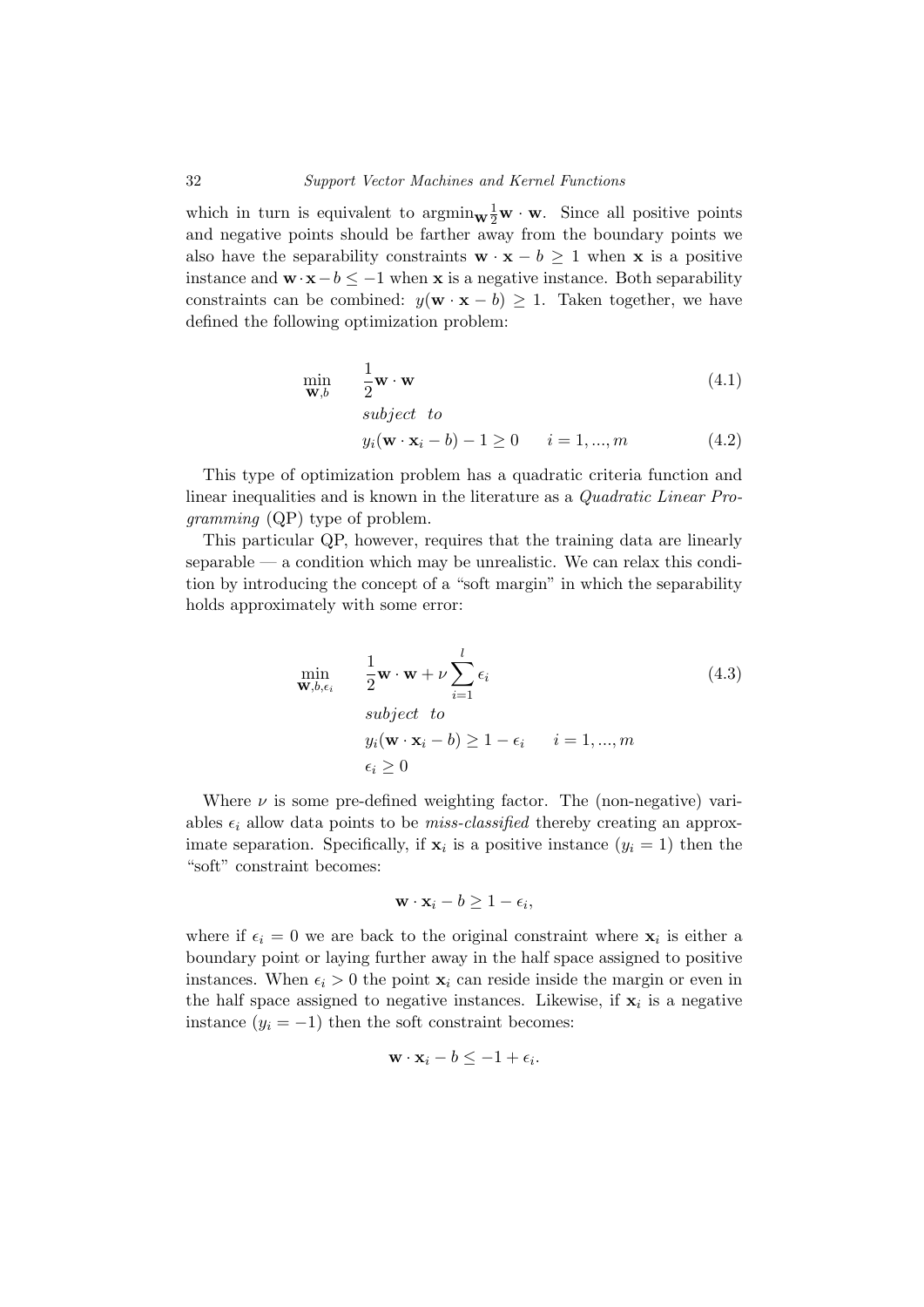

Fig. 4.1. Separating hyperplane  $\mathbf{w}, b$  with maximal margin. The boundary points are associated with non-vanishing Lagrange multipliers  $\mu_i > 0$  and margin errors are associated with  $\epsilon_i > 0$  where the criteria function encourages a small number of margin errors.

The criterion function penalizes (the  $L_1$ -norm) for non-vanishing  $\epsilon_i$  thus the overall system will seek a solution with few as possible "margin errors" (see Fig. [5.1\)](#page-54-0). Typically, when possible, an  $L_1$  norm is preferable as the  $L_2$  norm overly weighs high magnitude outliers which in some cases can dominate the energy function. Another note to make here is that strictly speaking the "right thing" to do is to penalize the margin errors based on the  $L_0$ norm  $||\epsilon||_0^0 = |\{i : \epsilon_i > 0\}|$ , i.e., the number of non-zero entries, and drop the balancing parameter  $\nu$ . This is because it does not matter how far away a point is from the hyperplane — all what matters is whether a point is classified correctly or not (see the definition of empirical error in Lecture 4). The problem with that is that the optimization problem would no longer be convex and non-convex problems are notoriously difficult to solve. Moreover, the class of convex optimization problems (as the one described in Eqn. [4.3\)](#page-35-0) can be solved in polynomial time complexity.

So far we have described the problem formulation which when solved would provide a solution with "sensible" generalization properties. Although we can proceed using an off-the-shelf QLP solver, we will first pursue the "dual" problem. The dual form will highlight some key properties of the approach and will enable us to extend the framework to handle non-linear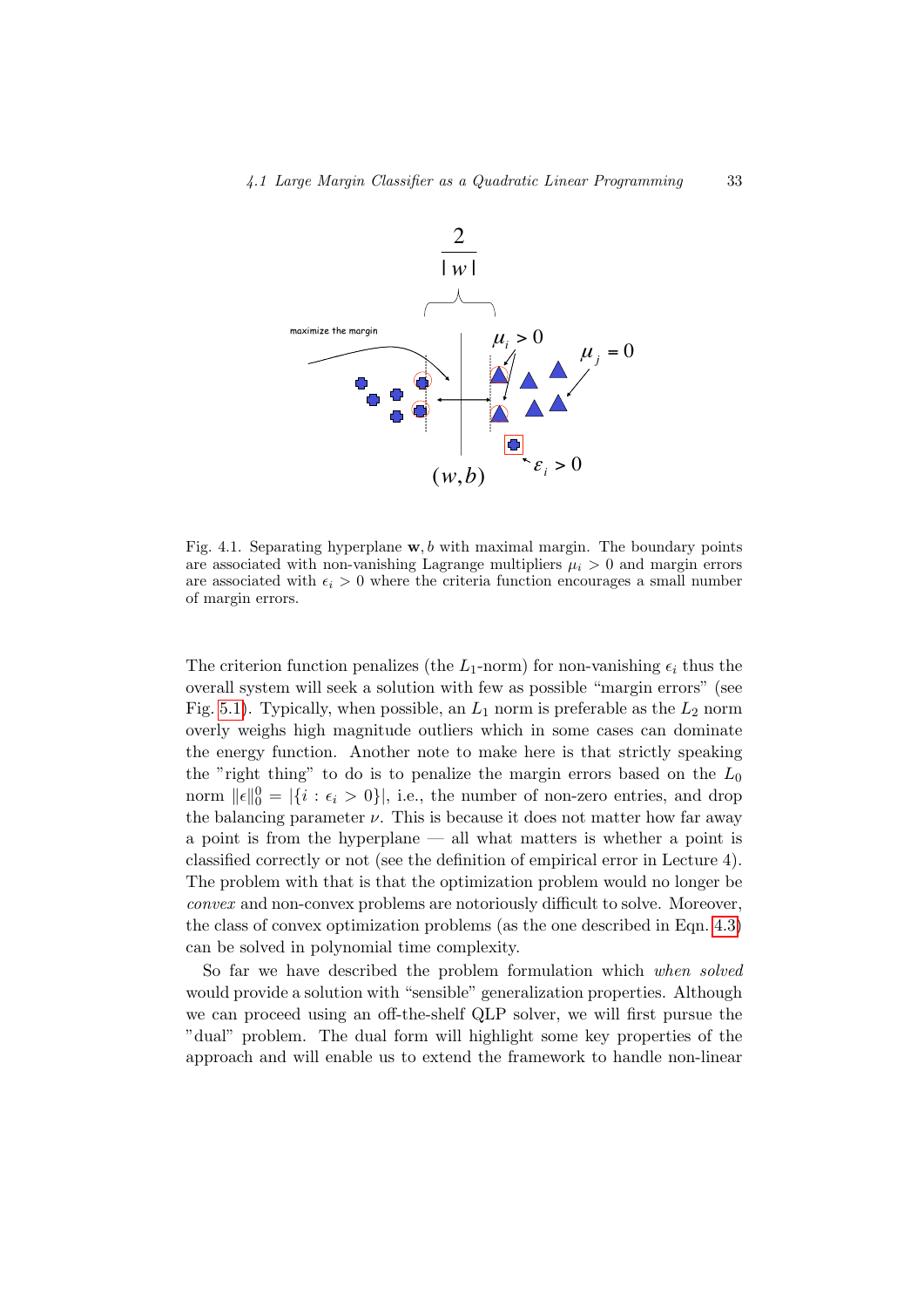decision surfaces at a very little cost. In the appendix we take a brief tour on the basic principles associated with constrained optimization, the Karush-Kuhn-Tucker (KKT) theorem and the dual form. Those are recommended to read before moving to the next section.

#### 4.2 The Support Vector Machine

We return now to the primal problem (eqn. 6.3) representing the maximal margin separating hyperplane with margin errors:

<span id="page-37-0"></span>
$$
\min_{\mathbf{w}, b, \epsilon_i} \qquad \frac{1}{2} \mathbf{w} \cdot \mathbf{w} + \nu \sum_{i=1}^l \epsilon_i
$$
\n
$$
\text{subject to}
$$
\n
$$
y_i(\mathbf{w} \cdot \mathbf{x}_i - b) \ge 1 - \epsilon_i \qquad i = 1, ..., m
$$
\n
$$
\epsilon_i \ge 0
$$

We will now derive the Lagrangian Dual of this problem. By doing so a new key property will emerge facilitated by the fact that the criteria function  $\theta(\mu)$  (note there are no equality constraints thus there is no need for  $\lambda$ ) involves only inner-products of the training instance vectors  $x_i$ . This property will form the key of mapping the original input space of dimension  $n$  to a higher dimensional space thereby allowing for non-linear decision surfaces for separating the training data.

Note that with this particular problem the strong duality conditions are satisfied because the criteria function and the inequality constraints form a convex set. The Lagrangian takes the following form:

$$
L(\mathbf{w}, b, \epsilon_i, \mu) = \frac{1}{2}\mathbf{w} \cdot \mathbf{w} + \nu \sum_{i=1}^{m} \epsilon_i - \sum_{i=1}^{m} \mu_i \left[ y_i(\mathbf{w} \cdot \mathbf{x}_i - b) - 1 + \epsilon_i \right] - \sum_{i=1}^{m} \delta_i \epsilon_i
$$

Recall that

$$
\theta(\mu) = \min_{\mathbf{W},b,\boldsymbol{\epsilon}} L(\mathbf{w},b,\boldsymbol{\epsilon},\boldsymbol{\mu},\boldsymbol{\delta}).
$$

Since the minimum is obtained at the vanishing partial derivatives of the Lagrangian with respect to  $\mathbf{w}, b$ , the next step would be to evaluate those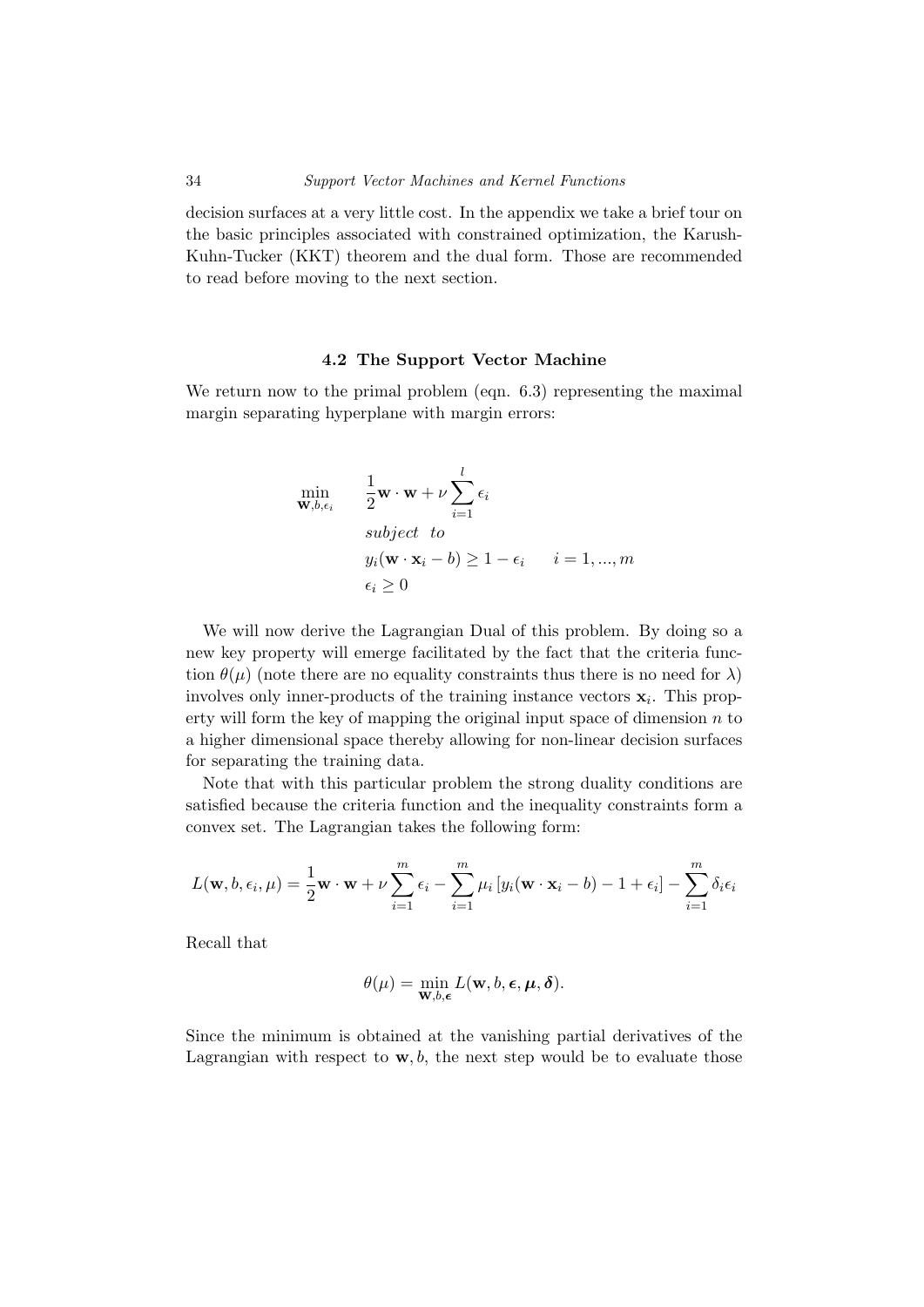constraints and substitute them back into  $L()$  to obtain  $\theta(\mu)$ :

$$
\frac{\partial L}{\partial \mathbf{w}} = \mathbf{w} - \sum_{i} \mu_i y_i \mathbf{x}_i = 0 \tag{4.4}
$$

$$
\frac{\partial L}{\partial b} = \sum_{i} \mu_i y_i = 0 \tag{4.5}
$$

$$
\frac{\partial L}{\partial \epsilon_i} = \nu - \mu_i - \delta_i = 0 \tag{4.6}
$$

From the first constraint [\(4.4\)](#page-37-0) we obtain  $\mathbf{w} = \sum_i \mu_i y_i \mathbf{x}_i$ , that is, w is described by a linear combination of a *subset* of the training instances. The reason that not all instances participate in the linear superposition is due to the KKT conditions:  $\mu_i = 0$  when  $y_i(\mathbf{w} \cdot \mathbf{x}_i - b) > 1$ , i.e., the instance  $\mathbf{x}_i$ is classified correctly and is not a boundary point, and conversely,  $\mu_i > 0$ when  $y_i(\mathbf{w} \cdot \mathbf{x}_i - b) = 1 - \epsilon_i$ , i.e., when  $\mathbf{x}_i$  is a boundary point or when  $\mathbf{x}_i$  is a margin error  $(\epsilon_i > 0)$  — note that for a margin error instance the value of  $\epsilon_i$  would be the smallest possible required to reach an equality in the constraint because the criteria function penalizes large values of  $\epsilon_i$ . The boundary points (and the margin errors) are called support vectors thus w is defined by the support vectors *only*. The third constraint  $(4.6)$  is equivalent to the constraint:

$$
0 \le \mu_i \le \nu \qquad i = 1, ..., l,
$$

since  $\delta_i \geq 0$ . Also note that if  $\epsilon_i > 0$ , i.e., point  $\mathbf{x}_i$  is a margin-error point, then by KKT conditions we must have  $\delta_i = 0$ . As a result  $\mu_i = \nu$ . Therefore based on the values of  $\mu_i$  alone we can make the following classifications:

- $0 < \mu_i < \nu$ : point  $\mathbf{x}_i$  is on the margin and is not a margin-error.
- $\mu_i = \nu$ : points  $\mathbf{x}_i$  is a margin-error point.
- $\mu_i = 0$ : point  $\mathbf{x}_i$  is not on the margin.

Substituting these results/constraints back into the Lagrangian  $L()$  we obtain the dual problem:

$$
\max_{\mu_1,\dots,\mu_m} \qquad \theta(\mu) = \sum_{i=1}^m \mu_i - \frac{1}{2} \sum_{i,j} \mu_i \mu_j y_i y_j \mathbf{x}_i \cdot \mathbf{x}_j
$$
\n
$$
\text{subject to}
$$
\n
$$
0 \le \mu_i \le \nu \qquad i = 1, \dots, m
$$
\n
$$
\sum_{i=1}^m y_i \mu_i = 0
$$
\n(4.7)

The criterion function  $\theta(\mu)$  can be written in a more compact manner as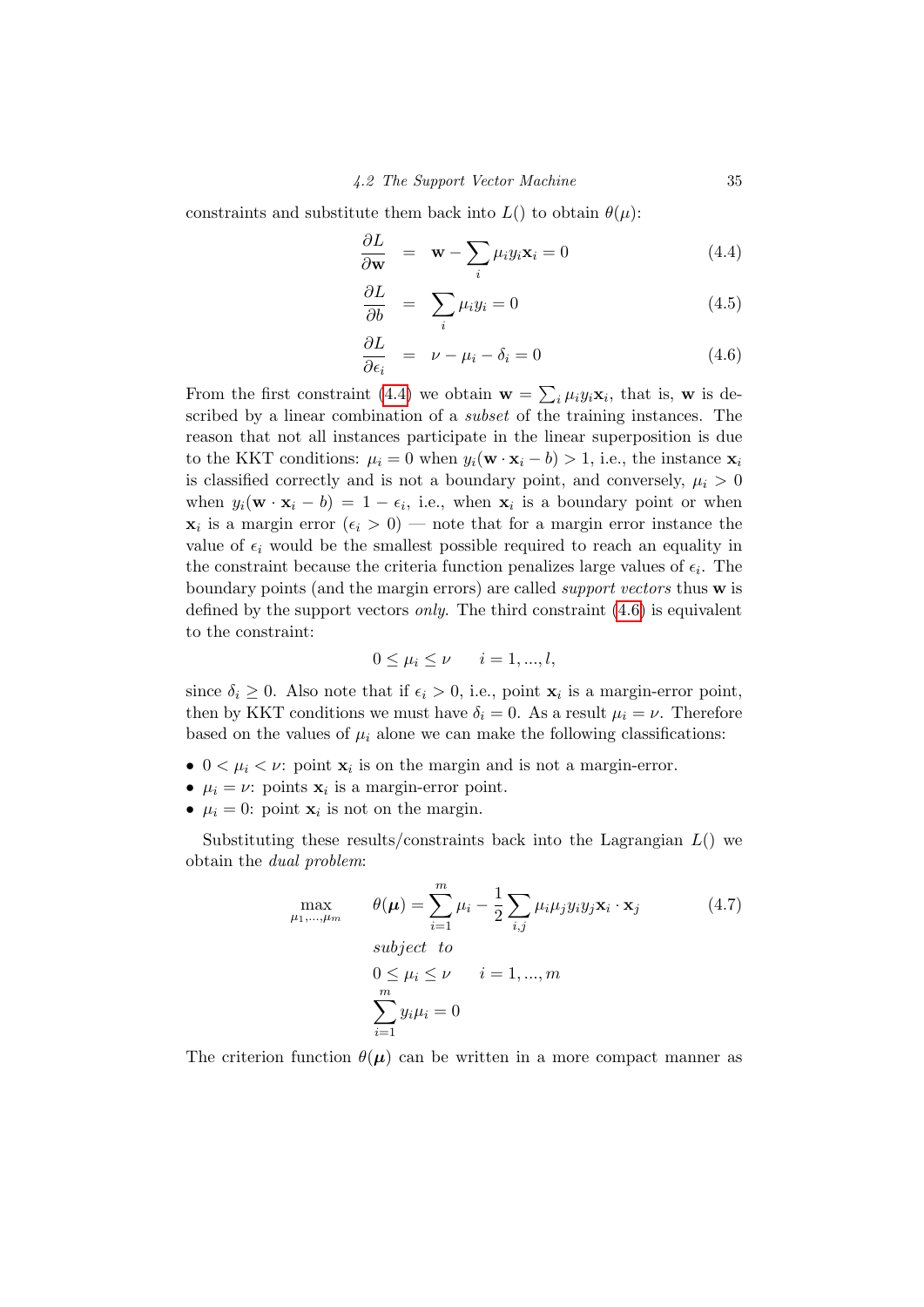follows: Let M be a  $l \times l$  matrix whose entries are  $M_{ij} = y_i y_j \mathbf{x}_i \cdot \mathbf{x}_j$  then  $\theta(\mu) = \mu^{\top} \mathbf{1} - \frac{1}{2} \mu^{\top} M \mu$  where 1 is the vector of  $(1, ..., 1)$  and  $\mu$  is the vector  $(\mu_1, ..., \mu_m)$  and  $\mu^{\top}$  is the transpose (row vector). Note that M is positive *definite*, i.e.,  $\mathbf{x}^\top M \mathbf{x} > 0$  for all vectors  $\mathbf{x} \neq 0$  — a property which will be important later.

The key feature of the dual problem is not so much that it is simpler than the primal (in fact it isn't since the primal has no equality constraints) or that it has a more "elegant" feel, the key feature is that the problem is completely described by the inner products of the training instances  $\mathbf{x}_i$ ,  $i = 1, \ldots, m$ . This fact will be shown to be a crucial ingredient in the so called "kernel trick" for the computation of inner-products in high dimensional spaces using simple functions defined on pairs of training instances.

#### 4.3 The Kernel Trick

We ended with the dual formulation of the SVM problem and noticed that the input data vectors  $x_i$  are represented by the Gram matrix M. In other words, only inner-products of the input vectors play a role in the dual formulation — there is no explicit use of  $x_i$  or any other function of  $x_i$  besides inner-products. This observation suggests the use of what is known as the "kernel trick" to replace the inner-products by non-linear functions.

The common principle of kernel methods is to construct nonlinear variants of linear algorithms by substituting inner-products by nonlinear kernel functions. Under certain conditions this process can be interpreted as mapping of the original measurement vectors (so called "input space") onto some higher dimensional space (possibly infinitely high) commonly referred to as the "feature space". Mathematically, the kernel approach is defined as follows: let  $x_1, ..., x_l$  be vectors in the input space, say  $R^n$ , and consider a mapping  $\phi(\mathbf{x}) : R^n \to \mathcal{F}$  where  $\mathcal{F}$  is an inner-product space. The kernel-trick is to calculate the inner-product in  $\mathcal F$  using a kernel function  $k: R^n \times R^n \to R$ ,  $k(\mathbf{x}_i, \mathbf{x}_j) = \phi(\mathbf{x}_i)^\top \phi(\mathbf{x}_j)$ , while avoiding explicit mappings (evaluation of)  $\phi$ ().

Common choices of kernel selection include the d'th order polynomial kernels  $k(\mathbf{x}_i, \mathbf{x}_j) = (\mathbf{x}_i^{\top} \mathbf{x}_j + \theta)^d$  and the Gaussian RBF kernels  $k(\mathbf{x}_i, \mathbf{x}_j) =$  $\exp(-\frac{1}{2\sigma^2}||\mathbf{x}_i - \mathbf{x}_j||^2)$ . If an algorithm can be restated such that the input vectors appear in terms of inner-products only, one can substitute the innerproducts by such a kernel function. The resulting kernel algorithm can be interpreted as running the original algorithm on the space  $\mathcal F$  of mapped objects  $\phi(\mathbf{x})$ .

We know that  $M$  of the dual form is positive semi-definite because  $M$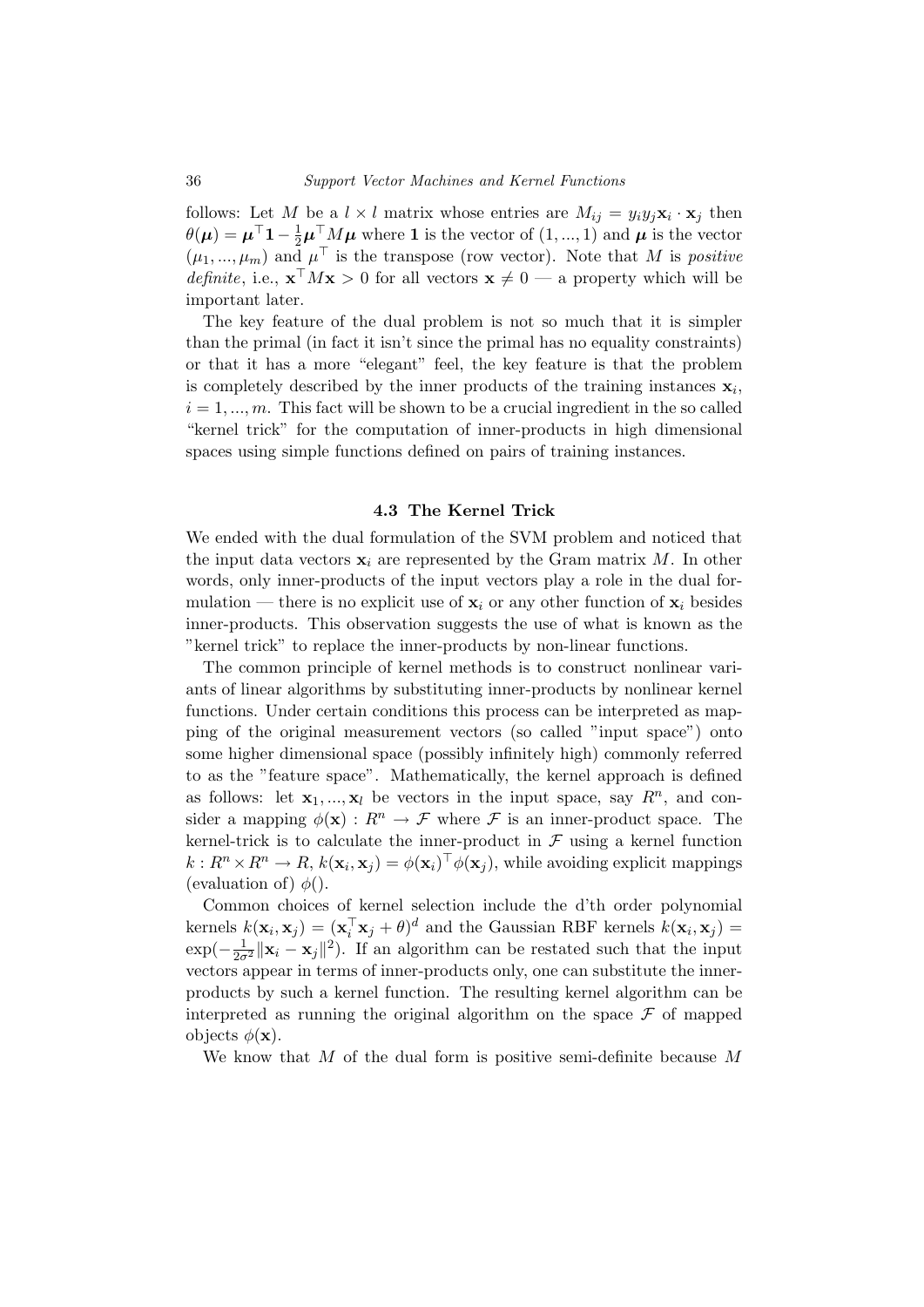can be written is  $M = Q^{\top} Q$  where  $Q = [y_1 \mathbf{x}_1, ..., y_l \mathbf{x}_l]$ . Therefore  $\mathbf{x}^{\top} M \mathbf{x} =$  $||Q\mathbf{x}||^2 \geq 0$  for all choices of **x** (which means that the eigenvalues of M are non-negative). If the entries of M are to be replaced with  $y_i y_j k(\mathbf{x}_i, \mathbf{x}_j)$  then the condition we must enforce on the function  $k()$  is that it is a *positive* definite kernel function. A positive definite function is defined such that for any set of vectors  $x_1, ..., x_q$  and for any values of q the matrix K whose entries are  $K_{ij} = k(\mathbf{x}_i, \mathbf{x}_j)$  is positive semi-definite. Formally, the conditions for admissible kernels  $k()$  are known as Mercer's conditions summarized below:

**Theorem 4 (Mercer's Conditions)** Let  $k(x, y)$  be symmetric and continuous. The following conditions are equivalent:

- (i)  $k(x, y) = \sum_{i=1}^{\infty} \alpha_i \phi_i(x) \phi_i(y) = \phi(x)^{\top} \phi(y)$  for any uniformly converging series  $\alpha_i > 0$ .
- (ii) for all  $\psi()$  satisfying  $\int_x \psi^2(x)dx < \infty$ , then

$$
\int_x \int_y k(x,y)\psi(x)\psi(y)dxdy \ge 0
$$

(iii) for all  $\{x_i\}_{i=1}^q$  and for all q, the matrix  $K_{ij} = k(x_i, x_j)$  is positive semi-definite.

Perhaps the non-obvious condition is No. 1 which allows for the feature map  $\phi()$  to have infinitely many coordinates (a vector in Hilbert space). For example, as we shall see below, the kernel  $\exp(-\frac{1}{2\sigma^2} ||\mathbf{x}_i - \mathbf{x}_j||^2)$  is an innerproduct of two vectors with infinitely many coordinates. We will consider next a number of popular kernels.

#### 4.3.1 The Homogeneous Polynomial Kernel

Let  $\mathbf{x}, \mathbf{y} \in R^k$  and define  $k(\mathbf{x}, \mathbf{y}) = (\mathbf{x}^\top \mathbf{y})^d$  where  $d > 0$  is a natural number. Then, the corresponding feature map  $\phi(\mathbf{x})$  has  $\binom{k+d-1}{d}$  $\binom{d-1}{d} = O(k^d)$  coordinates which take the value:

$$
\phi(\mathbf{x}) = \left(\sqrt{\binom{d}{n_1, ..., n_k}} x_1^{n_1} \cdots x_k^{n_k}\right)_{n_i \ge 0, \sum_i n_i = d}
$$

where  $\int_{a}^{b}$  $\binom{d}{n_1,\ldots,n_k} = d!/(n_1!\cdots n_k!)$  is the multinomial coefficient (number of ways to distribute d balls into k bins where the j'th bin hold exactly  $n_j \geq 0$ balls):

$$
(x_1 + \ldots + x_k)^d = \sum_{n_i \ge 0, \sum_i n_i = d} {d \choose n_1, \ldots, n_k} x_1^{n_1} \cdots x_k^{n_k}.
$$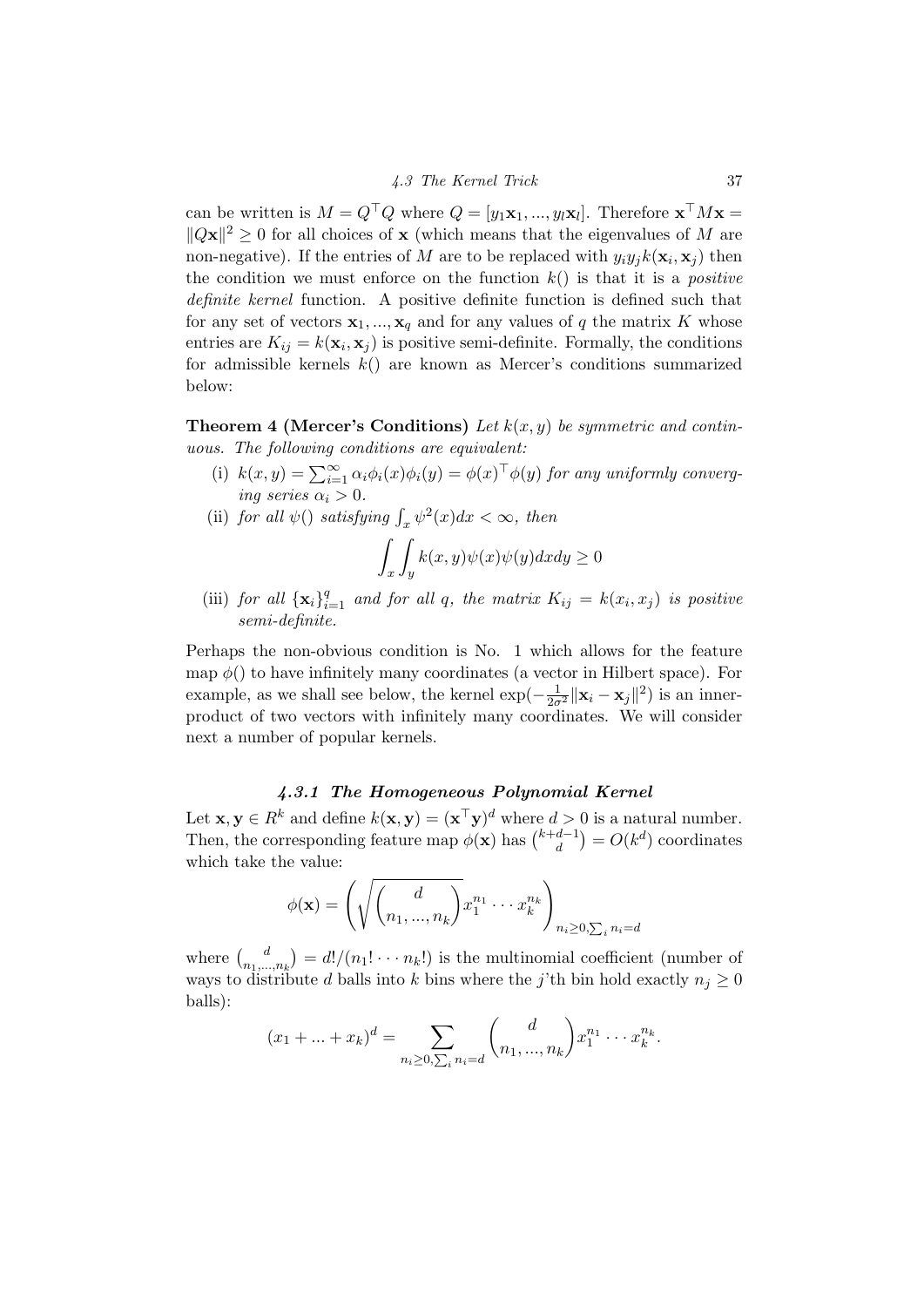The dimension of the vector space  $\phi(\mathbf{x})$  where  $\mathbf{x} \in \mathbb{R}^k$  can be measured using the following combinatorial problem: how many arrangements of  $k-1$ partitions to be placed among d items? the answer is  $\binom{k+d-1}{k-1}$  $\binom{+d-1}{k-1} = \binom{k+d-1}{d}$  $\binom{d-1}{d} =$  $O(k^d)$ . For example,  $k = d = 2$  gives us :

$$
(\mathbf{x}^\top \mathbf{y})^2 = x_1^2 y_1^2 + 2x_1 x_2 y_1 y_2 + x_2^2 y_2^2 = \phi(\mathbf{x})^\top \phi(\mathbf{y}),
$$

where  $\phi(\mathbf{x}) = (x_1^2, x_2^2,$ √  $(2x_1x_2).$ 

#### 4.3.2 The non-homogeneous Polynomial Kernel

The feature map  $\phi(\mathbf{x})$  contains all monomials whose power is lesser or equal to d, i.e.,  $\sum_i n_i \leq d$ . This can be acheived by increasing the dimension to  $k+1$  where  $n_{k+1}$  is used to fill the gap between  $\sum_{i=1}^{k} n_i < d$  and d. Therefore the dimension of  $\phi(\mathbf{x})$  where  $\mathbf{x} \in R^k$  would be  $\binom{k+d}{d}$  $\binom{+d}{d}$ . We have:

$$
(\mathbf{x}^{\top}\mathbf{y} + \theta)^d = (x_1y_1 + ... + x_ky_k + \sqrt{\theta}\sqrt{\theta})^d
$$
  
= 
$$
\sum_{n_i \ge 0, \sum_{i=1}^{k+1} n_i = d} {d \choose n_1, ..., n_{k+1}} x_1^{n_1} y_1^{n_1} ... x_1^{n_k} y_1^{n_k} \cdot \theta^{n_{k+1}/2} \theta^{n_{k+1}/2}
$$

Therefore, the entries of the vector  $\phi(\mathbf{x})$  take the values:

$$
\phi(\mathbf{x}) = \left(\sqrt{\binom{d}{n_1, ..., n_{k+1}}} x_1^{n_1} \cdots x_k^{n_k} \cdot \theta^{n_{k+1}/2}\right)_{n_i \ge 0, \sum_{i=1}^{k+1} n_i = d}
$$

For example,  $k = d = 2$  gives us :

$$
(\mathbf{x}^{\top}\mathbf{y} + \theta)^2 = x_1^2 y_1^2 + 2x_1 x_2 y_1 y_2 + x_2^2 y_2^2 + 2\theta x_1 y_1 + 2\theta x_2 y_2 + \theta = \phi(\mathbf{x})^{\top} \phi(\mathbf{y}),
$$

where  $\phi(\mathbf{x}) = (x_1^2, x_2^2,$  $2x_1x_2,$  $2\theta x_1$  $2\theta x_2$  $\theta$ ). In this example,  $\phi$ () is a mapping from  $R^2$  to  $R^6$  and hyperplanes  $\phi(\mathbf{w})^{\top} \phi(\mathbf{x}) - b = 0$  in  $R^6$  correspond to *conics* in  $R^2$ :

$$
(w_1^2)x_1^2 + (w_2^2)x_2 + (2w_1w_2)x_1x_2 + (2\theta w_1)x_1 + (2\theta w_2)x_2 + (\theta - b) = 0
$$

Assume we would like to find a separating conic (Parabola, Hyperbola, Ellipse) function rather than a line in  $R^2$ . The discussion so far suggests we construct the Gram matrix  $M$  in the dual form with the  $d = 2$  polynomial kernel  $k(\mathbf{x}, \mathbf{y}) = (\mathbf{x}^\top \mathbf{y} + \theta)^2$  for some parameter  $\theta$  of our choosing. The extra effort we will need to invest is negligible — simply replace every occurrence  $\mathbf{x}_i^{\top} \mathbf{x}_j$  with  $(\mathbf{x}_i^{\top} \mathbf{x}_j + \theta)^2$ .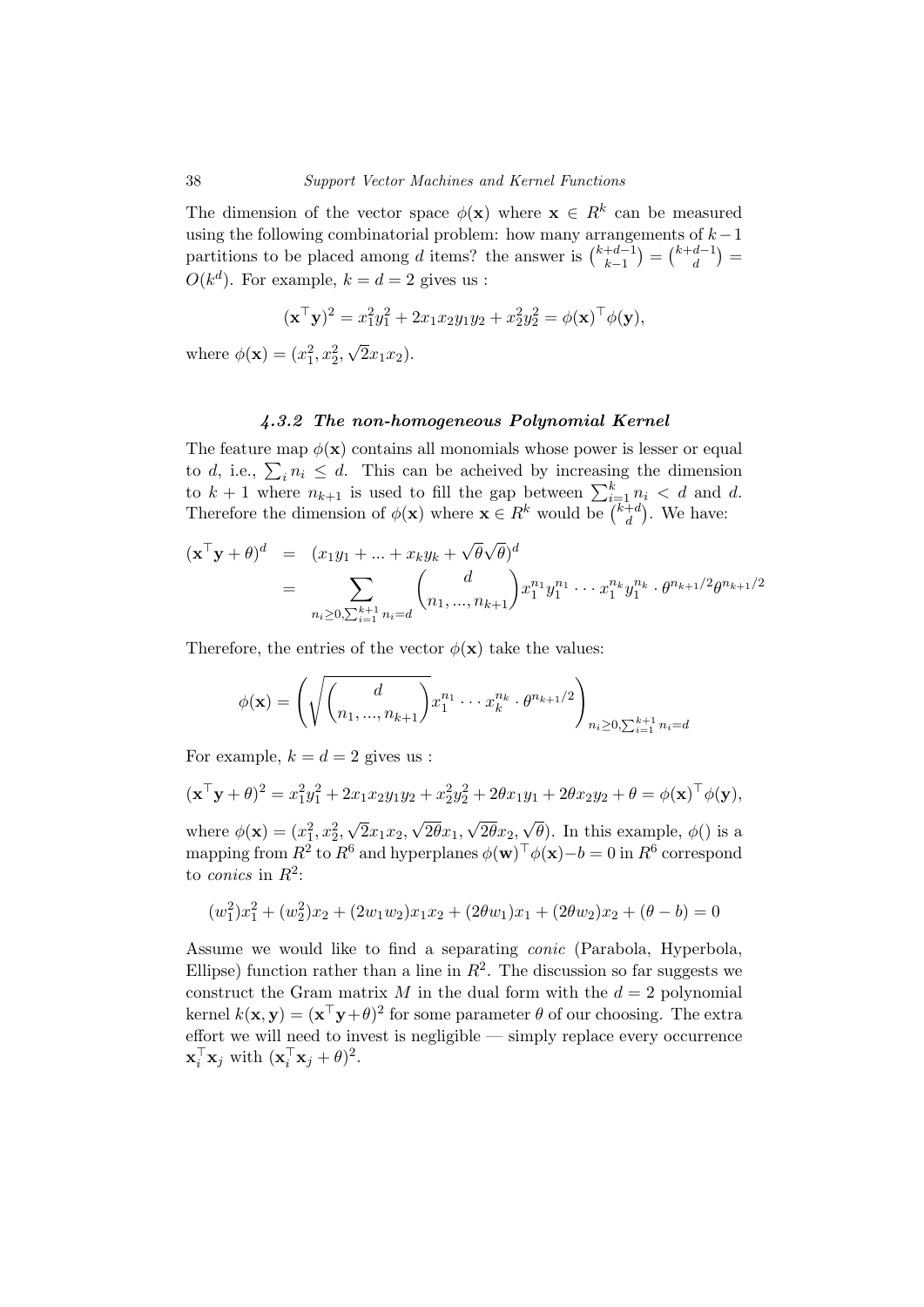### 4.3.3 The RBF Kernel

The function  $k(\mathbf{x}, \mathbf{y}) = e^{-\|\mathbf{x} - \mathbf{y}\|^2/2\sigma^2}$  known as a Radial Basis Function (RBF) is a kernel function but with an infinite expansion. Without loss of generality let  $\sigma = 1$ , then we have:

$$
e^{-\|\mathbf{x}-\mathbf{y}\|^2/2} = e^{-\|\mathbf{x}\|^2/2}e^{-\|\mathbf{y}\|^2/2}e^{\mathbf{x}^\top\mathbf{y}}= \sum_{j=0}^{\infty} \frac{(\mathbf{x}^\top\mathbf{y})^j}{j!} e^{-\|\mathbf{x}\|^2/2}e^{-\|\mathbf{y}\|^2/2}= \sum_{j=0}^{\infty} \left(\frac{e^{-\frac{\|\mathbf{X}\|^2}{2j}}}{\sqrt{j!}^{1/j}} \frac{e^{-\frac{\|\mathbf{y}\|^2}{2j}}}{\sqrt{j!}^{1/j}} \mathbf{x}^\top\mathbf{y}\right)^j= \sum_{j=0}^{\infty} \sum_{\sum_i n_i=j} \frac{e^{-\frac{\|\mathbf{X}\|^2}{2j}}}{\sqrt{j!}^{1/j}} \left(\frac{j}{n_1,...,n_k}\right)^{1/2} x_1^{n_1} \cdots x_k^{n_k} \frac{e^{-\frac{\|\mathbf{y}\|^2}{2j}}}{\sqrt{j!}^{1/j}} \left(\frac{j}{n_1,...,n_k}\right)^{1/2} y_1^{n_1} \cdots y_k^{n_k}
$$

From which we can see that the entries of the feature map  $\phi(\mathbf{x})$  are:

$$
\phi(\mathbf{x}) = \left(\frac{e^{-\frac{\|\mathbf{X}\|^{2}}{2j}}}{\sqrt{j!}^{1/j}} \binom{j}{n_{1},...,n_{k}}^{1/2} x_{1}^{n_{1}} \cdots x_{k}^{n_{k}}\right)_{j=0, ..., \infty, \sum_{i=1}^{k} n_{i}=j}
$$

#### 4.3.4 Classifying New Instances

By adopting some kernel k() we are in fact mapping  $\mathbf{x} \to \phi(\mathbf{x})$ , thus we then proceed to solve for  $\phi(\mathbf{w})$  and b using some QLP solver. The QLP solution of the dual form will yield the solution for the Lagrange multipliers  $\mu_1, ..., \mu_m$ . We saw from eqn. [\(4.4\)](#page-37-0) that we can express  $\phi(\mathbf{w})$  as a function of the (mapped) examples:

$$
\phi(\mathbf{w}) = \sum_i \mu_i y_i \phi(\mathbf{x}_i).
$$

Rather than explicitly representing  $\phi(\mathbf{w})$  — a task which may be prohibitly expensive since in general the dimension of the feature space of a polynomial mapping is  $\binom{k+d}{d}$  $\binom{+d}{d}$  — we store all the support vectors (those input vectors with corresponding  $\mu_i > 0$  and use them for the evaluation of test examples:

$$
f(\mathbf{x}) = sign(\phi(\mathbf{w})^{\top} \phi(\mathbf{x}) - b) = sign(\sum_{i} \mu_{i} y_{i} \phi(\mathbf{x}_{i})^{\top} \phi(\mathbf{x}) - b)
$$
  
=  $sign(\sum_{i} \mu_{i} y_{i} k(\mathbf{x}_{i}, \mathbf{x}) - b).$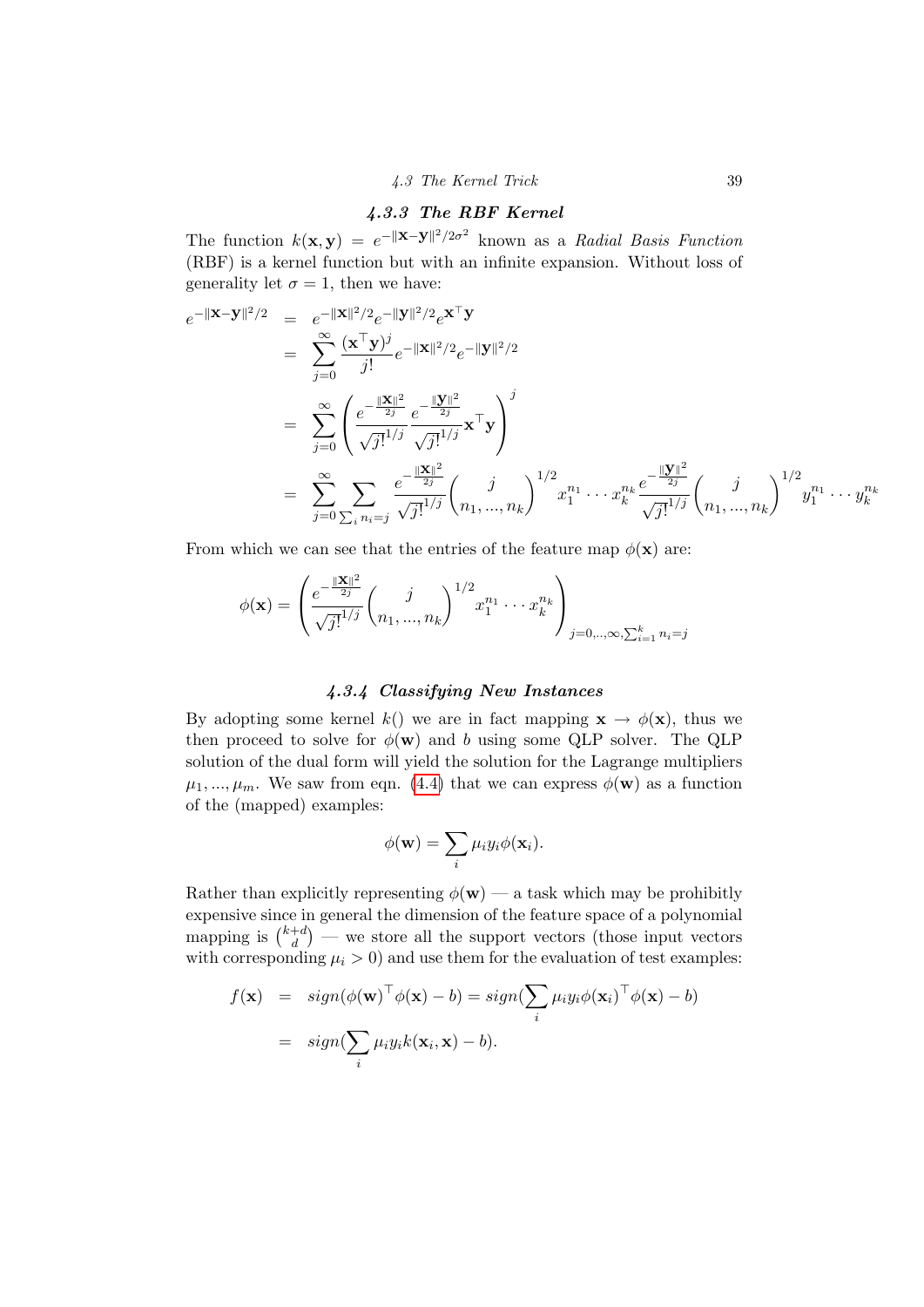#### 40 Support Vector Machines and Kernel Functions

We see that the kernel trick enabled us to look for a non-linear separating surface by making an implicit mapping of the input space onto a higher dimensional feature space using the same dual form of the SVM formulation the only change required was in the way the Gram matrix was constructed. The price paid for this convenience is to carry all the support vectors at the time of classification  $f(\mathbf{x})$ .

A couple of notes may be worthwhile at this point. The constant b can be recovered from any of the support vectors. Say,  $x^+$  is a positive support vector (but not a margin error, i.e.,  $\mu_i < \nu$ ). Then  $\phi(\mathbf{w})^{\top} \phi(\mathbf{x}^+) - b = 1$ from which b can be recovered. The second note is that the number of support vectors is typically around 10% of the number of training examples (empirically). Thus the computational load during evaluation of  $f(\mathbf{x})$  may be relatively high. Approximations have been proposed in the literature by looking for a reduced number of support vectors (not necessarily aligned with the training  $set$  — but this is beyond the scope of this course.

The kernel trick gained its popularity with the introduction of the SVM but since then has taken a life of its own and has been applied to principal component analysis (PCA), ridge regression, canonical correlation analysis (CCA), QR factorization and the list goes on. We will meet again with the kernel trick later on.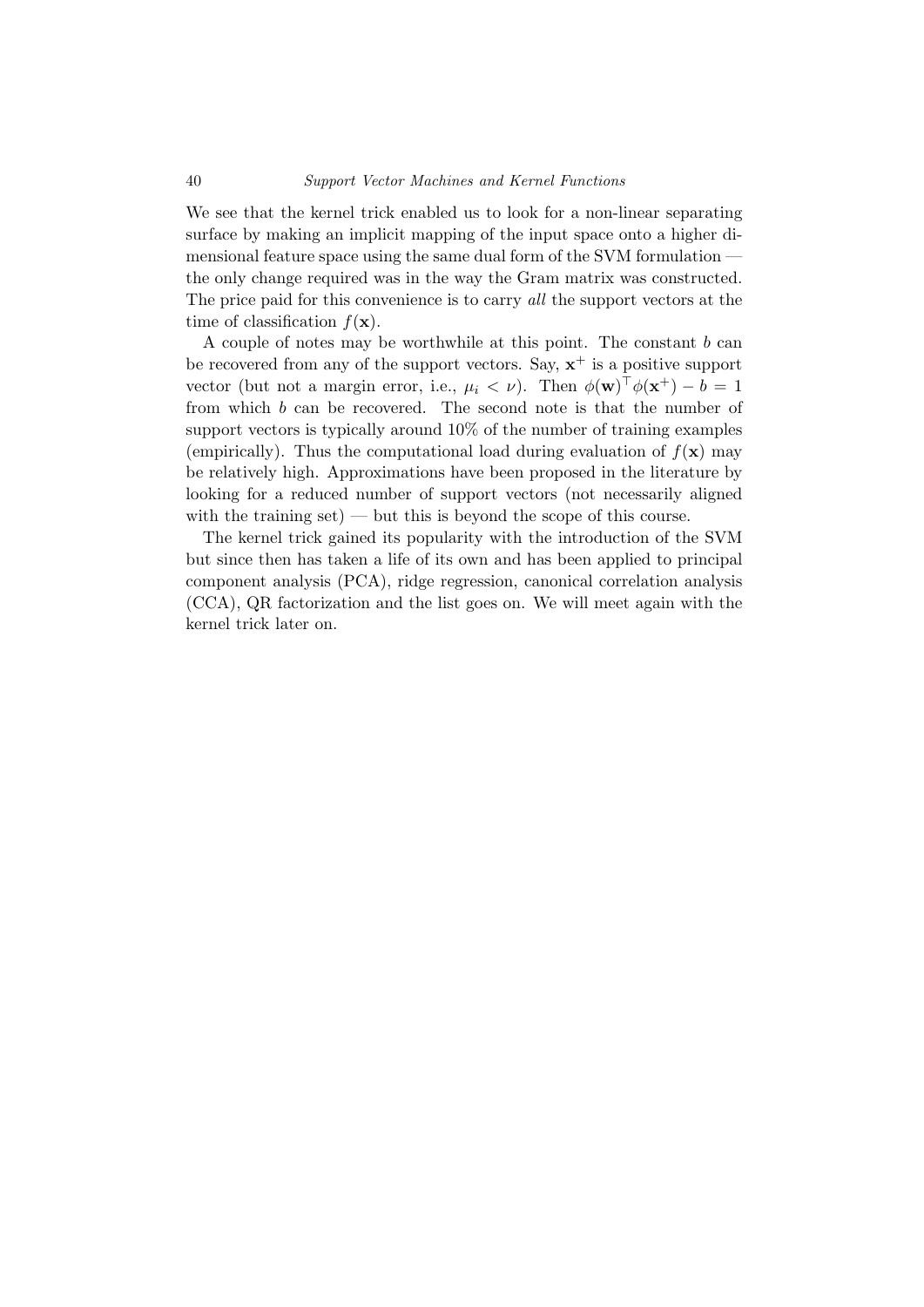# Spectral Analysis I: PCA, LDA, CCA

5

In this lecture (and the following one) we will focus on spectral methods for learning. Today we will focus on dimensionality reduction using Principle Component Analysis (PCA), multi-class learning using Linear Discriminant Analysis (LDA) and Canonical Correlation Analysis (CCA). In the next lecture we will focus on spectral clustering methods.

Dimensionality reduction appears when the dimension of the input vector is very large (imagine pixels in an image, for example) while the coordinate measurements are highly inter-dependent (again, imagine the redundancy present among neighboring pixels in an image). High dimensional data impose computational efficiency challenges and often translate to poor generalization abilities of the learning engine (see lectures on PAC). A dimensionality reduction can also be viewed as a feature extraction process where one takes as input a large feature set (the original measurements) and creates from them a much smaller number of new features which are then fed into the learning engine.

In this lecture we will focus on feature extraction from a very specific (and constrained) stanpoint. We would be looking for a mixing (linear combination) of the input coordinates such that we obtain a linear projection from  $R<sup>n</sup>$  to  $R<sup>q</sup>$  for some  $q < n$ . In doing so we wish to reduce the redundancy while preserving as much as possible the variance of the data. From a statistical standpoint this is achieved by transforming to a new set of variables, called principal components, which are uncorrelated so that the first few retain most of the variation present in all of the original coordinates. For example, in an image processing application the input images are highly redundant where neighboring pixel values are highly correlated. The purpose of feature extraction would be to transform the input image into a vector of output components with the least redundancy possible. Form a geometric standpoint, this is achieved by finding the "closest" (in least squares sense)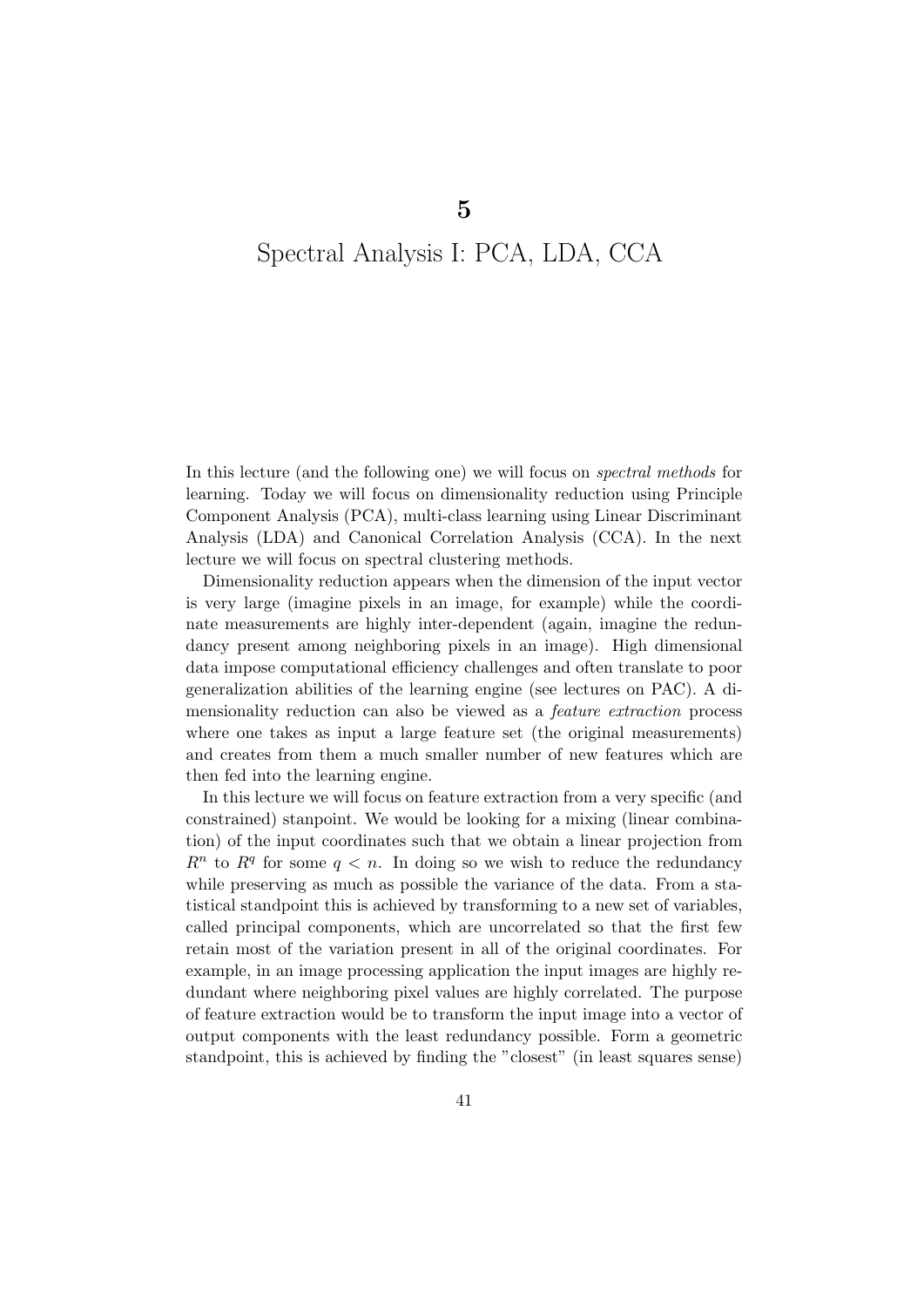linear q-dimensional susbspace to the  $m$  sample points  $S$ . The new subspace is a lower dimensional "best approximation" to the sample  $S$ . These two, equivalent, perspectives on data compression (dimensionality reduction) form the central idea of principal component analysis (PCA) which probably the oldest (going back to Pearson 1901) and best known of the techniques of multivariate analysis in statistics. The computation of PCA is very simple and the definition is straightforward, but has a wide variety of different applications, a number of different derivations, quite a number of different terminologies (especially outside the statistical literature) and is the basis for quite a number of variations on the basic technique.

We then extend the variance preserving approach for data representation for labeled data sets. We will describe the linear classifier approach (separating hyperplane) form the point of view of looking for a hyperplane such that when the data is projected onto it the separation is maximized (the distance between the class means is maximal) and the data within each class is compact (the variance/spread is minimized). The solution is also produced, just like PCA, by a spectral analysis of the data. This approach goes under the name of Fisher's Linear Discriminant Analysis (LDA).

What is common between PCA and LDA is (i) the use of spectral matrix analysis — i.e., what can you do with eigenvalues and eigenvectors of matrices representing subspaces of the data? (ii) these techniques produce optimal results for normally distributed data and are very easy to implement. There is a large variety of uses of spectral analysis in statistical and learning literature including spectral clustering, Multi Dimensional Scaling (MDS) and data modeling in general. Another point to note is that this is the first time in the course where the type of data distribution plays a role in the analysis — the two techniques are defined for any distribution but are optimal only under the Gaussian distribution.

We will also describe a non-linear extension of PCA known as Kernel-PCA, but the focus would be mostly on PCA itself and its analysis from a couple of vantage points: (i) PCA as an optimal reconstruction after a dimension reduction, i.e., data compression, and (ii) PCA for redundancy reduction (decorrelation) of the output components.

#### 5.1 PCA: Statistical Perspective

Let  $\mathbf{x}_1, ..., \mathbf{x}_m \in R^n$  be our sample data S of vectors in  $R^n$ , arranged as columns of a matrix A. It will be convenient to assume that the data is centered, i.e.,  $\sum \mathbf{x}_i = 0$ . If the data is not centered we can always center it by computing the mean vector  $\mu = (1/m) \sum_i \mathbf{x}_i$  and replace the original data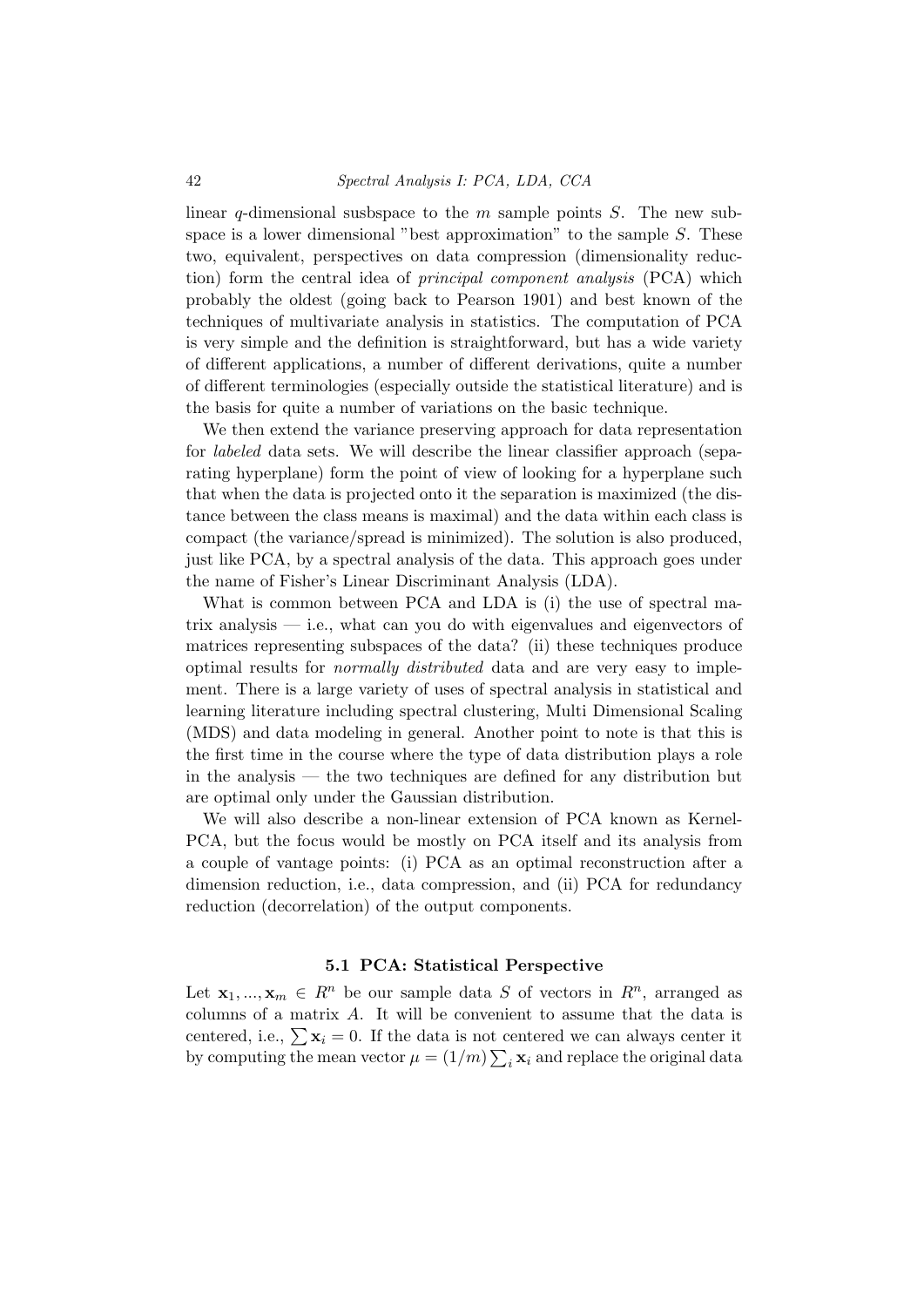sample with the new sample  $\mathbf{x}_i - \mu$ . In a statistical sense, the coordinates of the vector  $\mathbf{x} \in \mathbb{R}^n$  are considered as random variables, thus a row in the matrix A is the sample of values of a particular random variable, drawn from some unknown probability distribution, associated with the row position. We wish to find vectors  $\mathbf{u}_1, ..., \mathbf{u}_q$  (arranged as columns of a matrix U), where  $q \leq min(n, m)$ , such that the new feature measurements  $\mathbf{y} = U^{\top} \mathbf{x}$ (who are the result of linear combinations  $\mathbf{u}_1^{\top} \mathbf{x}, ..., \mathbf{u}_q^{\top} \mathbf{x}$  of the original feature measurements x) have certain desirable properties.

The idea property to seek from the new coordinates y is statistical independence, i.e.,  $P(y_1, ..., y_q) = P(y_1) \cdots P(y_q)$  which would mean that we have removed the redundancy of the original data  $x$  in the best possible manner. This goal, however, is too much to ask from a linear transformation and instead we would ask for a weaker property to hold: that the pairwise covariance  $cov(y_i, y_j) = 0$  vanishes, i.e., that the covariance matrix on the new coordinates is diagonal. A diagonal covariance insures some redundancy removal, but not as good as statistical independence. However, when the data is Normally distributed  $P(x) \sim N(\mu, \Sigma)$  with mean  $\mu$  and covariance  $\Sigma$ , then the transformation which diagonalizes the covariance matrix also guarantees statistical independence. Among all transformations that de-correlate the data we will seek the one that maximizes the spread (variance) of the sample data after being projected onto the new axes vectors.

#### 5.1.1 Maximizing the Variance of Output Coordinates

The property we would like to maximize is that the projection of the sample data on the new axes is as spread as possible. To start this analysis, assume  $q = 1$ , i.e., the *n* components of the input vector **x** are reduced to a single output component  $y = \mathbf{u}^\top \mathbf{x}$ . We are looking for a single vector  $\mathbf{u} \in R^n$ whose direction *maximizes the variance* of the output component y.

Formally, we are looking for a unit vector **u** which maximizes  $\sum_i (\mathbf{u}^\top \mathbf{x}_i)^2$ (see Appendix A for basic statistical definitions and note that  $E[y] = 0$ because  $\sum_i \mathbf{u}^\top \mathbf{x}_i = \mathbf{u}_i^\top (\sum_i \mathbf{x}_i) = 0$ . In other words, the projected points onto the axis represented by the vector u are as spread as possible (in a least squares sense). In vector notation, the optimization problem takes the following form:

$$
\max_{\mathbf{u}} \frac{1}{2} ||\mathbf{u}^\top A||^2 \quad \text{ subject to} \quad \frac{1}{2} \mathbf{u}^\top \mathbf{u} = 1
$$

The Lagrangian of the problem is:

$$
L(\mathbf{u}, \lambda) = \frac{1}{2} \mathbf{u}^\top A A^\top \mathbf{u} - \lambda (\frac{1}{2} \mathbf{u}^\top \mathbf{u} - 1)
$$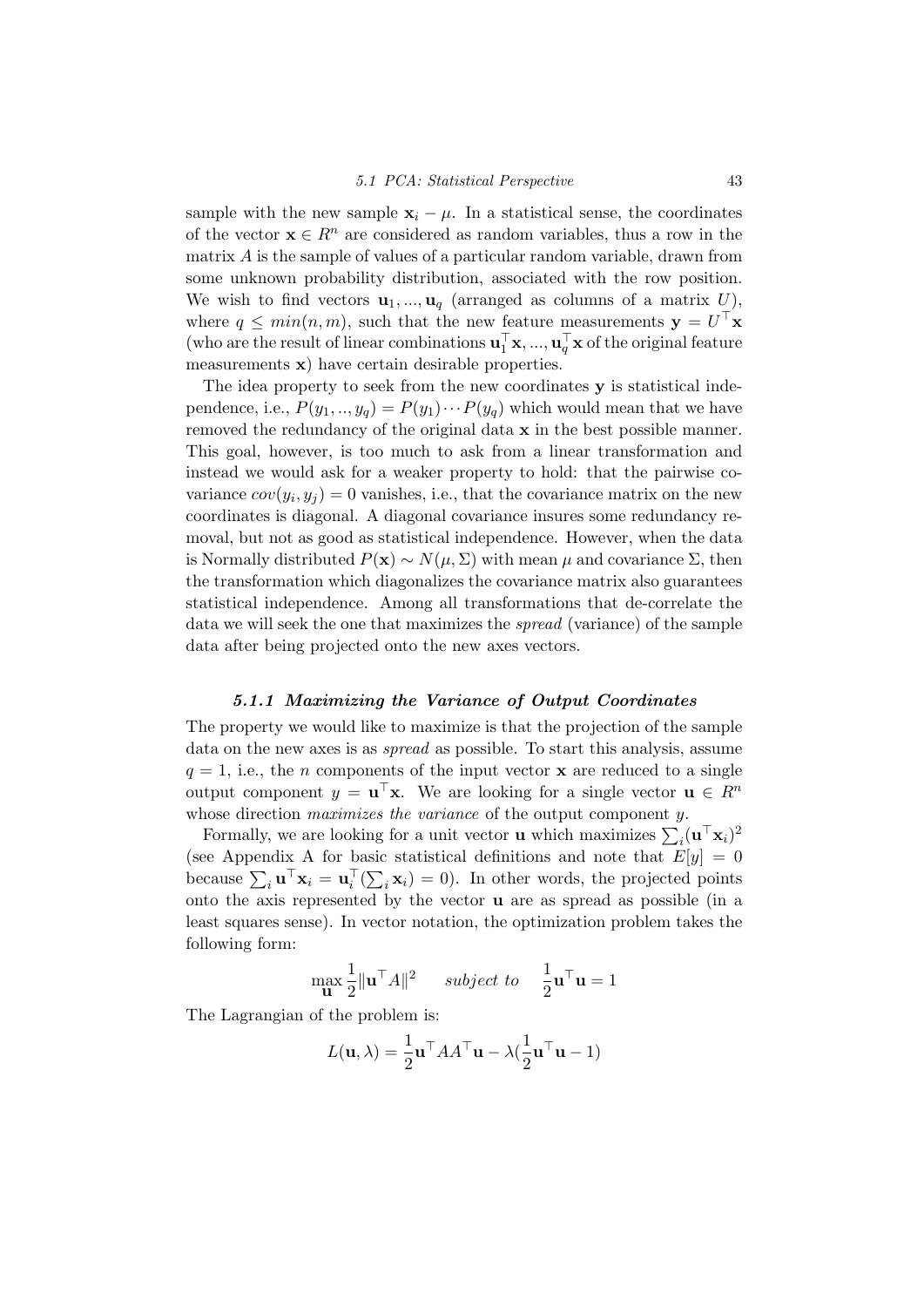By taking the partial derivative  $\partial L/\partial \mathbf{u} = 0$  we obtain the following necessary condition (see Appendix B):

$$
AA^{\top} \mathbf{u} = \lambda \mathbf{u},
$$

which tells us that **u** is an eigenvector of the  $n \times n$  (symmetric and positive definite) matrix  $AA^{\top}$ . There are n eigenvectors associated with  $AA^{\top}$  and we can easily convince ourselves that we are looking for the one associated with the maximal eigenvalue: substitute  $\lambda$ **u** instead of  $AA^{\mathsf{T}}$ **u** in the criterion function  $\mathbf{u}^\top A A^\top \mathbf{u}$  to obtain  $\lambda(\mathbf{u}^\top \mathbf{u}) = \lambda$  and since the eigenvalues must be positive (since  $AA^{\dagger}$  is positive definite), then the optimum is obtained for the maximal eigenvalue. The leading eigenvector **u** of  $AA^{\top}$  is called the first principal axis of the data sample represented by the columns of the matrix A, and  $y = \mathbf{u}^\top \mathbf{x}$  is called the first *principal component* of the data sample.

For convenience, we denote  $\mathbf{u}_1 = \mathbf{u}$  and  $\lambda_1 = \lambda$  as the leading eigenvector and eigenvalue of  $AA^{\top}$ . Next, we look for  $y_2 = \mathbf{u}_2^{\top} \mathbf{x}$  which is *uncorrelated* with  $y_1 = \mathbf{u}_1^{\top} \mathbf{x}$  and which has maximum variance (and so on for  $\mathbf{u}_3, ..., \mathbf{u}_q$ ). Two random variables are uncorrelated if their covariance vanishes. By definition of covariance (see Appendix A) we obtain:

$$
Cov(y_1y_2) = \sum_i (\mathbf{u}_1^\top \mathbf{x}_i)(\mathbf{u}_2^\top \mathbf{x}_i) = \mathbf{u}_1^\top (\sum_i \mathbf{x}_i \mathbf{x}_i^\top) \mathbf{u}_2
$$
  
=  $\mathbf{u}_1^\top A A^\top \mathbf{u}_2 = \mathbf{u}_2^\top A A^\top \mathbf{u}_1 = \lambda_1 \mathbf{u}_1^\top \mathbf{u}_2 = 0$ 

We can therefore use the condition  $\mathbf{u}_1^{\top} \mathbf{u}_2 = 0$  to specify zero correlation between  $y_1, y_2$ . The functional to be optimized becomes:

$$
\max_{\mathbf{u}_2} \frac{1}{2} ||\mathbf{u}_2^{\top} A||^2 \quad \text{ subject to} \quad \frac{1}{2} \mathbf{u}_2^{\top} \mathbf{u}_2 = 1, \quad \mathbf{u}_1^{\top} \mathbf{u}_2 = 0,
$$

with the Lagrangian being:

$$
L(\mathbf{u}_2, \lambda, \delta) = \frac{1}{2} \mathbf{u}_2^{\top} A A^{\top} \mathbf{u}_2 - \lambda (\frac{1}{2} \mathbf{u}_2^{\top} \mathbf{u}_2 - 1) - \delta \mathbf{u}_1^{\top} \mathbf{u}_2.
$$

By taking the partial derivative with respect to  $\mathbf{u}_2$  we obtain the necessary condition:

$$
AA^{\top} \mathbf{u}_2 - \lambda \mathbf{u}_2 - \delta \mathbf{u}_1 = 0.
$$

Multiply the equation by  $\mathbf{u}_1$  from the left:

$$
\mathbf{u}_1^\top A A^\top \mathbf{u}_2 - \lambda \mathbf{u}_1^\top \mathbf{u}_2 - \delta \mathbf{u}_1^\top \mathbf{u}_1 = 0,
$$

and noting from above that  $\mathbf{u}_1^{\top} A A^{\top} \mathbf{u}_2 = \mathbf{u}_1^{\top} \mathbf{u}_2 = 0$  we obtain  $\delta = 0$ . As a result we obtain:

$$
AA^{\top} \mathbf{u}_2 = \lambda \mathbf{u}_2,
$$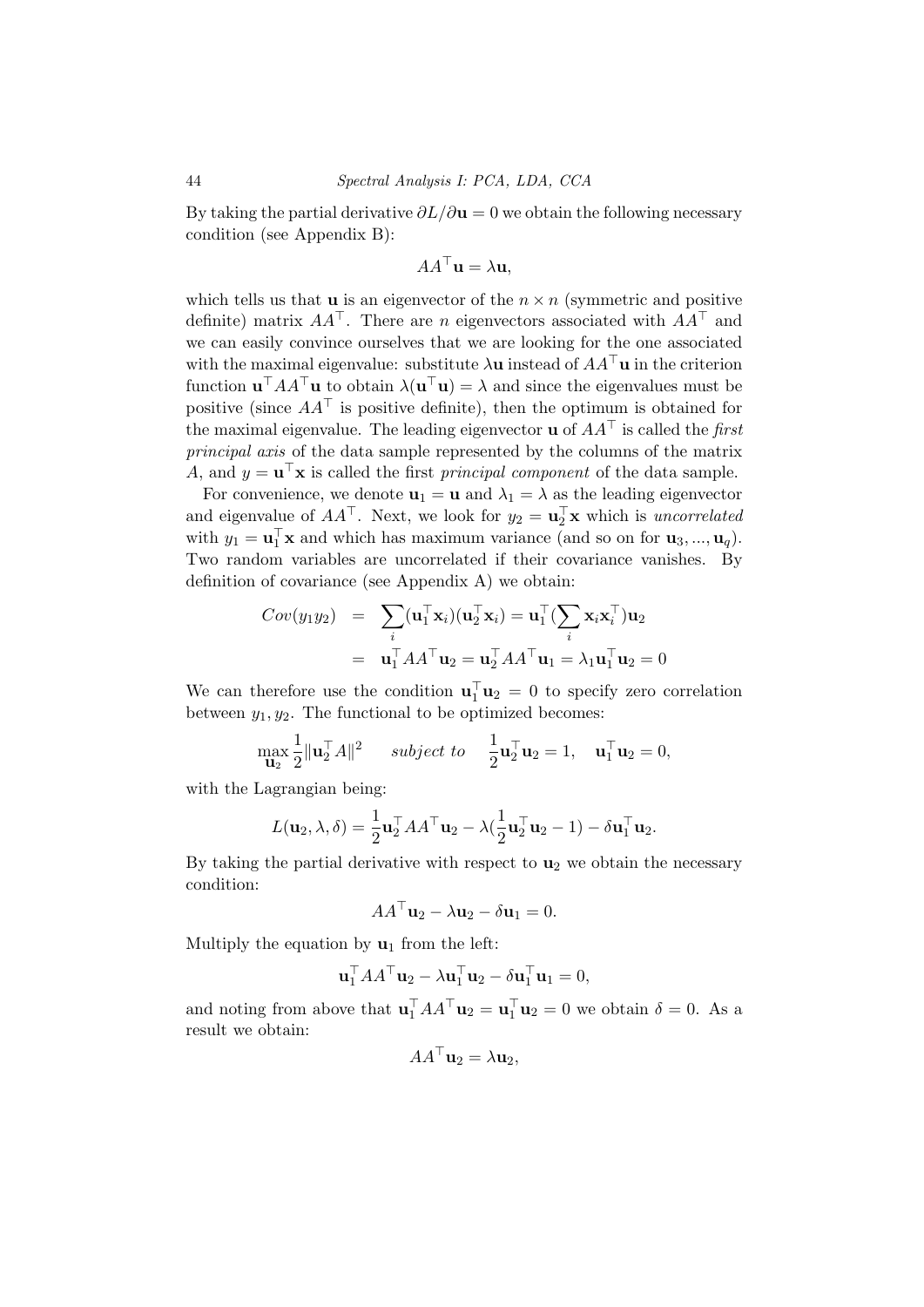so once more we have that  $\lambda$ ,  $\mathbf{u}_2$  form an eigenvalue/eigenvector pair of  $AA^{\top}$ . As before,  $\lambda$  should be as large as possible from the remaining spectral decomposition. By induction, it can be shown that the remaining principal vectors  $\mathbf{u}_3, ..., \mathbf{u}_q$  are the decreasing order eigenvactors of  $AA^{\top}$  and the variance of the *i*'th principal component  $y_i = \mathbf{u}_i^{\top} \mathbf{x}$  is  $\lambda_i$ .

Taken together, the PCA is the solution of the following optimization problem:

$$
\max_{\mathbf{u}_1,\ldots,\mathbf{u}_q} \frac{1}{2} \sum_i \|\mathbf{u}_i^{\top} A\|^2 \quad subject \ to \quad \mathbf{u}_i^{\top} \mathbf{u}_i = 1, \quad \mathbf{u}_i^{\top} \mathbf{u}_j = 0, \quad i \neq j = 1, \ldots, q.
$$

It will be useful for later to write the optimization function in a more concise manner as follows. Let U be the  $n \times q$  matrix whose columns are  $\mathbf{u}_i$  and  $D = diag(\lambda_1, ..., \lambda_q)$  is an  $q \times q$  diagonal matrix and  $\lambda_1 \geq \lambda_2 \geq ... \geq \lambda_q$ . Then from above we have that  $U^{\top}U = I$  and  $AA^{\top}U = UD$ . Using the fact that  $trace(\mathbf{xy}^{\top}) = \mathbf{x}^{\top}\mathbf{y}, trace(AB) = trace(BA)$  and  $trace(A+B) = trace(A) +$  $trace(B)$  we can convert  $\sum_i ||\mathbf{u}_i^{\top}A||^2$  to  $trace(U^{\top}AA^{\top}U)$  as follows:

$$
\sum_{i} \mathbf{u}_{i}^{\top} A A^{\top} \mathbf{u}_{i} = \sum_{i} trace(A^{\top} \mathbf{u}_{i} \mathbf{u}_{i}^{\top} A) = trace(A^{\top} (\sum_{i} \mathbf{u}_{i} \mathbf{u}_{i}^{\top}) A)
$$

$$
= trace(A^{\top} U U^{\top} A) = trace(U^{\top} A A^{\top} U)
$$

Thus, PCA becomes the solution of the following optimization function:

<span id="page-48-0"></span>
$$
\max_{U \in R^{n \times q}} trace(U^{\top}AA^{\top}U) \quad subject \ to \quad U^{\top}U = I. \tag{5.1}
$$

The solution, as saw above, is that  $U = [\mathbf{u}_1, ..., \mathbf{u}_q]$  consists of the decreasing order eigenvectors of  $AA^{\top}$ . At the optimum,  $trace(U^{\top}AA^{\top}U)$  is equal to  $trace(D)$  which is equal to the sum of eigenvalues  $\lambda_1 + ... + \lambda_q$ .

It is worthwhile noting that when  $q = n$ ,  $UU^{\top} = U^{\top}U = I$ , and the PCA transform is a change of basis in  $\mathbb{R}^n$  known as Karhunen-Loeve transform.

To conclude, the PCA transform looks for  $q$  orthogonal direction vectors (called the principal axes) such that the projection of input sample vectors onto the principal directions has the maximal spread, or equivalently that the variance of the output coordinates  $y = U^{\top}x$  is maximal. The principal directions are the leading (with respect to descending eigenvalues)  $q$  eigenvectors of the matrix  $AA^{\top}$ . When  $q = n$ , the principal directions form a basis of  $R<sup>n</sup>$  with the property of de-correlating the data and maximizing the variance of the coordinates of the sample input vectors.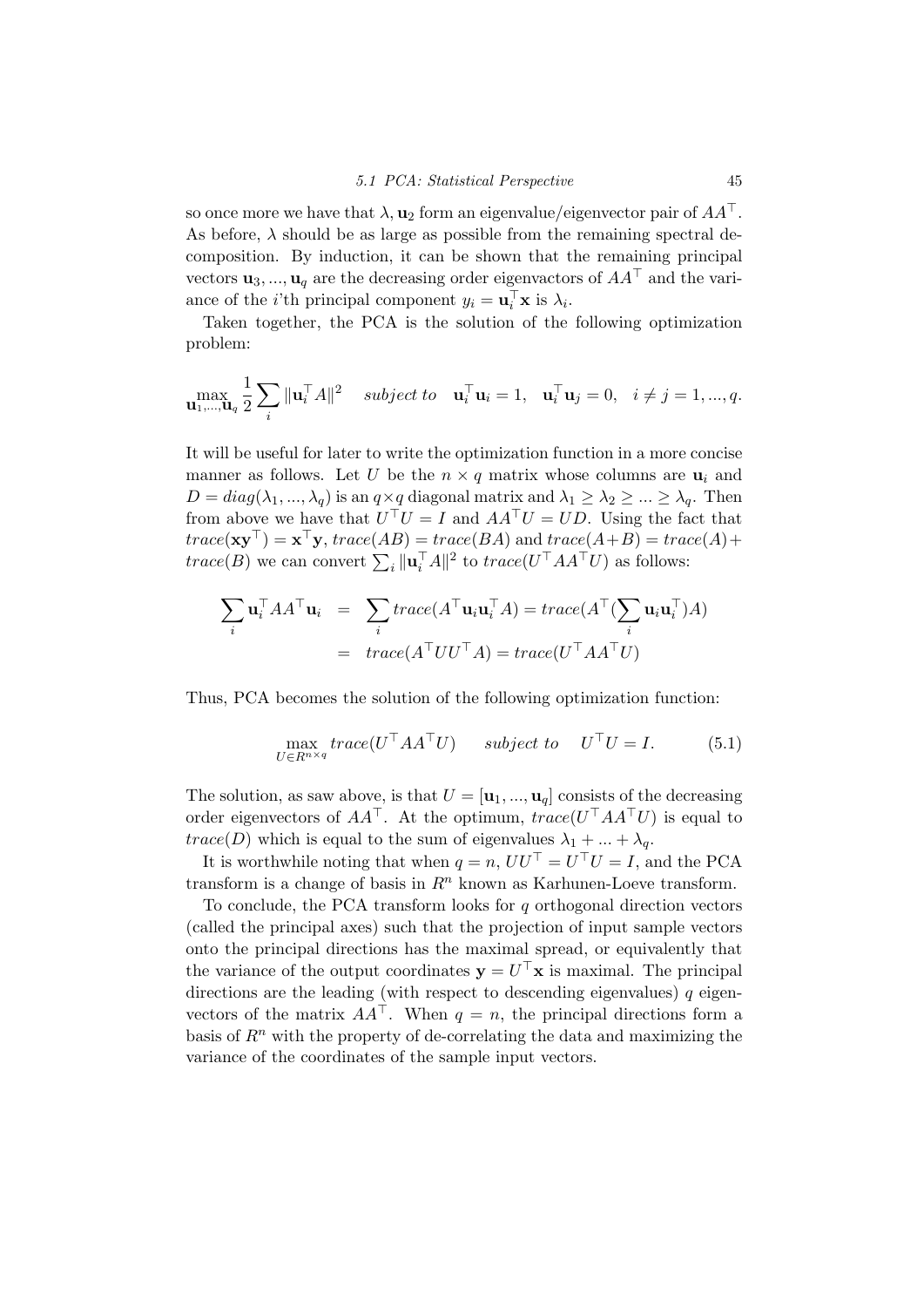#### 5.1.2 Decorrelation: Diagonalization of the Covariance Matrix

In the previous section we saw that PCA generates a new coordinate system  $\mathbf{y} = U^{\top} \mathbf{x}$  where the coordinates  $y_1, ..., y_q$  of  $\mathbf{x}$  in the new system are *uncorre*lated. This means that the covariance matrix over the principle components should be diagonal. In this section we will explore this perspective in more detail.

The covariance matrix  $\Sigma_x$  of the sample data  $\mathbf{x}_1, ..., \mathbf{x}_m$  with zero mean is

$$
(1/m)\sum_i \mathbf{x}_i \mathbf{x}_i^\top = (1/m) A A^\top,
$$

therefore the matrix  $AA^{\top}$  we derived above is a scaled version of the covariance of the sample data (see Appendix A). The scale factor  $1/m$  was unimportant in the process above because the eigenvectors are of unit norm, thus any scale of  $AA^{\top}$  would produce the same set of eigenvectors.

The off-diagonal entries of the covariance matrix  $\Sigma<sub>x</sub>$  represent the correlation (a measure of statistical dependence) between the i'th and j'th component vectors, i.e., the entries of the input vectors x. The existence of correlations among the components (features) of the input signal is a sign of redundancy, therefore from the point of view of transforming the input representation into one which is less redundant, we would like to find a transformation  $y = U^{\top}x$  with an output representation y which is associated with a diagonal covariance matrix  $\Sigma_{y}$ , i.e., the components of y are uncorrelated.

Formally,  $\Sigma_y = (1/m) \sum_i \mathbf{y}_i \mathbf{y}_i^\top = (1/m)U^\top A A^\top U$ , therefore we wish to find an  $n \times q$  matrix for which  $U<sup>T</sup> A A<sup>T</sup> U$  is diagonal. If in addition, we would require that the variance of the output coordinates is maximized, i.e.,  $trace(U<sup>T</sup> A A<sup>T</sup> U)$  is maximal (but then we need to constrain the length of the column vectors of U, i.e., set  $\|\mathbf{u}_i\| = 1$ ) then we would get a unique solution for  $U$  where the columns are orthonormal and are defined as the first q eigenvectors of the covariance matrix  $\Sigma_x$ . This is exactly the optimization problem defined by eqn. [\(5.1\)](#page-48-0).

We see therefore that PCA "decorrelates" the input data. Decorrelation and statistical independence are not the same thing. If the coordinates are statistically independent then the covariance matrix is diagonal[†](#page-49-0), but it does not follow that uncorrelated variables must be statistically independent covariance is just one measure of dependence. In fact, the covariance is a measure of pairwise dependency only. However, it is a fact that uncorrelated

<span id="page-49-0"></span> $\int \sigma_{xy} = \sum_x \sum_y (x - \mu_x)(y - \mu_y)p(x, y) = \sum_x \sum_y (x - \mu_x)(y - \mu_y)p(x)(p(y)) = (\sum_x (x - \mu_y)p(x))$  $(\mu_x)p(x))(\sum_y(y-\mu_y)p(y))=0$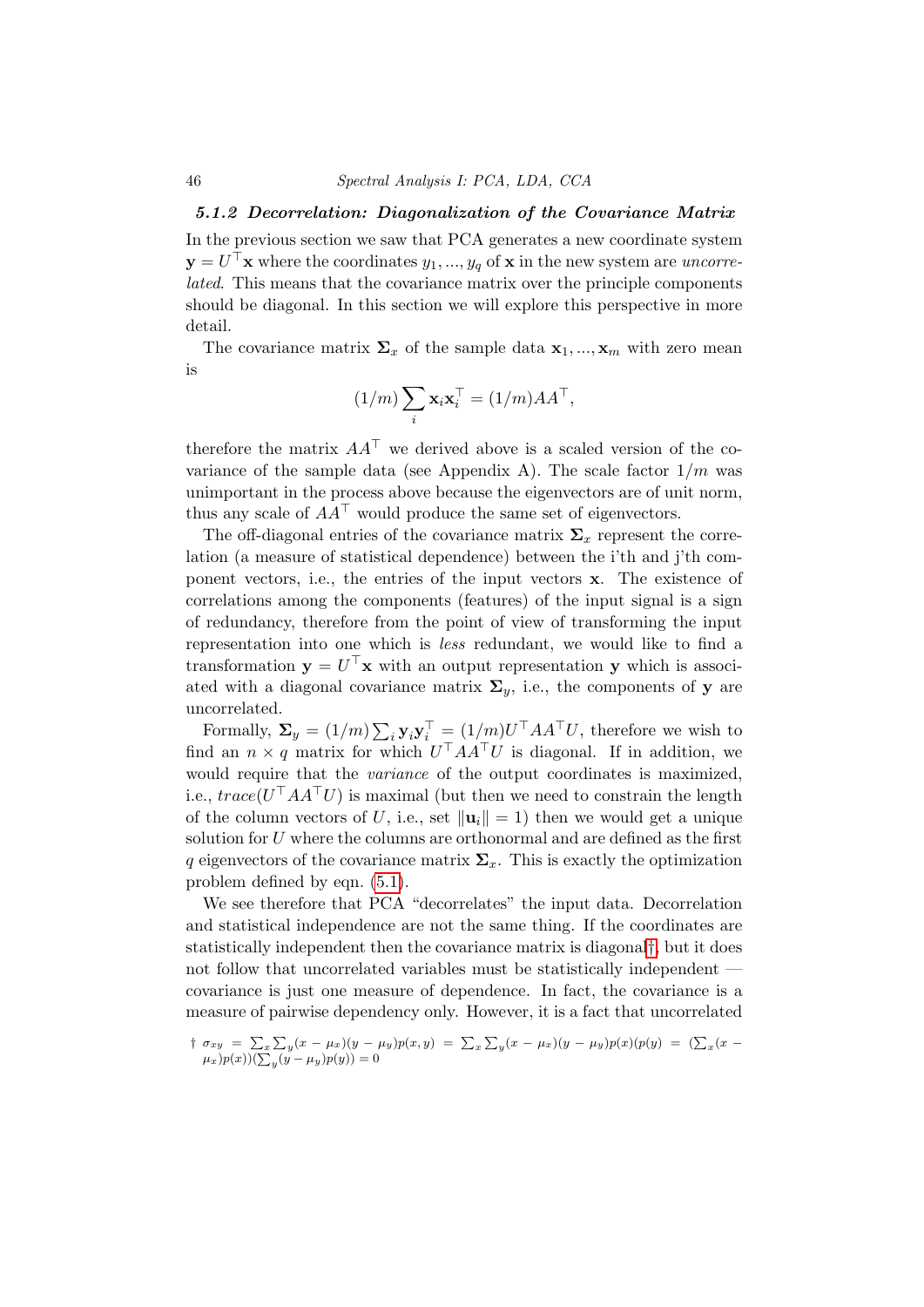variables are statistically independent if they have a multivariate normal distribution (a Gaussian). In other words, if the sample data  $x$  are drawn from a probability distribution  $p(x)$  which has Gaussian form, the PCA transforms the sample data into a statistically independent set of variables  $y = U^{\top}x$ . The details are explained below.

Recall that a multivariate normal distribution of the random variables  $\mathbf{x} = (x_1, ..., x_n)^\top$  is defined as  $p(\mathbf{x}) \approx N(\mu, \Sigma)$ :

$$
p(\mathbf{x}) = \frac{1}{(2\pi)^{n/2} |\mathbf{\Sigma}|^{1/2}} e^{-\frac{1}{2} (\mathbf{x} - \mu)^{\top} \mathbf{\Sigma}^{-1} (\mathbf{x} - \mu)}.
$$

Also recall that a linear combination of the variables produces also a normal distribution  $N(U^{\top} \mu, U^{\top} \Sigma U)$ :

$$
\Sigma_y = \sum_{\mathbf{y}} (\mathbf{y} - \mu_y)(\mathbf{y} - \mu_y)^{\top} = \sum_{\mathbf{x}} (U^{\top} \mathbf{x} - U^{\top} \mu_x)(U^{\top} \mathbf{x} - U^{\top} \mu_x)^{\top} = U^{\top} \Sigma_x U,
$$

therefore choose U such that  $\Sigma_y = U^\top \Sigma U$  is a diagonal matrix  $\Sigma_y =$  $diag(\sigma_1^2, ..., \sigma_n^2)$ . We have in that case:

$$
p(\mathbf{x}) = \frac{1}{(2\pi)^{n/2} \prod_i \sigma_i} e^{-\frac{1}{2} \sum_i \left(\frac{x_i - \mu_i}{\sigma_i}\right)^2}
$$

which can be written as a product of univariate normal distributions  $p_{x_i}(x_i)$ :

$$
p(\mathbf{x}) = \prod_{i=1}^n \frac{1}{(2\pi)^{1/2} \sigma_i} e^{-\frac{1}{2} \left( \frac{x_i - \mu_i}{\sigma_i} \right)^2} = \prod_{i=1}^n p_{x_i}(x_i),
$$

which proves the assertion that decorrelated normally distributed variables are statistically independent.

#### 5.2 PCA: Optimal Reconstruction

A different, yet equivalent, perspective on the PCA transformation is as an optimal reconstruction (in a least squares sense) after a dimension reduction. We are given a sample data as before  $x_1, ..., x_m$  and we are looking for a small number of orthonormal principal vectors  $\mathbf{u}_1, ..., \mathbf{u}_q$  where  $q < min(n, k)$ which define a q-dimensional linear subspace of  $R<sup>n</sup>$  which best approximate the original input vectors in a least squares sense. In other words, the projection  $\hat{\mathbf{x}}_i$  of the sample points  $\mathbf{x}_i$  onto the q-dimensional subspace should minimize  $\sum_i ||\mathbf{x}_i - \hat{\mathbf{x}}_i||^2$  over all possible q-dimensional subspaces of  $R^n$ .

Let  $U$  be the subspace spanned by the principal vectors (columns of  $U$ ) and let P be the  $n \times n$  projection matrix mapping a point  $\mathbf{x} \in \mathbb{R}^n$  onto its projection  $\hat{\mathbf{x}} \in \mathcal{U}$ . From the definition of projection, the vector  $\mathbf{x} - \hat{\mathbf{x}}$  must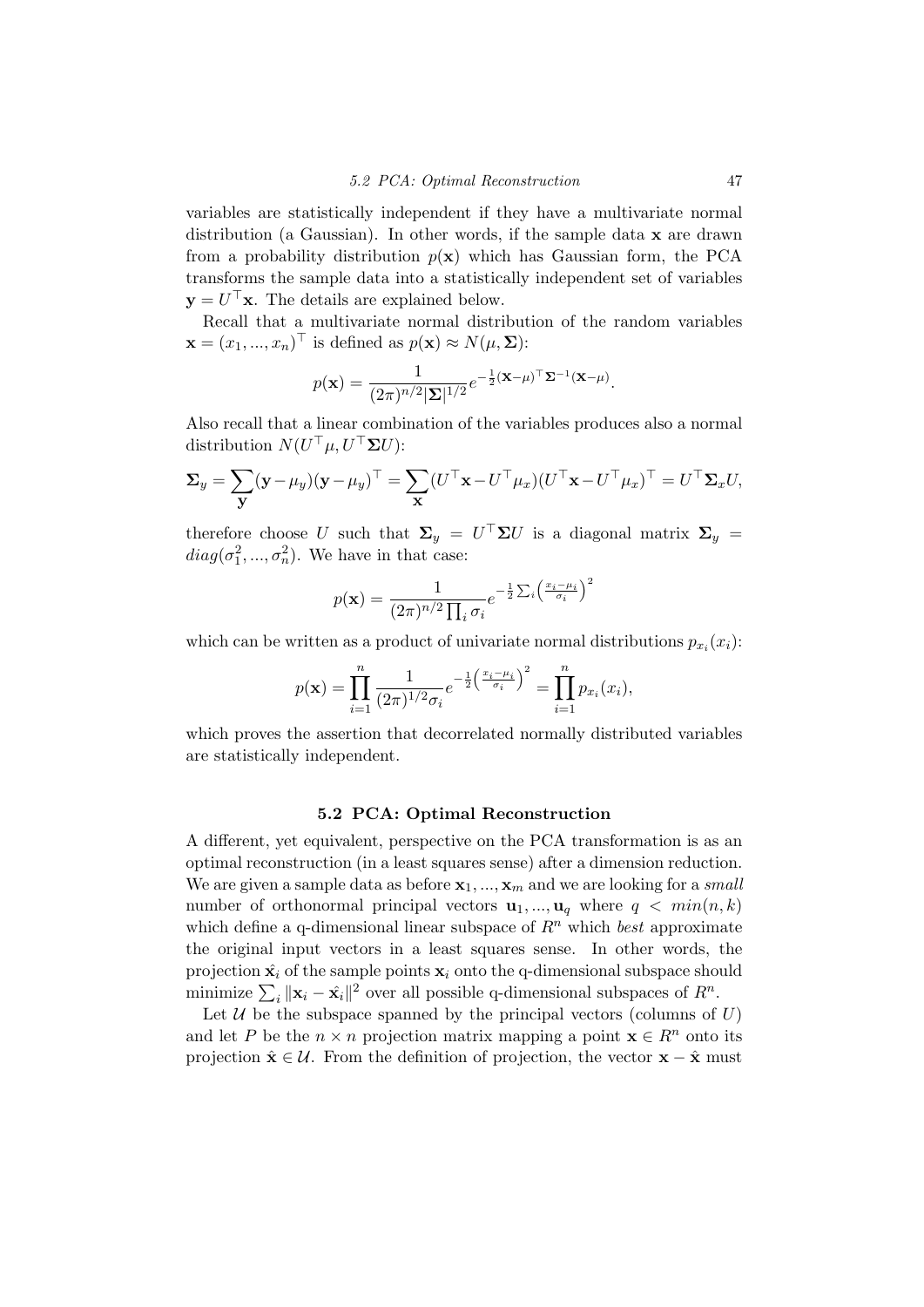be orthogonal to the subspace  $\mathcal{U}$ . Let  $\mathbf{y} = (y_1, ..., y_q)$  be the coordinates of  $\hat{\mathbf{x}}$ with respect to the principal vectors, i.e.,  $Uy = \hat{x}$ . Then, from orthogonality we have that  $(\mathbf{x} - U\mathbf{y})^\top U\mathbf{w} = 0$  for all vectors  $\mathbf{w} \in R^n$ . Since this is true for all **w** then  $U^{\top}U\mathbf{y} - U^{\top}\mathbf{x} = 0$ . Therefore,  $\mathbf{y} = (U^{\top}U)^{-1}U^{\top}\mathbf{x}$  and as a result the projection matrix P becomes:

$$
P = U(U^{\top}U)^{-1}U^{\top},
$$

satisfying  $P\mathbf{x} = \hat{\mathbf{x}}$ . In the case the columns of U are orthonormal,  $U^{\top}U = I$ , we have  $P = U U^{\top}$ . We are ready now to describe the optimization problem on U: we wish to find an orthonormal set of principal vectors,  $U^{\top}U = I$ , such that  $\sum_i ||\mathbf{x}_i - U U^{\top} \mathbf{x}_i||^2$  is minimized.

Note that  $\sum_i ||\mathbf{x}_i - U U^{\top} \mathbf{x}_i||^2 = ||A - U U^{\top} A||_F^2$  where  $||B||_F^2 = \sum_{i,j} b_{ij}^2$ is the square Frobenious norm of a matrix. The optimal reconstruction problem therefore becomes:

$$
\min_{U} \|A - UU^{\top}A\|_{F}^{2} \qquad subject \ to \qquad U^{\top}U = I.
$$

We will show now that:

$$
\operatornamewithlimits{argmin}_U \|A - U U^\top A\|_F^2 = \operatornamewithlimits{argmax}_U trace(U^\top A A^\top U),
$$

which shows that the optimal reconstruction problem is solved by PCA (recall Eqn. [5.1\)](#page-48-0).

From the identity  $||B||_F^2 = trace(BB^{\top})$ , we have:

$$
||A - UU^{\top}A||_F^2 = trace((A - UU^{\top}A)(A - UU^{\top}A)^{\top}).
$$

Expanding the right hand side gives us:

$$
trace((A - UU^{\top}A)(A - UU^{\top}A)^{\top}) = trace(AA^{\top}) - trace(AA^{\top}UU^{\top})
$$
  
- 
$$
trace(UU^{\top}AA^{\top}) + trace(UU^{\top}AA^{\top}UU^{\top})
$$

The second and third term are equal (commutativity of trace) and is also equal to the 4th term due to commutativity of the trace and  $U^{\top}U = I$ . Taken together:

$$
||A - UU^{\top}A||_F^2 = trace(AA^{\top}) - trace(U^{\top}AA^{\top}U).
$$

To conclude, we have proven that by taking the first q eigenvectors of  $AA^{\top}$ we obtain a linear subspace which is as close as possible (in a least squares sense) to the original sample data. Hence, PCA can be viewed as a vehicle for optimal reconstruction after dimension reduction. The optimization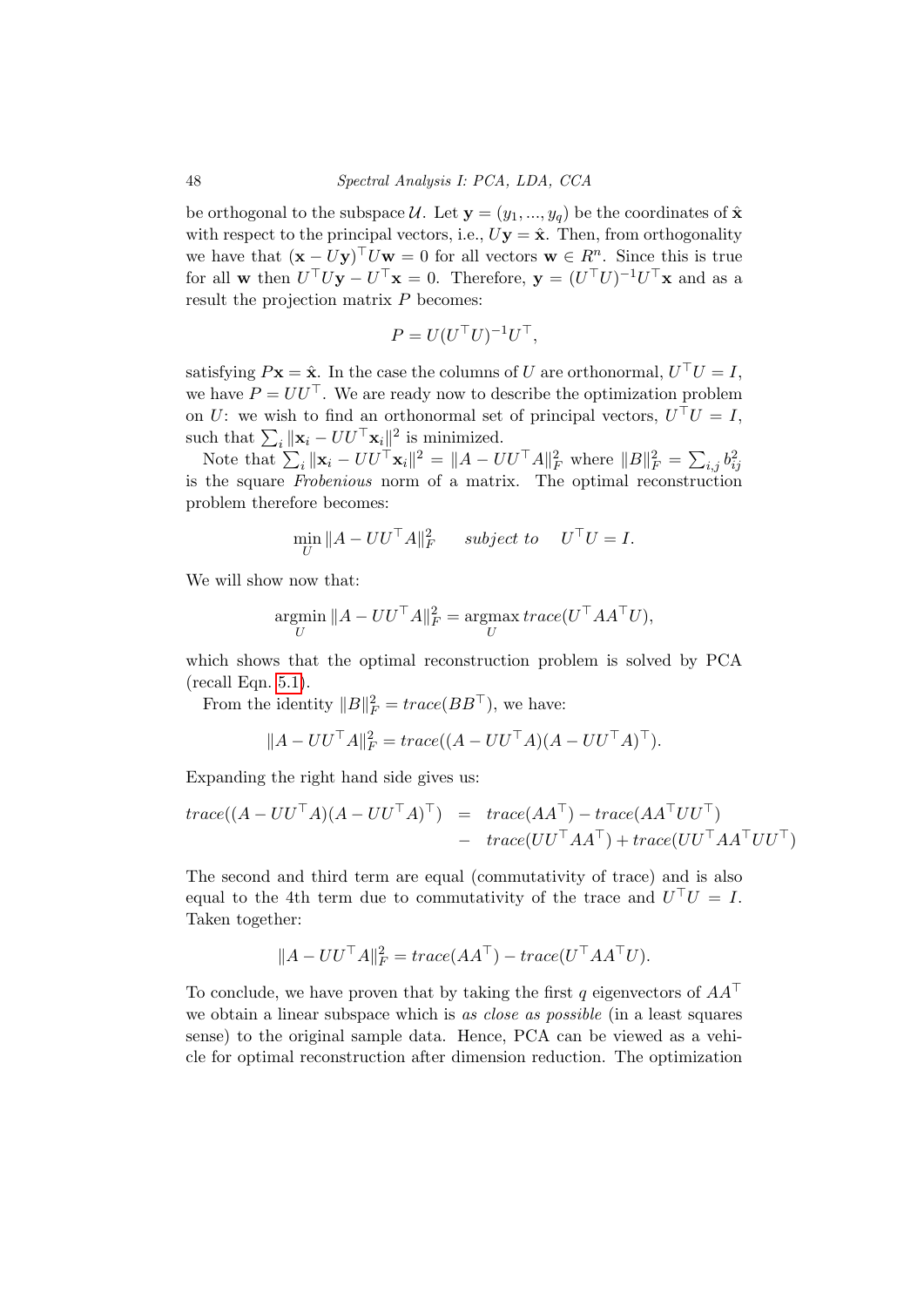problem whose solution is the leading q eigenvectors of  $AA^{\dagger}$  is described in eqn. [5.1:](#page-48-0)

$$
\max_{U \in R^{n \times q}} trace(U^{\top}AA^{\top}U) \qquad subject \ to \quad U^{\top}U = I.
$$

#### 5.3 The Case  $n >> m$

Consider the situation where  $n$ , the dimension of the input vectors, is relatively large compared to the number of sample vectors  $m$ . For example, consider input vectors representing  $50 \times 50$  sized images of faces, i.e.,  $n = 2500$ , where  $m = 100$ . In other words, we are looking for a small number of "face templates" (known as "eigenfaces") which approximate well the original set of 100 face images. In this case,  $AA^{\dagger}$  is very large, 2500 × 2500, yet the number of non-vanishing eigenvalues cannot be higher than 100. Given that the eigendecomposition process is  $O(2500^3)$ , the computational burden would be very high. However, it is possible to perform an eigendecomposition on  $A^{\dagger}A$  (a 100 × 100 matrix) instead, as shown next.

Let the columns of Q be the first  $q < m$  eigenvectors of  $A^{\top}A$ , i.e.,  $A^{\top}AQ =$  $QD$  where  $D$  is diagonal containing the corresponding eigenvalues. After pre-multiplying both sides by A we obtain:

$$
AA^{\top}(AQ) = (AQ)D,
$$

from which we conclude that  $AQ$  contains the first  $q$  eigenvectors (but unnormalized) of  $AA^{\top}$ . We have therefore that  $U = AQD^{-\frac{1}{2}}$  because:

$$
U^{\top}U = D^{-\frac{1}{2}}Q^{\top}A^{\top}AQD^{-\frac{1}{2}} = D^{-\frac{1}{2}}DD^{-\frac{1}{2}} = I,
$$

where we used the fact that  $Q^{\top}A^{\top}AQ = D$ . Note that eigenvalues of  $A^{\top}A$ and  $AA^{\top}$  are the same (because  $AA^{\top}(AQD^{-\frac{1}{2}}) = (AQD^{-\frac{1}{2}})D$ ).

#### 5.4 Kernel PCA

We can take the case  $n >> m$  described in the previous section one step further and consider such large values of  $n$  which are practically uncomputable — a situation which results when mapping the original input vectors to a high dimensional space:  $\phi(\mathbf{x})$  where  $\phi: R^n \to \mathcal{F}$  for which  $dim(\mathcal{F}) >> n$ . For example,  $\phi(\mathbf{x})$  representing the d'th order monomials of the coordinates of **x**, i.e.,  $dim(\mathcal{F}) = \begin{pmatrix} n+d-1 \\ d \end{pmatrix}$  $\binom{d-1}{d}$  which is exponential in d. The mappings of interest are those which are paired with a non-linear kernel function:  $k(\mathbf{x}, \mathbf{x}') = \phi(\mathbf{x})^{\top} \phi(\mathbf{x}').$ 

Performing PCA on  $A = [\phi(\mathbf{x}_1), ..., \phi(\mathbf{x}_m)]$  is equivalent to finding the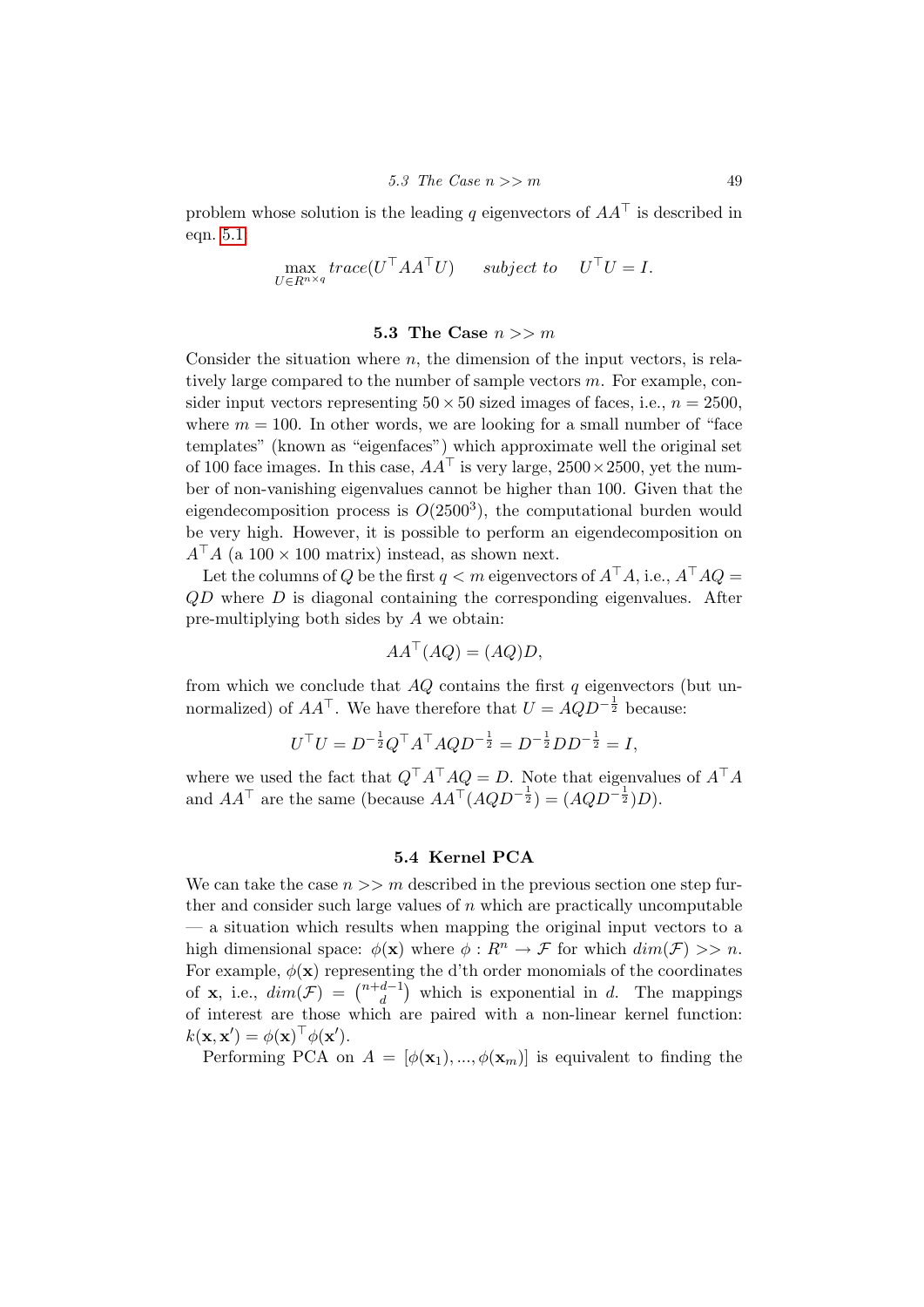non-linear surface in  $\mathbb{R}^n$  (the nature of the non-linearity depends on the choice of  $\phi()$ ) which best approximates the original sample data  $\mathbf{x}_1, ..., \mathbf{x}_m$ . The problem is that  $AA^{\top}$  is not computable — however  $A^{\top}A$  is computable because  $(A^{\top}A)_{ij} = k(\mathbf{x}_i, \mathbf{x}_j)$ .

From the previous section,  $U = AQD^{-\frac{1}{2}} = AV$  contains the first q eigenvectors of  $AA^{\top}$  (where Q and D are computable). Since A itself is not computable we cannot represent  $U$  explicitly, but we can project a new vector  $\phi(\mathbf{x})$  onto the principal directions  $\mathbf{u}_1, \dots, \mathbf{u}_q$  and obtain the principal components, i.e., the output vector  $\mathbf{y} = U^{\top} \phi(\mathbf{x})$ , as follows.

$$
\mathbf{y} = U^{\top} \phi(\mathbf{x}) = V^{\top} A^{\top} \phi(\mathbf{x}) = V^{\top} \begin{pmatrix} k(\mathbf{x}_1, \mathbf{x}) \\ \cdot \\ \cdot \\ \cdot \\ k(\mathbf{x}_m, \mathbf{x}) \end{pmatrix}
$$

.

Given the principal components (entries of  $y = U^{\top} \phi(x)$  of  $\phi(x)$ ) we can measure, for example, the *distance* between  $\phi(\mathbf{x})$  and the projection  $\phi(\mathbf{x}) =$  $UU^{\top}\phi(\mathbf{x}) = U\mathbf{y}$  onto the linear subspace spanned by  $\mathbf{u}_1, ..., \mathbf{u}_q$  (without the need to explicitly compute the principal axes  $\mathbf{u}_i$ ), as follows.

$$
\begin{array}{rcl}\n\|\phi(\mathbf{x}) - \phi(\mathbf{\hat{x}})\|^2 & = & \phi(\mathbf{x})^\top \phi(\mathbf{x}) + \phi(\mathbf{\hat{x}})^\top \phi(\mathbf{\hat{x}}) - 2\phi(\mathbf{x})^\top \phi(\mathbf{\hat{x}}) \\
& = & k(\mathbf{x}, \mathbf{x}) + \mathbf{y}^\top U^\top U \mathbf{y} - 2\phi(\mathbf{x})^\top (UU^\top \phi(\mathbf{x})) \\
& = & k(\mathbf{x}, \mathbf{x}) - \mathbf{y}^\top \mathbf{y} - 2\mathbf{y}^\top \mathbf{y} \\
& = & k(\mathbf{x}, \mathbf{x}) - \|\mathbf{y}\|^2\n\end{array}
$$

#### 5.5 Fisher's LDA: Basic Idea

We now extend the variance preserving approach for data representation for labeled data sets. We will focus on 2-class sets and look for a separating hyperplane:

$$
f(\mathbf{x}) = \mathbf{w}^\top \mathbf{x} + b,
$$

such that **x** belongs to the first class if  $f(\mathbf{x}) > 0$  and **x** belongs to the second class if  $f(\mathbf{x}) < 0$ . In the statistical literature this type of function is called a linear discriminant function. The decision boundary is given by the set of points satisfying  $f(\mathbf{x}) = 0$  which is a hyperplane. Fisher's (1936) Linear Discriminant Analysis (LDA) is a variance preserving approach for finding a linear discriminant function.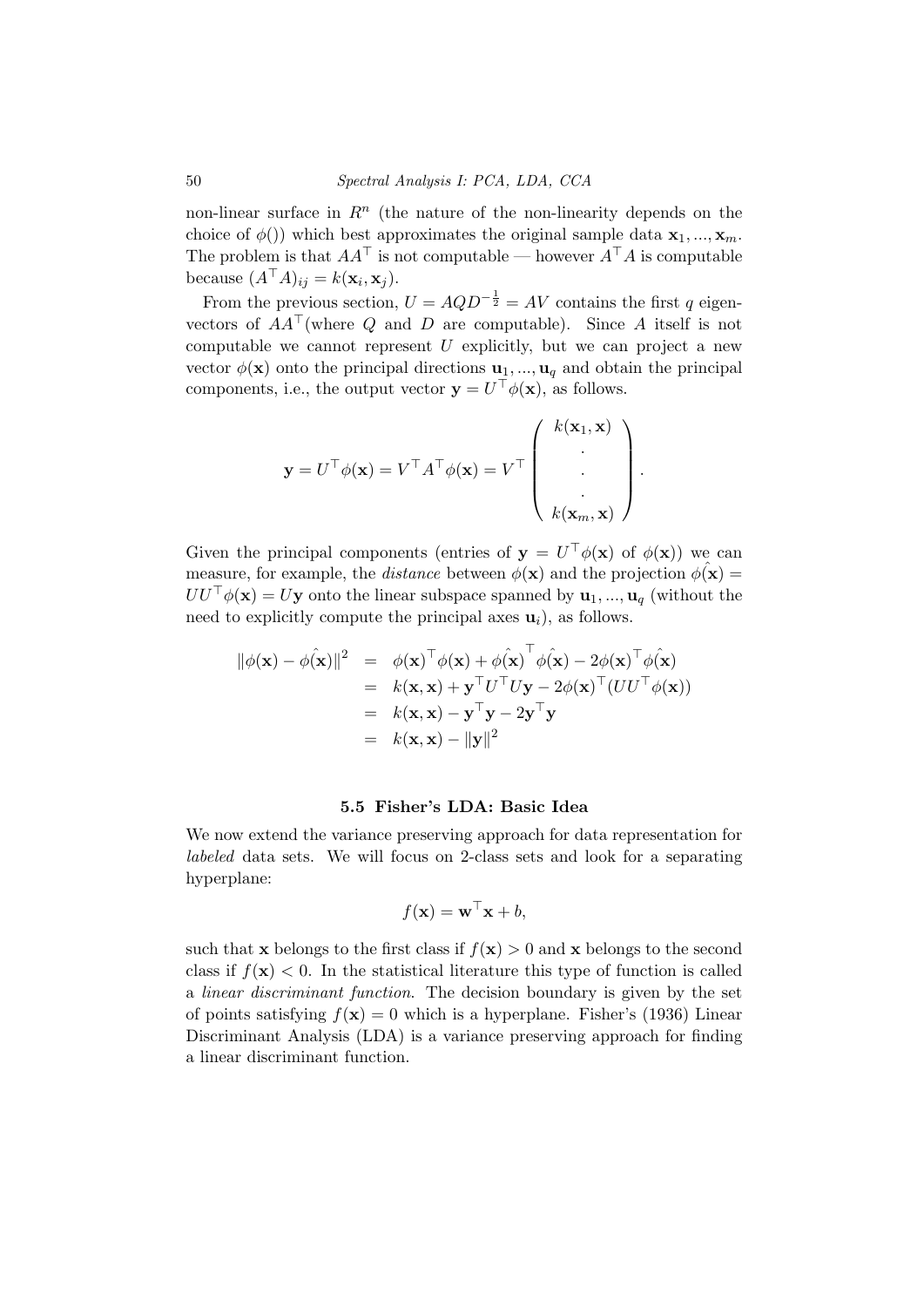

<span id="page-54-0"></span>Fig. 5.1. Linear discriminant analysis based on class centers alone is not sufficient. Seeking a projection which maximizes the distance between the projected centers will prefer the horizontal axis over the vertical, yet the two classes overlap on the horizontal axis. The projected distance along the vertical axis is smaller yet the classes are better separated. The conclusion is that the sample variance of the two classes must be taken into consideration as well.

We will then introduce another popular statistical technique called Canonical Correlation Analysis (CCA) for learning the mapping between input and output vectors using the notion "angle" between subspaces.

What is common in the three techniques PCA, LDA and CCA is the use of spectral matrix analysis — i.e., what can you do with eigenvalues and eigenvectors of matrices representing subspaces of the data? These techniques produce optimal results for normally distributed data and are very easy to implement. There is a large variety of uses of spectral analysis in statistical and learning literature including spectral clustering, Multi Dimensional Scaling (MDS) and data modeling in general.

To appreciate the general idea behind Fisher's LDA consider Fig. [5.1.](#page-54-0) Let the centers of classes one and two be denoted by  $\mu_1$  and  $\mu_2$  respectively. A linear discriminant function is a projection onto a 1D subspace such that the classes would be separated the most in the 1D subspace. The obvious first step in this kind of analysis is to make sure that the projected centers  $\hat{\mu}_1, \hat{\mu}_2$  would be separated as much as possible. We can easily see that the direction of the 1D subspace should be proportional to  $\mu_1 - \mu_2$  as follows:

$$
(\hat{\mu}_1 - \hat{\mu}_2)^2 = \left(\frac{\mathbf{w}^\top \mu_1}{\|\mathbf{w}\|} - \frac{\mathbf{w}^\top \mu_2}{\|\mathbf{w}\|}\right)^2 = \left(\frac{\mathbf{w}^\top}{\|\mathbf{w}\|}(\mu_1 - \mu_2)\right)^2.
$$

The right-hand term is maximized when  $\mathbf{w} \approx \mu_1 - \mu_2$ . As illustrated in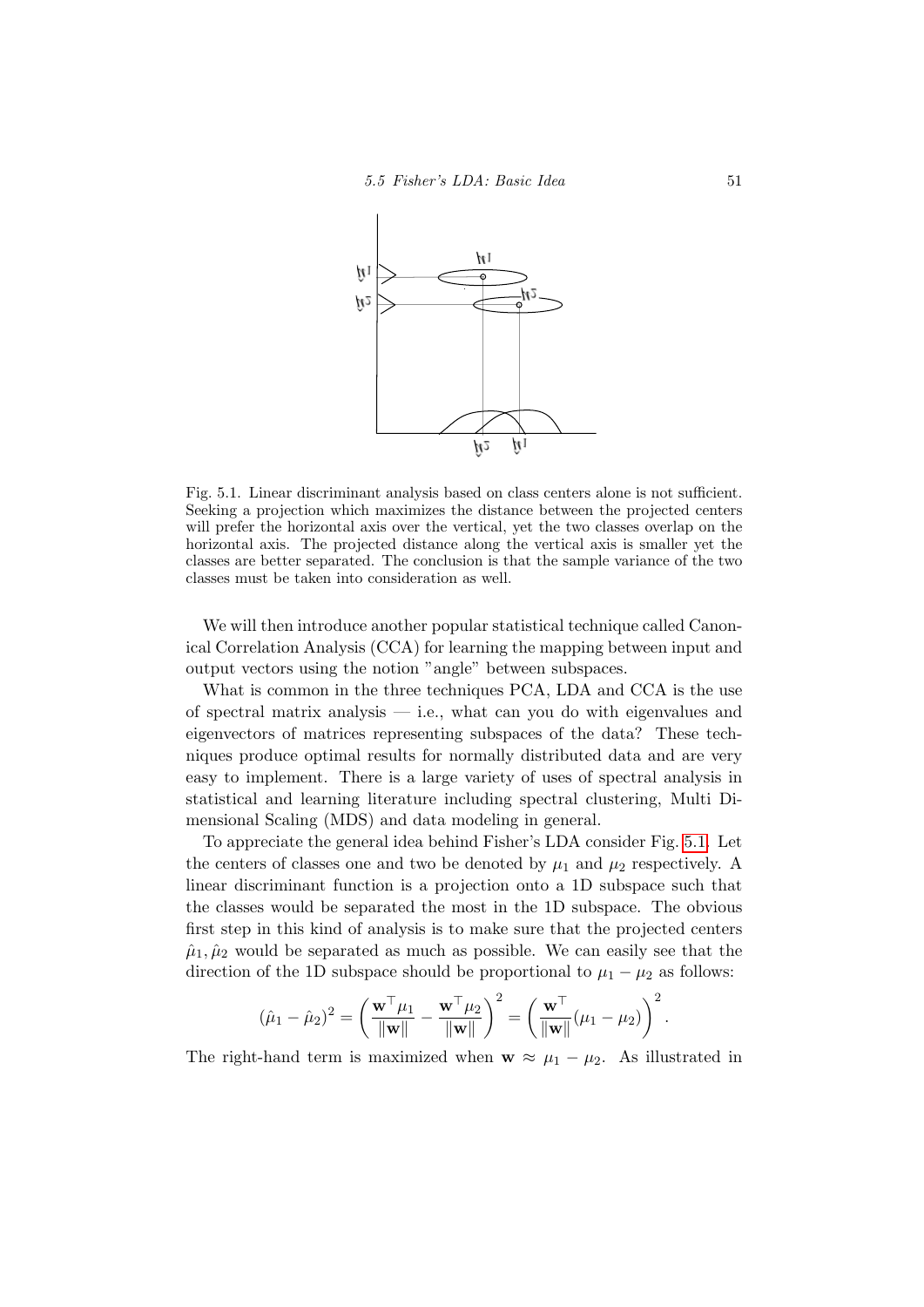Fig. [5.1,](#page-54-0) this type of consideration is not sufficient to capture separability in the projected subspace because the spread (variance) of the data points around their centers also play an important role. For example, the horizontal axis in the figure separates the centers better than the vertical axis but on the other hand does a worse job in separating the classes themselves because of the way the data points are spread around their centers. The argument in favor of separating the centers would work if the data points were living in a hyper-sphere around the centers, but will not be sufficient otherwise.

The basic idea behind Fisher's LDA is to consider the sample covariance matrix of the individual classes as well as their centers, in the following way. The optimal 1D projection would that which maximizes the variance of the projected centers while minimizes the variance of the projected data points of each class separately. Mathematically, this idea can be implemented by maximizes the following ratio:

$$
\max_{\mathbf{W}} \frac{(\hat{\mu}_1 - \hat{\mu}_2)^2}{s_1^2 + s_2^2},
$$

where  $s_1^2$  is the scaled variance of the projected points of the first class:

$$
s_1^2 = \sum_{\mathbf{X}_i \in C_1} (\hat{\mathbf{x}}_i - \hat{\mu}_1)^2,
$$

and likewise,

$$
s_2^2 = \sum_{\mathbf{X}_i \in C_2} (\hat{\mathbf{x}_i} - \hat{\mu}_2)^2,
$$

where  $\hat{\mathbf{x}} = \frac{\mathbf{w}^\top}{\|\mathbf{w}\|} \mathbf{x}_i + b$ .

We will now formalize this approach and derive its solution. We will begin with a general description of a multiclass problem where the sample data points belong to q different classes, and later focus on the case of  $q = 2$ .

#### 5.6 Fisher's LDA: General Derivation

Let the sample data points S be members of q classes  $C_1, ..., C_q$  where the number of points belonging to class  $C_i$  is denoted by  $l_i$  and the total number of the training set is  $l = \sum_i l_i$ . Let  $\mu_j$  denote the center of class  $C_i$  and  $\mu$ denote the center of the complete training set  $S$ :

$$
\mu_j = \frac{1}{l_j} \sum_{bf x_i \in C_j} \mathbf{x}_i
$$

$$
\mu = \frac{1}{l} \sum_{\mathbf{x}_i \in S} \mathbf{x}_i
$$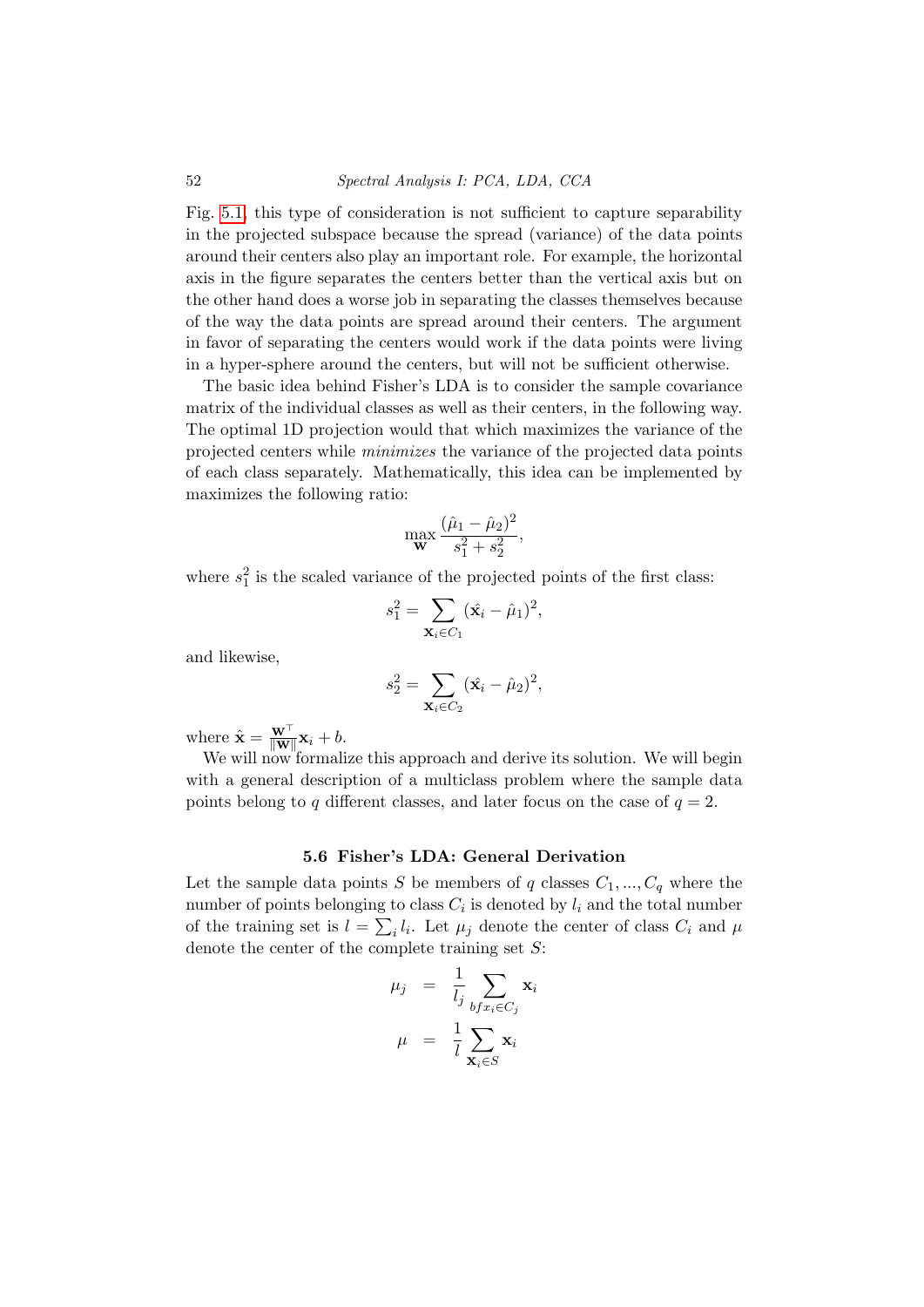Let  $A_j$  be the matrix associated with class  $C_j$  whose columns consists of the mean shifted data points:

$$
A_j = [\mathbf{x}_1 - \mu_j, ..., \mathbf{x}_{l_j} - \mu_j] \quad \mathbf{x}_i \in C_j.
$$

Then,  $\frac{1}{l_j}A_jA_j^{\top}$  is the covariance matrix associated with class  $C_j$ . Let  $S_w$ (where  $\sim w$ " stands for "within") be the sum of the class covariance matrices:

$$
S_w = \sum_i^q \frac{1}{l_j} A_j A_j^\top.
$$

From the discussion in the previous section, it is  $\frac{1}{\|\mathbf{W}\|^2} \mathbf{w}^\top S_w \mathbf{w}$  which we wish to minimize. To see why this is so, note

$$
\sum_{\mathbf{X}_i \in C_j} (\hat{\mathbf{x}}_i - \hat{\mu}_j)^2 = \sum_{\mathbf{X}_i \in C_j} \frac{\mathbf{w}^\top (\mathbf{x}_i - \mu_j)^2}{\|\mathbf{w}\|^2} = \frac{1}{\|\mathbf{w}\|^2} \mathbf{w}^\top A_j A_j^\top \mathbf{w}.
$$

Let  $B$  be the matrix holding the class centers:

$$
B = [\mu_1 - \mu, ..., \mu_q - \mu],
$$

and let  $S_b = \frac{1}{a}$  $\frac{1}{q}BB^{\top}$  (where "b" stands for "between"). From the discussion above it is  $\frac{1}{\|\mathbf{W}\|^2} \mathbf{w}^\top S_b \mathbf{w} = \sum_i (\hat{\mu}_i - \hat{\mu})^2$  which we wish to *maximize*. Taken together, we wish to maximize the ratio (called "Rayleigh's quotient"):

$$
\max_{\mathbf{W}} J(\mathbf{w}) = \frac{\mathbf{w}^\top S_b \mathbf{w}}{\mathbf{w}^\top S_w \mathbf{w}}.
$$

The necessary condition for optimality is:

$$
\frac{\partial J}{\partial \mathbf{w}} = \frac{S_b \mathbf{w} (\mathbf{w}^\top S_w \mathbf{w}) - S_w \mathbf{w} (\mathbf{w}^\top S_b \mathbf{w})}{(\mathbf{w}^\top S_w \mathbf{w})^2} = 0,
$$

From which we obtain the generalized eigensystem:

<span id="page-56-0"></span>
$$
S_b \mathbf{w} = J(\mathbf{w}) S_w \mathbf{w}.
$$
 (5.2)

That is, **w** is the leading eigenvector of  $S_w^{-1}S_b$  (assuming  $S_w$  is invertible). The general case of finding  $q$  such axes involves finding the leading generalized eigenvectors of  $(S_b, S_w)$  — the derivation is out of scope of this lecture. Note that since  $S_w^{-1}S_b$  is not symmetric there may be no real-value solution, which is a complication will not pursue further in this course. Instead we will focus now on the 2-class  $(q = 2)$  setting below.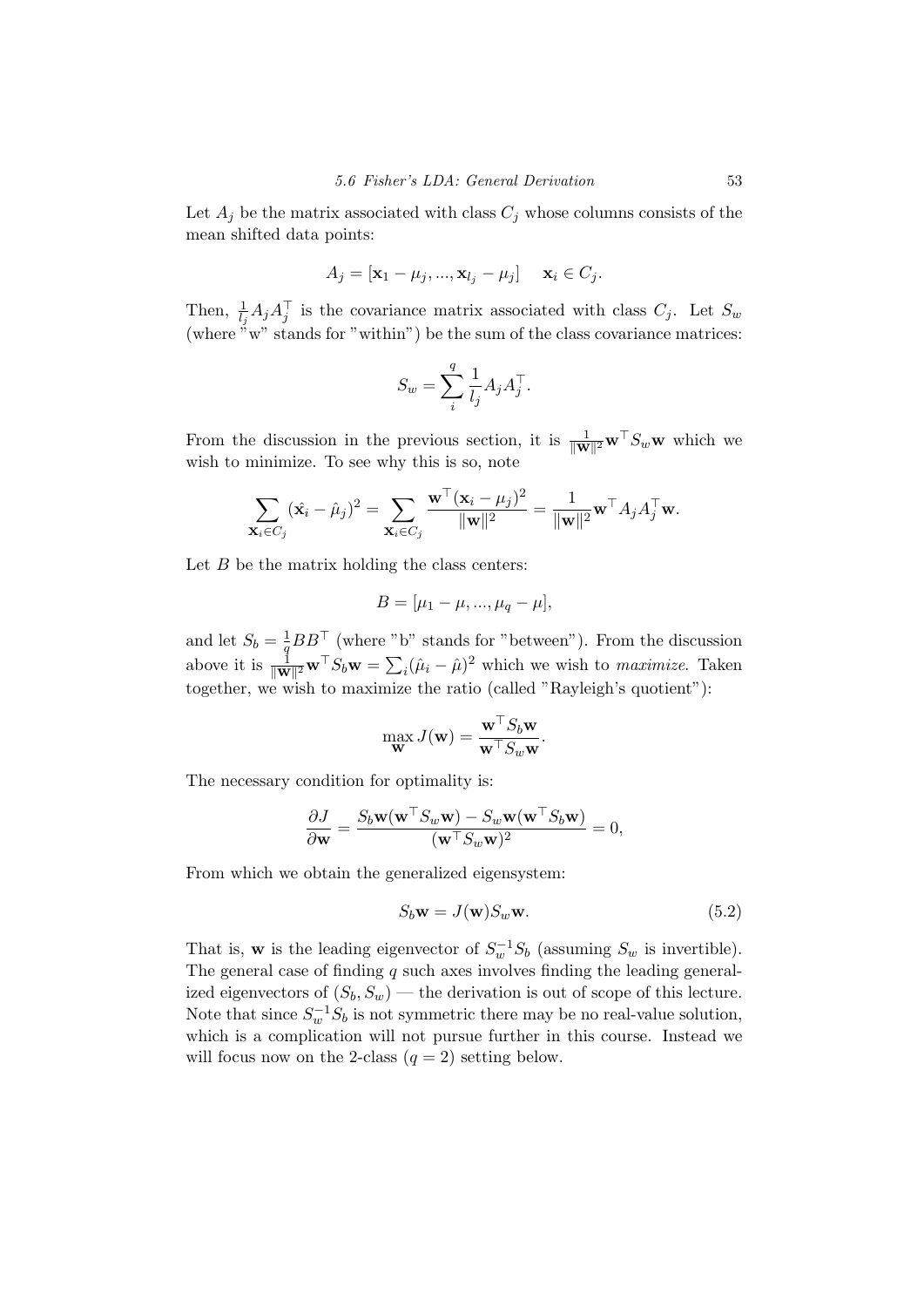#### 5.7 Fisher's LDA: 2-class

The general derivation is simplified when there are only two classes. The covariance matrix  $BB^{\top}$  becomes a rank-1 matrix:

$$
BB^{\top} = (\mu_1 - \mu)(\mu_1 - \mu)^{\top} + (\mu_2 - \mu)(\mu_2 - \mu)^{\top} = (\mu_1 - \mu_2)(\mu_1 - \mu_2)^{\top}.
$$

As a result,  $BB^{\top}$ w is a vector in direction  $\mu_1 - \mu_2$ . Therefore, the solution for w from eqn. [5.2](#page-56-0) is:

$$
\mathbf{w} \cong S_w^{-1}(\mu_1 - \mu_2).
$$

The decision boundary  $\mathbf{w}^{\top}(\mathbf{x} - \mu) = 0$  becomes:

$$
\mathbf{x}^{\top} S_{w}^{-1}(\mu_1 - \mu_2) - \frac{1}{2}(\mu_1 + \mu_2)^{\top} S_{w}^{-1}(\mu_1 - \mu_2) = 0.
$$
 (5.3)

This decision boundary will surface again in the course when we consider Bayseian inference. It will be shown that this decision boundary is the Maximum Likelihood solution in the case where the two classes are normally distributed with means  $\mu_1, \mu_2$  and with the same covariance matrix  $S_w$ .

#### 5.8 LDA versus SVM

Both LDA and SVM search for a so called "optimal" linear discriminant function, what is the difference? The heart of the matter lies in the definition of what constitutes a sufficient compact representation of the data. In LDA the assumption is that each class can be represented by its mean vector and its spread (i.e., covariance matrix). This is true for normally distributed data — but not true in general. This means that we should expect that LDA will produce the optimal discriminant linear function when each of the classes are normally distributed.

With SVM, on the other hand, there is no assumption on how the data is distributed. Instead, the emerging result is that the data is represented by the subset of data points which lie on the boundary between the two classes (the so called support vectors). Rather than making a parametric assumption on how the data can be captured (i.e., mean and covariance) the theory shows that the data can be captured by a special subset of points. The tools, as a result, are naturally more complex (quadratic linear programming versus spectral matrix analysis) — but the advantage is that optimality is guaranteed without making assumptions on the distribution of the data (i.e., distribution free). It can be shown that SVM and LDA would produce the same result if the class data is normally distributed.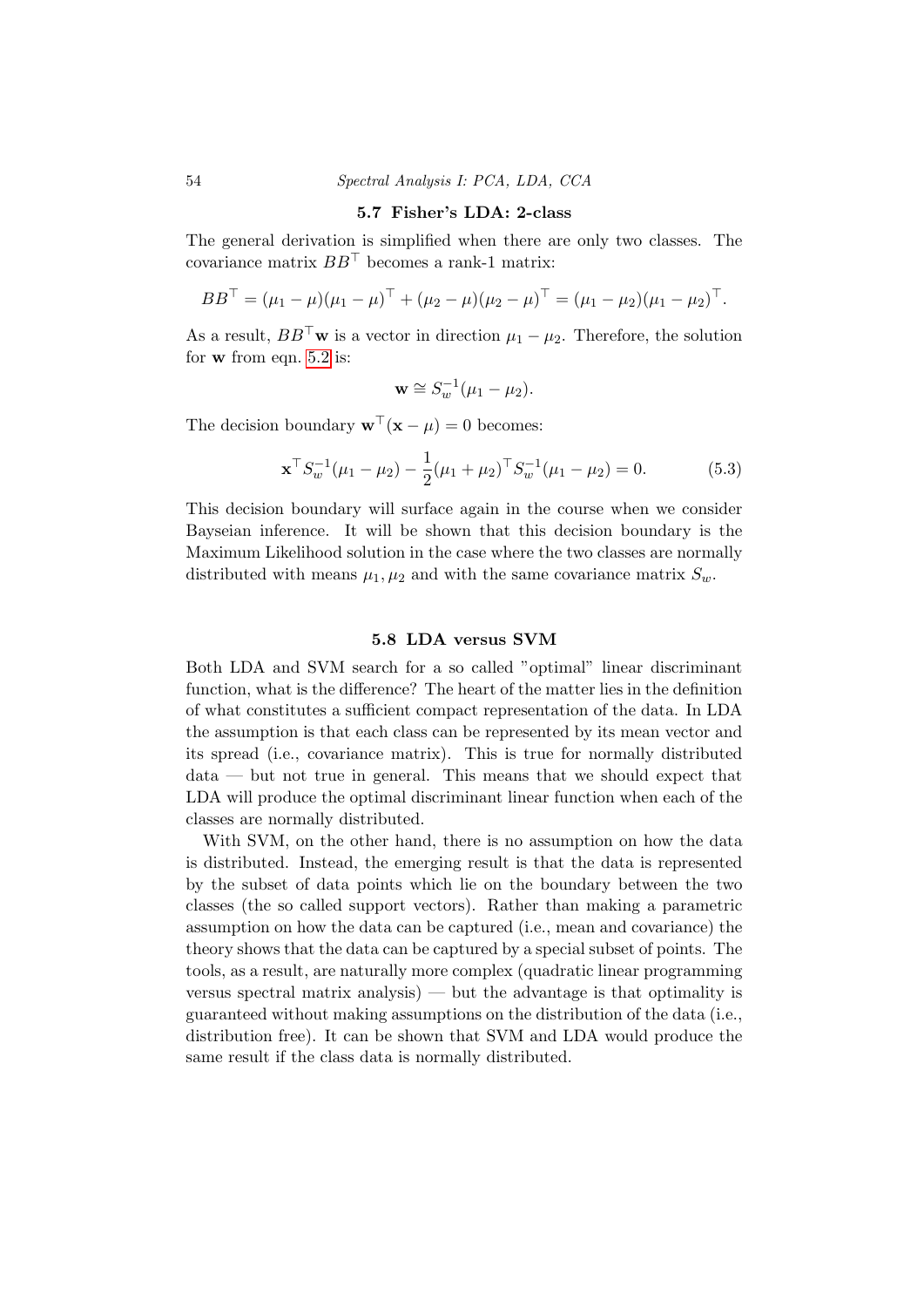#### 5.9 Canonical Correlation Analysis

CCA is a technique for learning a mapping  $f(\mathbf{x}) = \mathbf{y}$  where  $\mathbf{x} \in \mathbb{R}^k$  and  $y \in R<sup>s</sup>$  using the notion of subspace similarity (an extension of the inner product between two vectors) from a training set of  $(\mathbf{x}_i, \mathbf{y}_i)$ ,  $i = 1, ..., n$ . Such a mapping, where y can be any point in  $R^k$  as opposed to a discrete set of labels, is often referred to as a "regression" (as opposed to "classification").

Like in PCA and LDA, the approach would be to look for projection axes such that the projection of the input and output vectors on those axes satisfy certain requirements — and like PCA and LDA the tools we would be using is matrix spectral analysis.

It will be convenient to stack our vectors as rows of an input matrix A and output matrix B. Let A be an  $n \times k$  matrix whose rows are  $\mathbf{x}_1^{\top}, ..., \mathbf{x}_n^{\top}$  and B is the  $n \times s$  matrix whose rows are  $\mathbf{y}_1^{\top}, ..., \mathbf{y}_n^{\top}$ . Consider vectors  $\mathbf{u} \in R^k$ and  $\mathbf{v} \in \mathbb{R}^s$  and project the input and output data onto them producing  $A\mathbf{u} = (\mathbf{x}_1^{\mathsf{T}}\mathbf{u},...,\mathbf{x}_n^{\mathsf{T}}\mathbf{u})$  and Bv. The requirement we would like to place on the projection axes is that  $A\mathbf{u} \approx B\mathbf{v}$ , or in other words that  $(A\mathbf{u})^{\top}(B\mathbf{v})$ is maximal. The requirement therefore is that the projection of the input points onto the u axis is similar to the projection of the output points onto the **v** axis. If we extend this notion to multiple axes  $\mathbf{u}_1, \dots, \mathbf{u}_q$  (not necessarily orthogonal) and  $\mathbf{v}_1, ..., \mathbf{v}_q$  where  $q \leq \min(k, s)$  our requirement becomes that the new coordinates of the input points projected onto the subspace spanned by the **u** vectors are *similar* to the new coordinates of the output points projected onto the subspace spanned by the v vectors. In other words, we wish to find two  $q$ -dimensional subspaces one of  $R^k$  and the other of  $R^s$  such that the two sets of projected points are as aligned as possible.

CCA goes a step further and makes the assumption that the input/output relationship is solely determined by the relation (angles) between the column spaces of  $A, B$ . In other words, the particular columns of  $A$  are not really important, what is important is the space  $U_A$  spanned by the columns. Since  $g = Au$  is a point in  $U_A$  (a linear combination of the columns of A) and  $\mathbf{h} = B\mathbf{v}$  is a point in  $U_B$ , then  $\mathbf{g}^\top \mathbf{h}$  is the cosine angle,  $\cos(\phi)$ between the two axes provided that we normalize the vectors g and h. If we continue this line of reasoning recursively, we obtain a set of angles  $0 \leq \theta_1 \leq ... \leq \theta_q \leq (\pi/2)$ , called "principal angles", between the two subspaces uniquely defined as:

$$
cos(\theta_j) = \max_{\mathbf{g} \in U_A} \max_{\mathbf{h} \in U_B} \mathbf{g}^{\top} \mathbf{h}
$$
 (5.4)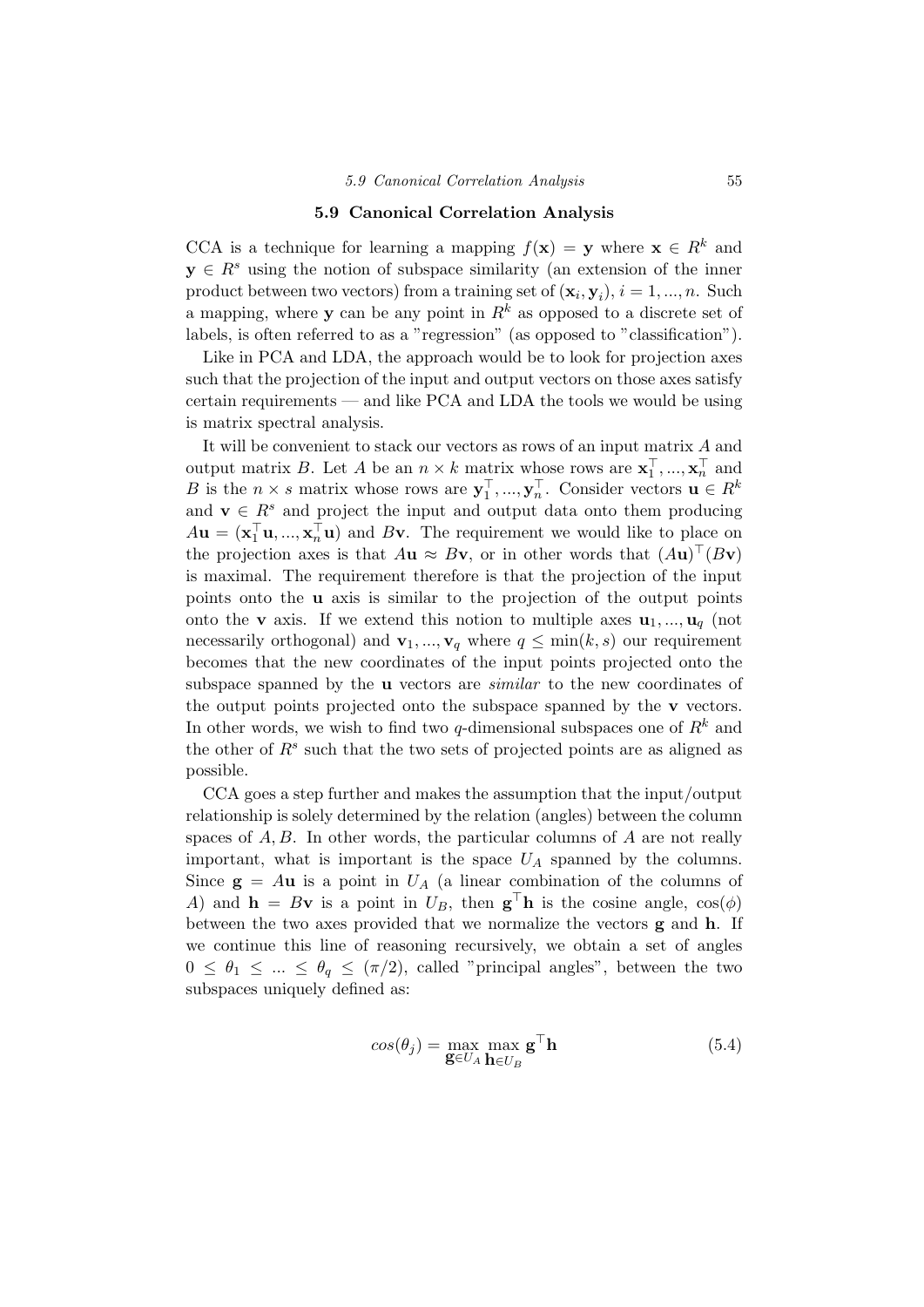subject to:

$$
\mathbf{g}^{\top}\mathbf{g} = \mathbf{h}^{\top}\mathbf{h} = 1, \quad \mathbf{h}^{\top}\mathbf{h}_i = 0, \mathbf{g}^{\top}\mathbf{g}_i = 0, \quad i = 1, ..., j - 1
$$

As a result, we obtain the following optimization function over axes **u**, **v**:

$$
\max_{\mathbf{u},\mathbf{v}} \mathbf{u}^{\top} A^{\top} B \mathbf{v} \quad \text{s.t.} \quad \|A\mathbf{u}\|^2 = 1, \quad \|B\mathbf{v}\|^2 = 1.
$$

To solve this problem we first perform a "QR" factorization of A and B. A " $QR$ " factorization of a matrix A is a Grahm-Schmidt process resulting in an orthonormal set of vectors arranged as the columns of a matrix  $Q_A$  whose column space is equal to the column space of A, and a matrix  $R_A$  which contains the coefficients of the linear combination of the columns of  $Q_A$  such that  $A = Q_A R_A$ . Since orthoganization is not unique, the Grahm-Schmidt process perfroms the orthogonalization such that  $R_A$  is an upper-diagonal matrix. Likewise let  $B = Q_B R_B$ . Because the column spaces of A and  $Q_A$ are the same, then for every **u** there exists a  $\hat{\mathbf{u}}$  such that  $A\mathbf{u} = Q_A\hat{\mathbf{u}}$ . Our optimization problem now becomes:

$$
\max_{\hat{\mathbf{u}}, \hat{\mathbf{v}}} \hat{\mathbf{u}}^\top Q_A^\top Q_B \hat{\mathbf{v}} \quad \text{s.t.} \quad \|\hat{\mathbf{u}}\|^2 = 1, \quad \|\hat{\mathbf{v}}\|^2 = 1.
$$

The solution of this problem is when  $\hat{u}$  and  $\hat{v}$  are the leading singular vectors of  $Q_A^{\dagger} Q_B$ . The singular value decomposition (SVD) of any matrix E is a decomposition  $E = U D V^{\top}$  where the columns of U are the leading eigenvectors of  $EE^{\top}$ , the rows of  $V^{\top}$  are the leading eigenvectors of  $E^{\top}E$  and  $D$  is a diagonal matrix whose entries are the corresponding square eigenvalues (note that the eigenvalues of  $EE^{\top}$  and  $E^{\top}E$  are the same). The SVD decomposition has the property that if we keep only the first  $q$  leading eigenvectors then  $UDV^{\top}$  is the closest (in least squares sense) rank q matrix to E.

Therefore, let  $\hat{U}D\hat{V}^{\top}$  be the SVD of  $Q_A^{\top}Q_B$  using the first  $q$  eigenvectors. Then, our sought after axes  $U = [\mathbf{u}_1, ..., \mathbf{u}_q]$  is simply  $R_A^{-1}\hat{U}$  and likewise and the axes  $V = [\mathbf{v}_1, ..., \mathbf{v}_q]$  is equal to  $R_B^{-1}$  $\overline{B}^{-1}\hat{V}$ . The axes are called "canonical vectors", and the vectors  $\mathbf{g}_i = A \mathbf{u}_i$  (mutually orthogonal) are called "variates". The concept of principal angles is due to Jordan in 1875, where Hotelling in 1936 is the first to introduce the recursive definition above.

Given a new vector  $\mathbf{x} \in R^k$  the resulting vector y can be found by solving the linear system  $U^{\top} \mathbf{x} = V^{\top} \mathbf{y}$  (since our assumption is that in the new basis the coordinates of x and y are similar).

To conclude, the relationship between  $A$  and  $B$  is captured by creating similar variates, i.e., creating subspaces of dimension  $q$  such that the projections of the input vectors and the output vectors have similar coordinates.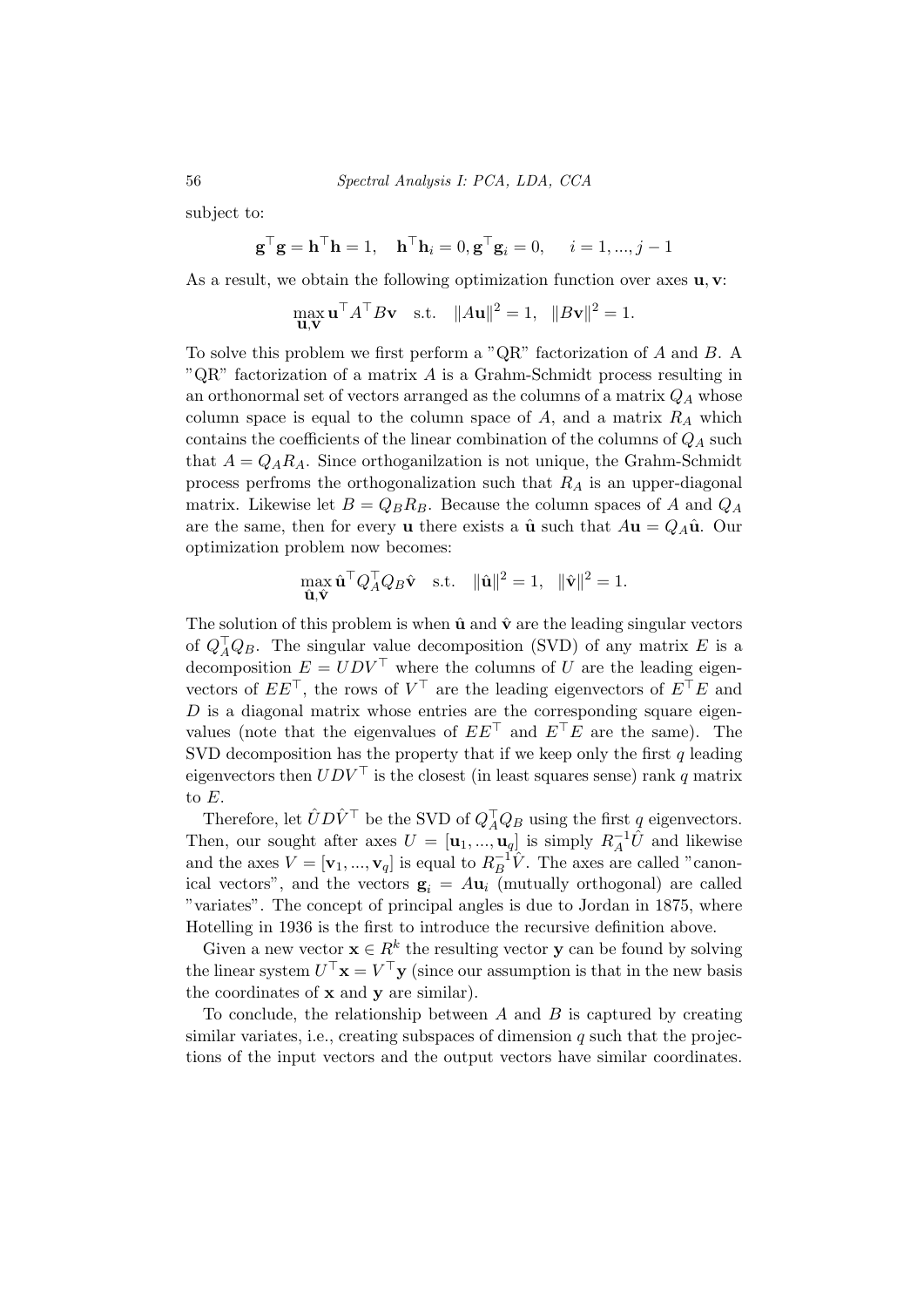The process for obtaining the two  $q$ -dimensional subspaces is by performing a QR factorization of  $A$  and  $B$  followed by an SVD. Here again the spectral analysis of the input and output data matrices plays a pivoting role in the input/output association.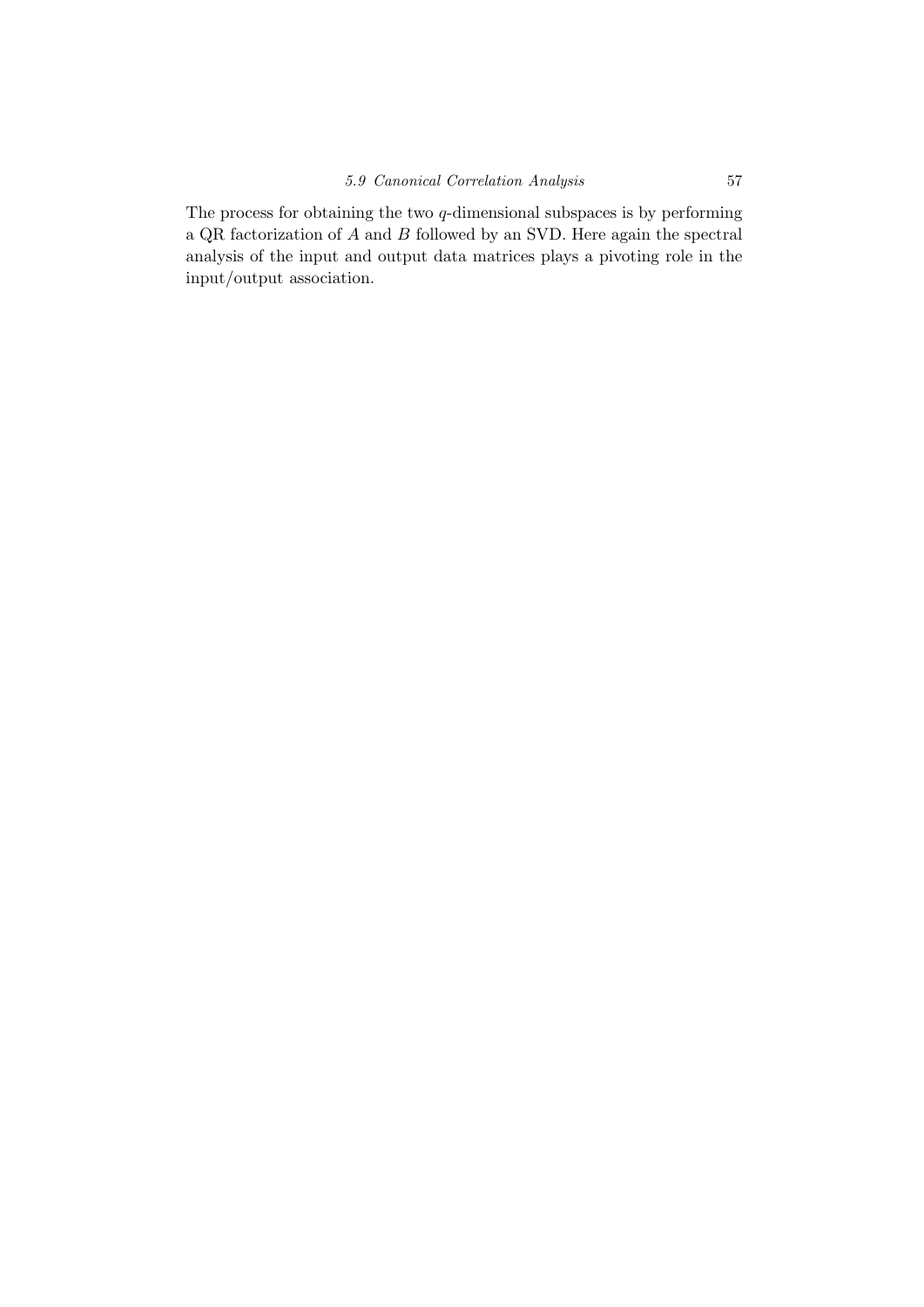## Spectral Analysis II: Clustering

In the previous lecture we ended up with the formulation:

<span id="page-61-0"></span>
$$
\max_{G_{m \times k}} trace(G^{\top}KG) \quad \text{s.t. } G^{\top}G = I \tag{6.1}
$$

and showed the solution  $G$  is the leading eigenvectors of the symmetric positive semi definite matrix K. When  $K = AA^{\top}$  (sample covariance matrix) with  $A = [\mathbf{x}_1, ..., \mathbf{x}_m], \mathbf{x}_i \in R^n$ , those eigenvectors form a basis to a kdimensional subspace of  $R^n$  which is the closest (in  $L_2$  norm sense) to the sample points  $\mathbf{x}_i$ . The axes (called principal axes)  $\mathbf{g}_1, ..., \mathbf{g}_k$  preserve the variance of the original data in the sense that the projection of the data points on the  $g_1$  has maximum variance, projection on  $g_2$  has the maximum variance over all vectors orthogonal to  $g_1$ , etc. The spectral decomposition of the sample covariance matrix is a way to "compress" the data by means of linear super-position of the original coordinates  $\mathbf{y} = G^\top \mathbf{x}$ .

We also ended with a ratio formulation:

$$
\max_{\mathbf{w}} \frac{\mathbf{w}^\top S_1 \mathbf{w}}{\mathbf{w}^\top S_2 \mathbf{w}}
$$

where  $S_1, S_2$  where scatter matrices defined such that  $\mathbf{w}^\top S_1\mathbf{w}$  is the variance of class centers (which we wish to maximize) and  $\mathbf{w}^{\top}S_2\mathbf{w}$  is the sum of within class variance (which we want to minimize). The solution  $\bf{w}$  is the generalized eigenvector  $S_1 \mathbf{w} = \lambda S_2 \mathbf{w}$  with maximal  $\lambda$ .

In this lecture we will show additional applications where the search for leading eigenvectors plays a pivotal part of the solution. So far we have seen how spectral analysis relates to PCA and LDA and today we will focus on the classic Data Clustering problem of partitioning a set of points  $\mathbf{x}_1, ..., \mathbf{x}_m$  into  $k \geq 2$  classes, i.e., generating as output indicator variables  $y_1, ..., y_m$  where  $y_i \in \{1, ..., k\}$ . We will begin with "K-means" algorithm for clustering and then move on to show how the optimization criteria relates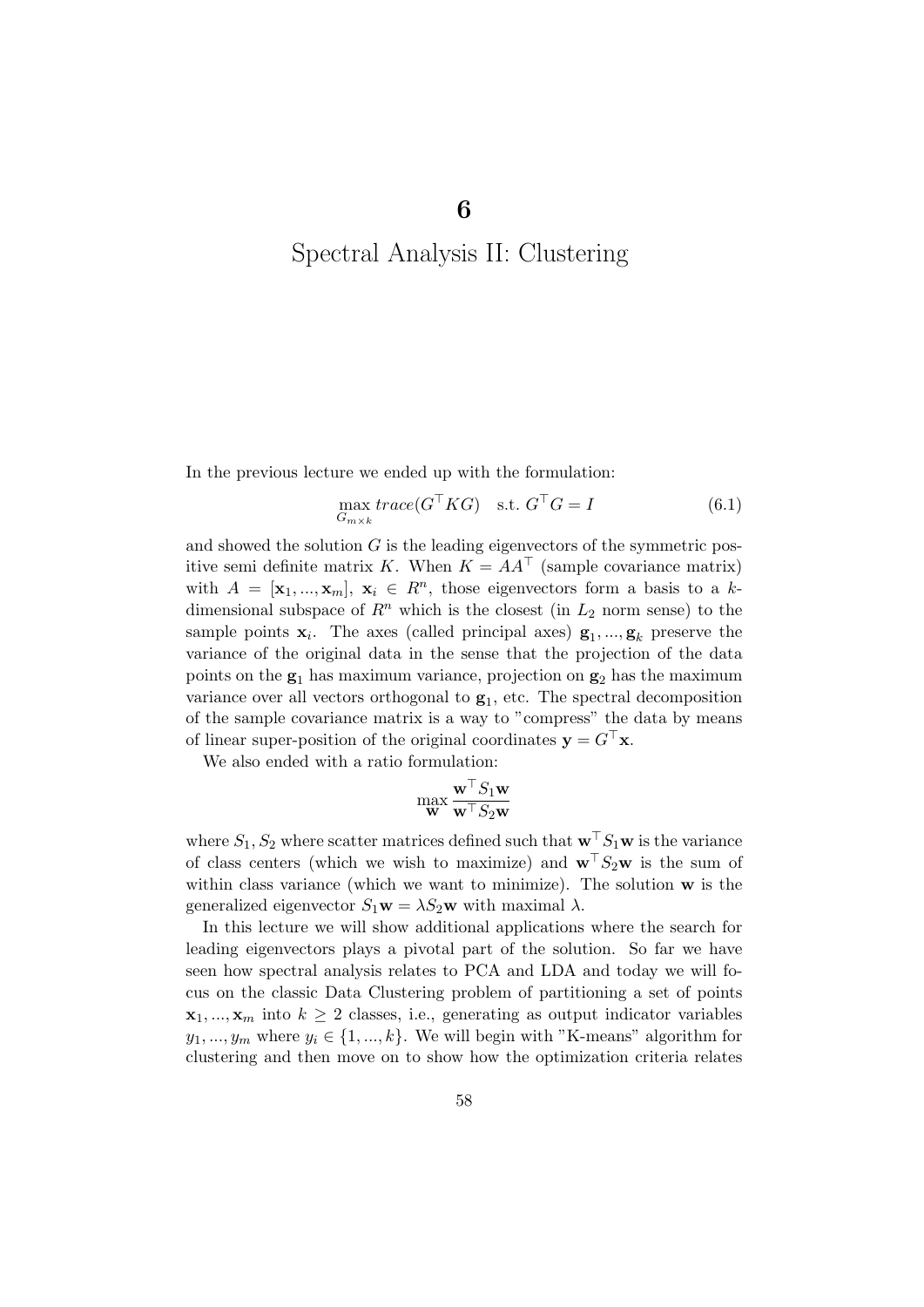to grapth-theoretic approaches (like Min-Cut, Ratio-Cut, Normalized Cuts) and spectral decomposition.

#### 6.1 K-means Algorithm for Clustering

The K-means formulation (originally introduced by [\[4\]](#page-108-0)) assumes that the clusters are defined by the distance of the points to their class centers only. In other words, the goal of clustering is to find those k mean vectors  $c_1, ..., c_k$ and provide the cluster assignment  $y_i \in \{1, ..., k\}$  of each point  $\mathbf{x}_i$  in the set. The K-means algorithm is based on an interleaving approach where the cluster assignments  $y_i$  are established given the centers and the centers are computed given the assignments. The optimization criterion is as follows:

<span id="page-62-0"></span>
$$
\min_{y_1, \dots, y_m, \mathbf{C}_1, \dots, \mathbf{C}_k} \sum_{j=1}^k \sum_{y_i = j} ||\mathbf{x}_i - \mathbf{c}_j||^2
$$
 (6.2)

Assume that  $c_1, ..., c_k$  are given from the previous iteration, then

$$
y_i = \operatorname*{argmin}_{j} \|\mathbf{x}_i - \mathbf{c}_j\|^2,
$$

and next assume that  $y_1, \ldots, y_m$  (cluster assignments) are given, then for any set  $S \subseteq \{1, ..., m\}$  we have that

$$
\frac{1}{|S|} \sum_{j \in S} \mathbf{x}_j = \operatorname*{argmin}_{\mathbf{C}} \sum_{j \in S} ||\mathbf{x}_j - \mathbf{c}||^2.
$$

In other words, given the estimated centers in the current round, the new assignments are computed by the closest center to each point  $x_i$ , and then given the updated assignments the new centers are estimated by taking the mean of each cluster. Since each step is guaranteed to reduce the optimization energy the process must converge — to some local optimum.

The drawback of the K-means algorithm is that the quality of the local optimum strongly depends on the initial guess (either the centers or the assignments). If we start with a wild guess for the centers it would be fairly unlikely that the process would converge to a good local minimum (i.e. one that is close to the global optimum). An alternative approach would be to define an approximate but simpler problem which has a closed form solution (such as obtained by computing eigenvectors of some matrix). The global optimum of the K-means is an NP-Complete problem (mentioned briefly in the next section).

Next, we will rewrite the K-means optimization criterion in matrix form and see that it relates to the spectral formulation (eqn. [6.1\)](#page-61-0).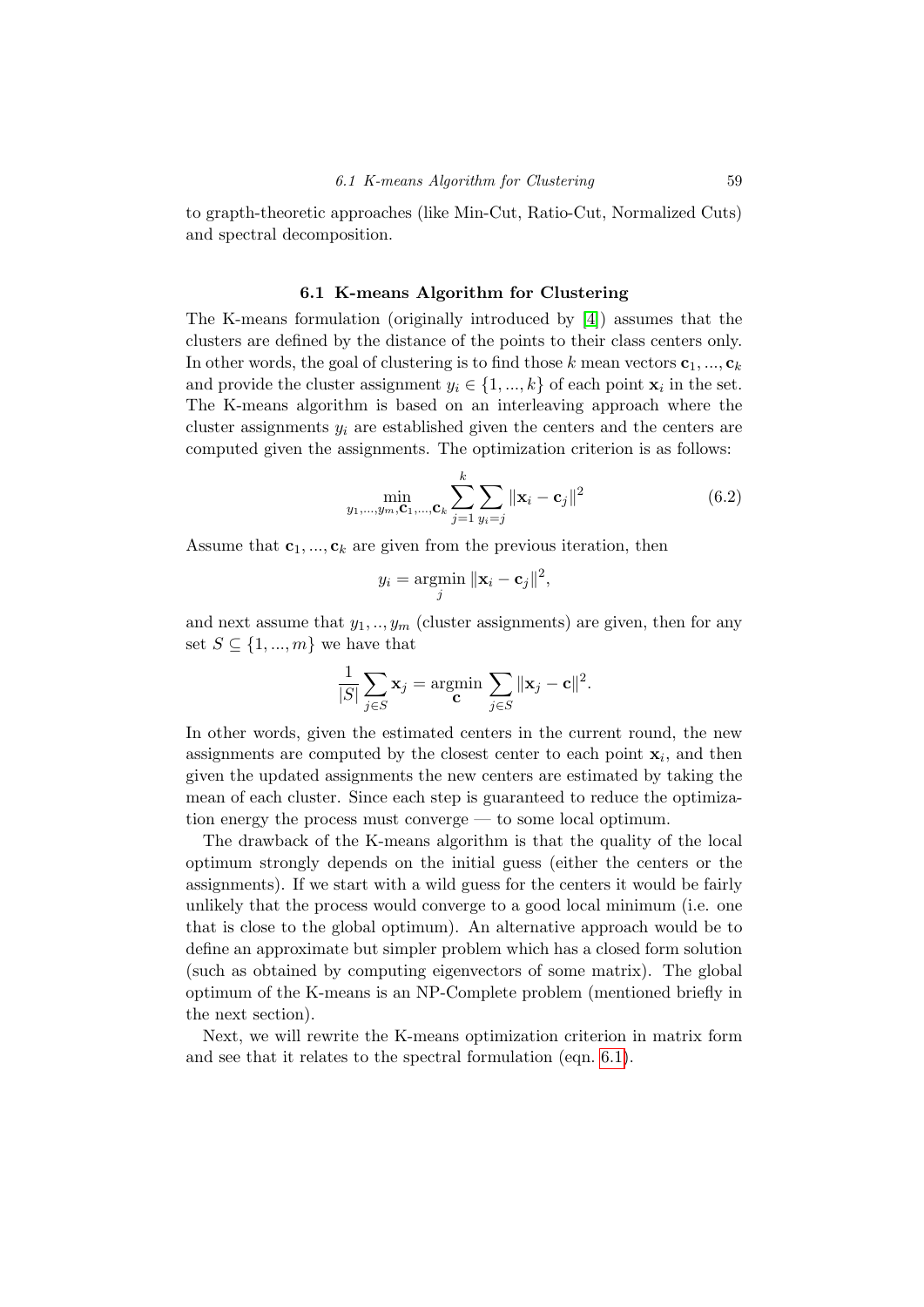#### 60 Spectral Analysis II: Clustering

#### 6.1.1 Matrix Formulation of K-means

We rewrite eqn. [6.2](#page-62-0) as follows [\[7\]](#page-108-1). Instead of carrying the class variables  $y_i$ we define class sets  $\psi_1, ..., \psi_k$  where  $\psi_i \subset \{1, ..., n\}$  with  $\bigcup \psi_j = \{1, ..., n\}$ and  $\psi_i \cap \psi_j = \emptyset$ . The K-means optimization criterion seeks for the centers and the class sets:

$$
\min_{\psi_1,...,\psi_k,\mathbf{C}_1,...,\mathbf{C}_k} \sum_{j=1}^k \sum_{i\in\psi_j} \|\mathbf{x}_i-\mathbf{c}_j\|^2.
$$

Let  $l_i = |\psi_i|$  and following the expansion of the squared norm and dropping  $\mathbf{x}_i^{\top} \mathbf{x}_i$  we end up with an equivalent problem:

$$
\min_{\psi_1,...,\psi_k, \mathbf{C}_1,...,\mathbf{C}_k} \sum_{j=1}^k l_j \mathbf{c}_j^\top \mathbf{c}_j - 2 \sum_{j=1}^k \sum_{i \in \psi_j} \mathbf{x}_i^\top \mathbf{c}_j.
$$

Next we substitute  $\mathbf{c}_j$  with its definition:  $(1/l_j) \sum_{i \in \psi_j} \mathbf{x}_j$  and obtain a new equivalent formulation where the centers  $c_i$  are eliminated form consideration:

$$
\min_{\psi_1,...,\psi_k} - \sum_{j=1}^k \frac{1}{l_j} \sum_{r,s \in \psi_j} \mathbf{x}_r^\top \mathbf{x}_s
$$

which is more conveniently written as a maximization problem:

<span id="page-63-0"></span>
$$
\max_{\psi_1,\dots,\psi_k} \sum_{j=1}^k \frac{1}{l_j} \sum_{r,s \in \psi_j} \mathbf{x}_r^\top \mathbf{x}_s. \tag{6.3}
$$

Since the resulting formulation involves only inner-products we could have replaced  $\mathbf{x}_i$  with  $\phi(\mathbf{x}_i)$  in eqn. [6.2](#page-62-0) where the mapping  $\phi(\cdot)$  is chosen such that  $\phi(\mathbf{x}_i)^\top \phi(\mathbf{x}_j)$  can be replaced by some non-linear function  $\kappa(\mathbf{x}_i, \mathbf{x}_j)$  known as the "kernel trick" (discussed in previous lectures). Having the ability to map the input vectors onto some high-dimensional space before K-means is applied provides more flexibility and increases our chances of getting out a "good" clustering from the global K-means solution (again, the local optimum depends on the initial conditions so it could be "bad"). The RBF kernel is quite popular in this context  $\kappa(\mathbf{x}_i, \mathbf{x}_j) = e^{-\|\mathbf{x}_i - \mathbf{x}_j\|^2/\sigma^2}$ with  $\sigma$  some pre-determined parameter. Note that  $\kappa(\mathbf{x}_i, \mathbf{x}_j) \in (0, 1]$  which can be interpreted loosely as the probability of  $x_i$  and  $x_j$  to be clustered together.

Let  $K_{ij} = \kappa(\mathbf{x}_i, \mathbf{x}_j)$  making K a  $m \times m$  symmetric positive-semi-definite matrix often referred to as the "affinity" matrix. Let F be an  $n \times n$  matrix whose entries are  $F_{ij} = 1/l_r$  if  $(i, j) \in \psi_r$  for some class  $\psi_r$  and  $F_{ij} = 0$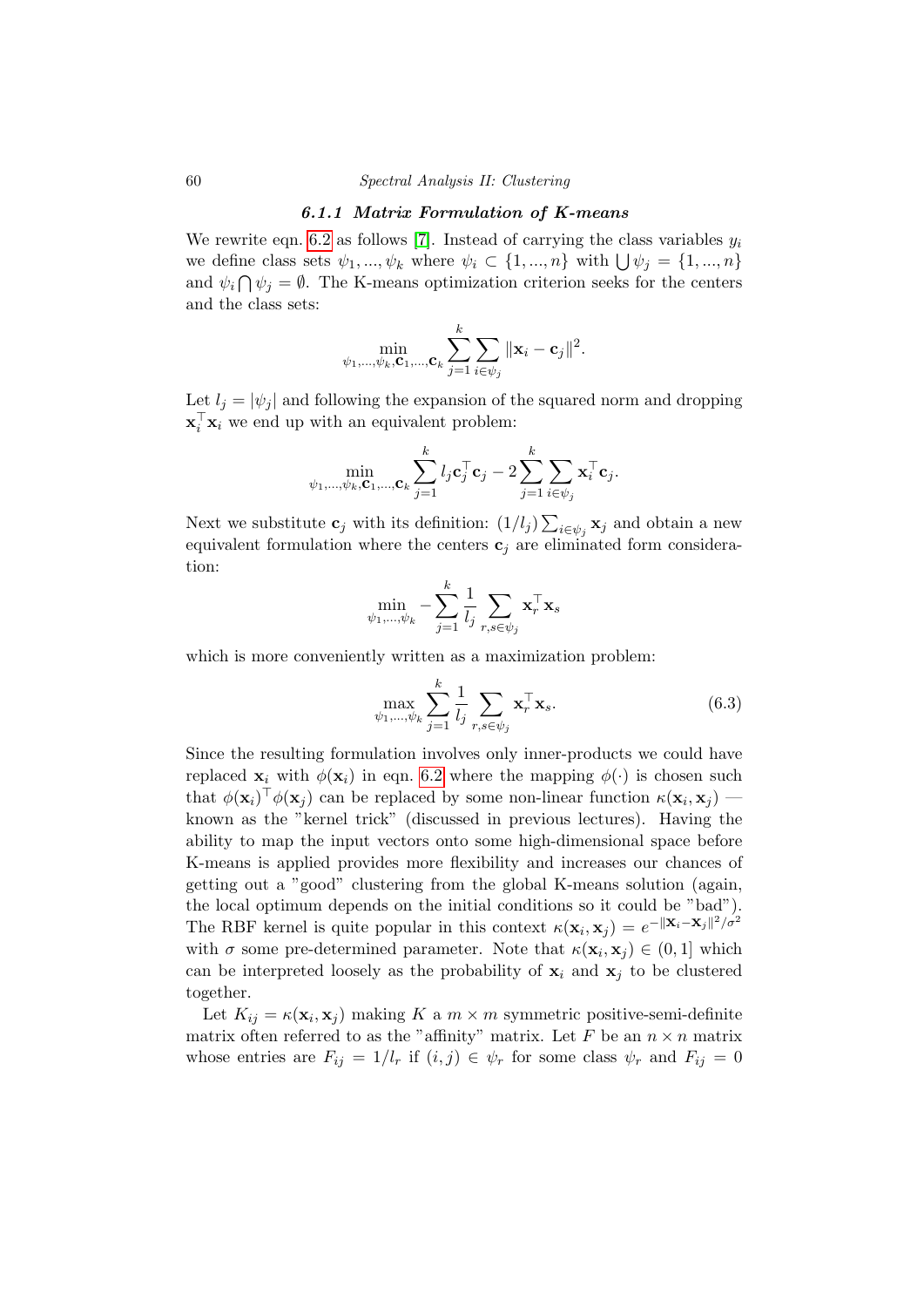otherwise. In other words, if we sort the points  $x_i$  according to cluster membership, then  $F$  is a block diagonal matrix with blocks  $F_1, ..., F_k$  where  $F_r = (1/l_r)\mathbf{1}\mathbf{1}^\top$  is an  $l_r \times l_r$  block of 1's scaled by  $1/l_r$ . Then, Eqn. [6.3](#page-63-0) can be written in terms of  $K$  as follows:

<span id="page-64-0"></span>
$$
\max_{F} \sum_{i,j=1}^{n} K_{ij} F_{ij} = trace(KF)
$$
\n(6.4)

In order to form this as an optimization problem we need to represent the structure of F in terms of constraints. Let G be an  $n \times k$  column-scaled indicator matrix:  $G_{ij} = (1/\sqrt{l_j})$  if  $i \in \psi_j$  (i.e.,  $\mathbf{x}_i$  belongs to the j'th class) and  $G_{ij} = 0$  otherwise. Let  $\mathbf{g}_1, ..., \mathbf{g}_k$  be the columns of G and it can be easily verified that  $\mathbf{g}_r \mathbf{g}_r^{\top} = diag(0, ..., F_r, 0, ..., 0)$  therefore  $F = \sum_j \mathbf{g}_j \mathbf{g}_j^{\top} = GG^{\top}$ . Since  $trace(AB) = trace(BA)$  we can now write eqn. [6.4](#page-64-0) in terms of G:

$$
\max_{G} trace(G^\top KG)
$$

under conditions on G which we need to further spell out.

We will start with the necessary conditions. Clearly  $G \geq 0$  (has nonnegative entries). Because each point belongs to exactly one cluster we must have  $G^{\top}G_{ij} = 0$  when  $i \neq j$  and  $G^{\top}G_{ii} = (1/l_i)\mathbf{1}^{\top}\mathbf{1} = 1$ , thus  $G^{\top}G = I$ . Furthermore we have that the rows and columns of  $F = GG^{\top}$  sum up to 1, i.e.,  $F1 = 1, F^{\top}1 = 1$  which means that F is *doubly stochastic* which translates to the constraint  $GG^{\top}1 = 1$  on G. We have therefore three necessary conditions on G: (i)  $G \geq 0$ , (ii)  $G^{\top}G = I$ , and (iii)  $GG^{\top}1 = 1$ . The claim below asserts that these are also sufficient conditions:

**Claim 4** The feasibility set of matrices  $G$  which satisfy the three conditions  $G \geq 0$ ,  $GG^{\top}$ **1** = **1** and  $G^{\top}G = I$  are of the form:

$$
G_{ij} = \left\{ \begin{array}{cc} \frac{1}{\sqrt{l_j}} & \mathbf{x}_i \in \psi_j \\ 0 & otherwise \end{array} \right\}
$$

**Proof:** From  $G \geq 0$  and  $\mathbf{g}_r^{\top} \mathbf{g}_s = 0$  we have that  $G_{ir} G_{is} = 0$ , i.e., G has a single non-vanishing element in each row. It will be convenient to assume that the points are sorted according to the class membership, thus the columns of G have the non-vanishing entries in consecutive order and let  $l_j$  be the number of non-vanishing entries in column  $g_j$ . Let  $u_j$  the vector of  $l_j$  entries holding only the non-vanishing entries of  $g_j$ . Then, the doubly stochastic constraint  $GG^{\top} \mathbf{1} = \mathbf{1}$  results that  $(\mathbf{1}^\top \mathbf{u}_j) \mathbf{u}_j = \mathbf{1}$  for  $j = 1, ..., k$ . Multiplying 1 from both sides yields  $(1^{\top}u_j)^2 = 1^{\top}1 = l_j$ , therefore  $\mathbf{u}_j = (1/\sqrt{l_j})\mathbf{1}.$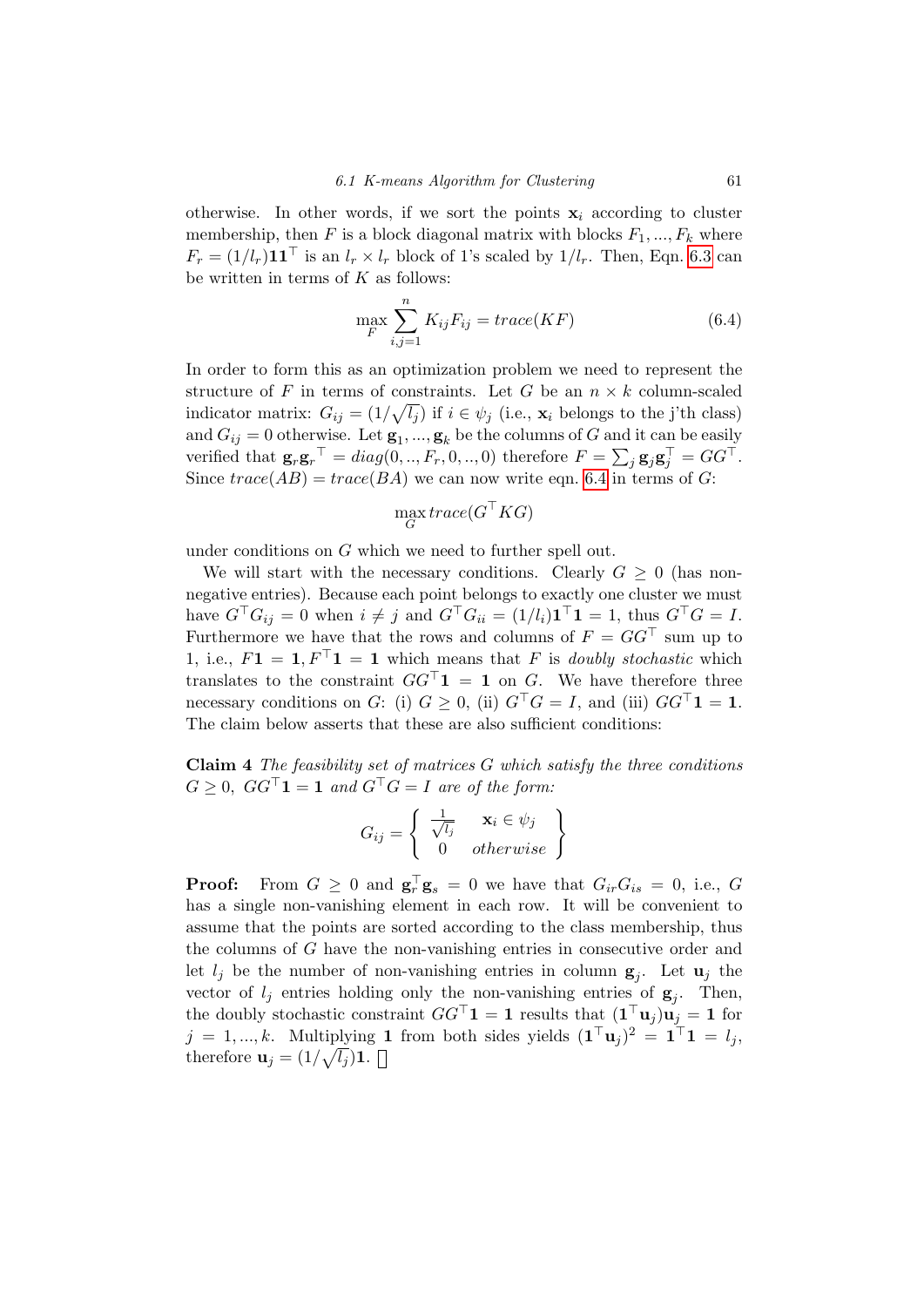#### 62 Spectral Analysis II: Clustering

This completes the *equivalence* between the matrix formulation:

<span id="page-65-0"></span>
$$
\max_{G \in R^{m \times k}} trace(G^{\top}KG) \quad \text{s.t. } G \ge 0, G^{\top}G = I, GG^{\top} \mathbf{1} = \mathbf{1}
$$
 (6.5)

and the original K-means formulation of eqn. [6.2.](#page-62-0)

We have obtained the same optimization criteria as eqn. [6.1](#page-61-0) with additional two constraints: G should be non-negative and  $GG^{\top}$  should be doubly stochastic. The constraint  $G^{\top}G = I$  comes from the requirement that each point is assigned to one class only. The doubly stochastic constraint comes from a "class balancing" requirement which we will expand on below.

#### 6.2 Min-Cut

We will arrive to eqn. [6.5](#page-65-0) from a graph-theoretic perspective. We start with representing the graph Min-Cut problem in matrix form, as follows. A convenient way to represent the data to be clustered is by an undirected graph with edge-weights where  $V = \{1, ..., m\}$  is the vertex set,  $E \subset V \times V$ is the edge set and  $\kappa : E \to R_+$  is the positive weight function. Vertices of the graph correspond to data points  $x_i$ , edges represent neighborhood relationships, and edge-weights represent the similarity (affinity) between pairs of linked vertices. The weight adjacency matrix  $K$  holds the weights where  $K_{ij} = \kappa(i, j)$  for  $(i, j) \in E$  and  $K_{ij} = 0$  otherwise.

A cut in the graph is defined between two disjoint sets  $A, B \subset V, A \cup$  $B = V$ , is the sum of edge-weights connecting the two sets:  $cut(A, B) =$  $\sum_{i\in A,j\in B} K_{ij}$  which is a measure of dissimilarity between the two sets. The Min-Cut problem is to find a minimal weight cut in the graph (can be solved in polynomial time through Max Network Flow solution). The following claim associates algebraic conditions on G with an indicator matrix:

**Claim 5** The feasibility set of matrices  $G$  which satisfy the three conditions  $G \geq 0$ ,  $G_1 = 1$  and  $G^{\dagger}G = D$  for some diagonal matrix D are of the form:

$$
G_{ij} = \left\{ \begin{array}{cc} 1 & x_i \in \psi_j \\ 0 & \text{otherwise} \end{array} \right\}
$$

**Proof:** Let  $G = [\mathbf{g}_1, ..., \mathbf{g}_k]$ . From  $G \geq 0$  and  $\mathbf{g}_r^{\top} \mathbf{g}_s = 0$  we have that  $G_{ir}G_{is} = 0$ , i.e., G has a single non-vanishing element in each row. From  $G1 = 1$  the single non-vanishing entry of each row must have the value of  $1. \Box$ 

In the case of two classes  $(k = 2)$ , the function  $tr(G^{T}KG)$  is equal to  $\sum_{(i,j)\in\psi_1} K_{ij} + \sum_{(i,j)\in\psi_2} K_{ij}$ . Therefore  $\max_G tr(G^{\top}KG)$  is equivalent to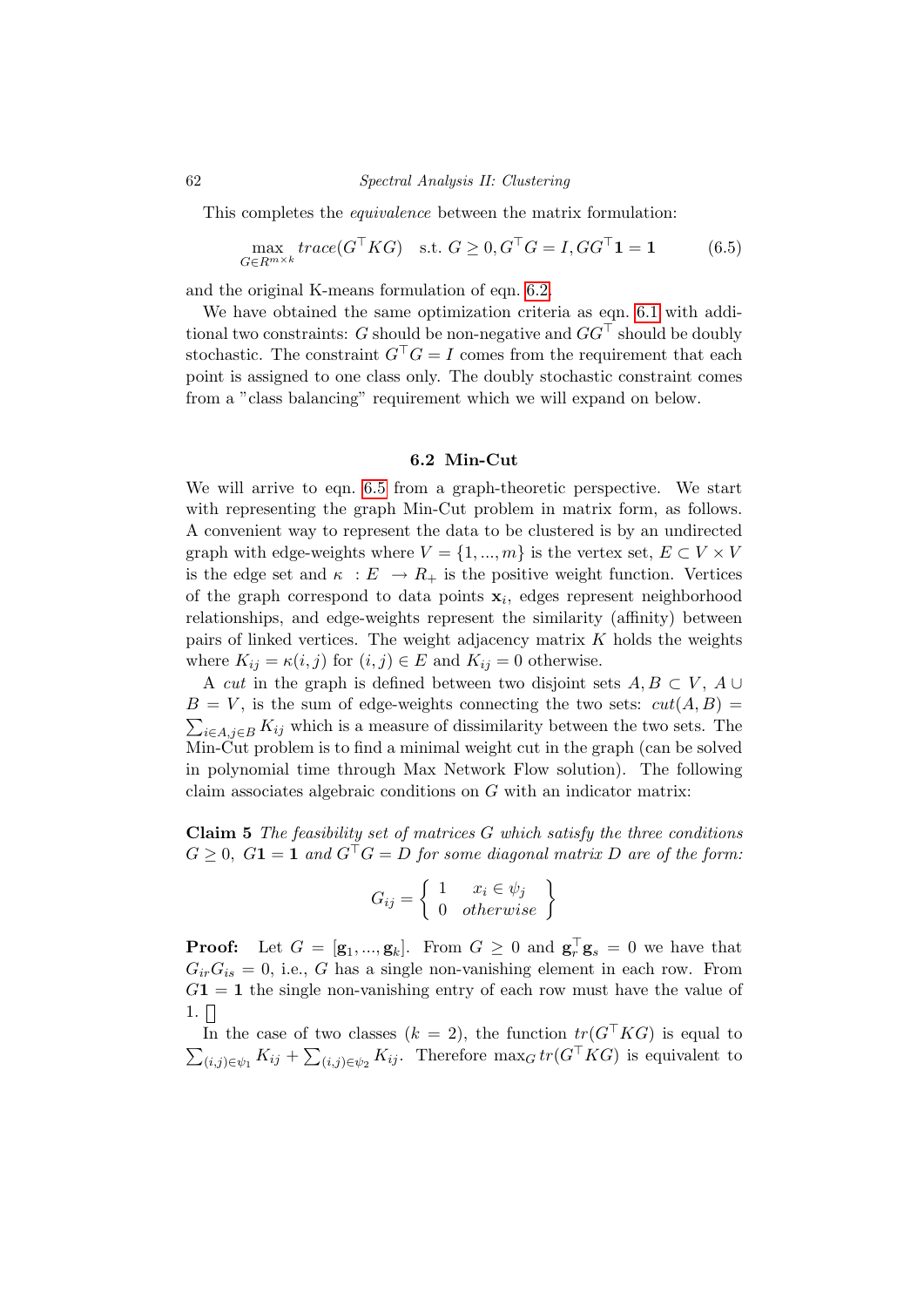minimizing the cut:  $\sum_{i \in \psi_1, j \in \psi_2} K_{ij}$ . As a result, the Min-Cut problem is equivalent to solving the optimization problem:

$$
\max_{G \in R^{m \times 2}} tr(G^{\top}KG) \text{ s.t } G \ge 0, G\mathbf{1} = \mathbf{1}, G^{\top}G = diag \qquad (6.6)
$$

We seem to be close to eqn. [6.5](#page-65-0) with the difference that  $G$  is orthogonal (instead of orthonormal) and the doubly-stochasitc constraint is replaced by  $G_1 = 1$ . The difference can be bridged by considering a "balancing" requirement. Min-Cut can produce an unbalanced partition where one set of vertices is very large and the other contains a spurious set of vertices having a small number of edges to the larger set. This is an undesirable outcome in the context of clustering. Consider a "balancing" constraint  $G^{\top}$ **1** =  $(m/k)$ **1** which makes a strict requirement that all the k clusters have an equal number of points. We can relax the balancing constraint slightly by combining the balancing constraint with  $G_1 = 1$  into one single constraint  $GG^{\top}$ **1** =  $(m/k)$ **1**, i.e.,  $GG^{\top}$  is scaled doubly stochastic. Note that the two conditions  $GG^{\dagger} \mathbf{1} = (m/k)\mathbf{1}$  and  $G^{\top} G = D$  result in  $D = (m/k)I$ . Thus we propose the relaxed-balanced hard clustering scheme:

$$
\max_{G} tr(G^{\top}KG) \ s.t \quad G \ge 0, \ GG^{\top} \mathbf{1} = \frac{m}{k} \mathbf{1}, \ G^{\top} G = \frac{m}{k} I
$$

The scale  $m/k$  is a global scale that can be dropped without affecting the resulting solution, thus the Min-Cut with a relaxed balancing requirement becomes eqn. [6.5](#page-65-0) which we saw is equivalent to K-means:

$$
\max_G tr(G^\top KG) \ s.t \quad G \geq 0, \ GG^\top \mathbf{1} = \mathbf{1}, \ G^\top G = I.
$$

#### 6.3 Spectral Clustering: Ratio-Cuts and Normalized-Cuts

We saw above that the doubly-stochastic constraint has to do with a "balancing" desire. A further relaxation of the balancing desire is to perform the optimization in two steps: (i) replace the affinity matrix  $K$  with the closest (under some chosen error measure) doubly-stochastic matrix  $K'$ , (ii) find a solution to the problem:

<span id="page-66-0"></span>
$$
\max_{G \in R^{m \times k}} tr(G^{\top} K' G) \quad s.t \quad G \ge 0, \ G^{\top} G = I \tag{6.7}
$$

because  $GG^{\top}$  should come out close to  $K'$   $(tr(G^{\top}K'G) = tr(K'GG^{\top}))$ and  $K'$  is doubly-stochastic, then  $GG<sup>T</sup>$  should come out close to satisfying a doubly-stochastic constraint  $-$  this is the motivation behind the 2-step approach. Moreover, we drop the non-negativity constraint  $G \geq 0$ . Note that the non-negativity constraint is crucial for the physical interpretation of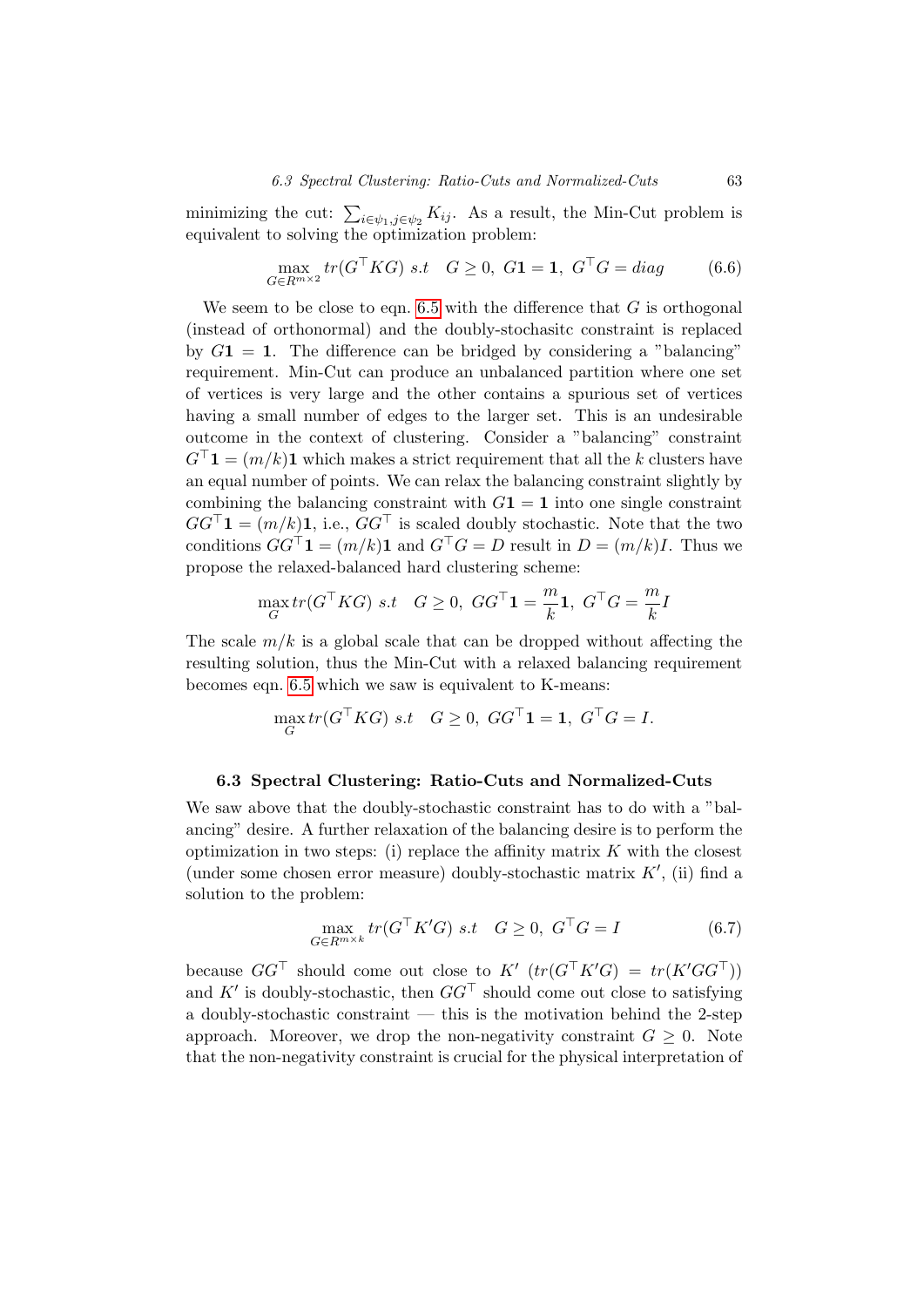G; nevertheless, for  $k = 2$  clusters it is possible to make an interpretation, as we shall next. As a result we are left with a spectral decomposition problem of eqn. [6.1:](#page-61-0)

$$
\max_{G \in R^{m \times k}} tr(G^{\top} K' G) \ s.t \quad G^{\top} G = I,
$$

where the columns of  $G$  are the leading eigenvectors of  $K'$ . We will refer to the first step as a "normalization" process and there are two popular normalizations in the literature — one leading to Ratio-Cuts and the other to Normalized-Cuts.

#### 6.3.1 Ratio-Cuts

Let  $D = diag(K1)$  which is a diagonal matrix containing the row sums of K. The Ratio-Cuts normalization is to look for  $K'$  as the closest doublystochastic matrix to K by minimizing the  $L_1$  norm — this turns out to be  $K' = K - D + I$ .

Claim 6 (ratio-cut) Let  $K$  be a symmetric positive-semi-definite whose values are in the range  $[0, 1]$ . The closest doubly stochastic matrix  $K'$  under the  $L_1$  error norm is

$$
K'=K-D+I
$$

**Proof:** Let  $r = \min_F ||K - F||_1$  s.t.  $F1 = 1$ ,  $F = F^{\top}$ . Since  $||K - F||_1 \ge$  $||(K - F)1||_1$  for any matrix F, we must have:

$$
r \ge ||(K - F)\mathbf{1}||_1 = ||D\mathbf{1} - \mathbf{1}||_1 = ||D - I||_1.
$$

Let  $F = K - D + I$ , then

$$
||K - (K - D + I)||_1 = ||D - I||_1.
$$

 $\Box$ 

The Laplacian matrix of a graph is  $D - K$ . If v is an eigenvector of the Laplacian  $D - K$  with eigenvalue  $\lambda$ , then v is also an eigenvector of  $K' =$  $K - D + I$  with eigenvalue  $1 - \lambda$  and since  $(D - K)$ **1** = 0 then the smallest eigenvector  $\mathbf{v} = \mathbf{1}$  of the Laplacian is the largest of  $K'$ , and the second smallest eigenvector of the Laplacian (the ratio-cut result) corresponds to the second largest eigenvector of  $K'$ . Because the eigenvectors are orthogonal, the second eigenvector must have positive and negative entries (because the inner-product with  $\bf{1}$  is zero) — thus the sign of the entries of the second eigenvector determines the class membership.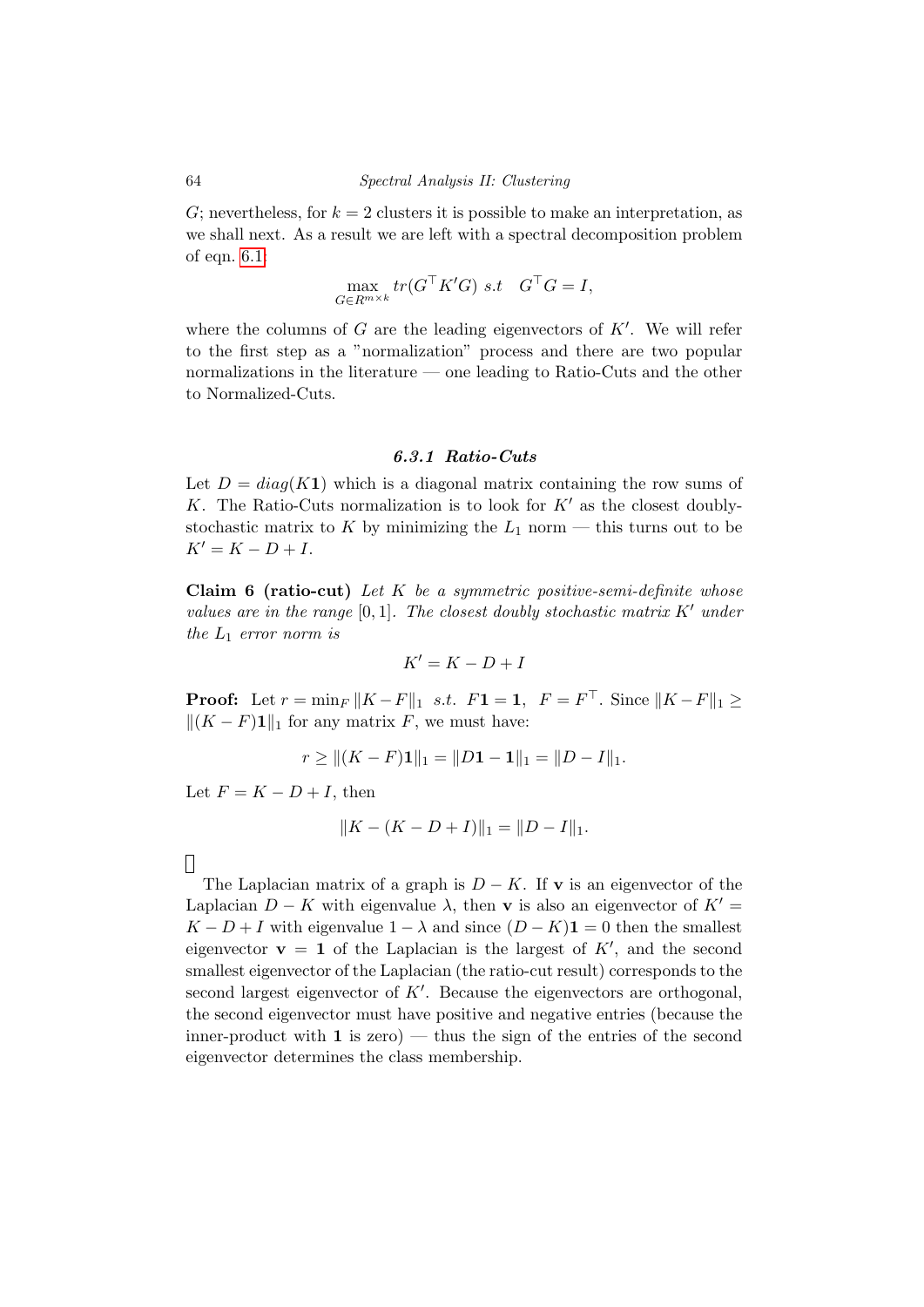Ratio-Cuts, the second smallest eigenvector of the Laplacian  $D - K$ , is an approximation due to Hall in the 70s [\[2\]](#page-108-2) to the Min-Cut formulation. Let  $z \in R^m$  determine the class membership such that  $x_i$  and  $x_j$  would be clustered together if  $z_i$  and  $z_j$  have similar values. This leads to the following optimization problem:

$$
\min_{\mathbf{z}} \frac{1}{2} \sum_{i,j} (z_i - z_j)^2 K_{ij} \quad s.t. \quad \mathbf{z}^\top \mathbf{z} = 1
$$

The criterion function is equal to  $(1/2)\mathbf{z}^\top (D-K)\mathbf{z}$  and the derivative of the Lagrangian  $(1/2)\mathbf{z}^\top (D - K)\mathbf{z} - \lambda(\mathbf{z}^\top \mathbf{z} - 1)$  with respect to **z** gives rise to the necessary condition  $(D - K)\mathbf{z} = \lambda \mathbf{z}$  and the Ratio-Cut scheme follows.

#### 6.3.2 Normalized-Cuts

Normalized-Cuts looks for the closest doubly-stochastic matrix  $K'$  in *relative* entropy error measure defined as:

$$
RE(\mathbf{x} \mid \mid \mathbf{y}) = \sum_{i} x_i \ln \frac{x_i}{y_i} + \sum_{i} y_i - \sum_{i} x_i.
$$

We will encounter the relative entropy measure in more detail later in the course. We can show that  $K'$  must have the form  $\Lambda K\Lambda$  for some diagonal matrix Λ:

**Claim 7** The closest doubly-stochastic matrix  $F$  under the relative-entropy error measure to a given non-negative symmetric matrix  $K$ , i.e., which minimizes:

$$
\min_{F} \, RE(F||K) \quad s.t. \quad F \ge 0, \ F = F^{\top}, \ F1 = 1, \ F^{\top}1 = 1
$$

has the form  $F = \Lambda K\Lambda$  for some (unique) diagonal matrix  $\Lambda$ .

Proof: The Lagrangian of the problem is:

$$
L() = \sum_{ij} f_{ij} \ln \frac{f_{ij}}{k_{ij}} + \sum_{ij} k_{ij} - \sum_{ij} f_{ij} - \sum_{i} \lambda_i (\sum_j f_{ij} - 1) - \sum_j \mu_j (\sum_i f_{ij} - 1)
$$

The derivative with respect to  $f_{ij}$  is:

$$
\frac{\partial L}{\partial f_{ij}} = \ln f_{ij} + 1 - \ln k_{ij} - 1 - \lambda_i - \mu_j = 0
$$

from which we obtain:

$$
f_{ij} = e^{\lambda_i} e^{\mu_j} k_{ij}
$$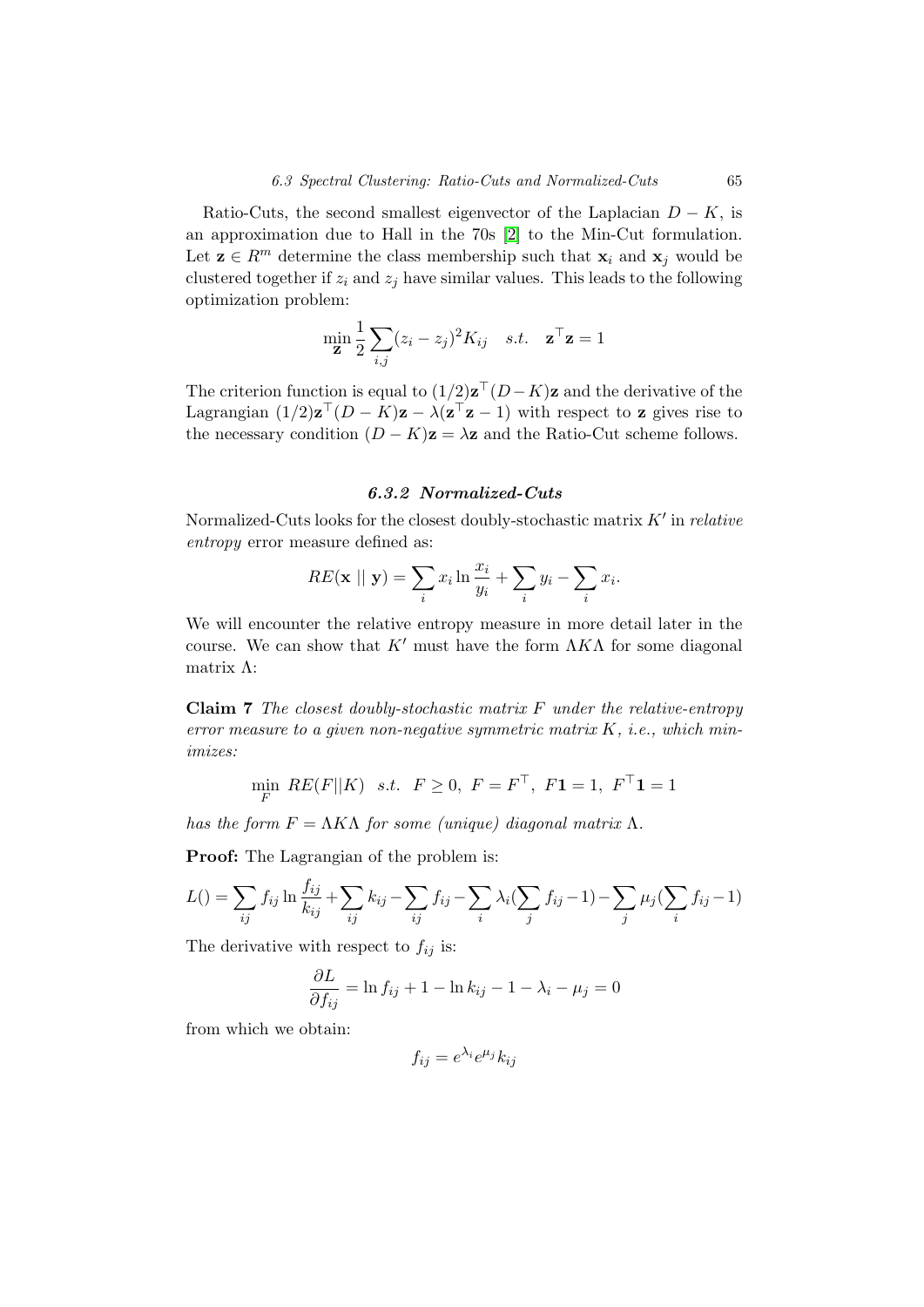Let  $D_1 = diag(e^{\lambda_1}, ..., e^{\lambda_n})$  and  $D_2 = diag(e^{\mu_1}, ..., e^{\mu_n})$ , then we have:

 $F = D_1 K D_2$ 

Since  $F = F^{\top}$  and K is symmetric we must have  $D_1 = D_2$ .

Next, we can show that the diagonal matrix  $\Lambda$  can found by an iterative process where K is replaced by  $D^{-1/2}KD^{-1/2}$  where D was defined above as  $diag(K1)$ :

**Claim 8** For any non-negative symmetric matrix  $K^{(0)}$ , iterating the process  $K^{(t+1)} \leftarrow D^{-1/2} K^{(t)} D^{-1/2}$  with  $D = diag(K^{(t)}\mathbf{1})$  converges to a doubly stochastic matrix.

The proof is based on showing that the permanent increases monotonically, i.e.  $perm(K^{(t+1)}) \geq perm(K^{(t)})$ . Because the permanent is bounded the process must converge and if the permanent does not change (at the convergence point) the resulting matrix must be doubly stochastic. The resulting doubly stochastic matrix is the closest to  $K$  in relative-entropy.

Normalized-Cuts takes the result of the first iteration by replacing K with  $K' = D^{-1/2} K D^{-1/2}$  followed by the spectral decomposition (in case of  $k = 2$  classes the partitioning information is found in the second leading eigenvector of  $K'$  — just like Ratio-Cuts but with a different  $K'$ ). Thus,  $K'$ in this manner is not the closest doubly-stochastic matrix to  $K$  but is fairly close (the first iteration is the dominant one in the process).

Normalized-Cuts, as the second leading eigenvector of  $K' = D^{-1/2}KD^{-1/2}$ , is an approximation to a "balanced" Min-Cut described first in [\[6\]](#page-108-3). Deriving it from first principles proceeds as follows:

Let  $sum(V_1, V_2) = sum_{i \in V_1, j \in V_2} K_{ij}$  be defined for any two subsets (not necessarily disjoint) of vertices. The normalized-cuts measures the cut cost as a fraction of the total edge connections to all the nodes in the graph:

$$
Ncuts(A, B) = \frac{cut(A, B)}{sum(A, V)} + \frac{cut(A, B)}{sum(B, V)}.
$$

A minimal Ncut partition will no longer favor small isolated points since the cut value would most likely be a large percentage of the total connections from that small set to all the other vertices. A related measure  $N$  assoc $(A, B)$ defined as:

$$
Nassoc(A, B) = \frac{sum(A, A)}{sum(A, V)} + \frac{sum(B, B)}{sum(B, V)},
$$

reflects how tightly on average nodes within the group are connected to each other. Given that  $cut(A, B) = sum(A, V) - sum(A, A)$  one can easily verify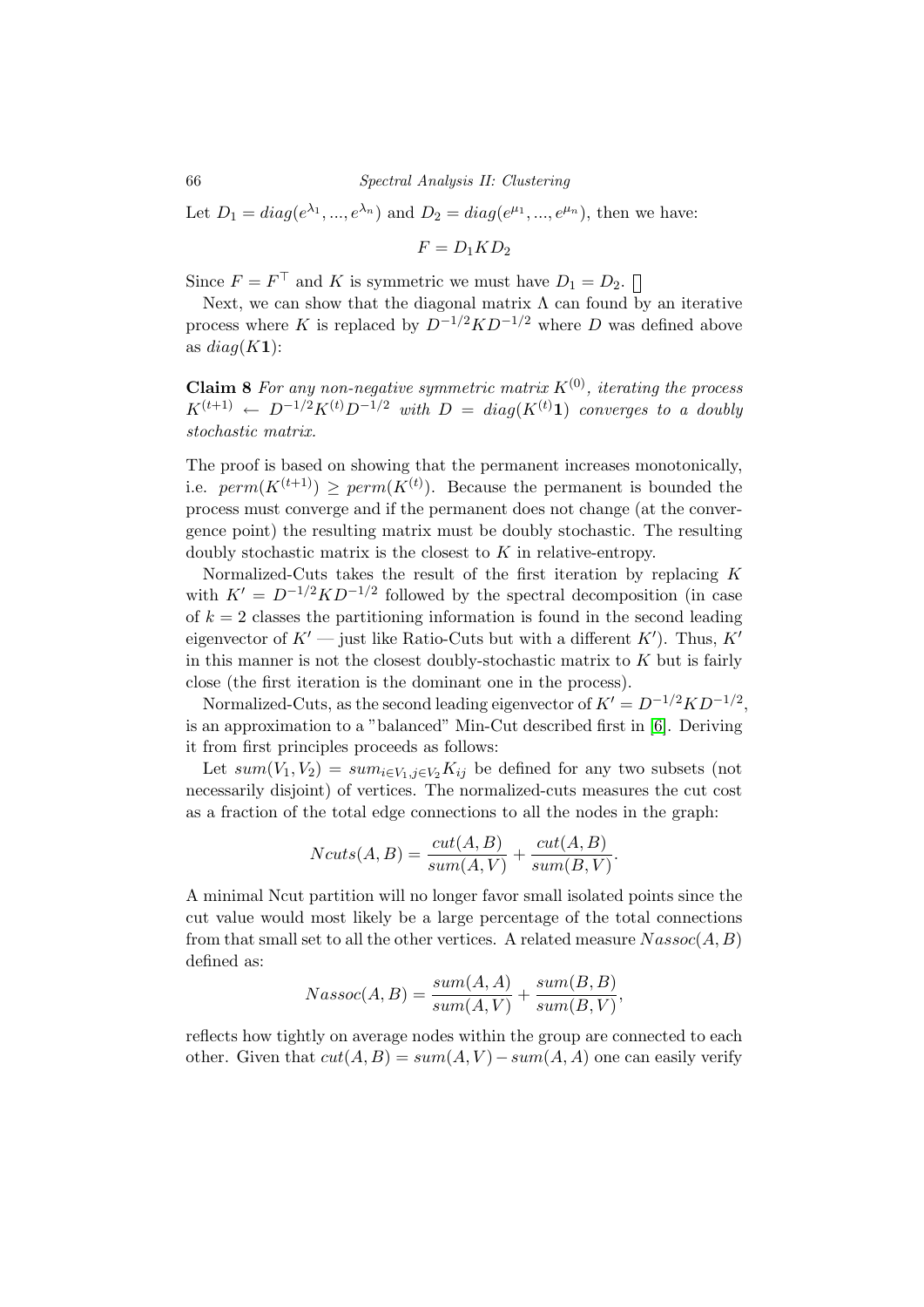that:

$$
Ncuts(A, B) = 2 - Nassoc(A, B),
$$

therefore the optimal bi-partition can be represented as maximizing  $N$  assoc $(A, V -$ A). The Nassoc naturally extends to  $k > 2$  classes (partitions) as follows: Let  $\psi_1, ..., \psi_k$  be disjoint sets  $\cup_i \psi_i = V$ , then:

$$
Nassoc(\psi_1, ..., \psi_k) = \sum_{j=1}^k \frac{sum(\psi_j, \psi_j)}{sum(\psi_j, V)}.
$$

We will now rewrite Nassoc in matrix form and establish equivalence to eqn. [6.7.](#page-66-0) Let  $\bar{G} = [\mathbf{g}_1, ..., \mathbf{g}_k]$  with  $\mathbf{g}_j = 1/\sqrt{sum(\psi_j, V)}(0, ..., 0, 1, ...1, 0., ..., 0)$ with the 1s indicating membership to the j'th class. Note that

$$
\mathbf{g}_j^{\top} K \mathbf{g}_j = \frac{sum(\psi_j, \psi_j)}{sum(\psi_j, V)},
$$

therefore  $trace(\bar{G}^{\top}K\bar{G}) = Nassoc(\psi_1, ..., \psi_k)$ . Note also that  $\mathbf{g}_i^{\top}D\mathbf{g}_i =$  $(1/sum(\psi_i, V))\sum_{r\in\psi_i}d_r=1$ , therefore  $\bar{G}^{\top}D\bar{G}=I$ . Let  $G=D^{1/2}\bar{G}$  so we have that  $G^{\top}G = I$  and  $trace(G^{\top}D^{-1/2}KD^{-1/2}G) = Nassoc(\psi_1, ..., \psi_k).$ Taken together we have that maximizing  $N$ assoc is equivalent to:

<span id="page-70-0"></span>
$$
\max_{G \in R^{m \times k}} trace(G^{\top} K' G) \quad \text{s.t. } G \ge 0, G^{\top} G = I,
$$
\n(6.8)

where  $K' = D^{-1/2} K D^{-1/2}$ . Note that this is exactly the K-means matrix setup of eqn. [6.5](#page-65-0) where the doubly-stochastic constraint is relaxed into the replacement of K by K'. The constraint  $G \geq 0$  is then dropped and the resulting solution for  $G$  is the  $k$  leading eigenvectors of  $K'$ .

We have arrived via seemingly different paths to eqn. [6.8](#page-70-0) which after we drop the constraint  $G \geq 0$  we end up with a closed form solution consisting of the k leading eigenvectors of K'. When  $k = 2$  (two classes) one can easily verify that the partitioning information is fully contained in the second eigenvector. Let  $\mathbf{v}_1, \mathbf{v}_2$  be the first leading eigenvectors of K'. Clearly  $\mathbf{v} = D^{1/2} \mathbf{1}$  is an eigenvector with eigenvalue  $\lambda = 1$ :

$$
D^{-1/2}KD^{-1/2}(D^{1/2}\mathbf{1}) = D^{-1/2}K\mathbf{1} = D^{1/2}\mathbf{1}.
$$

In fact  $\lambda = 1$  is the largest eigenvalue (left as an exercise) thus  $v_1 = D^{1/2} \mathbf{1} >$ 0. Since K' is symmetric the  $\mathbf{v}_2^{\top} \mathbf{v}_1 = 0$  thus  $\mathbf{v}_2$  contains positive and negative entries — those are interpreted as indicating class membership (positive to one class and negative to the other).

The case  $k > 2$  is treated as an *embedding* (also known as Multi-Dimensional Scaling) by re-coordinating the points  $x_i$  using the rows of G. In other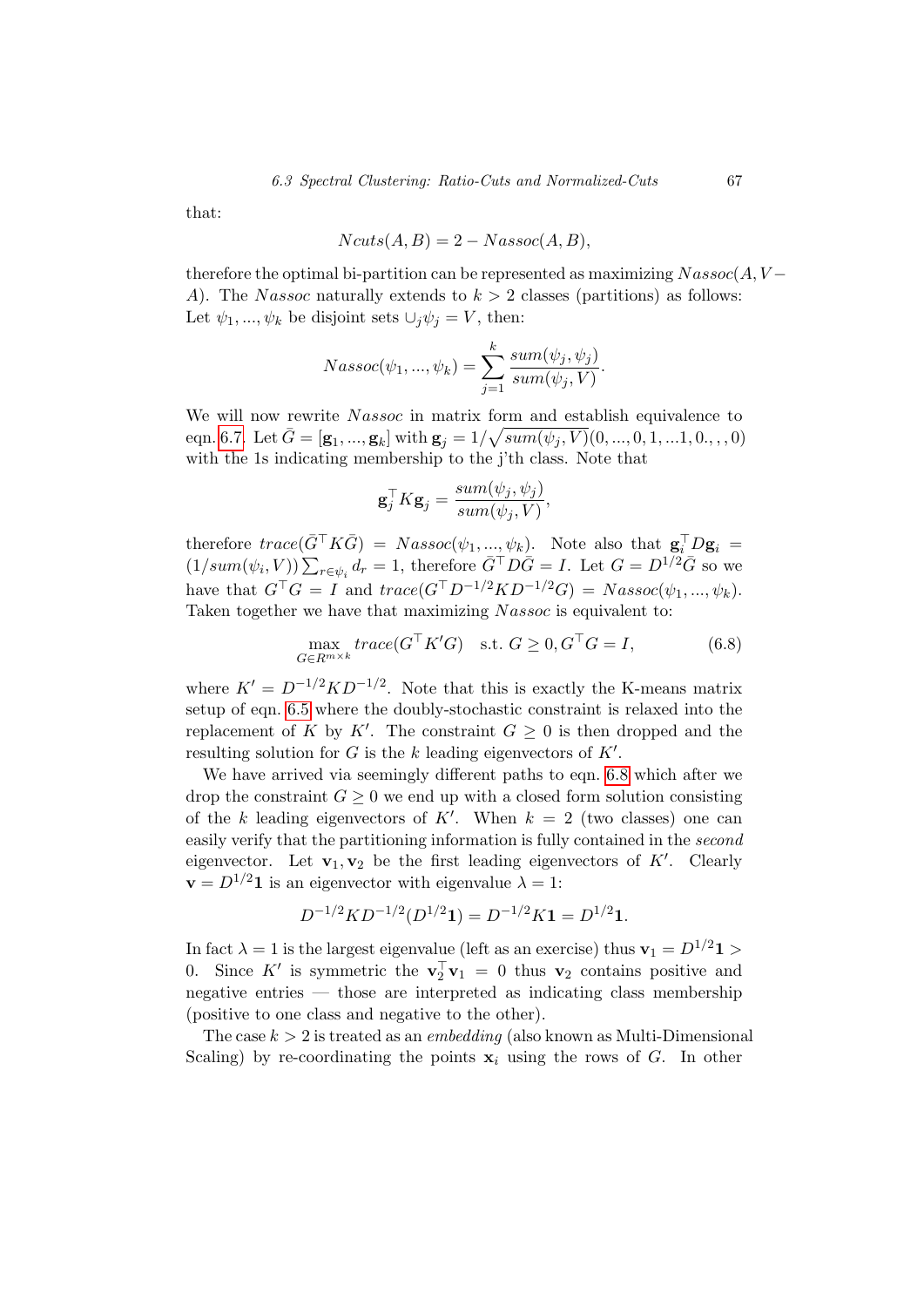words, the i'th row of G is a representation of  $x_i$  in  $R^k$ . Under *ideal* conditions where  $K$  is block diagonal (the distance between clusters is infinity) the rows associated with points clustered together are identical (i.e., the  $n$ original points are mapped to k points in  $R^k$ ) [\[5\]](#page-108-4). In practice, one performs the iterative K-means in the embedded space.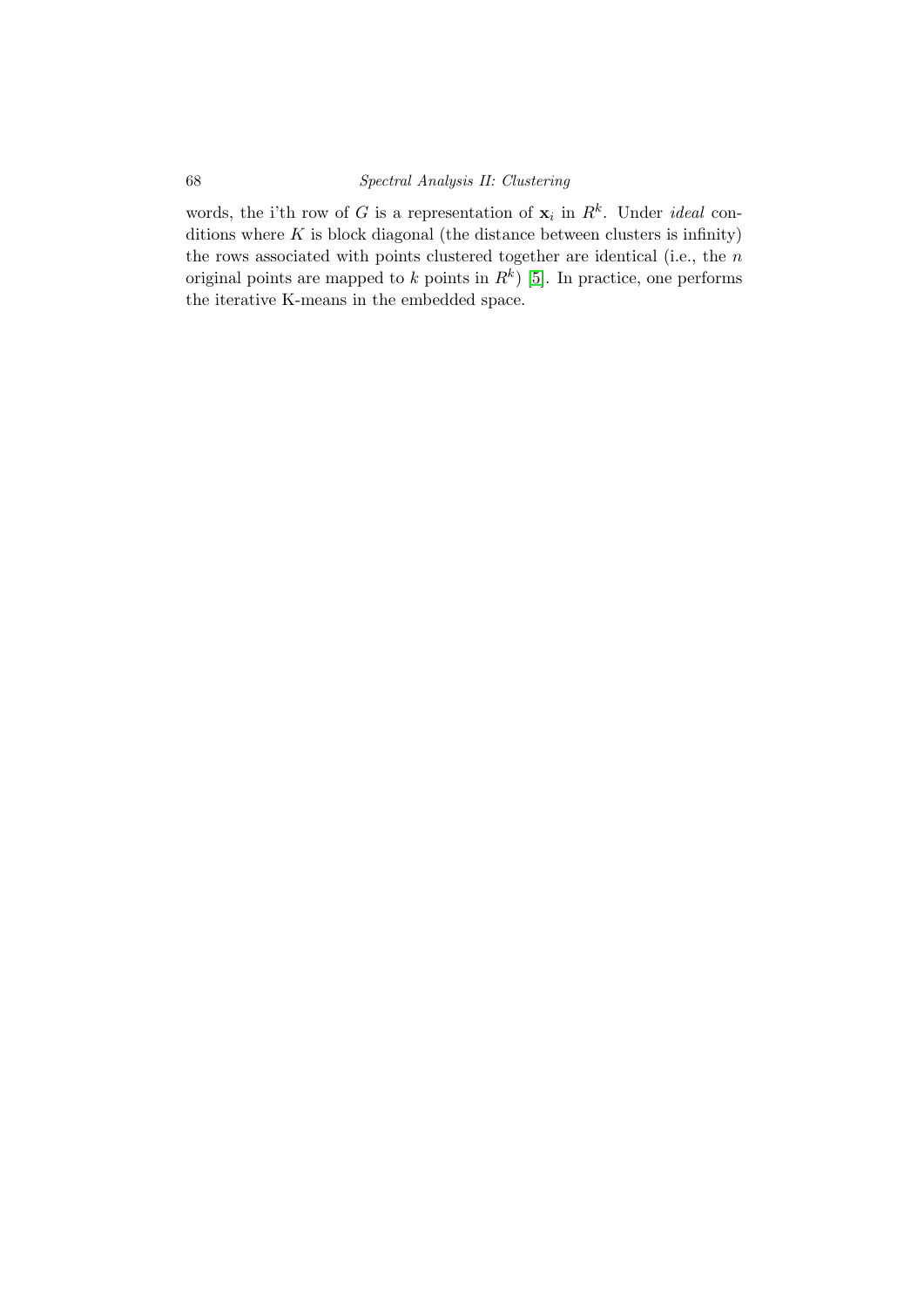### The Formal (PAC) Learning Model

We have see so far algorithms that explicitly estimate the underlying distribution of the data (Bayesian methods and EM) and algorithms that are in some sense optimal when the underlying distribution is Gaussian (PCA, LDA). We have also encountered an algorithm (SVM) that made no assumptions on the underlying distribution and instead tied the accuracy to the margin of the training data.

In this lecture and in the remainder of the course we will address the issue of "accuracy" and "generalization" in a more formal manner. Because the learner receives only a finite training sample, the learning function can do very well on the training set yet perform badly on new input instances. What we would like to establish are certain guarantees on the accuracy of the learner measured over all the instance space and not only on the training set. We will then use those guarantees to better understand what the largemargin principle of SVM is doing in the context of generalization.

In the remainder of this lecture we will refer to the following notations: the class of learning functions is denoted by  $C$ . A learning functions is often referred to as a "concept" or "hypothesis". A target function  $c_t \in C$  is a function that has zero error on all input instances (such a function may not always exist).

#### 7.1 The Formal Model

In many learning situations of interest, we would like to assume that the learner receives  $m$  examples sampled by some fixed (yet unknown) distribution  $D$  and the learner must do its best with the training set in order to achieve the accuracy and confidence objectives. The Probably Approximate Correct (PAC) model, also known as the "formal model", first introduced by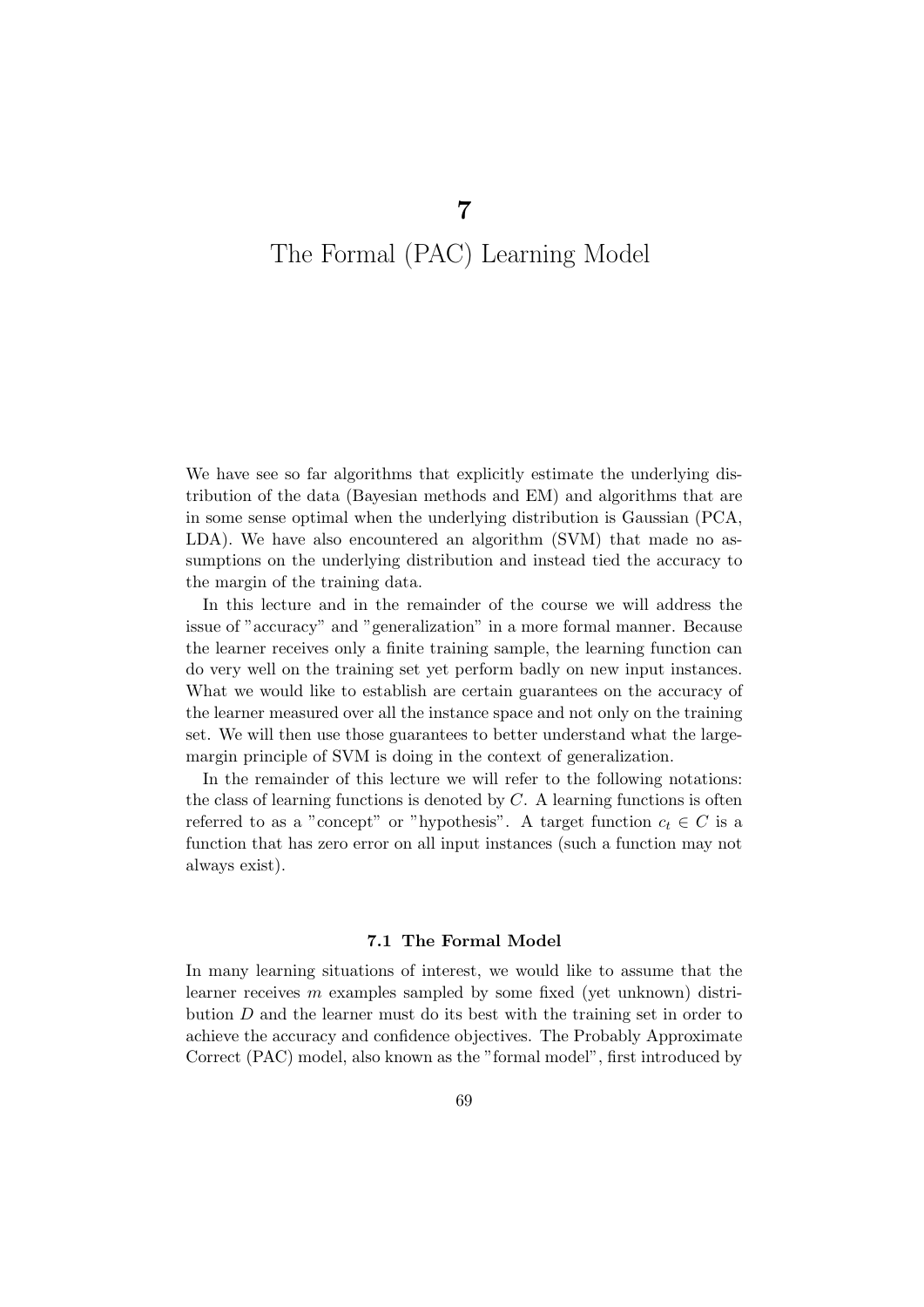Valient in 1984, provides a probabilistic setting which formalizes the notions of accuracy and confidence.

The PAC model makes the following statistical assumption. We assume the learner receives a set S of m instances  $\mathbf{x}_1, ..., \mathbf{x}_m \in X$  which are sampled randomly and independently according to a distribution D over X. In other words, a random training set S of length  $m$  is distributed according to the product probability distribution  $D^m$ . The distribution D is unknown, but we will see that one can obtain useful results by simply assuming that  $D$  is fixed — there is no need to attempt to recover  $D$  during the learning process. To recap, we make the following three assumptions: (i)  $D$  is unkown, (ii) D is fixed throughout the learning process, and (iii) the example instances are sampled independently of each other (are Identically and Independently  $Distributed$ —i.i.d.).

We distinguish between the "realizable" case where a target concept  $c_t(\mathbf{x})$ is known to exist, and the unrealizable case, where there is no such guarantee. In the realizable case our training examples are  $Z = \{(\mathbf{x}_i, c_t(\mathbf{x}_i))\},\$  $i = 1, ..., m$  and D is defined over X (since  $y_i \in Y$  are given by  $c_t(\mathbf{x}_i)$ ). In the unrealizable case,  $Z = \{(\mathbf{x}_i, y_i)\}\$ and D is the distribution over  $X \times Y$ (each element is a pair, one from  $X$  and the other from  $Y$ ).

We next define what is meant by the *error* induced by a concept function  $h(\mathbf{x})$ . In the realizable case, given a function  $h \in C$ , the error of h is defined with respect to the distribution  $D$ :

$$
err(h) = prob_D[\mathbf{x} : c_t(\mathbf{x}) \neq h(\mathbf{x})] = \int_{\mathbf{x} \in X} ind(c_t(\mathbf{x}) \neq h(\mathbf{x})) D(\mathbf{x}) d\mathbf{x}
$$

where  $ind(F)$  is an indication function which returns '1' if the proposition F is true and '0' otherwise. The function  $err(h)$  is the probability that an instance **x** sampled according to D will be labeled incorrectly by  $h(\mathbf{x})$ . Let  $\epsilon > 0$  be a parameter given to the learner specifying the "accuracy" of the learning process, i.e. we would like to achieve  $err(h) \leq \epsilon$ . Note that  $err(c_t) = 0.$ 

In addition, we define a "confidence" parameter  $\delta > 0$ , also given to the learner, which defines the probability that  $err(h) > \epsilon$ , namely,

$$
prob[err(h) > \epsilon] < \delta,
$$

or equivalently:

$$
prob[err(h) \le \epsilon] \ge 1 - \delta.
$$

In other words, the learner is supposed to meet some accuracy criteria but is allowed to deviate from it by some small probability. Finally, the learning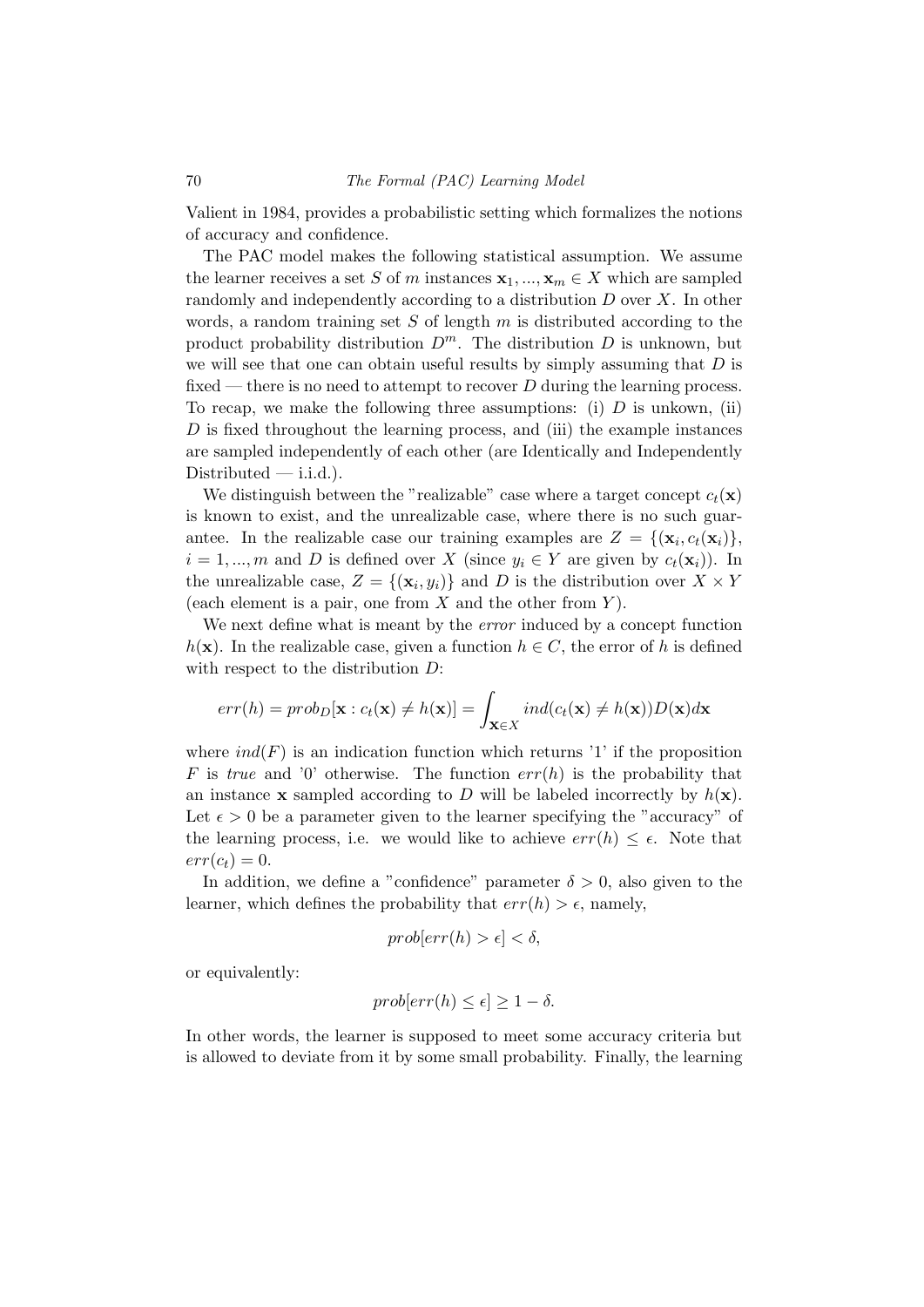#### 7.1 The Formal Model 71

algorithm is supposed to be "efficient" if the running time is polynomial in  $1/\epsilon$ ,  $\ln(1/\delta)$ , n and the size of the concept target function  $c_t$  () (measured by the number of bits necessary for describing it, for example).

We will say that an algorithm  $L$  learns a concept family  $C$  in the formal sense (PAC learnable) if for any  $c_t \in C$  and for every distribution D on the instance space  $X$ , the algorithm  $L$  generates efficiently a concept function  $h \in C$  such that the probability that  $err(h) \leq \epsilon$  is at least  $1 - \delta$ .

The inclusion of the confidence value  $\delta$  could seem at first unnatural. What we desire from the learner is to demonstrate a consistent performance regardless of the training sample Z. In other words, it is not enough that the learner produces a hypothesis  $h$  whose accuracy is above threshold, i.e.,  $err(h) \leq \epsilon$ , for some training sample Z. We would like the accuracy performance to hold under all training samples (sampled from the distribution  $D^m$ ) — since this requirement could be too difficult to satisfy, the formal model allows for some "failures", i.e, situations where  $err(h) > \epsilon$ , for some training samples Z, as long as those failures are rare and the frequency of their occurrence is controlled (the parameter  $\delta$ ) and can be as small as we like.

In the unrealizable case, there may be no function  $h \in C$  for which  $err(h) = 0$ , thus we need to define what we mean by the *best* a learning algorithm can achieve:

$$
Opt(C) = \min_{h \in C} err(h),
$$

which is the best that can be done on the concept class  $C$  using functions that map between X and Y. Given the desired accuracy  $\epsilon$  and confidence  $\delta$ values the learner seeks a hypothesis  $h \in C$  such that:

$$
prob[err(h) \le Opt(C) + \epsilon] \ge 1 - \delta.
$$

We are ready now to formalize the discussion above and introduce the definition of the formal learning model (Anthony & Bartlett [\[1\]](#page-108-0), pp. 16):

Definition 1 (Formal Model) Let C be the concept class of functions that map from a set  $X$  to  $Y$ . A learning algorithm  $L$  is a function:

$$
L:\bigcup_{m=1}^{\infty}\{(\mathbf{x}_i,y_i)\}_{i=1}^m\to C
$$

from the set of all training examples to  $C$  with the following property: given any  $\epsilon, \delta \in (0,1)$  there is an integer  $m_0(\epsilon, \delta)$  such that if  $m \geq m_0$  then, for any probability distribution D on  $X \times Y$ , if Z is a training set of length m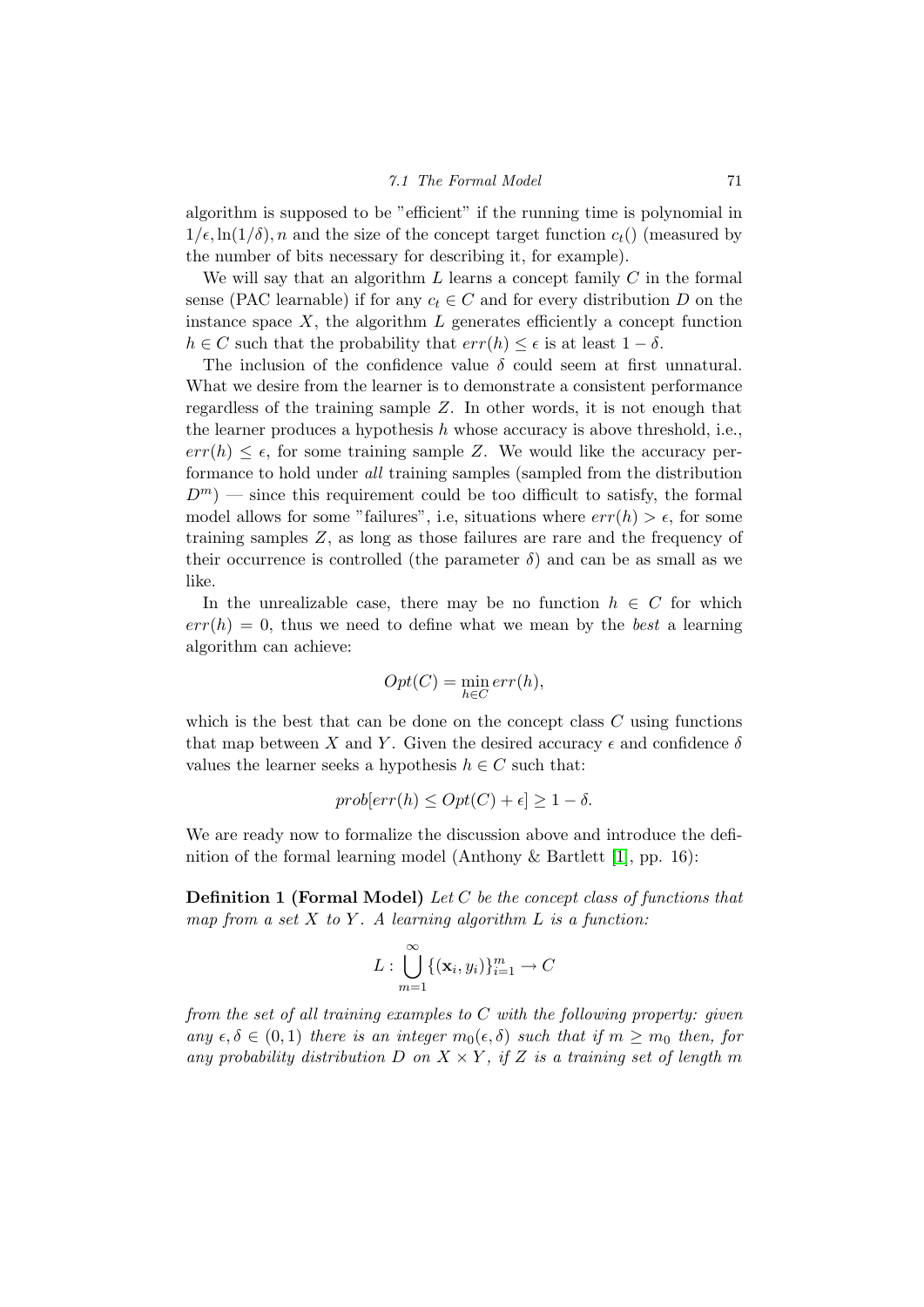drawn randomly according to the product probability distribution  $D^m$ , then with probability of at least  $1 - \delta$  the hypothesis  $h = L(Z) \in C$  output by L is such that  $err(h) \leq Opt(C) + \epsilon$ . We say that C is learnable (or PAC learnable) if there is a learning algorithm for C.

There are few points to emphasize. The sample size  $m_0(\epsilon, \delta)$  is a sufficient sample size for PAC learning  $C$  by  $L$  and is allowed to vary with  $\epsilon, \delta$ . Decreasing the value of either  $\epsilon$  or  $\delta$  makes the learning problem more difficult and in turn a larger sample size is required. Note however that  $m_0(\epsilon, \delta)$  does not depend on the distribution D! that is, a sufficient sample size can be given that will work for any distribution  $D$  — provided that D is fixed throughout the learning experience (both training and later for testing). This point is a crucial property of the formal model because if the sufficient sample size is allowed to vary with the distribution D then not only we would need to have some information about the distribution in order to set the sample complexity bounds, but also an adversary (supplying the training set) could control the rate of convergence of  $L$  to a solution (even if that solution can be proven to be optimal) and make it arbitrarily slow by suitable choice of D.

What makes the formal model work in a distribution-invariant manner is that it critically depends on the fact that in many interesting learning scenarios the concept class  $C$  is not too complex. For example, we will show later in the lecture that any finite concept class  $|C| < \infty$  is learnable, and the sample complexity (in the realizable case) is

$$
m \ge \frac{1}{\epsilon} \ln \frac{|C|}{\delta}.
$$

In the next lecture we will consider concept classes of infinite size and show that despite the fact that the class is infinite it still can be of low complexity!

Before we illustrate the concepts above with an example, there is another useful measure which is the empirical error (also known as the sample error)  $e\hat{r}r(h)$  which is defined as the proportion of examples from Z on which h made a mistake:

$$
\hat{err}(h) = \frac{1}{m} |\{i : h(\mathbf{x}_i) \neq c_t(\mathbf{x}_i)\}|
$$

(replace  $c_t(\mathbf{x}_i)$  with  $y_i$  for the unrealizable case). The situation of bounding the true error  $err(h)$  by minimizing the sample error  $\hat{err}(h)$  is very conve $n$ nient — we will get to that later.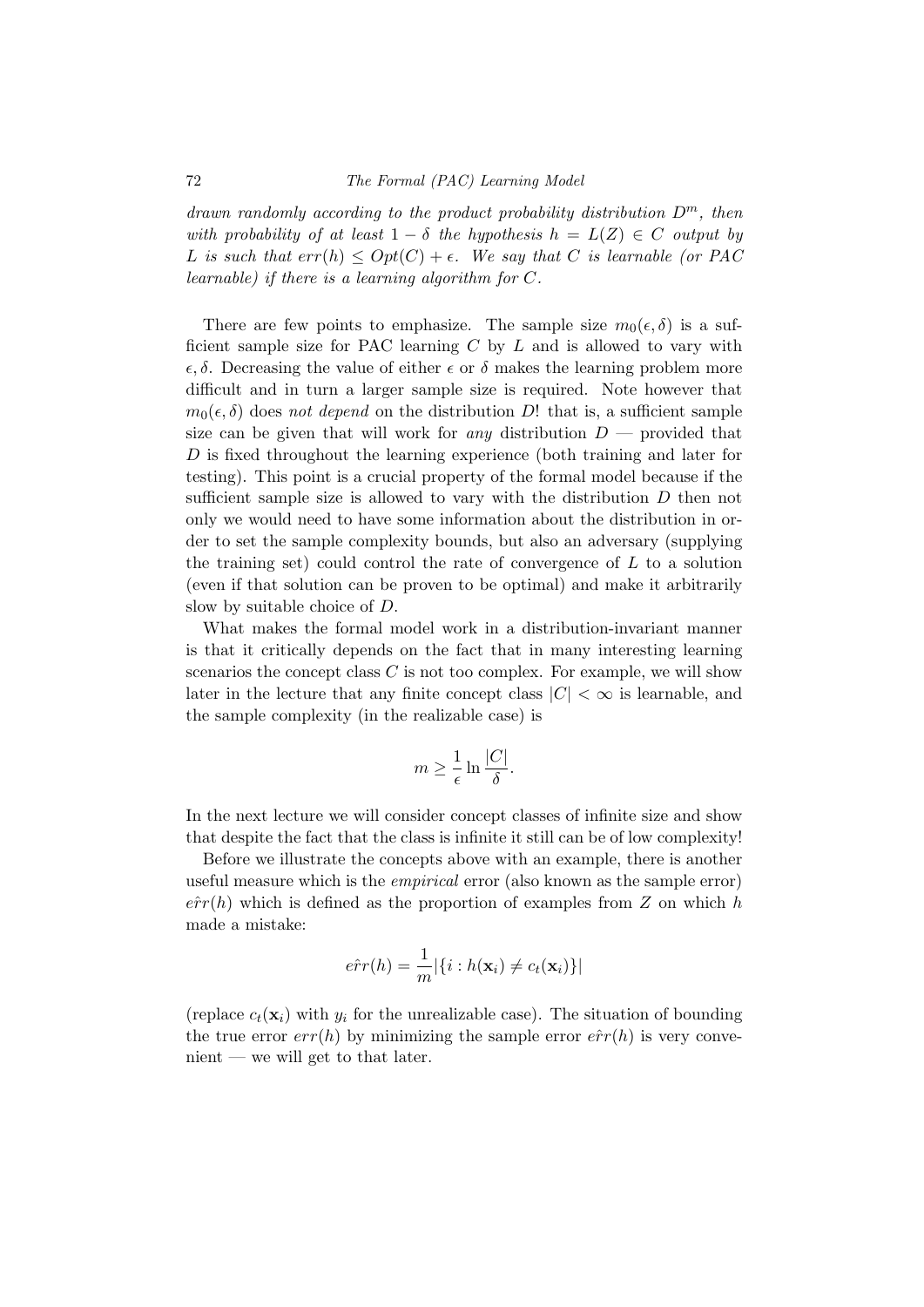#### 7.2 The Rectangle Learning Problem

As an illustration of learnability we will consider the problem (introduced in Kearns & Vazirani [\[3\]](#page-108-1)) of learning an axes-aligned rectangle from positive and negative examples. We will show that the problem is PAC-learnable and find out  $m_0(\epsilon, \delta)$ .

In the rectangle learning game we are given a training set consisting of points in the 2D plane with a positive '+' or negative '-' label. The positive examples are sampled inside the target rectangle (parallel to the main axes) R and the negative examples are sampled outside of R. Given m examples sampled i.i.d according to some distribution  $D$  the learner is supposed to generate an approximate rectangle  $R'$  which is consistent with the training set (we are assuming that R exists) and which satisfies the accuracy and confidence constraints.

We first need to decide on a learning strategy. Since the solution  $R'$ is not uniquely defined given any training set  $Z$ , we need to add further constraints to guarantee a unique solution. We will choose  $R'$  as the axesaligned concept which gives the tightest fit to the positive examples, i.e., the smallest area axes-aligned rectangle which contains the positive examples. If no positive examples are given then  $R' = \emptyset$ . We can also assume that Z contains at least three non-collinear positive examples in order to avoid complications associated with infinitesimal area rectangles. Note that we could have chosen other strategies, such as the middle ground between the tightest fit to the positive examples and the tightest fit (from below) to the negative examples, and so forth. Defining a strategy is necessary for the analysis below — the type of strategy is not critical though.

We next define the error  $err(R')$  on the concept R' generated by our learning strategy. We first note that with the strategy defined above we always have  $R' \subset R$  since  $R'$  is the tightest fit solution which is consistent with the sample data (there could be a positive example outside of  $R'$  which is not in the training set). We will define the "weight"  $w(E)$  of a region E in the plane as

$$
w(E) = \int_{\mathbf{X} \in E} D(\mathbf{x}) d\mathbf{x},
$$

i.e., the probability that a random point sampled according to the distribution  $D$  will fall into the region. Therefore, the error associated with the concept  $R'$  is

$$
err(R') = w(R - R')
$$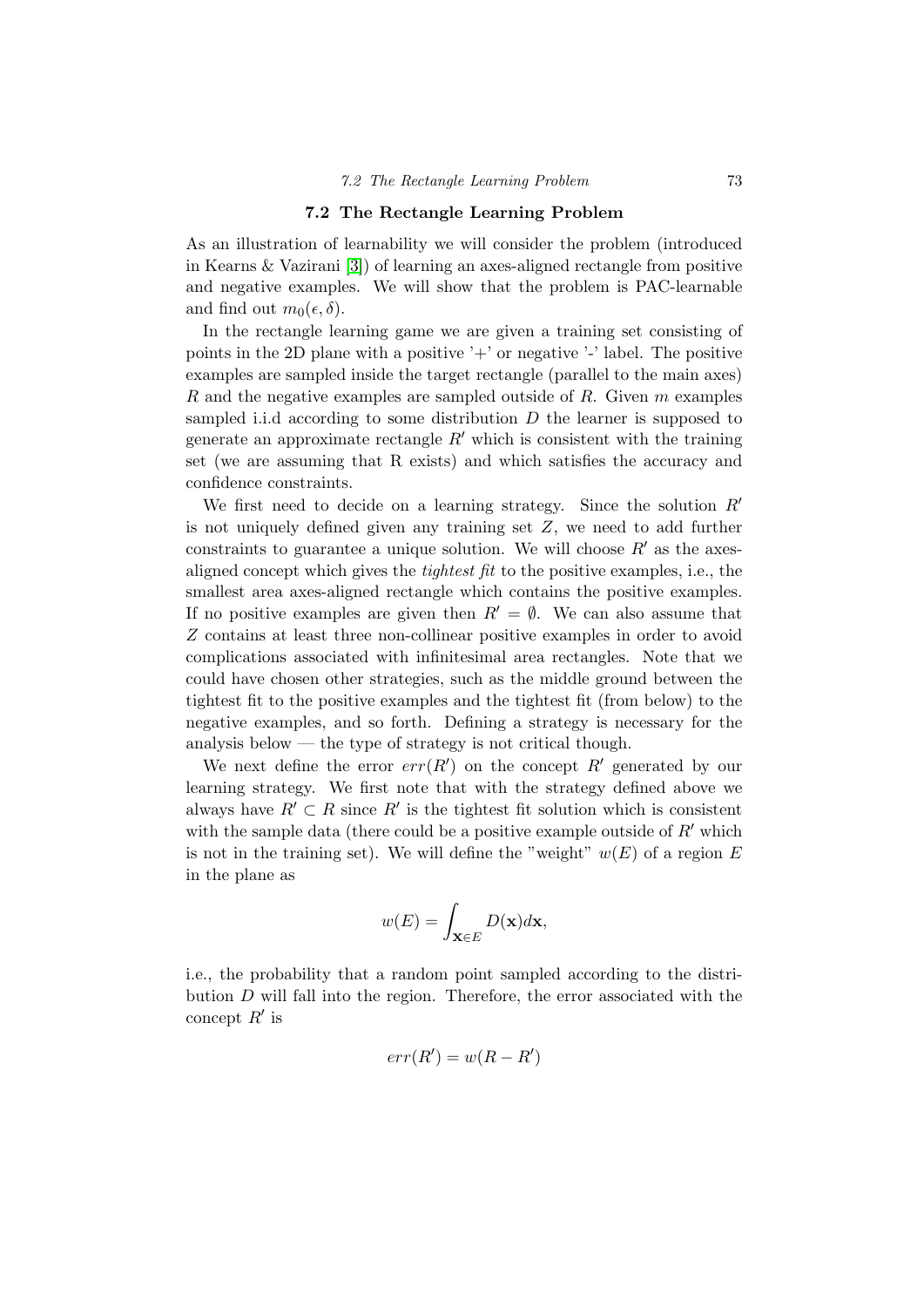

<span id="page-77-0"></span>Fig. 7.1. Given the tightest-fit to positive examples strategy we have that  $R' \subset R$ . The strip  $T_1$  has weight  $\epsilon/4$  and the strip  $T_1'$  is defined as the upper strip covering the area between  $R$  and  $R'$ .

and we wish to bound the error  $w(R - R') \leq \epsilon$  with probability of at least  $1 - \delta$  after seeing m examples.

We will divide the region  $R - R'$  into four strips  $T'_1, ..., T'_4$  (see Fig[.7.1\)](#page-77-0) which overlap at the corners. We will estimate  $prob(w(T_i') \geq \frac{\epsilon}{4})$  $\frac{\epsilon}{4}$ ) noting that the overlaps between the regions makes our estimates more pessimistic than they truly are (since we are counting the overlapping regions twice) thus making us lean towards the conservative side in our estimations.

Consider the upper strip  $T_1'$ . If  $w(T_1' \leq \frac{\epsilon}{4})$  $\frac{\epsilon}{4}$ ) then we are done. We are however interested in quantifying the probability that this is not the case. Assume  $w(T_1') > \frac{\epsilon}{4}$  $\frac{\epsilon}{4}$  and define a strip  $T_1$  which starts from the upper axis of R and stretches to the extent such that  $w(T_1) = \frac{\epsilon}{4}$ . Clearly  $T_1 \subset T_1'$ . We have that  $w(T'_1) > \frac{\epsilon}{4}$  $\frac{\epsilon}{4}$  iff  $T_1 \subset T'_1$ . Furthermore:

Claim 9  $T_1 \subset T'_1$  iff  $\mathbf{x}_1, ..., \mathbf{x}_m \notin T_1$ .

**Proof:** If  $x_i \in T_1$  the the label must be positive since  $T_1 \subset R$ . But if the label is positive then given our learning strategy of fitting the tightest rectangle over the positive examples, then  $x_i \in R'$ . Since  $T_1 \not\subset R'$  it follows that  $\mathbf{x}_i \notin T_1$ .  $\Box$ 

We have therefore that  $w(T'_1 > \frac{\epsilon}{4})$  $\frac{\epsilon}{4}$ ) iff no point in  $T_1$  appears in the sample  $S = {\mathbf{x}_1, ..., \mathbf{x}_m}$  (otherwise  $T_1$  intersects with  $R'$  and thus  $T'_1 \subset T_1$ ). The probability that a point sampled according to the distribution D will fall outside of  $T_1$  is  $1-\frac{e}{4}$  $\frac{\epsilon}{4}$ . Given the independence assumption (examples are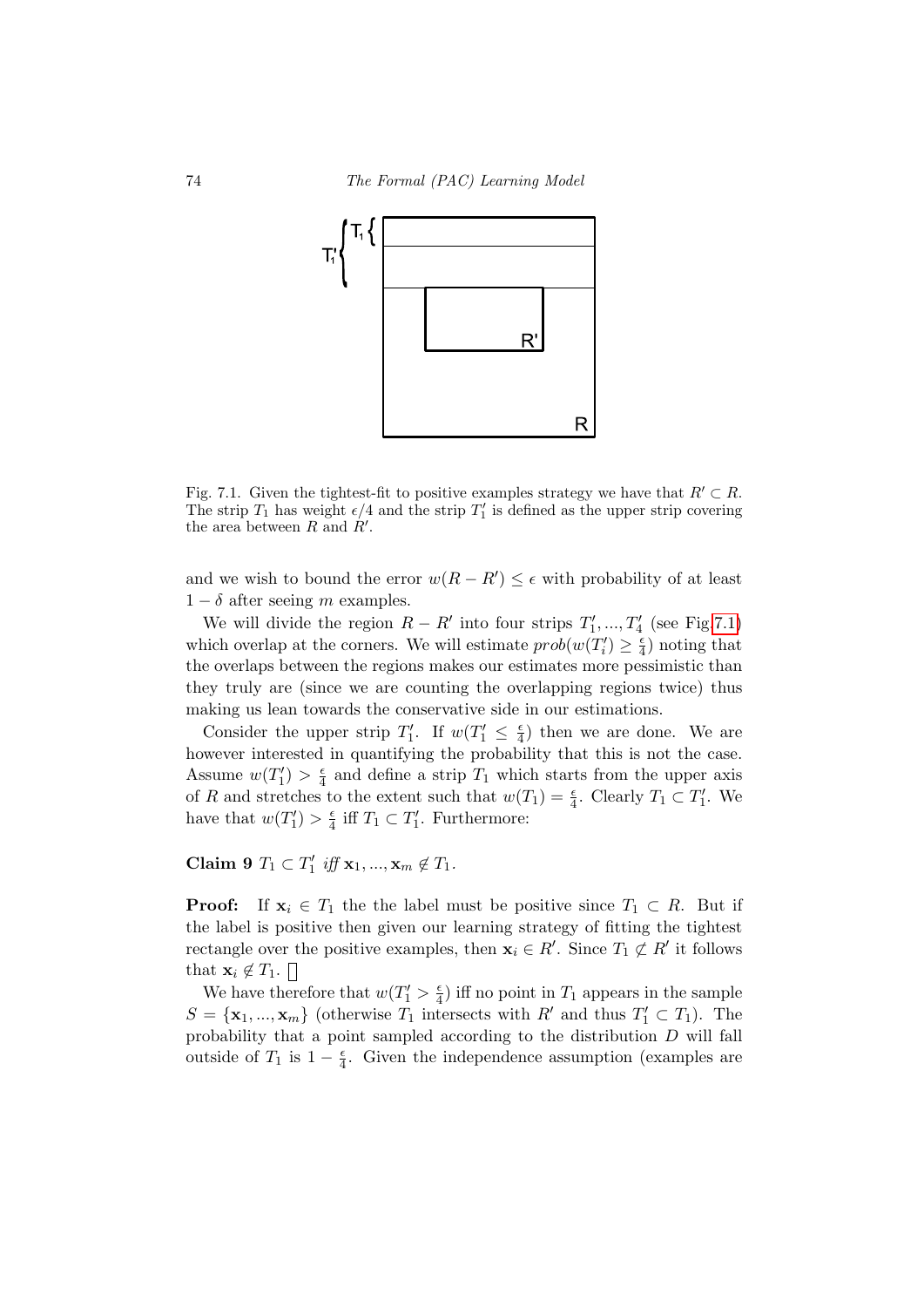drawn i.i.d.), we have:

$$
prob(\mathbf{x}_1, ..., \mathbf{x}_m \notin T_1) = prob(w(T'_1 > \frac{\epsilon}{4})) = (1 - \frac{\epsilon}{4})^m.
$$

Repeating the same analysis to regions  $T_2', T_3', T_4'$  and using the union bound  $P(A \cup B) \leq P(A) + P(B)$  we come to the conclusion that the probability that any of the four strips of  $R - R'$  has weight greater that  $\epsilon/4$  is at most  $4(1-\frac{\epsilon}{4})$  $\frac{\epsilon}{4}$ <sup>m</sup>. In other words,

$$
prob(err(L') \ge \epsilon) \le 4((1 - \frac{\epsilon}{4})^m \le \delta.
$$

We can make the expression more convenient for manipulation by using the inequality  $e^{-x} \geq 1 - x$  (recall that  $1 + (1/n))^n < e$  from which it follows that  $(1+z)^{1/z} < e$  and by taking the power of rz where  $r \geq 0$  we obtain  $(1+z)^r < e^{rz}$  then set  $r = 1, z = -x$ ):

$$
4(1 - \frac{\epsilon}{4})^m \le 4e^{-\frac{\epsilon m}{4}} \le \delta,
$$

from which we obtain the bound:

$$
m \ge \frac{4}{\epsilon} \ln \frac{4}{\delta}.
$$

To conclude, assuming that the learner adopts the tightest-fit to positive examples strategy and is given at least  $m_0 = \frac{4}{6}$  $\frac{4}{\epsilon} \ln \frac{4}{\delta}$  training examples in order to find the axes-aligned rectangle  $R'$ , we can assert that with probability  $1 - \delta$  the error associated with R' (i.e., the probability that an  $(m + 1)$ 'th point will be classified incorrectly) is at most  $\epsilon$ .

We can see form the analysis above that indeed it applies to any distribution  $D$  where the only assumption we had to make is the independence of the draw. Also, the sample size  $m$  behaves well in the sense that if one desires a higher level of accuracy (smaller  $\epsilon$ ) or a higher level of confidence (smaller  $\delta$ ) then the sample size grows accordingly. The growth of m is linear in  $1/\epsilon$  and linear in  $\ln(1/\delta)$ .

#### 7.3 Learnability of Finite Concept Classes

In the previous section we illustrated the concept of learnability with a particular simple example. We will now focus on applying the learnability model to a more general family of learning examples. We will consider the family of all learning problems over finite concept classes  $|C| < \infty$ . For example, the conjunction learning problem (over boolean formulas) with  $n$ literals contains only  $3^n$  hypotheses because each variable can appear in the conjunction or not and if appears it could be negated or not. We have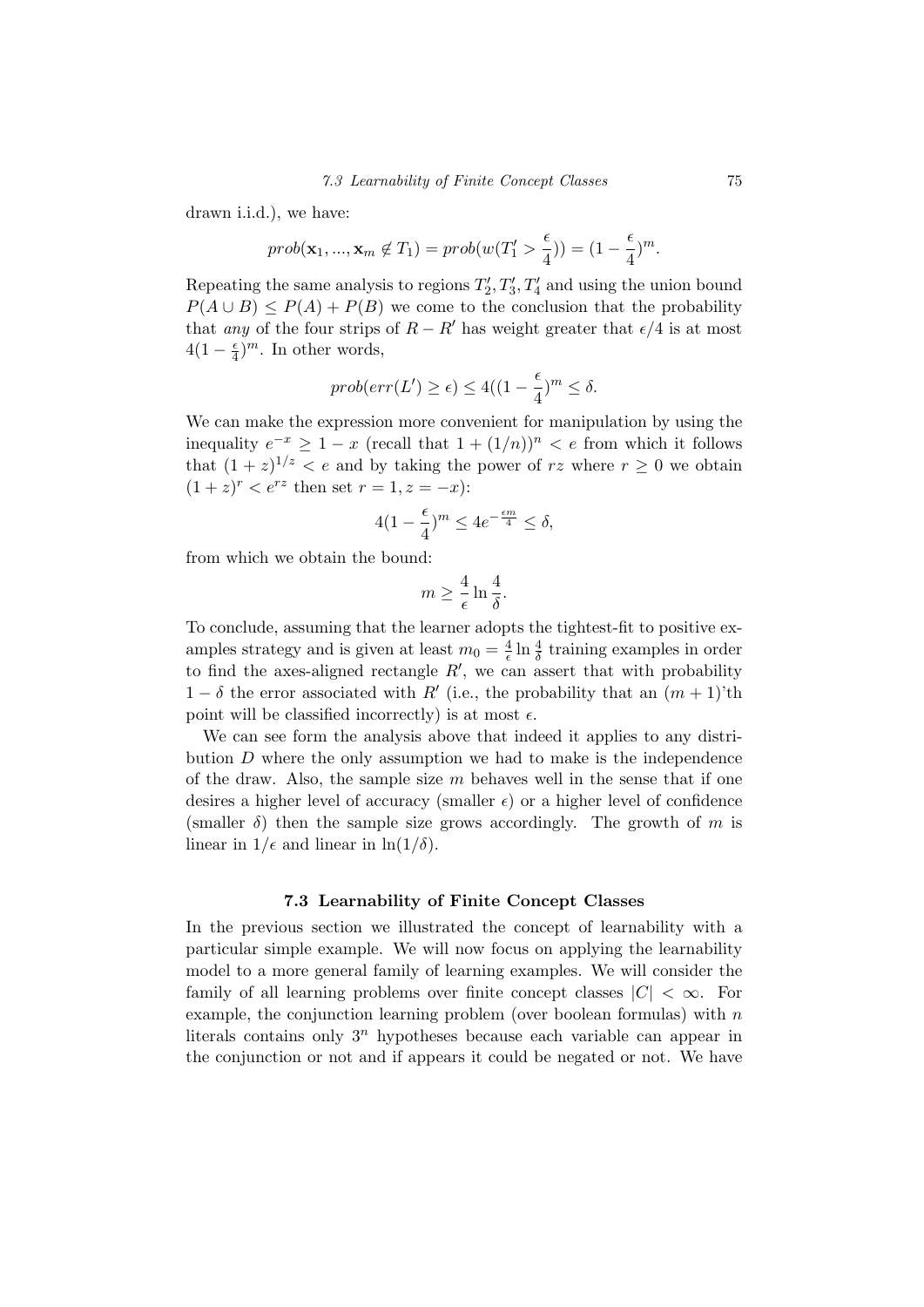shown that  $n$  is the lower bound on the number of mistakes on the worst case analysis any on-line algorithm can achieve. With the definitions we have above on the formal model of learnability we can perform accuracy and sample complexity analysis that will apply to any learning problem over finite concept classes. This was first introduced by Valiant in 1984.

In the realizable case over  $|C| < \infty$ , we will show that any algorithm L which returns a hypothesis  $h \in C$  which is consistent with the training set Z is a *learning algorithm* for C. In other words, any finite concept class is learnable and the learning algorithms simply need to generate consistent hypotheses. The sample complexity  $m_0$  associated with the choice of  $\epsilon$  and δ can be shown as equal to:  $\frac{1}{\epsilon} \ln \frac{|C|}{δ}$ .

In the unrealizable case, any algorithm  $L$  that generates a hypothesis  $h \in C$  that minimizes the empirical error (the error obtained on Z) is a learning algorithm for C. The sample complexity can be shown as equal to: 2  $\frac{2}{\epsilon^2} \ln \frac{2|C|}{\delta}$ . We will derive these two cases below.

#### 7.3.1 The Realizable Case

Let  $h \in C$  be some consistent hypothesis with the training set Z (we know that such a hypothesis exists, in particular  $h = c_t$  the target concept used for generating  $Z$ ) and suppose that

$$
err(h) = prob[\mathbf{x} \sim D : h(\mathbf{x}) \neq c_t(\mathbf{x})] > \epsilon.
$$

Then, the probability (with respect to the product distribution  $D<sup>m</sup>$ ) that h agrees with  $c_t$  on a random sample of length m is at most  $(1 - \epsilon)^m$ . Using the inequality we saw before  $e^{-x} \geq 1 - x$  we have:

$$
prob[err(h) > \epsilon \&\& h(\mathbf{x}_i) = c_t(\mathbf{x}_i), \quad i = 1, ..., m] \le (1 - \epsilon)^m < e^{-\epsilon m}.
$$

We wish to bound the error *uniformly*, i.e., that  $err(h) \leq \epsilon$  for all concepts  $h \in C$ . This requires the evaluation of:

$$
prob[\max_{h \in C} \{ err(h) > \epsilon \} \& \& h(\mathbf{x}_i) = c_t(\mathbf{x}_i), \quad i = 1, ..., m].
$$

There at most  $|C|$  such functions h, therefore using the Union-Bound the probability that *some* function in C has error larger than  $\epsilon$  and is consistent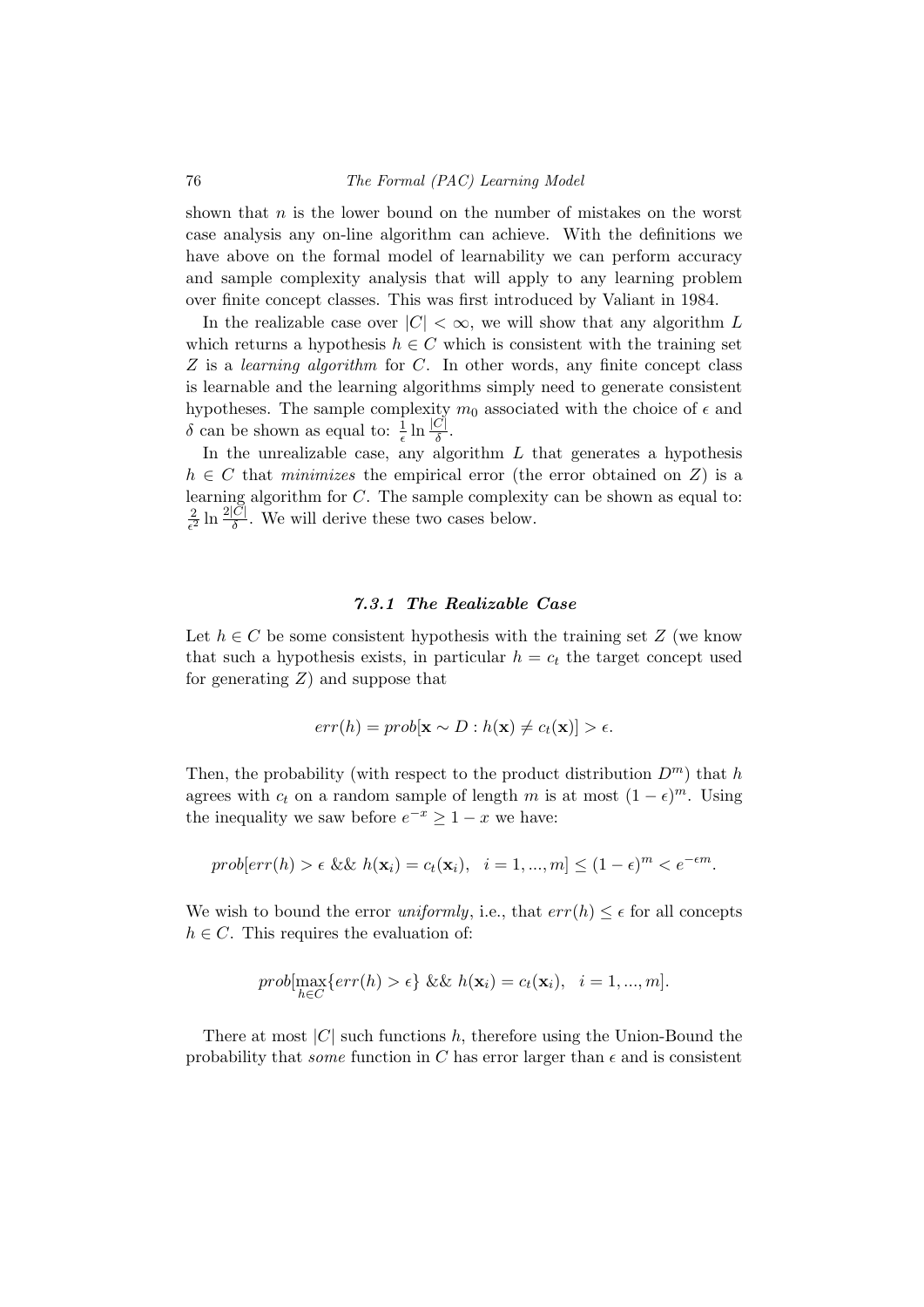with  $c_t$  on a random sample of length m is at most  $|C|e^{-\epsilon m}$ :

$$
prob[\exists h : err(h) > \epsilon \&\& h(\mathbf{x}_i) = c_t(\mathbf{x}_i), \quad i = 1, ..., m]
$$
  
\n
$$
\leq \sum_{h: err(h) > \epsilon} prob[h(\mathbf{x}_i) = c_t(\mathbf{x}_i), \quad i = 1, ..., m]
$$
  
\n
$$
\leq |h : err(h) > \epsilon|e^{-\epsilon m}
$$
  
\n
$$
\leq |C|e^{-\epsilon m}
$$

For any positive  $\delta$ , this probability is less than  $\delta$  provided:

$$
m \ge \frac{1}{\epsilon} \ln \frac{|C|}{\delta}.
$$

This derivation can be summarized in the following theorem (Anthony & Bartlett [\[1\]](#page-108-0), pp. 25):

**Theorem 5** Let C be a finite set of functions from  $X$  to  $Y$ . Let  $L$  be an algorithm such that for any m and for any  $c_t \in C$ , if Z is a training sample  $\{(\mathbf{x}_i, c_t(\mathbf{x}_i))\}, i = 1, ..., m$ , then the hypothesis  $h = L(Z)$  satisfies  $h(\mathbf{x}_i) = c_t(\mathbf{x}_i)$ . Then L is a learning algorithm for C in the realizable case with sample complexity

$$
m_0 = \frac{1}{\epsilon} \ln \frac{|C|}{\delta}.
$$

#### 7.3.2 The Unrealizable Case

In the realizable case an algorithm simply needs to generate a consistent hypothesize to be considered a learning algorithm in the formal sense. In the unrealizable situation (a target function  $c_t$  might not exist) an algorithm which minimizes the empirical error, i.e., an algorithm L generates  $h = L(Z)$ having minimal sample error:

$$
\hat{err}(L(Z)) = \min_{h \in C} \hat{err}(h)
$$

is a learning algorithm for C (assuming finite  $|C|$ ). This is a particularly useful property given that the true errors of the functions in  $C$  are unknown. It seems natural to use the sample errors  $\hat{err}(h)$  as estimates to the performance of L.

The fact that given a large enough sample (training set  $Z$ ) then the sample error  $\hat{err}(h)$  becomes close to the true error  $err(h)$  is somewhat of a restatement of the "law of large numbers" of probability theory. For example, if we toss a coin many times then the relative frequency of 'heads' approaches the true probability of 'head' at a rate determined by the law of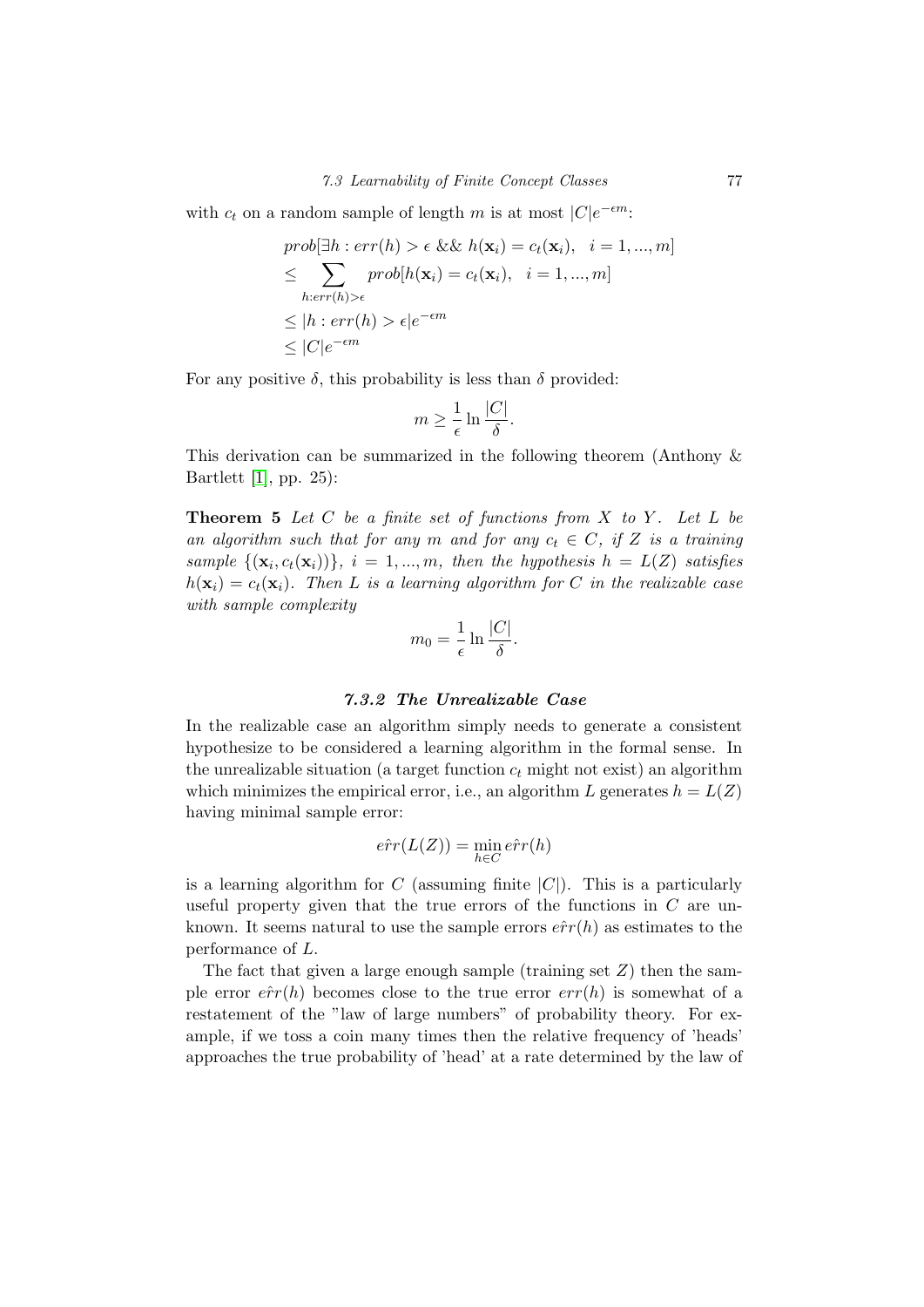large numbers. We can bound the probability that the difference between the empirical error and the true error of some h exceeds  $\epsilon$  using Hoeffding's inequality:

**Claim 10** Let h be some function from X to  $Y = \{0, 1\}$ . Then

$$
prob[|e\hat{r}r(h) - err(h)| \ge \epsilon] \le 2e^{(-2\epsilon^2 m)},
$$

for any probability distribution D, any  $\epsilon > 0$  and any positive integer m.

Proof: This is a straightforward application of Hoeffding's inequality to Bernoulli variables. Hoeffding's inequality says: Let  $X$  be a set,  $D$  a probability distribution on X, and  $f_1, ..., f_m$  real-valued functions  $f_i: X \to [a_i, b_i]$ from X to an interval on the real line  $(a_i < b_i)$ . Then,

$$
prob\left[|\frac{1}{m}\sum_{i=1}^{m}f_i(\mathbf{x}_i) - E_{\mathbf{X}\sim D}[f(\mathbf{x})]| \ge \epsilon\right] \le 2e^{-\frac{2\epsilon^2 m^2}{\sum_i (b_i - a_i)^2}} \tag{7.1}
$$

where

$$
E_{\mathbf{X}\sim D}[f(\mathbf{x})] = \frac{1}{m} \sum_{i=1}^{m} \int f_i(\mathbf{x}) D(\mathbf{x}) d\mathbf{x}.
$$

In our case  $f_i(\mathbf{x}_i) = 1$  iff  $h(\mathbf{x}_i) \neq y_i$  and  $a_i = 0, b_i = 1$ . Therefore  $(1/m)\sum_i f_i(\mathbf{x}_i) = e\hat{r}r(h)$  and  $err(h) = E_{\mathbf{X}\sim D}[f(\mathbf{x})].$ 

The Hoeffding bound almost does what we need, but not quite so. What we have is that for any *given* hypothesis  $h \in C$ , the empirical error is close to the true error with high probability. Recall that our goal is to minimize  $err(h)$  over all possible  $h \in C$  but we can access only  $\hat{err}(h)$ . If we can guarantee that the two are close to each other for every  $h \in C$ , then minimizing  $\hat{err}(h)$  over all  $h \in C$  will approximately minimize  $err(h)$ . Put formally, in order to ensure that  $L$  learns the class  $C$ , we must show that

$$
prob\left[\max_{h \in C} | \hat{err}(h) - err(h)| < \epsilon\right] > 1 - \delta
$$

In other words, we need to show that the empirical errors converge (at high probability) to the true errors uniformly over C as  $m \to \infty$ . If that can be guaranteed, then with (high) probability  $1 - \delta$ , for every  $h \in C$ ,

$$
err(h) - \epsilon < \hat{err}(h) < err(h) + \epsilon.
$$

So, since the algorithm L running on training set Z returns  $h = L(Z)$  which minimizes the empirical error, we have:

$$
err(L(Z)) \le \hat{err}(L(Z)) + \epsilon = \min_{h} \hat{err}(h) + \epsilon \le Opt(C) + 2\epsilon,
$$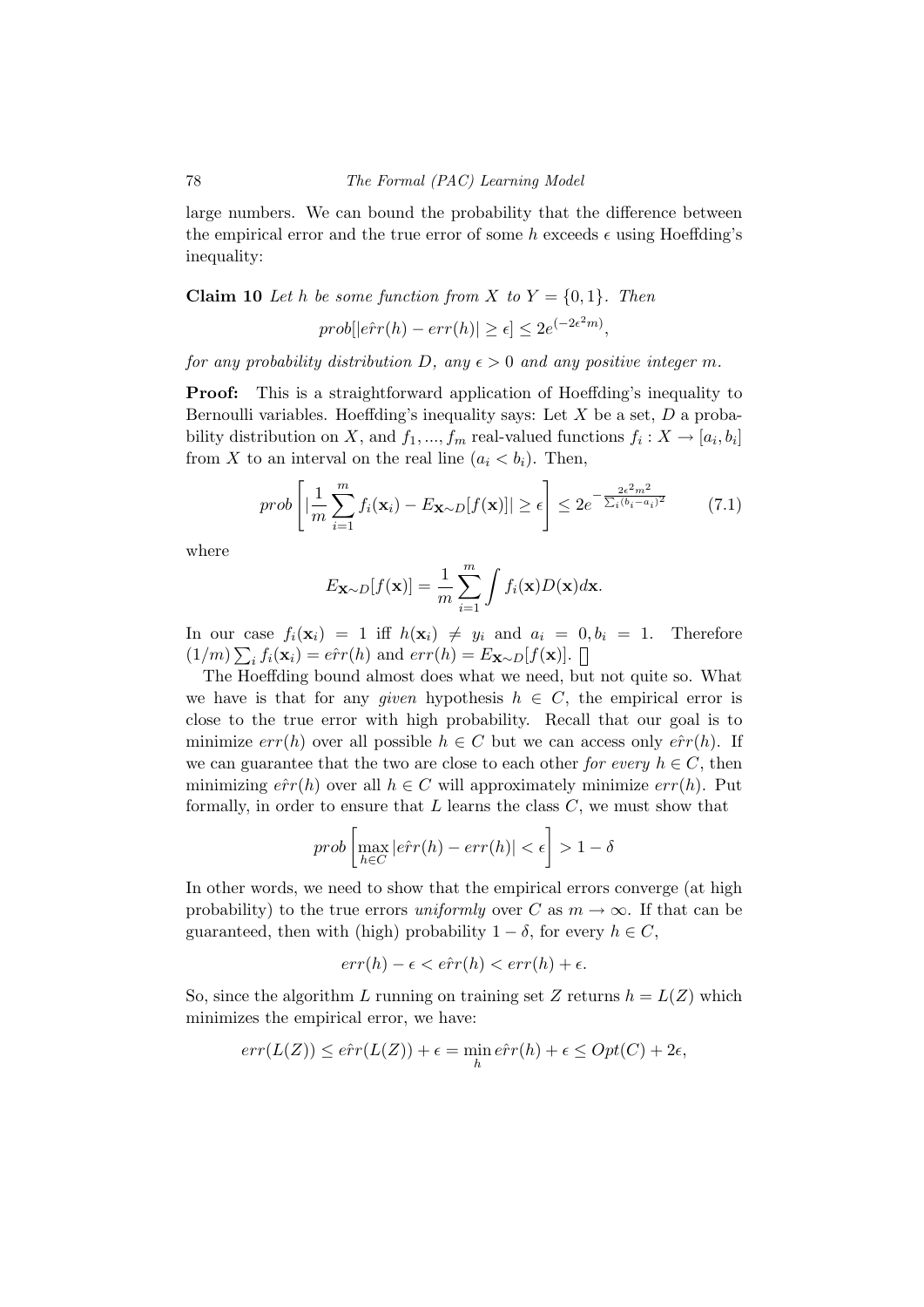which is what is needed in order that  $L$  learns  $C$ . Thus, what is left is to prove the following claim:

#### Claim 11

$$
prob\left[\max_{h \in C} |e\hat{r}r(h) - err(h)| \ge \epsilon\right] \le 2|C|e^{-2\epsilon^2 m}
$$

**Proof:** We will use the union bound. Finding the maximum over  $C$  is equivalent to taking the union of all the events:

$$
prob\left[\max_{h \in C} |e\hat{r}r(h) - err(h)| \ge \epsilon\right] = prob\left[\bigcup_{h \in C} \{Z : |e\hat{r}r(h) - err(h)| \ge \epsilon\}\right],
$$

using the union-bound and Claim 2, we have:

$$
\leq \sum_{h \in C} prob[|e\hat{r}r(h) - err(h)| \geq \epsilon] \leq |C| 2e^{(-2\epsilon^2 m)}.
$$

 $\prod$ 

Finally, given that  $2|C|e^{-2\epsilon^2 m} \leq \delta$  we obtain the sample complexity:

$$
m_0 = \frac{2}{\epsilon^2} \ln \frac{2|C|}{\delta}.
$$

This discussion is summarized with the following theorem (Anthony & Bartlett [\[1\]](#page-108-0), pp. 21):

**Theorem 6** Let C be a finite set of functions from X to  $Y = \{0, 1\}$ . Let L be an algorithm such that for any m and for any training set  $Z = \{(\mathbf{x}_i, y_i)\},\$  $i = 1, ..., m$ , then the hypothesis  $L(Z)$  satisfies:

$$
\hat{err}(L(Z)) = \min_{h \in C} \hat{err}(h).
$$

Then L is a learning algorithm for C with sample complexity  $m_0 = \frac{2}{\epsilon^2}$  $\frac{2}{\epsilon^2} \ln \frac{2|C|}{\delta}$ .

Note that the main difference with the realizable case (Theorem 1) is the larger  $1/\epsilon^2$  rather than  $1/\epsilon$ . The realizable case requires a smaller training set since we are estimating a random quantity so the smaller the variance the less data we need.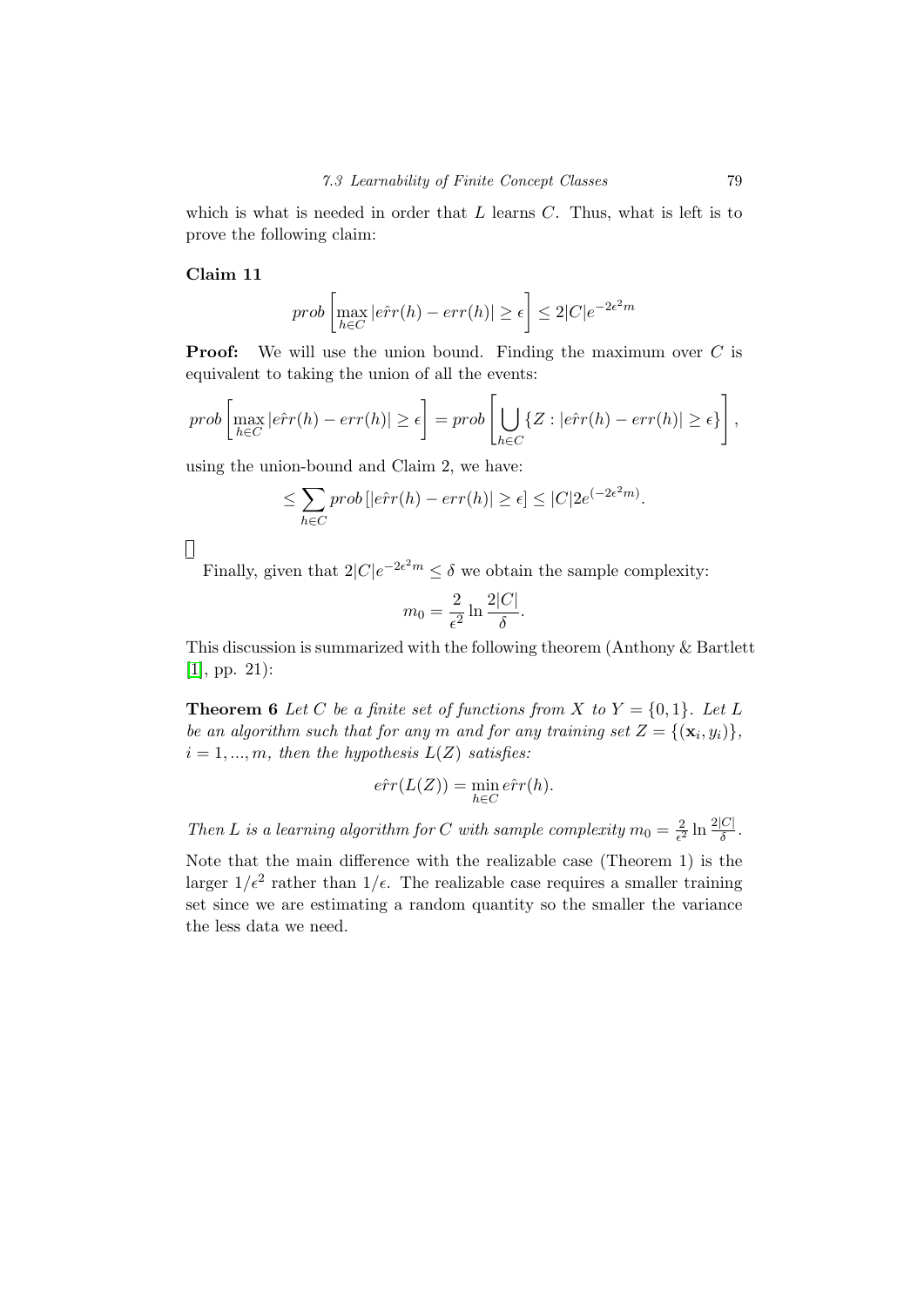# The VC Dimension

The result of the PAC model (also known as the "formal" learning model) is that if the concept class  $C$  is PAC-learnable then the learning strategy must simply consist of gathering a sufficiently large training sample S of size  $m > m_o(\epsilon, \delta)$ , for given accuracy  $\epsilon > 0$  and confidence  $0 < \delta < 1$ parameters, and finds a hypothesis  $h \in C$  which is consistent with S. The learning algorithm is then guaranteed to have a bounded error  $err(h) < \epsilon$ with probability  $1 - \delta$ . The error measurement includes data not seen by the training phase.

This state of affair also holds (with some slight modifications on the sample complexity bounds) when there is no consistent hypothesis (the unrealizable case). In this case the learner simply needs to minimize the empirical error  $\hat{err}(h)$  on the sample training data S, and if m is sufficiently large then the learner is guaranteed to have  $err(h) < Opt(C) + \epsilon$  with probability  $1 - \delta$ . The measure  $Opt(C)$  is defined as the minimal  $err(g)$  over all  $g \in C$ . Note that in the realizable case  $Opt(C) = 0$ .

The property of bounding the true error  $err(h)$  by minimizing the sample error  $\hat{err}(h)$  is very convenient. The fundamental question is under what conditions this type of generalization property applies? We saw in the previous lecture that a satisfactorily answer can be provided when the cardinality of the concept space is bounded, i.e.  $|C| < \infty$ , which happens for Boolean concept space for example. In that lecture we have proven that:

$$
m_o(\epsilon, \delta) = O(\frac{1}{\epsilon} \ln \frac{|C|}{\delta}),
$$

is sufficient for guaranteeing a learning model in the formal sense, i.e., which has the generalization property described above.

In this lecture and the one that follows we have two goals in mind. First is to generalize the result of finite concept class cardinality to infinite car-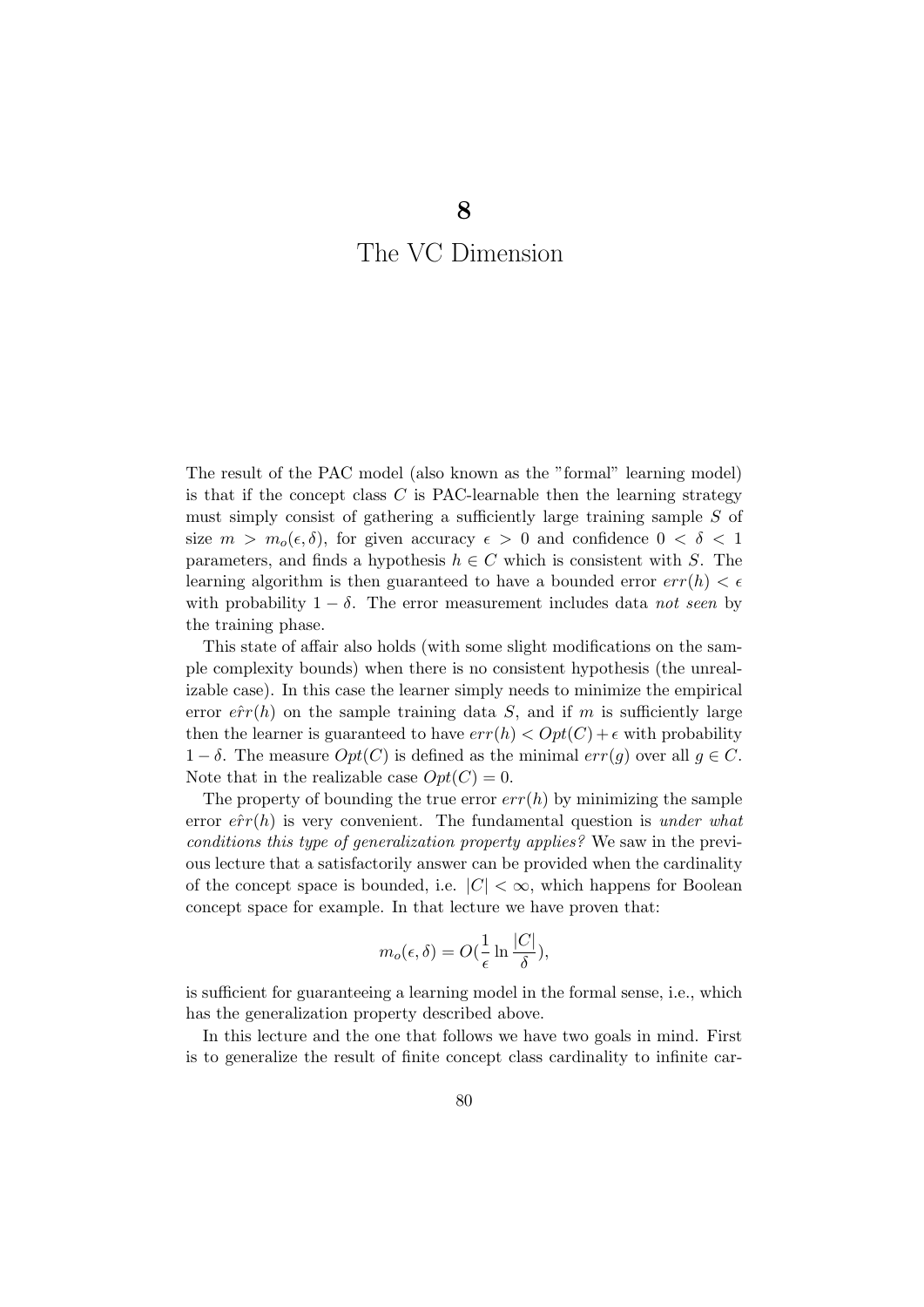#### 8.1 The VC Dimension 81

dinality — note that the bound above is not meaningful when  $|C| = \infty$ . Can we learn in the formal sense any non-trivial infinite concept class? (we already saw an example of a PAC-learnable infinite concept class which is the class of axes aligned rectangles). In order to answer this question we will need to a general measure of concept class complexity which will replace the cardinality term |C| in the sample complexity bound  $m_o(\epsilon, \delta)$ . It is tempting to assume that the number of parameters which fully describe the concepts of C can serve as such a measure, but we will show that in fact one needs a more powerful measure called the Vapnik-Chervonenkis (VC) dimension. Our second goal is to pave the way and provide the theoretical foundation for the large margin principle algorithm (SVM) we derived in Lecture [4.](#page-33-0)

#### 8.1 The VC Dimension

The basic principle behind the VC dimension measure is that although C may have infinite cardinality, the restriction of the application of concepts in  $C$  to a finite sample  $S$  has a finite outcome. This outcome is typically governed by an exponential growth with the size m of the sample  $S$  — but not always. The point at which the growth stops being exponential is when the "complexity" of the concept class C has exhausted itself, in a manner of speaking.

We will assume C is a concept class over the instance space  $X$  — both of which can be infinite. We also assume that the concept class maps instances in X to  $\{0, 1\}$ , i.e., the input instances are mapped to "positive" or "negative" labels. A training sample  $S$  is drawn i.i.d according to some fixed but unknown distribution D and S consists of m instances  $\mathbf{x}_1, ..., \mathbf{x}_m$ . In our notations we will try to reserve  $c \in C$  to denote the target concept and  $h \in C$  to denote *some* concept. We begin with the following definition:

#### Definition 2

$$
\Pi_C(S) = \{ (h(\mathbf{x}_1), ..., h(\mathbf{x}_m) : h \in C \}
$$

which is a set of vectors in  $\{0,1\}^m$ .

 $\Pi_C(S)$  is set whose members are m-dimensional Boolean vectors induced by functions of C. These members are often called dichotomies or behaviors on S induced or realized by C. If C makes a full realization then  $\Pi_C(S)$  will have  $2^m$  members. An equivalent description is a collection of subsets of S:

$$
\Pi_C(S) = \{h \cap S \ : \ h \in C\}
$$

where each  $h \in C$  makes a partition of S into two sets — the positive and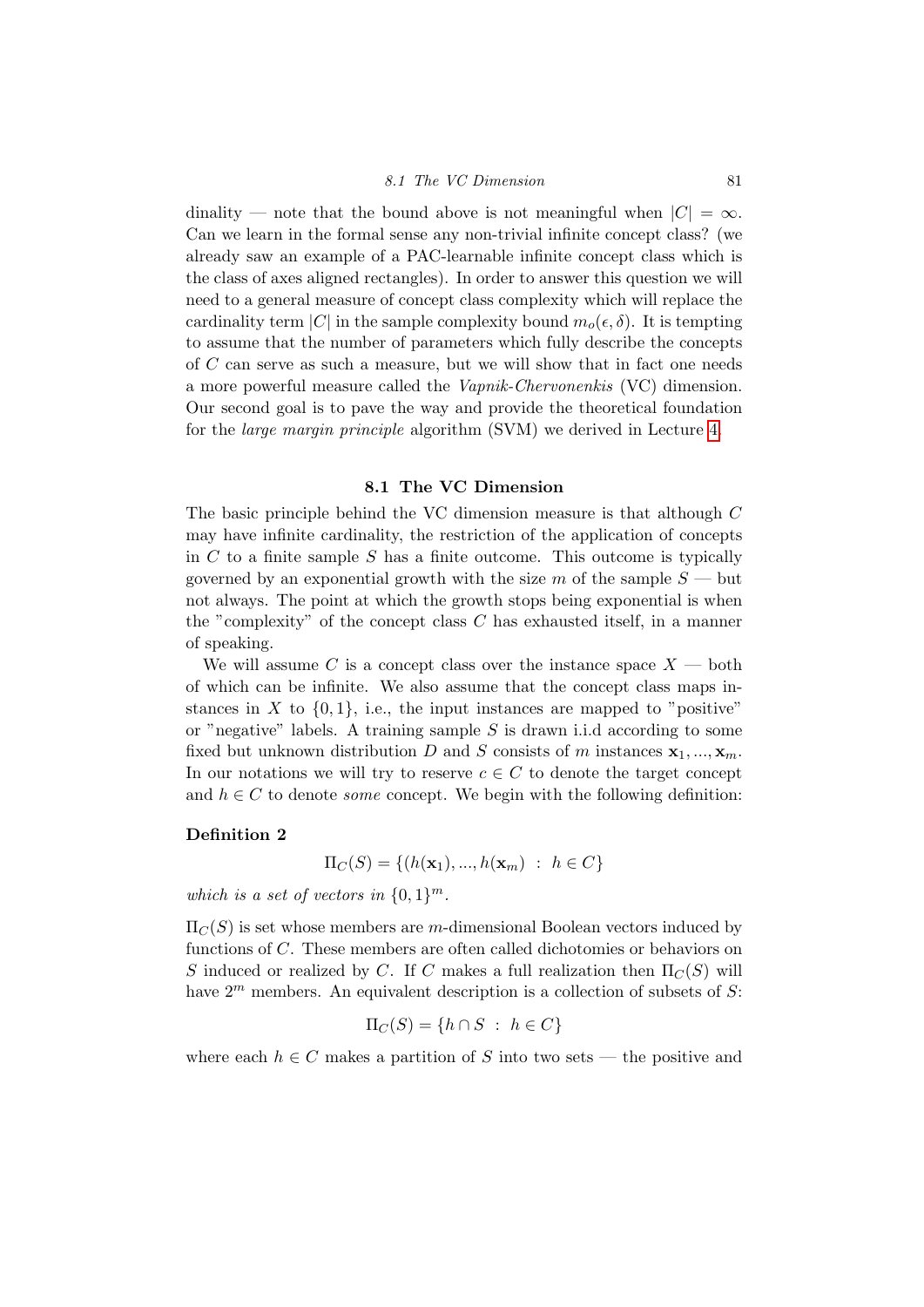negative points. The set  $\Pi_C(S)$  contains therefore subsets of S (the positive points of S under h). A full realization will provide  $\sum_{i=0}^{m} \binom{m}{i} = 2^m$ . We will use both descriptions of  $\Pi_C(S)$  as a collection of subsets of S and as a set of vectors interchangeably.

**Definition 3** If  $|\Pi_C(S)| = 2^m$  then S is considered shattered by C. In other words,  $S$  is shattered by  $C$  if  $C$  realizes all possible dichotomies of  $S$ .

Consider as an example a finite concept class  $C = \{c_1, ..., c_4\}$  applied to three instance vectors with the results:

|                | $\mathbf{x}_1$   | X2               | $\mathbf{x}_3$ |
|----------------|------------------|------------------|----------------|
| c <sub>1</sub> | 1                | 1                | 1              |
| c <sub>2</sub> | 0                | 1                | 1              |
| $c_3$          | 1                | 0                | 0              |
| $c_4$          | $\left( \right)$ | $\left( \right)$ | 0              |

Then,

| $\Pi_C(\{\mathbf{x}_1\}) = \{(0), (1)\}\$                                          | shattered     |
|------------------------------------------------------------------------------------|---------------|
| $\Pi_C(\{\mathbf{x}_1, \mathbf{x}_3\}) = \{(0,0), (0,1), (1,0), (1,1)\}$ shattered |               |
| $\Pi_C(\{\mathbf{x}_2, \mathbf{x}_3\}) = \{(0,0), (1,1)\}\$                        | not shattered |

With these definitions we are ready to describe the measure of concept class complexity.

**Definition 4 (VC dimension)** The VC dimension of C, noted as  $VCdim(C)$ , is the cardinality  $d$  of the largest set  $S$  shattered by  $C$ . If all sets  $S$  (arbitrarily large) can be shattered by C, then  $VCdim(C) = \infty$ .

$$
VCdim(C) = \max\{d \mid \exists |S| = d, \text{ and } |\Pi_C(S)| = 2^d\}
$$

The VC dimension of a class of functions  $C$  is the point  $d$  at which all samples S with cardinality  $|S| > d$  are no longer shattered by C. As long as  $C$  shatters  $S$  it manifests its full "richness" in the sense that one can obtain from S all possible results (dichotomies). Once that ceases to hold, i.e., when  $|S| > d$ , it means that C has "exhausted" its richness (complexity). An infinite VC dimension means that C maintains full richness for all sample sizes. Therefore, the VC dimension is a combinatorial measure of a function class complexity.

Before we consider a number of examples of geometric concept classes and their VC dimension, it is important clarify the lower and upper bounds (existential and universal quantifiers) in the definition of VC dimension. The VC dimension is at least d if there exists some sample  $|S| = d$  which is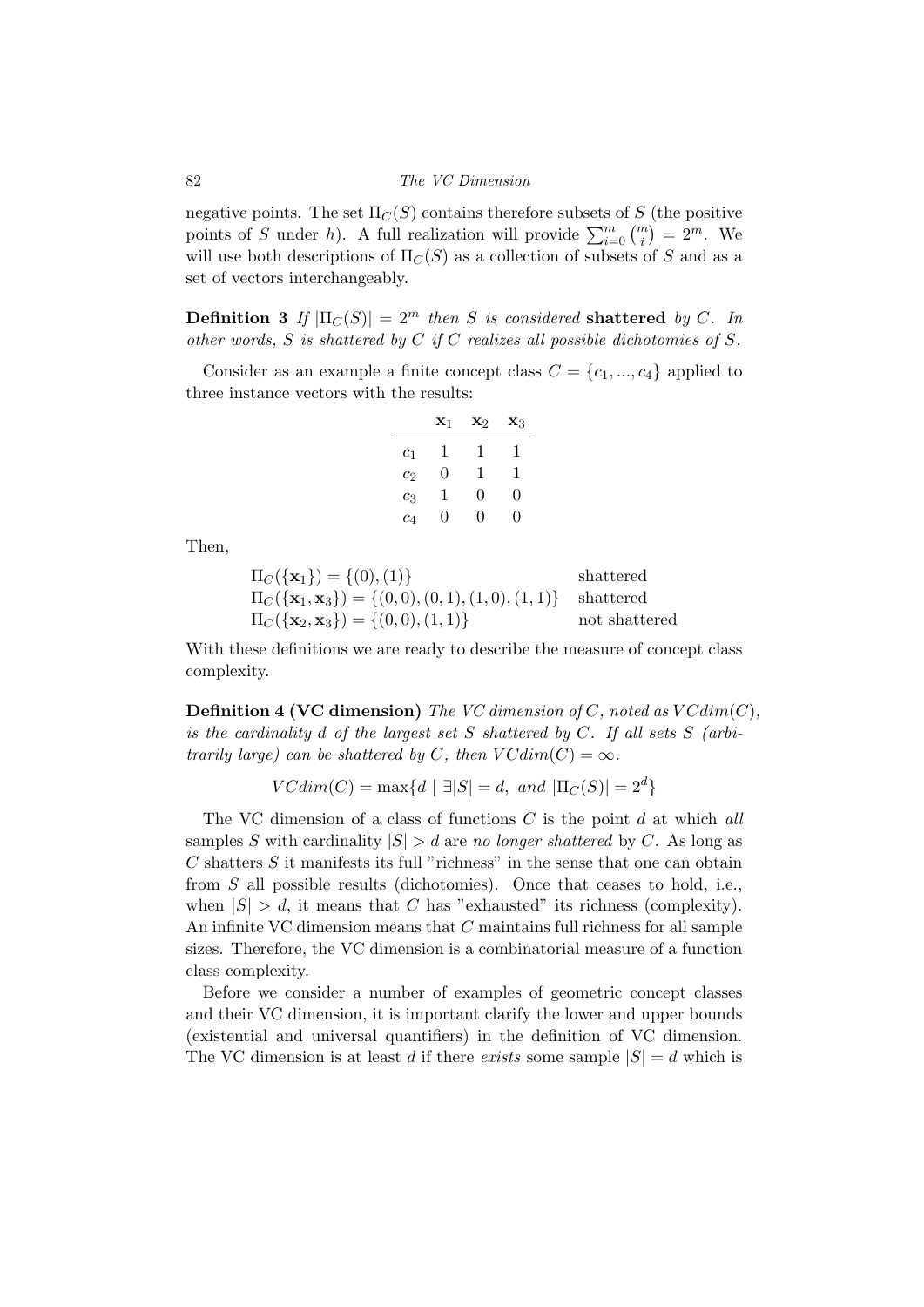shattered by  $C$  — this does not mean that all samples of size d are shattered by C. Conversely, in order to show that the VC dimension is at most d. one must show that no sample of size  $d+1$  is shattered. Naturally, proving an upper bound is more difficult than proving the lower bound on the VC dimension. The following examples are shown in a "hand waiving" style and are not meant to form rigorous proofs of the stated bounds — they are shown for illustrative purposes only.

Intervals of the real line: The concept class  $C$  is governed by two parameters  $\alpha_1, \alpha_2$  in the closed interval [0, 1]. A concept from this class will tag an input instance  $0 < x < 1$  as positive if  $\alpha_1 \leq x \leq \alpha_2$  and negative otherwise. The VC dimension is at least 2: select a sample of 2 points  $x_1, x_2$  positioned in the open interval (0, 1). We need to show that there are values of  $\alpha_1, \alpha_2$ which realize all the possible four dichotomies  $(+, +), (-, -), (+, -), (-, +)$ . This is clearly possible as one can place the interval  $[\alpha_1, \alpha_2]$  such the intersection with the interval  $[x_1, x_2]$  is null, (thus producing  $(-, -)$ ), or to fully include  $[x_1, x_2]$  (thus producing  $(+, +)$ ) or to partially intersect  $[x_1, x_2]$  such that  $x_1$  or  $x_2$  are excluded (thus producing the remaining two dichotomies). To show that the VC dimension is at most 2, we need to show that any sample of three points  $x_1, x_2, x_3$  on the line  $(0, 1)$  cannot be shattered. It is sufficient to show that one of the dichotomies is not realizable: the labeling  $(+,-,+)$  cannot be realizable by any interval  $[\alpha_1,\alpha_2]$  — this is because if  $x_1, x_3$  are labeled positive then by definition the interval  $[\alpha_1, \alpha_2]$  must fully include the interval  $[x_1, x_3]$  and since  $x_1 < x_2 < x_3$  then  $x_2$  must be labeled positive as well. Thus  $VCdim(C) = 2$ .

Axes-aligned rectangles in the plane: We have seen this concept class in the previous lecture — a point in the plane is labeled positive if it lies in an axes-aligned rectangle. The concept class  $C$  is thus governed by 4 parameters. The VC dimension is at least 4: consider a configuration of 4 input points arranged in a cross pattern (recall that we need only to show *some* sample  $S$  that can be shattered). We can place the rectangles (concepts of the class  $C$ ) such that all 16 dichotomies can be realized (for example, placing the rectangle to include the vertical pair of points and exclude the horizontal pair of points would induce the labeling  $(+, -, +, -)$ . It is important to note that in this case, not all configurations of 4 points can be shattered — but to prove a lower bound it is sufficient to show the existence of a single shattered set of 4 points. To show that the VC dimension is at most 4, we need to prove that any set of 5 points cannot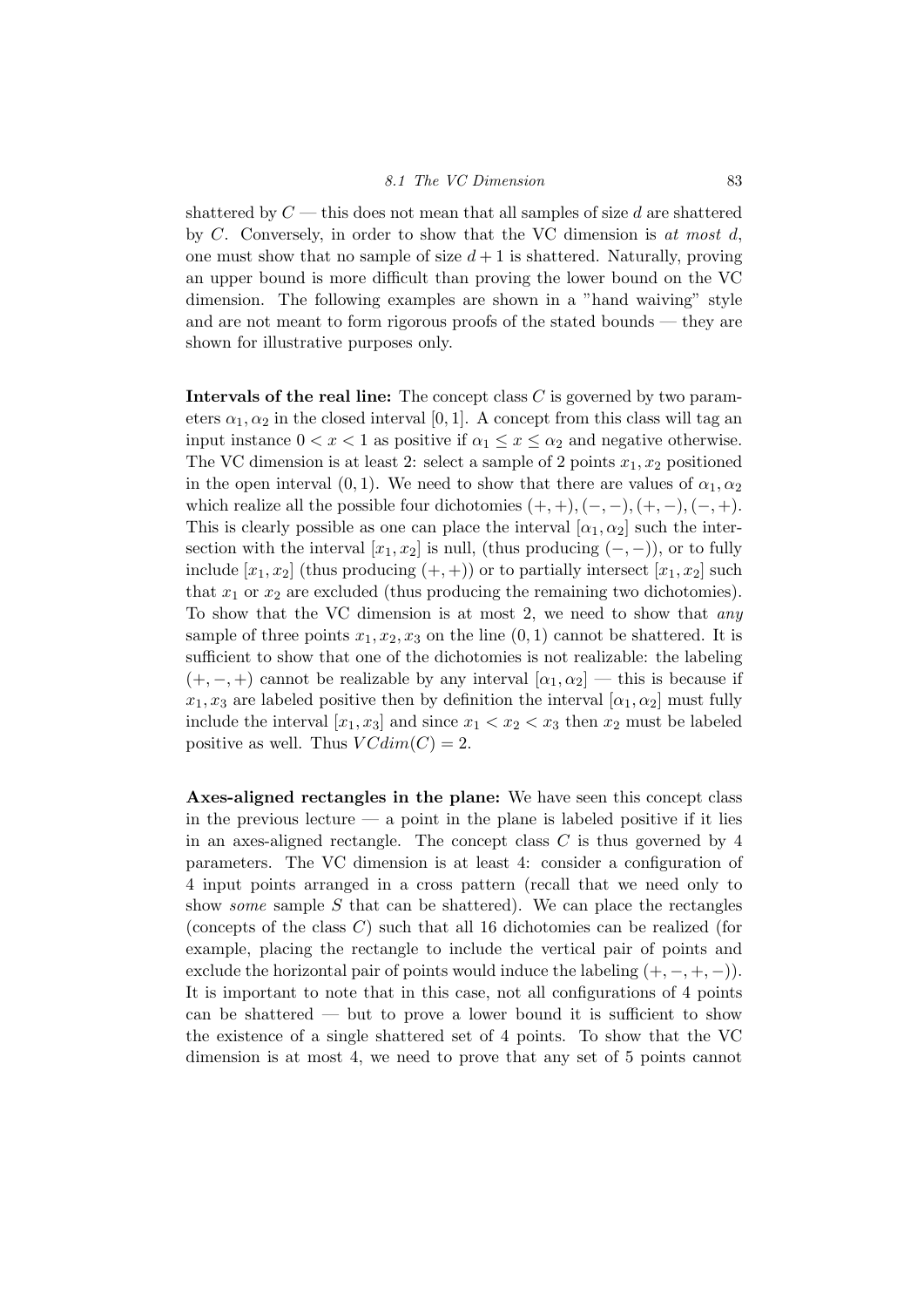#### 84 The VC Dimension

be shattered. For any set of 5 points there must be some point that is "internal", i.e., is neither the extreme left, right, top or bottom point of the five. If we label this internal point as negative and the remaining 4 points as positive then there is no axes-aligned rectangle (concept) which cold realize this labeling (because if the external 4 points are labeled positive then they must be fully within the concept rectangle, but then the internal point must also be included in the rectangle and thus labeled positive as well).

Separating hyperplanes: Consider first linear half spaces in the plane. The lower bound on the VC dimension is 3 since any three (non-collinear) points in  $R^2$  can be shattered, i.e., all 8 possible labelings of the three points can be realized by placing a separating line appropriately. By having one of the points on one side of the line and the other two on the other side we can realize 3 dichotomies and by placing the line such that all three points are on the same side will realize the 4th. The remaining 4 dichotomies are realized by a sign flip of the four previous cases. To show that the upper bound is also 3, we need to show that no set of 4 points can be shattered. We consider two cases: (i) the four points form a convex region, i.e., lie on the convex hull defined by the 4 points, (ii) three of the 4 points define the convex hull and the 4th point is internal. In the first case, the labeling which is positive for one diagonal pair and negative to the other pair cannot be realized by a separating line. In the second case, a labeling which is positive for the three hull points and negative for the interior point cannot be realize. Thus, the VC dimension is 3 and in general the VC dimension for separating hyperplanes in  $R^n$  is  $n+1$ .

Union of a finite number of intervals on the line: This is an example of a concept class with an infinite VC dimension. For any sample of points on the line, one can place a sufficient number of intervals to realize any labeling.

The examples so far were simple enough that one might get the wrong impression that there is a correlation between the number of parameters required to describe concepts of the class and the VC dimension. As a counter example, consider the two parameter concept class:

$$
C = \{ sign(\sin(\omega x + \theta) : \omega \}
$$

which has an infinite VC dimension as one can show that for every set of  $m$  points on the line one can realize all possible labelings by choosing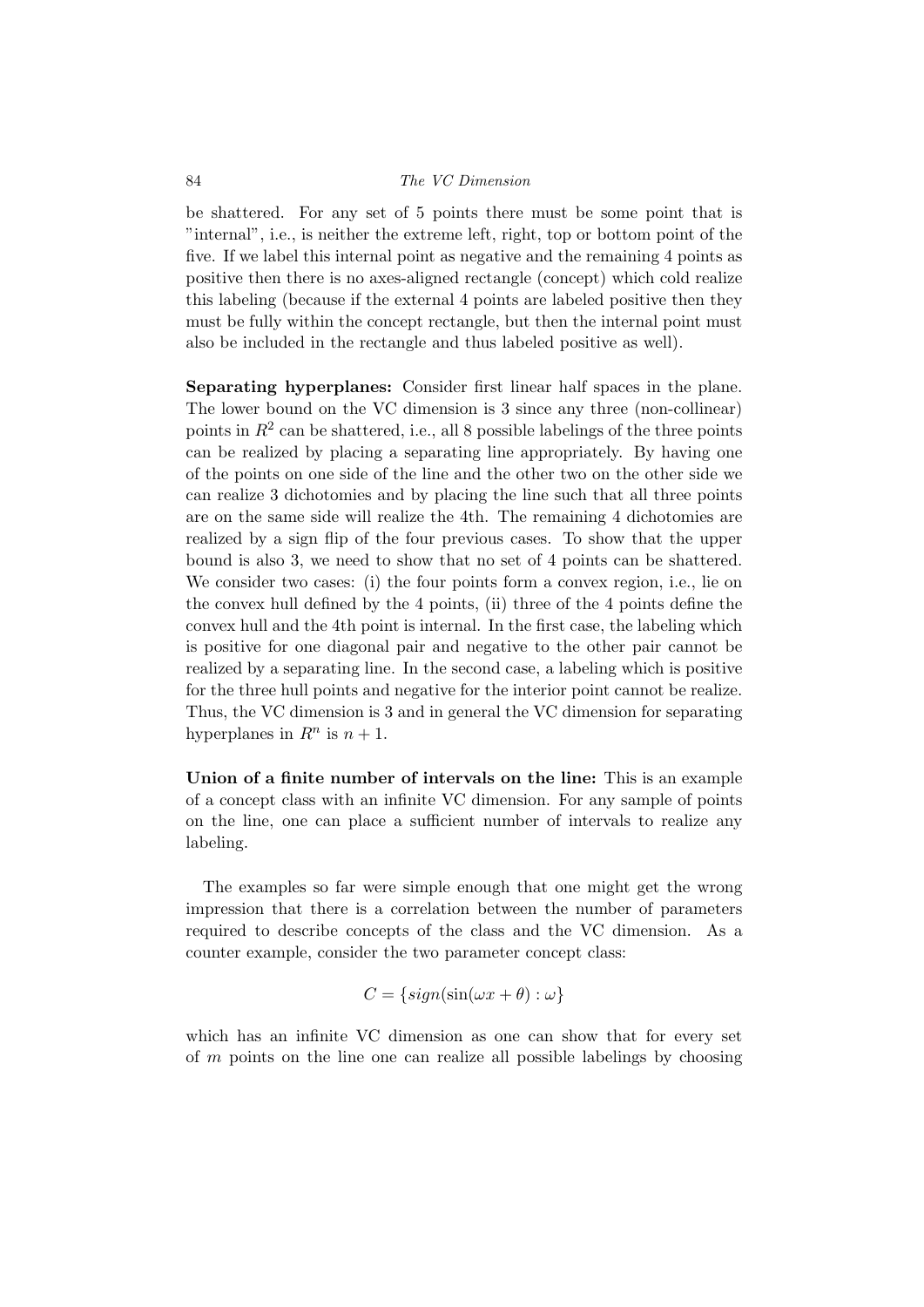a sufficiently large value of  $\omega$  (which serves as the frequency of the sync function) and appropriate phase.

We conclude this section with the following claim:

**Theorem 7** The VC dimension of a finite concept class  $|C| < \infty$  is bounded from above:

$$
VCdim(C) \le \log_2|C|.
$$

**Proof:** if  $VCdim(C) = d$  then there exists at least  $2^d$  functions in C because every function induces a labeling and there are at least  $2<sup>d</sup>$  labelings. Thus, from  $|C| \geq 2^d$  follows that  $d \leq \log_2 |C|$ .

#### 8.2 The Relation between VC dimension and PAC Learning

We saw that the VC dimension is a combinatorial measure of concept class complexity and we would like to have it replace the cardinality term in the sample complexity bound. The first result of interest is to show that if the VC dimension of the concept class is infinite then the class is not PAC learnable.

**Theorem 8** Concept class C with  $VCdim(C) = \infty$  is not learnable in the formal sense.

**Proof:** Assume the contrary that  $C$  is PAC learnable. Let  $L$  be the learning algorithm and  $m$  be the number of training examples required to learn the concept class with accuracy  $\epsilon = 0.1$  and  $1 - \delta = 0.9$ . That is, after seeing at least  $m(\epsilon, \delta)$  training examples, the learner generates a concept h which satisfies  $p(err(h) \leq 0.1) \geq 0.9$ .

Since the VC dimension is infinite there exist a sample set  $S$  with  $2m$ instances which is shattered by  $C$ . Since the formal model (PAC) applies to any training sample we will use the set  $S$  as follows. We will define a probability distribution on the instance space  $X$  which is uniform on  $S$  (with probability  $\frac{1}{2m}$ ) and zero everywhere else.

Because  $S$  is shattered, then any target concept is possible so we will choose our target concept  $c$  in the following manner:

$$
prob(c_t(\mathbf{x}_i) = 0) = \frac{1}{2} \quad \forall \mathbf{x}_i \in S,
$$

in other words, the labels  $c_t(\mathbf{x}_i)$  are determined by a coin flip. The learner L selects an i.i.d. sample of m instances  $\bar{S}$  — which due to the structure of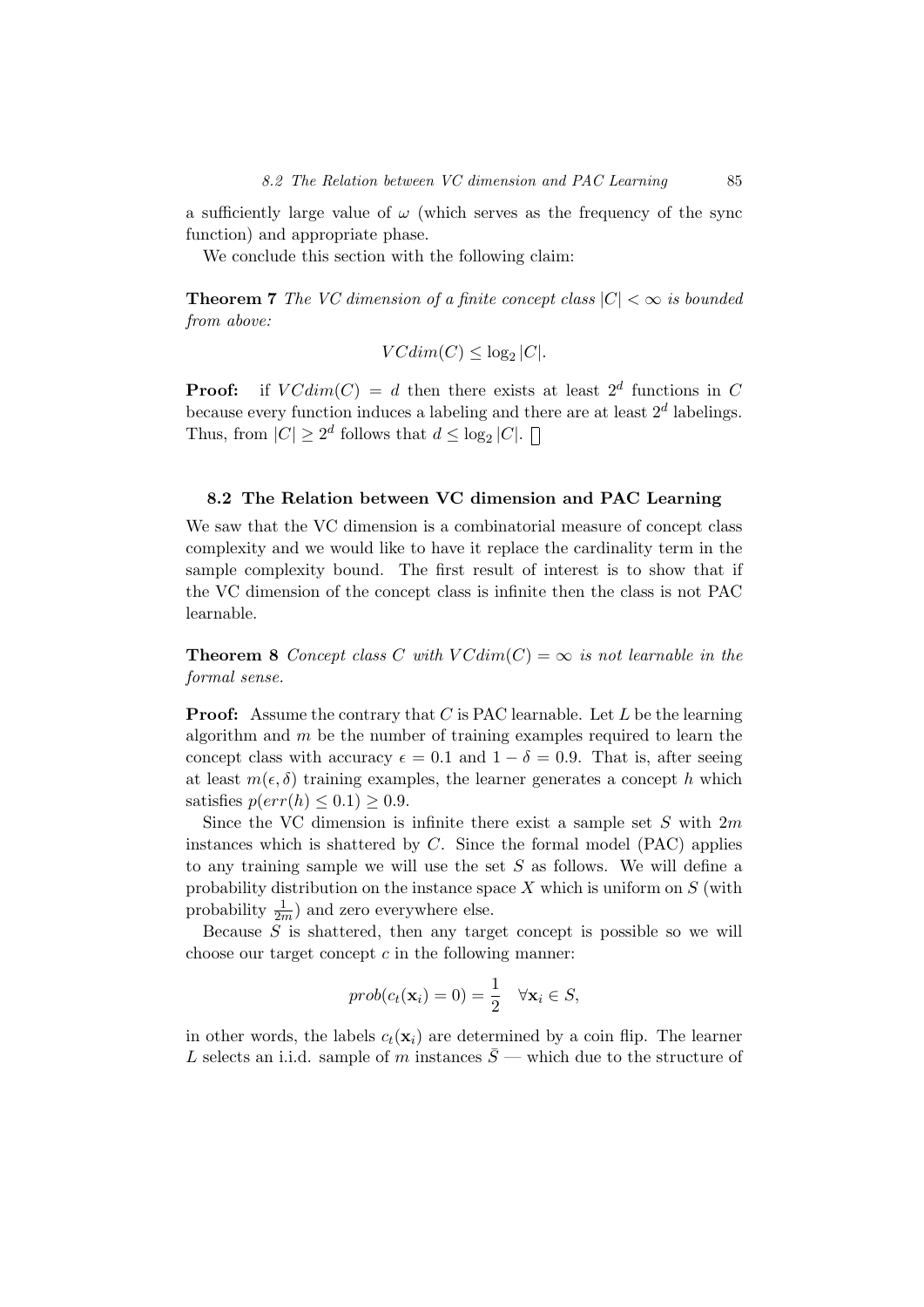D means that the  $\bar{S} \subset S$  and outputs a consistent hypothesis  $h \in C$ . The probability of error for each  $\mathbf{x}_i \notin \overline{S}$  is:

$$
prob(c_t(\mathbf{x}_i) \neq h(\mathbf{x}_i)) = \frac{1}{2}.
$$

The reason for that is because S is shattered by  $C$ , i.e., we can select any target concept for any labeling of  $S$  (the  $2m$  examples) therefore we could select the labels of the  $m$  points not seen by the learner arbitrarily (by flipping a coin). Regardless of  $h$ , the probability of mistake is 0.5. The expectation on the error of  $h$  is:

$$
E[err(h)] = m \cdot 0 \cdot \frac{1}{2m} + m \cdot \frac{1}{2} \cdot \frac{1}{2m} = \frac{1}{4}.
$$

This is because we have  $2m$  points to sample (according to D as all other points have zero probability) from which the error on half of them is zero (as h is consistent on the training set  $\overline{S}$ ) and the error on the remaining half is 0.5. Thus, the average error is 0.25. Note that  $E[err(h)] = 0.25$  for any choice of  $\epsilon$ ,  $\delta$  as it is based on the sample size m. For any sample size m we can follow the construction above and generate the learning problem such that if the learner produces a consistent hypothesis the expectation of the error will be 0.25.

The result that  $E[err(h)] = 0.25$  is not possible for the accuracy and confidence values we have set: with probability of at least 0.9 we have that  $err(h) \leq 0.1$  and with probability 0.1 then  $err(h) = \beta$  where  $0.1 < \beta \leq 1$ . Taking the worst case of  $\beta = 1$  we come up with the average error:

$$
E[err(h)] \le 0.9 \cdot 0.1 + 0.1 \cdot 1 = 0.19 < 0.25.
$$

We have therefore arrived to a contradiction that C is PAC learnable.  $\Box$ 

We next obtain a bound on the growth of  $|\Pi_S(C)|$  when the sample size  $|S| = m$  is much larger than the VC dimension  $VCdim(C) = d$  of the concept class. We will need few more definitions:

#### Definition 5 (Growth function)

$$
\Pi_C(m) = \max\{|\Pi_S(C)| : |S| = m\}
$$

The measure  $\Pi_C(m)$  is the maximum number of dichotomies induced by C for samples of size m. As long as  $m \le d$  then  $\Pi_C(m) = 2^m$ . The question is what happens to the growth pattern of  $\Pi_C(m)$  when  $m > d$ . We will see that the growth becomes polynomial — a fact which is crucial for the learnability of C.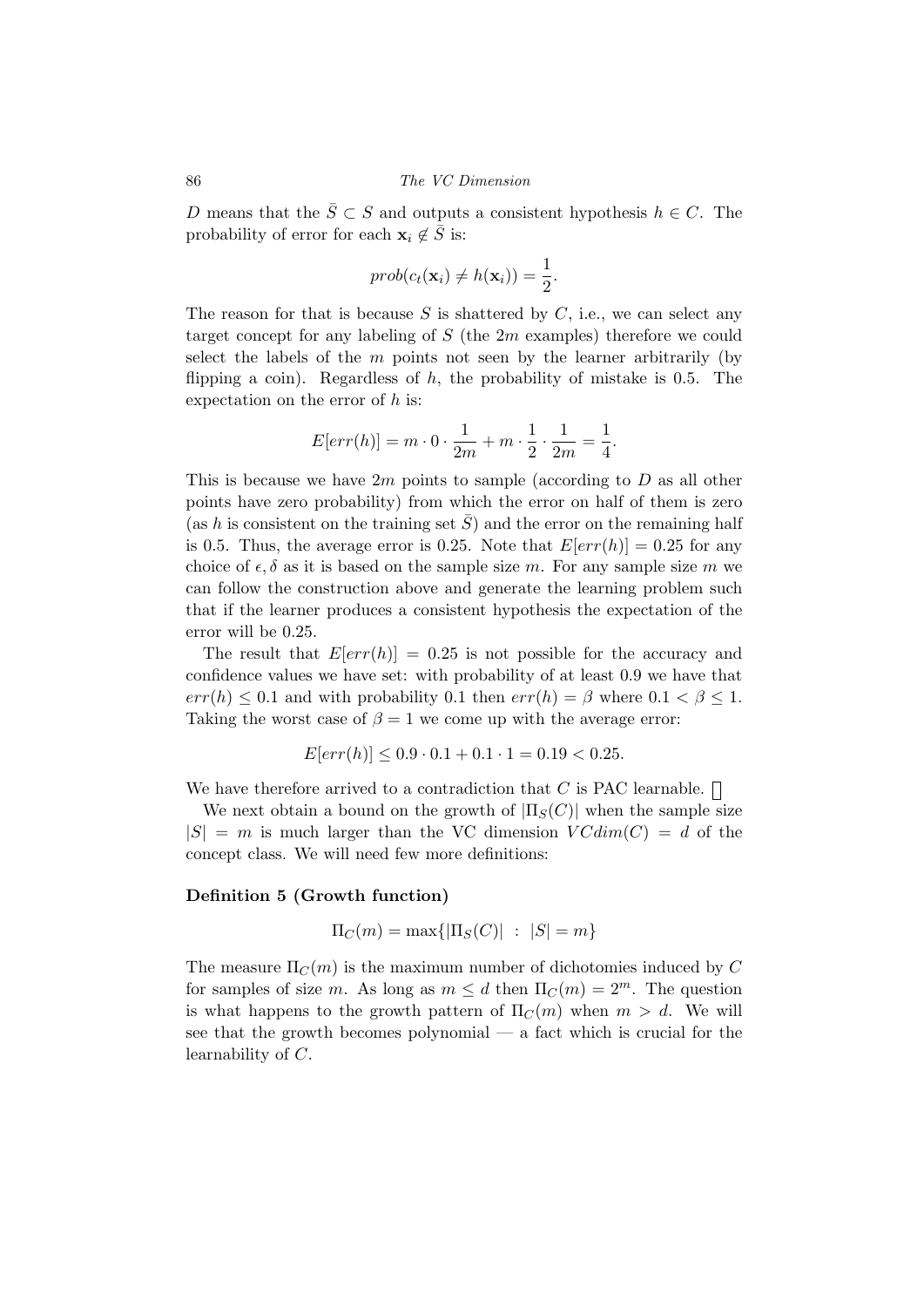Definition 6 For any natural numbers m, d we have the following definition:

$$
\Phi_d(m) = \Phi_d(m-1) + \Phi_{d-1}(m-1) \n\Phi_d(0) = \Phi_0(m) = 1
$$

By induction on  $m, d$  it is possible to prove the following:

#### Theorem 9

$$
\Phi_d(m)=\sum_{i=0}^d\binom{m}{i}
$$

**Proof:** by induction on m, d. For details see [[\[3\]](#page-108-1), pp. 56].

For  $m \leq d$  we have that  $\Phi_d(m) = 2^m$ . For  $m > d$  we can derive a polynomial upper bound as follows.

$$
\left(\frac{d}{m}\right)^d \sum_{i=0}^d \binom{m}{i} \le \sum_{i=0}^d \left(\frac{d}{m}\right)^i \binom{m}{i} \le \sum_{i=0}^m \left(\frac{d}{m}\right)^i \binom{m}{i} = (1 + \frac{d}{m})^m \le e^d
$$

From which we obtain:

$$
\left(\frac{d}{m}\right)^d \Phi_d(m) \le e^d.
$$

Dividing both sides by  $\left(\frac{d}{n}\right)$  $\frac{d}{m}$ )<sup>d</sup> yields:

$$
\Phi_d(m) \le e^d \left(\frac{m}{d}\right)^d = \left(\frac{em}{d}\right)^d = O(m^d).
$$

We need one more result before we are ready to present the main result of this lecture:

**Theorem 10 (Sauer's lemma)** If  $VCdim(C) = d$ , then for any m,  $\Pi_C(m) \leq \Phi_d(m)$ .

**Proof:** By induction on both d, m. For details see [[\[3\]](#page-108-1), pp. 55–56].

Taken together, we have now a fairly interesting characterization on how the combinatorial measure of complexity of the concept class  $C$  scales up with the sample size  $m$ . When the VC dimension of  $C$  is infinite the growth is exponential, i.e.,  $\Pi_C(m) = 2^m$  for all values of m. On the other hand, when the concept class has a bounded VC dimension  $VCdim(C) = d < \infty$ then the growth pattern undergoes a discontinuity from an exponential to a polynomial growth:

$$
\Pi_C(m) = \left\{ \begin{array}{c} 2^m & m \le d \\ \le \left(\frac{em}{d}\right)^d & m > d \end{array} \right\}
$$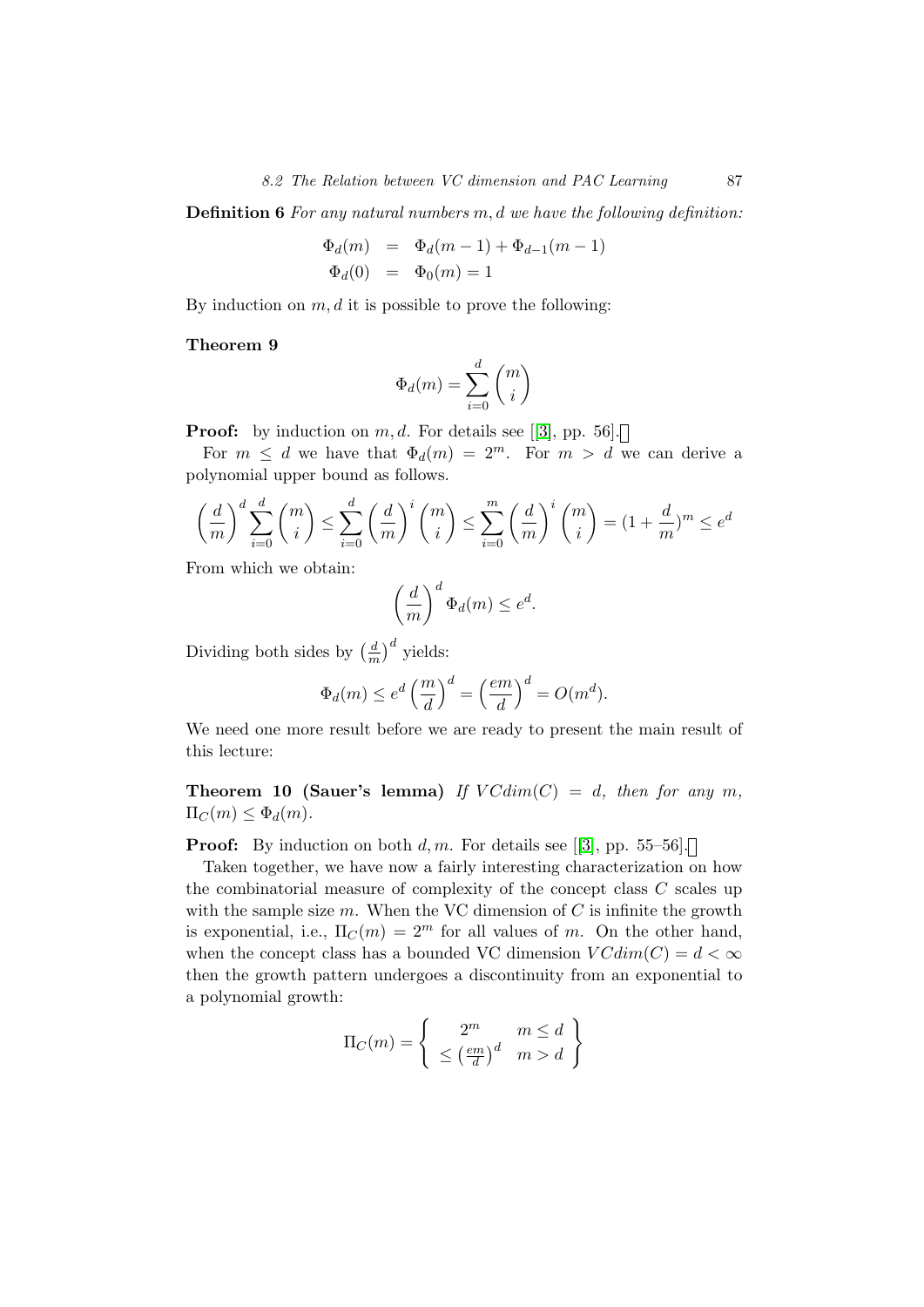#### 88 The VC Dimension

As a direct result of this observation, when  $m \gg d$  is much larger than d the entropy becomes much smaller than  $m$ . Recall than from an information theoretic perspective, the entropy of a random variable  $Z$  with discrete values  $z_1, ..., z_n$  with probabilities  $p_i, i = 1, ..., n$  is defined as:

$$
H(Z) = \sum_{i=0}^{n} p_i \log_2 \frac{1}{p_i},
$$

where  $I(p_i) = \log_2 \frac{1}{p_i}$  $\frac{1}{p_i}$  is a measure of "information", i.e., is large when  $p_i$  is small (meaning that there is much information in the occurrence of an unlikely event) and vanishes when the event is certain  $p_i = 1$ . The entropy is therefore the expectation of information. Entropy is maximal for a uniform distribution  $H(Z) = \log_2 n$ . The entropy in information theory context can be viewed as the number of bits required for coding  $z_1, ..., z_n$ . In coding theory it can be shown that the entropy of a distribution provides the lower bound on the average length of any possible encoding of a uniquely decodable code fro which one symbol goes into one symbol. When the distribution is uniform we will need the maximal number of bits, i.e., one cannot compress the data. In the case of concept class C with VC dimension d, we see that one when  $m \leq d$  all possible dichotomies are realized and thus one will need m bits (as there are  $2<sup>m</sup>$  dichotomies) for representing all the outcomes of the sample. However, when  $m \gg d$  only a small fraction of the  $2<sup>m</sup>$  dichotomies can be realized, therefore the distribution of outcomes is highly non-uniform and thus one would need much less bits for coding the outcomes of the sample. The technical results which follow are therefore a formal way of expressing in a rigorous manner this simple truth — If it is possible to compress, then it is possible to learn. The crucial point is that learnability is a direct consequence of the "phase transition" (from exponential to polynomial) in the growth of the number of dichotomies realized by the concept class.

In the next lecture we will continue to prove the "double sampling" theorem which derives the sample size complexity as a function of the VC dimension.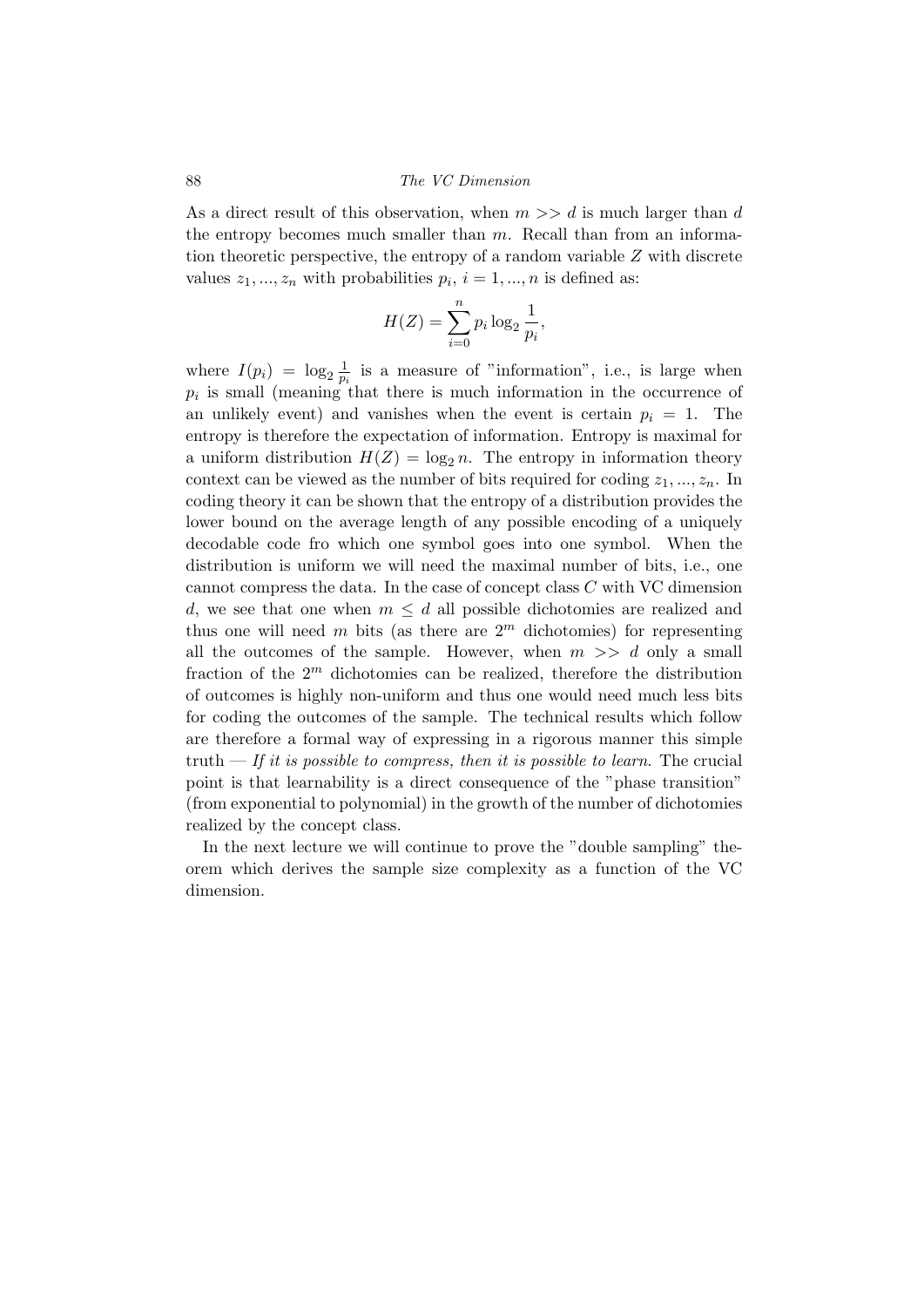## The Double-Sampling Theorem

9

In this lecture will use the measure of VC dimension, which is a combinatorial measure of concept class complexity, to bound the sample size complexity.

#### 9.1 A Polynomial Bound on the Sample Size  $m$  for PAC Learning

In this section we will follow the material presented in Kearns & Vazirani [\[3\]](#page-108-1) pp. 57–61 and prove the following:

**Theorem 11 (Double Sampling)** Let  $C$  be any concept class of  $VC$  dimension d. Let L be any algorithm that when given a set S of m labeled examples  $\{x_i, c(x_i)\}\$ i, sampled i.i.d according to some fixed but unknown distribution D over the instance space X, of some concept  $c \in C$ , produces as output a concept  $h \in C$  that is consistent with S. Then L is a learning algorithm in the formal sense provided that the sample size obeys:

$$
m \ge c_0 \left( \frac{1}{\epsilon} \log \frac{1}{\delta} + \frac{d}{\epsilon} \log \frac{1}{\epsilon} \right)
$$

for some constant  $c_0 > 0$ .

The idea behind the proof is to build an "approximate" concept space which includes concepts arranged such that the distance between the approximate concepts h and the target concept c is at least  $\epsilon$  — where distance is defined as the weight of the region in  $X$  which is in conflict with the target concept. To formalize this story we will need few more definitions. Unless specified otherwise,  $c \in C$  denotes the target concept and  $h \in C$  denotes some concept.

89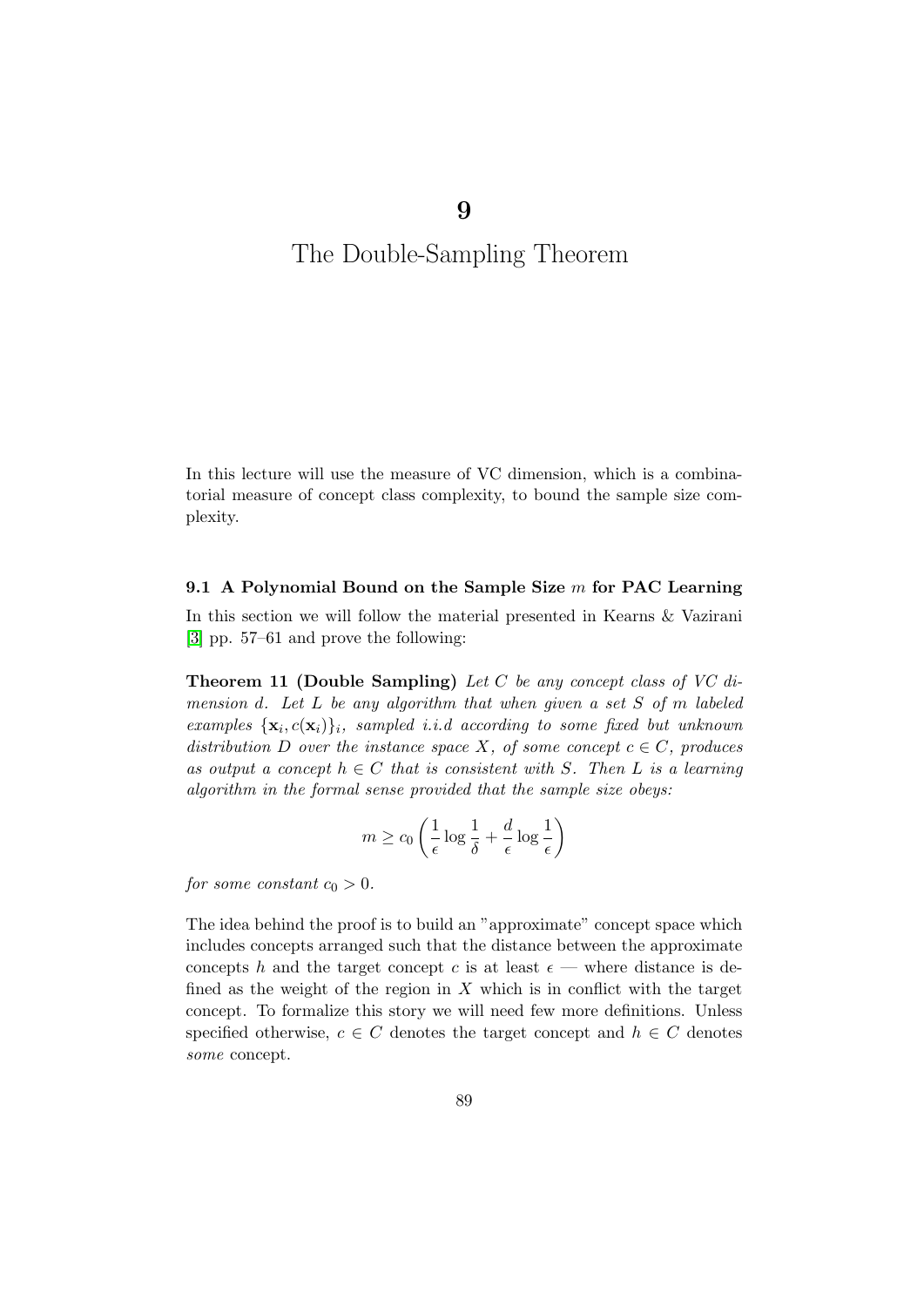90 The Double-Sampling Theorem

#### Definition 7

$$
c\Delta h = h\Delta c = \{ \mathbf{x} : c(\mathbf{x}) \neq h(\mathbf{x}) \}
$$

 $c\Delta h$  is the region in instance space where both concepts do not agree the error region. The probability that  $\mathbf{x} \in c\Delta h$  is equal to (by definition)  $err(h)$ .

#### Definition 8

$$
\Delta(c) = \{h\Delta c : h \in C\}
$$
  

$$
\Delta_{\epsilon}(c) = \{h\Delta c : h \in C \text{ and } err(h) \ge \epsilon\}
$$

 $\Delta(c)$  is a set of error regions, one per concept  $h \in C$  over all concepts. The error regions are with respect to the target concept. The set  $\Delta_{\epsilon}(c) \subset \Delta(c)$ is the set of all error regions whose weight exceeds  $\epsilon$ . Recall that weight is defined as the probability that a point sampled according to D will hit the region.

It will be important for later to evaluate the VC dimension of  $\Delta(c)$ . Unlike C, we are not looking for the VC dimension of a class of function but the VC dimension of a set of regions in space. Recall the definition of  $\Pi_C(S)$ from the previous lecture: there were two equivalent definitions one based on a set of vectors each representing a labeling of the instances of S induced by some concept. The second, yet equivalent, definition is based on a set of subsets of S each induced by some concept (where the concept divides the sample points of  $S$  into positive and negative labeled points). So far it was convenient to work with the first definition, but for evaluating the VC dimension of  $\Delta(c)$  it will be useful to consider the second definition:

$$
\Pi_{\Delta(c)}(S) = \{r \cap S : r \in \Delta(c)\},\
$$

that is, the collection of subsets of  $S$  induced by intersections with regions of  $\Delta(c)$ . An intersection between S and a region r is defined as the subset of points from  $S$  that fall into  $r$ . We can easily show that the VC dimensions of C and  $\Delta(c)$  are equal:

#### Lemma 1

$$
VCdim(C) = VCdim(\Delta(c)).
$$

**Proof:** we have that the elements of  $\Pi_C(S)$  and  $\Pi_{\Delta(C)}(S)$  are susbsets of  $S$ , thus we need to show that for every  $S$  the cardinality of both sets is equal  $|\Pi_C(S)| = |\Pi_{\Delta(c)}(S)|$ . To do that it is sufficient to show that for every element  $s \in \Pi_C(S)$  there is a unique corresponding element in  $\Pi_{\Delta(c)}(S)$ . Let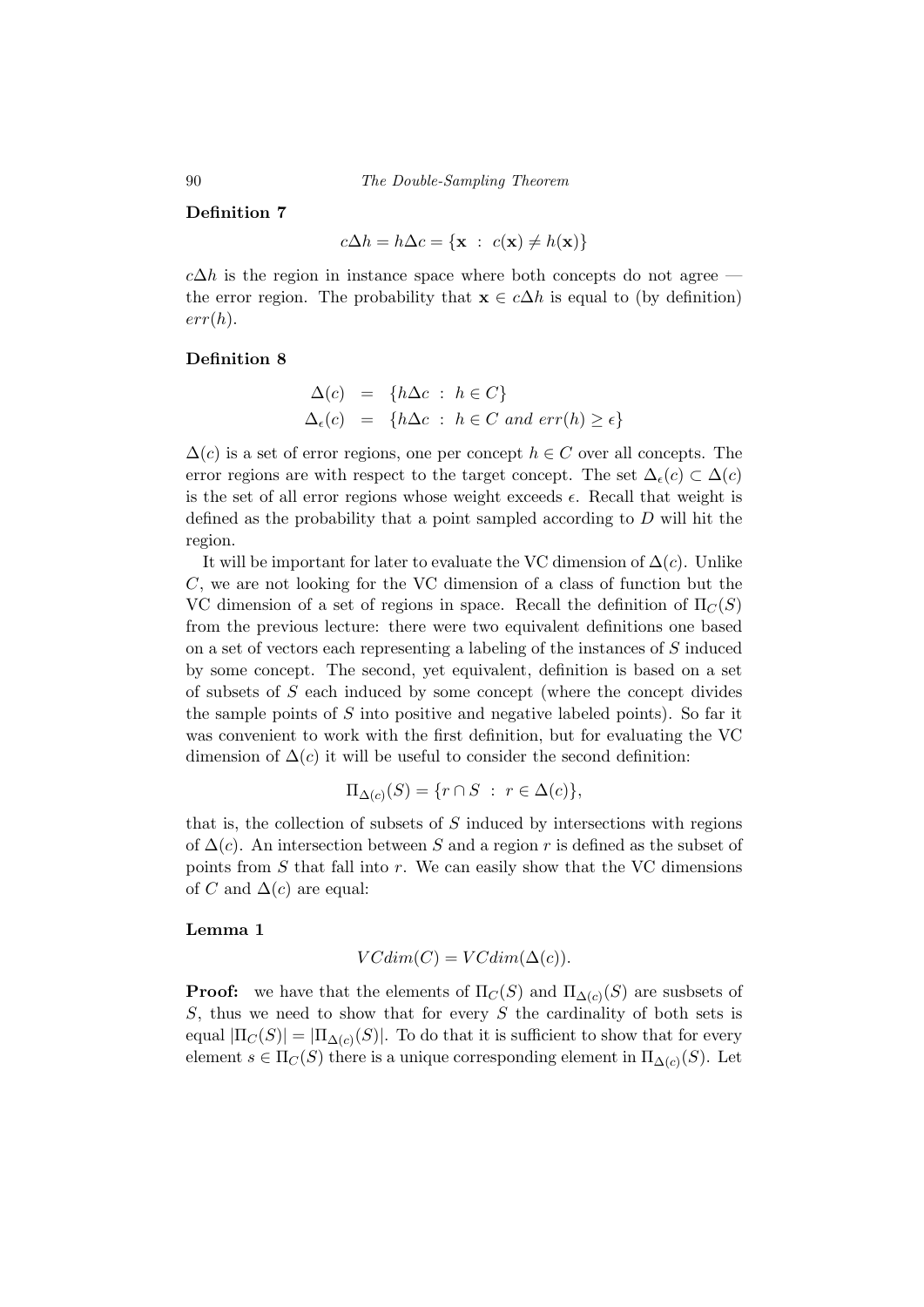$c \cap S$  be the subset of S induced by the target concept c. The set s (a subset of S) is realized by some concept h (those points in S which were labeled positive by h). Therefore, the set  $s \cap (c \cap S)$  is the subset of S containing the points that hit the region  $h\Delta c$  which is an element of  $\Pi_{\Delta(c)}(S)$ . Since this is a one-to-one mapping we have that  $|\Pi_C(S)| = |\Pi_{\Delta(C)}(S)|$ .

**Definition 9** ( $\epsilon$ -net) For every  $\epsilon > 0$ , a sample set S is an  $\epsilon$ -net for  $\Delta(c)$ if every region in  $\Delta_{\epsilon}(c)$  is hit by at least one point of S:

$$
\forall r \in \Delta_{\epsilon}(c), \quad S \cap r \neq \emptyset.
$$

In other words, if S hits all the error regions in  $\Delta(c)$  whose weight exceeds  $\epsilon$ , then S is an  $\epsilon$ -net. Consider as an example the concept class of intervals on the line [0, 1]. A concept is defined by an interval  $[\alpha_1, \alpha_2]$  such that all points inside the interval are positive and all those outside are negative. Given  $c \in C$  is the target concept and  $h \in C$  is some concept, then the error region  $h\Delta c$  is the union of two intervals:  $I_1$  consists of all points  $x \in h$ which are not in c, and  $I_2$  the interval of all points  $x \in c$  but which are not in  $h$ . Assume that the distribution  $D$  is uniform (just for the sake of this example) then,  $prob(x \in I) = |I|$  which is the length of the interval I. As a result,  $err(h) > \epsilon$  if either  $|I_1| > \epsilon/2$  or  $|I_2| > \epsilon/2$ . The sample set

$$
S = \{x = \frac{k\epsilon}{2} \; : \; k = 0, 1, ..., 2/\epsilon\}
$$

contains sample points from 0 to 1 with increments of  $\epsilon/2$ . Therefore, every interval larger than  $\epsilon$  must be hit by at least one point from S and by definition S is an  $\epsilon$ -net.

It is important to note that if S forms an  $\epsilon$ -net then we are guaranteed that  $err(h) \leq \epsilon$ . Let  $h \in C$  be the consistent hypothesis with S (returned by the learning algorithm L). Becuase h is consistent,  $h\Delta c \in \Delta(c)$  has not been hit by S (recall that  $h\Delta c$  is the error region with respect to the target concept c, thus if h is consistent then it agrees with c over  $S$  and therefore S does not hit  $h\Delta c$ . Since S forms an  $\epsilon$ -net for  $\Delta(c)$  we must have  $h\Delta c \notin \Delta_{\epsilon}(c)$  (recall that by definition S hits all error regions with weight larger than  $\epsilon$ ). As a result, the error region  $h\Delta c$  must have a weight smaller than  $\epsilon$  which means that  $err(h) \leq \epsilon$ .

The conclusion is that if we can *bound* the probability that a random sample S does not form an  $\epsilon$ -net for  $\Delta(c)$ , then we have bounded the probability that a concept h consistent with S has  $err(h) > \epsilon$ . This is the goal of the proof of the double-sampling theorem which we are about to prove below: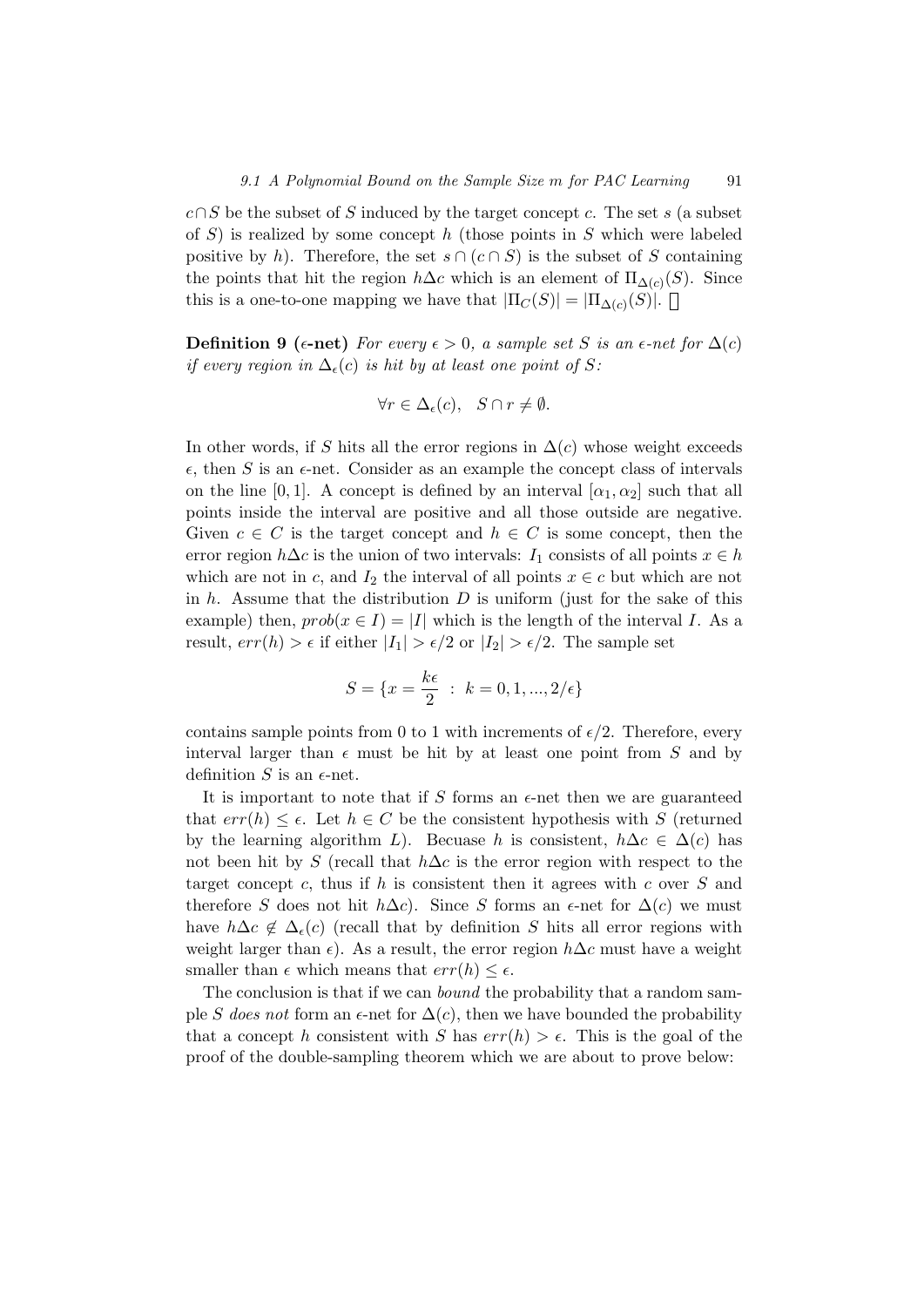**Proof (following Kearns & Vazirani [\[3\]](#page-108-1) pp. 59–61):** Let  $S_1$  be a random sample of size m (sampled i.i.d. according to the unknown distribution D) and let A be the event that  $S_1$  does not form an  $\epsilon$ -net for  $\Delta(c)$ . From the preceding discussion our goal is to upper bound the probability for A to occur, i.e.,  $prob(A) \leq \delta$ .

If A occurs, i.e.,  $S_1$  is not an  $\epsilon$ -net, then by definition there must be some region  $r \in \Delta_{\epsilon}(c)$  which is not hit by  $S_1$ , that is  $S_1 \cap r = \emptyset$ . Note that  $r = h\Delta(c)$  for some concept h which is consistent with  $S_1$ . At this point the space of possibilities is infinite, because the probability that we fail to hit  $h\Delta(c)$  in m random examples is at most  $(1-\epsilon)^m$ . Thus the probability that we fail to hit *some*  $h\Delta c \in \Delta_{\epsilon}(c)$  is bounded from above by  $|\Delta(c)|(1-\epsilon)^{m}$ — which does not help us due to the fact that  $|\Delta(c)|$  is infinite. The idea of the proof is to turn this into a finite space by using another sample, as follows.

Let  $S_2$  be another random sample of size m. We will select m (for both  $S_1$  and  $S_2$ ) to guarantee a high probability that  $S_2$  will hit r many times. In fact we wish that  $S_2$  will hit r at least  $\frac{\epsilon m}{2}$  with probability of at least 0.5:

$$
prob(|S_2 \cap r| > \frac{\epsilon m}{2}) = 1 - prob(|S_2 \cap r| \le \frac{\epsilon m}{2}).
$$

We will use the Chernoff bound (lower tail) to obtain a bound on the righthand side term. Recall that if we have  $m$  Bernoulli trials (coin tosses)  $Z_1, ..., Z_m$  with expectation  $E(Z_i) = p$  and we consider the random variable  $Z = Z_1 + ... + Z_m$  with expectation  $E(Z) = \mu$  (note that  $\mu = pm$ ) then for all  $0 < \psi < 1$  we have:

$$
prob(Z < (1 - \psi)\mu) \leq e^{-\frac{\mu\psi^2}{2}}.
$$

Considering the sampling of  $m$  examples that form  $S_2$  as Bernoulli trials, we have that  $\mu \geq \epsilon m$  (since the probability that an example will hit r is at least  $\epsilon$ ) and  $\psi = 0.5$ . We obtain therefore:

$$
prob(|S_2 \cap r| \le (1 - \frac{1}{2})\epsilon m) \le e^{-\frac{\epsilon m}{8}} = \frac{1}{2}
$$

which happens when  $m = \frac{8}{6}$  $\frac{8}{\epsilon} \ln 2 = O(\frac{1}{\epsilon})$  $(\frac{1}{\epsilon})$ . To summarize what we have obtained so far, we have calculated the probability that  $S_2$  will hit r many times *given* that r was fixed using the previous sampling, i.e., given that  $S_1$ does not form an  $\epsilon$ -net. To formalize this, let B denote the combined event that  $S_1$  does not form an  $\epsilon$ -event and  $S_2$  hits r at least  $\epsilon m/2$  times. Then, we have shown that for  $m = O(1/\epsilon)$  we have:

$$
prob(B/A)\geq \frac{1}{2}.
$$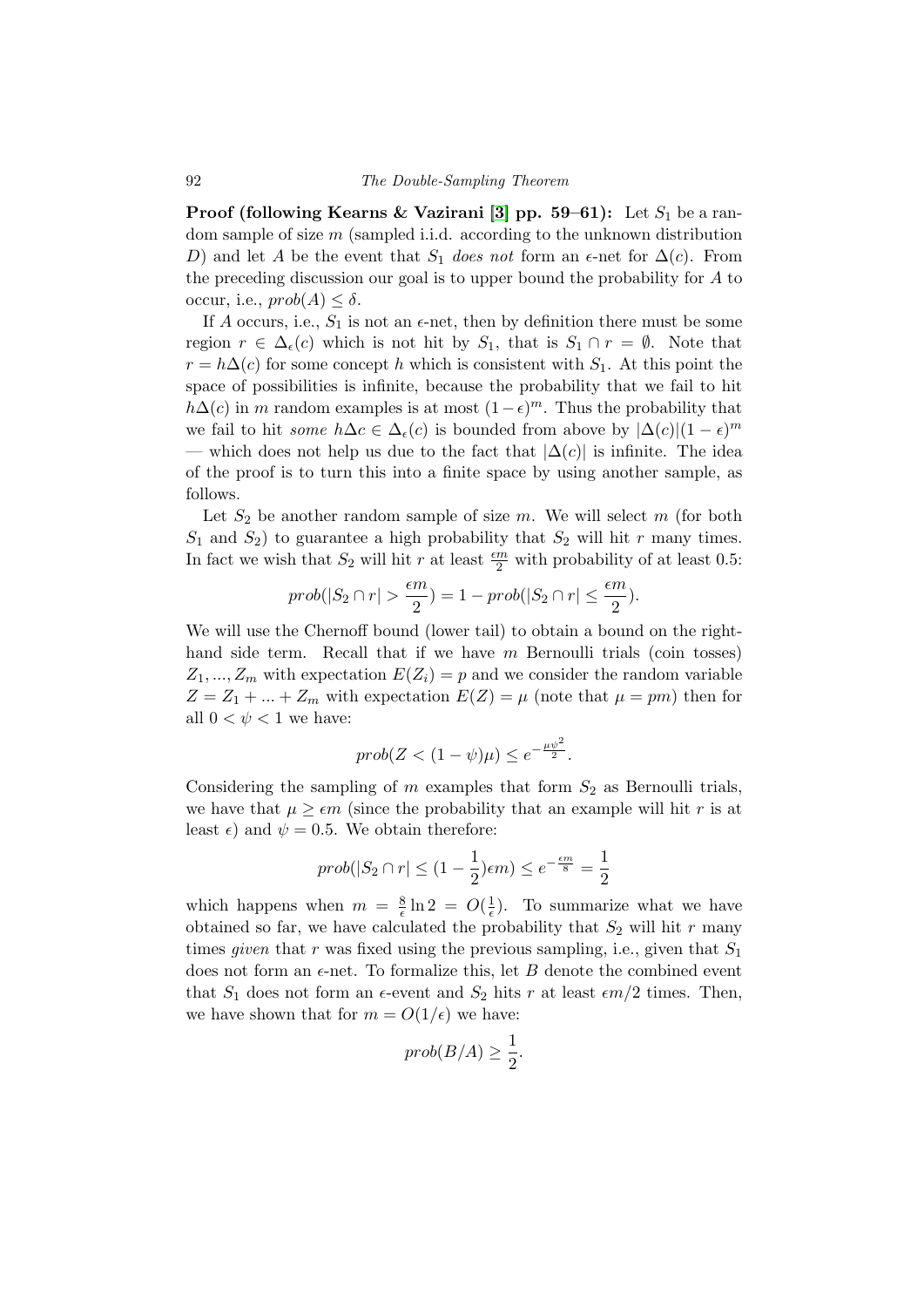From this we can calculate  $prob(B)$ :

$$
prob(B) = prob(B/A)prob(A) \ge \frac{1}{2}prob(A),
$$

which means that our original goal of bounding  $prob(A)$  is equivalent to finding a bound  $prob(B) \leq \delta/2$  because  $prob(A) \leq 2 \cdot prob(B) \leq \delta$ . The crucial point with the new goal is that to analyze the probability of the event B, we need only to consider a finite number of possibilities, namely to consider the regions of

$$
\Pi_{\Delta_{\epsilon}(c)}(S_1 \cup S_2) = \{r \cap \{S_1 \cup S_2\} : r \in \Delta_{\epsilon}(c)\}.
$$

This is because the occurrence of the event  $B$  is equivalent to saying that there is some  $r \in \Pi_{\Delta_{\epsilon}(c)}(S_1 \cup S_2)$  such that  $|r| \geq \epsilon m/2$  (i.e., the region r is hit at least  $\epsilon m/2$  times) and  $S_1 \cap r = \emptyset$ . This is because  $\Pi_{\Delta_{\epsilon}(c)}(S_1 \cup S_2)$ contains all the subsets of  $S_1 \cup S_2$  realized as intersections over all regions in  $\Delta_{\epsilon}(c)$ . Thus even though we have an infinite number of regions we still have a finite number of subsets. We wish therefore to analyze the following probability:

$$
prob (r \in \Pi_{\Delta_{\epsilon}(c)}(S_1 \cup S_2) : |r| \geq \epsilon m/2 \text{ and } S_1 \cap r = \emptyset).
$$

Let  $S = S_1 \cup S_2$  a random sample of 2m (note that since the sampling is i.i.d. it is equivalent to sampling  $S_1$  and  $S_2$  separately) and r satisfying  $|r| \ge \epsilon m/2$ being *fixed*. Consider some random partitioning of S into  $S_1$  and  $S_2$  and consider then the problem of estimating the probability that  $S_1 \cap r = \emptyset$ . This problem is equivalent to the following combinatorial question: we have 2m balls, each colored Red or Blue, with exactly  $l \geq \epsilon m/2$  Red balls. We divide the  $2m$  balls into groups of equal size  $S_1$  and  $S_2$  and we are interested in bounding the probability that all of the  $l$  balls fall in  $S_2$  (that is, the probability that  $S_1 \cap r = \emptyset$ . This in turn is equivalent to first dividing the 2m uncolored balls into  $S_1$  and  $S_2$  groups and then randomly choose l of the balls to be colored Red and analyze the probability that all of the Red balls fall into  $S_2$ . This probability is exactly

$$
\frac{\binom{m}{l}}{\binom{2m}{l}} = \prod_{i=0}^{l-1} \frac{m-i}{2m-i} \le \prod_{i=0}^{l-1} \frac{1}{2} = \frac{1}{2^l} = 2^{-\epsilon m/2}.
$$

This probability was evaluated for a fixed S and r. Thus, the probability that this occurs for *some*  $r \in \Pi_{\Delta_{\epsilon}(c)}(S)$  satisfying  $|r| \geq \epsilon m/2$  (which is  $prob(B)$ ) can be calculated by summing over all possible fixed  $r$  and applying the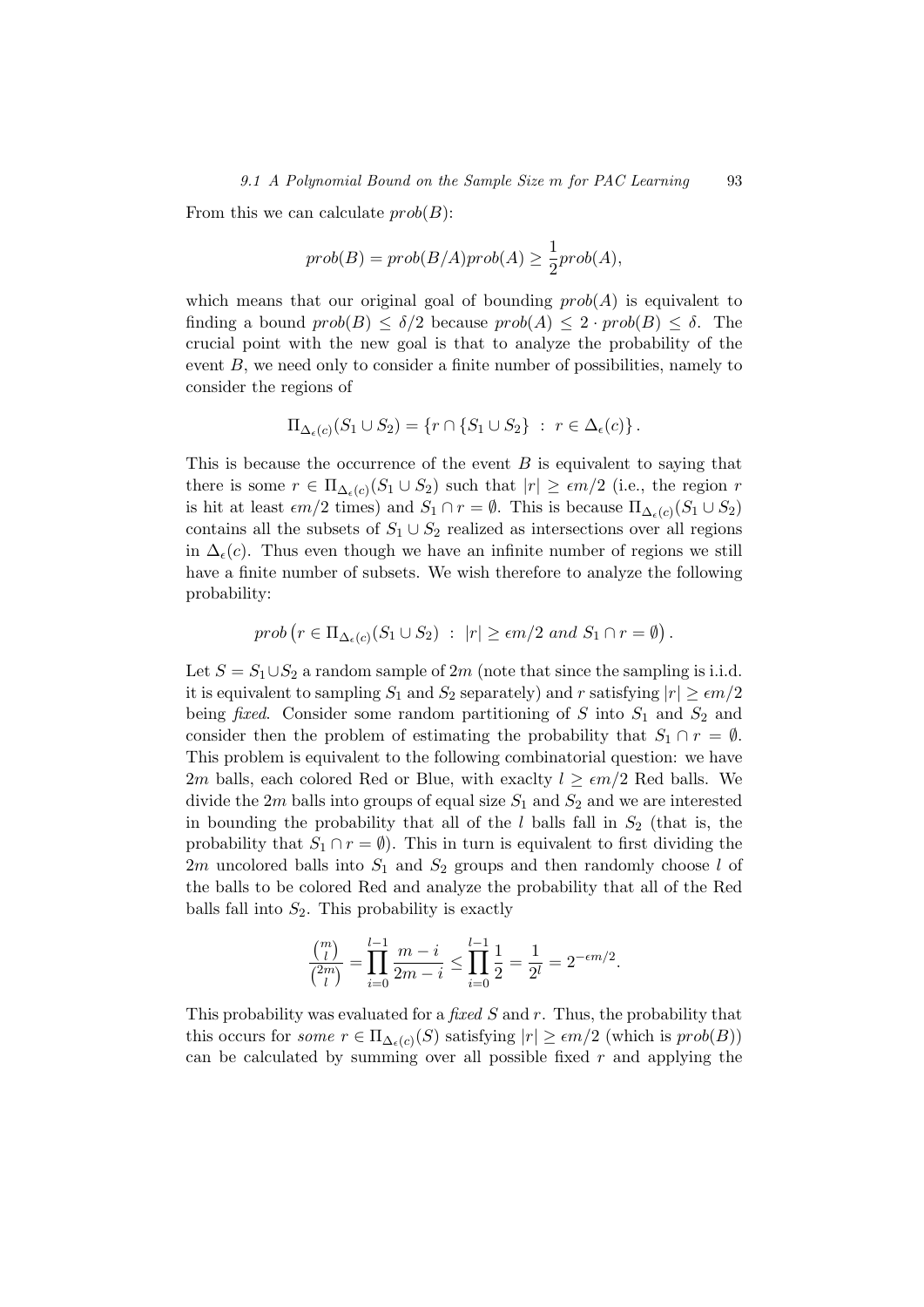94 The Double-Sampling Theorem

union bound  $prob(\sum_{i} Z_i) \leq \sum_{i} prob(Z_i)$ :

$$
prob(B) \leq |\Pi_{\Delta_{\epsilon}(c)}(S)| 2^{-\epsilon m/2} \leq |\Pi_{\Delta(c)}(S)| 2^{-\epsilon m/2}
$$
  
= 
$$
|\Pi_{C}(S)| 2^{-\epsilon m/2} \leq \left(\frac{2\epsilon m}{d}\right)^{d} 2^{-\epsilon m/2} \leq \frac{\delta}{2},
$$

from which it follows that:

$$
m = O\left(\frac{1}{\epsilon}\log\frac{1}{\delta} + \frac{d}{\epsilon}\log\frac{1}{\epsilon}\right).
$$

#### $\Box$

Few comments are worthwhile at this point:

- (i) It is possible to show that the upper bound on the sample complexity m is tight by showing that the lower bound on m is  $\Omega(d/\epsilon)$  (see [[\[3\]](#page-108-1), pp. 62]).
- (ii) The treatment above holds also for the unrealizable case (target concept  $c \notin C$ ) with slight modifications to the bound. In this context, the learning algorithm  $L$  must simply minimize the sample (empirical) error  $\hat{err}(h)$  defined:

$$
e\hat{r}r(h) = \frac{1}{m} |\{i : h(\mathbf{x}_i) \neq y_i\}| \quad \mathbf{x}_i \in S.
$$

The generalization of the double-sampling theorem (Derroye'82) states that the empirical errors converge uniformly to the true errors:

$$
prob\left(\max_{h\in C}|er\hat{r}(h)-err(h)|\geq \epsilon\right)\leq 4e^{(4\epsilon+4\epsilon^2)}\left(\frac{\epsilon m^2}{d}\right)^d 2^{-m\epsilon^2/2}\leq \delta,
$$

from which it follows that

$$
m = O\left(\frac{1}{\epsilon^2} \log \frac{1}{\delta} + \frac{d}{\epsilon^2} \log \frac{1}{\epsilon}\right).
$$

Taken together, we have arrived to a fairly remarkable result. Despite the fact that the distribution  $D$  from which the training sample  $S$  is drawn from is unknown (but is known to be fixed), the learner simply needs to minimize the empirical error. If the sample size  $m$  is large enough the learner is guaranteed to have minimized the true errors for some accuracy and confidence parameters which define the sample size complexity. Equivalently,

$$
|Opt(C) - \hat{err}(h)| \longrightarrow_{m \to \infty} 0.
$$

Not only is the convergence is independent of D but also the rate of convergence is independent (namely, it does not matter where the optimal  $h^*$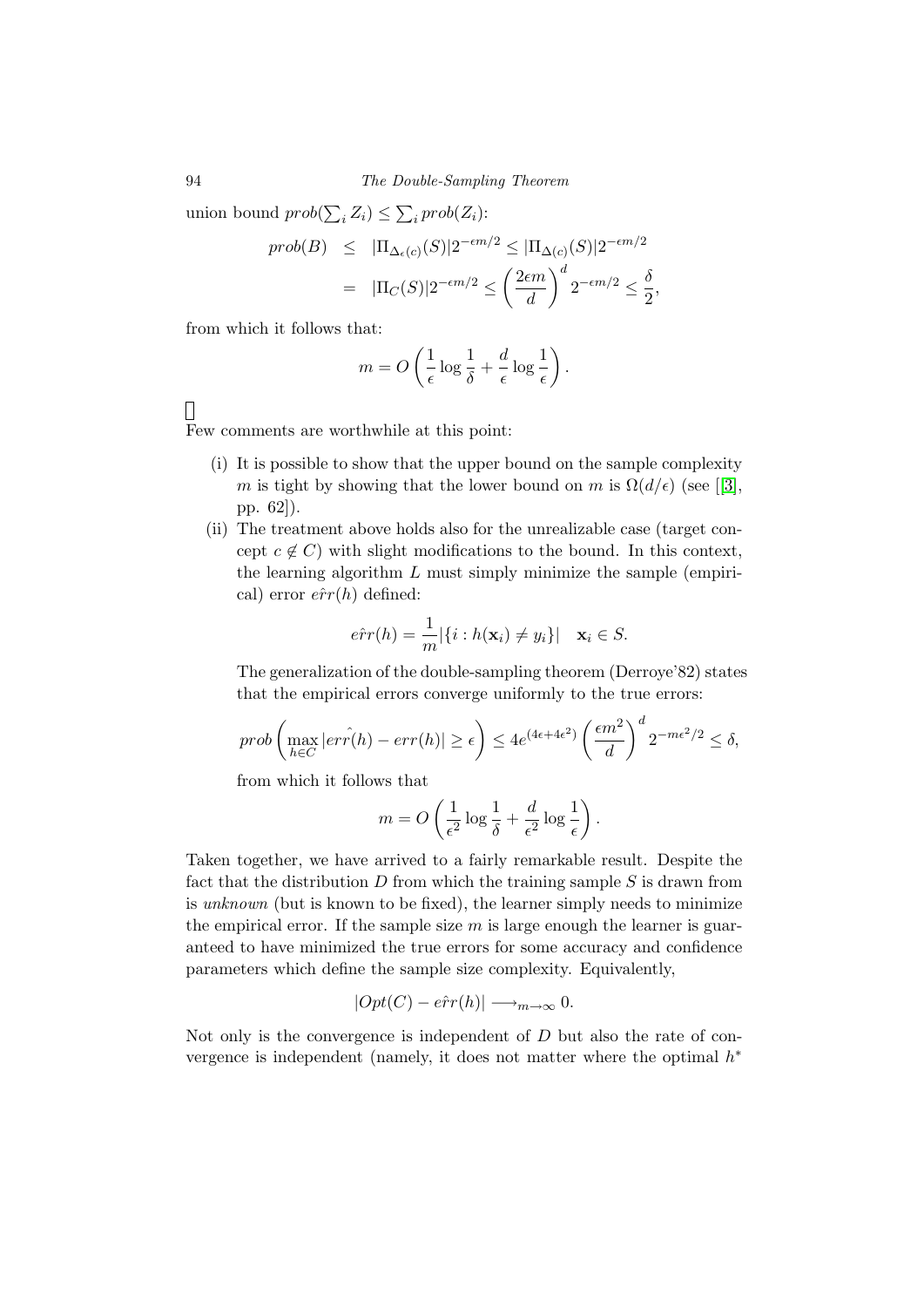is located). The latter is very important because without it one could arbitrarily slow down the convergence rate by maliciously choosing D. The beauty of the results above is that D does not have an effect at all — one simply needs to choose the sample size to be large enough for the accuracy, confidence and VC dimension of the concept class to be learned over.

#### 9.2 Optimality of SVM Revisited

In Lecture [4](#page-33-0) we discussed the large margin principle for finding an optimal separating hyperplane. It is natural to ask how does the PAC theory presented so far explains why a maximal margin hyperplane is optimal with regard to the formal sense of learning (i.e. to generalization from empirical errors to true errors)? We saw in the previous section that the sample complexity  $m(\epsilon, \delta, d)$  depends also on the VC dimension of the concept class which is  $n + 1$  for hyperplanes in  $\mathbb{R}^n$ . Thus, another natural question that may certainly arise is what is the gain in employing the "kernel trick"? For a fixed m, mapping the input instance space X of dimension n to some higher (exponentially higher) feature space might simply mean that we are compromising the accuracy and confidence of the learner (since the VC dimension is equal to the instance space dimension plus 1).

Given a fixed sample size  $m$ , the best the learner can do is to minimize the empirical error and at the same time to try to minimize the VC dimension d of the concept class. The smaller  $d$  is, for a fixed  $m$ , the higher the accuracy and confidence of the learning algorithm. Likewise, the smaller  $d$  is, for a fixed accuracy and confidence values, the smaller sample size is required.

There are two possible ways to decrease  $d$ . First is to decrease the dimension  $n$  of the instance space  $X$ . This amounts to "feature selection", namely find a subset of coordinates that are the most "relevant" to the learning task r perform a dimensionality reduction via PCA, for example. A second approach is to maximize the margin. Let the margin associated with the separating hyperplane h (i.e. consistent with the sample S) be  $\gamma$ . Let the input vectors  $\mathbf{x} \in X$  have a bounded norm,  $|\mathbf{x}| \leq R$ . It can be shown that the VC dimension of the concept class  $C_{\gamma}$  of hyperplanes with margin  $\gamma$  is:

$$
C_{\gamma}=\min\left\{\frac{R^2}{\gamma^2},n\right\}+1.
$$

Thus, if the margin is very small then the VC dimension remains  $n + 1$ . As the margin gets larger, there comes a point where  $R^2/\gamma^2 < n$  and as a result the VC dimension decreases. Moreover, mapping the instance space  $X$  to some higher dimension feature space will not change the VC dimension as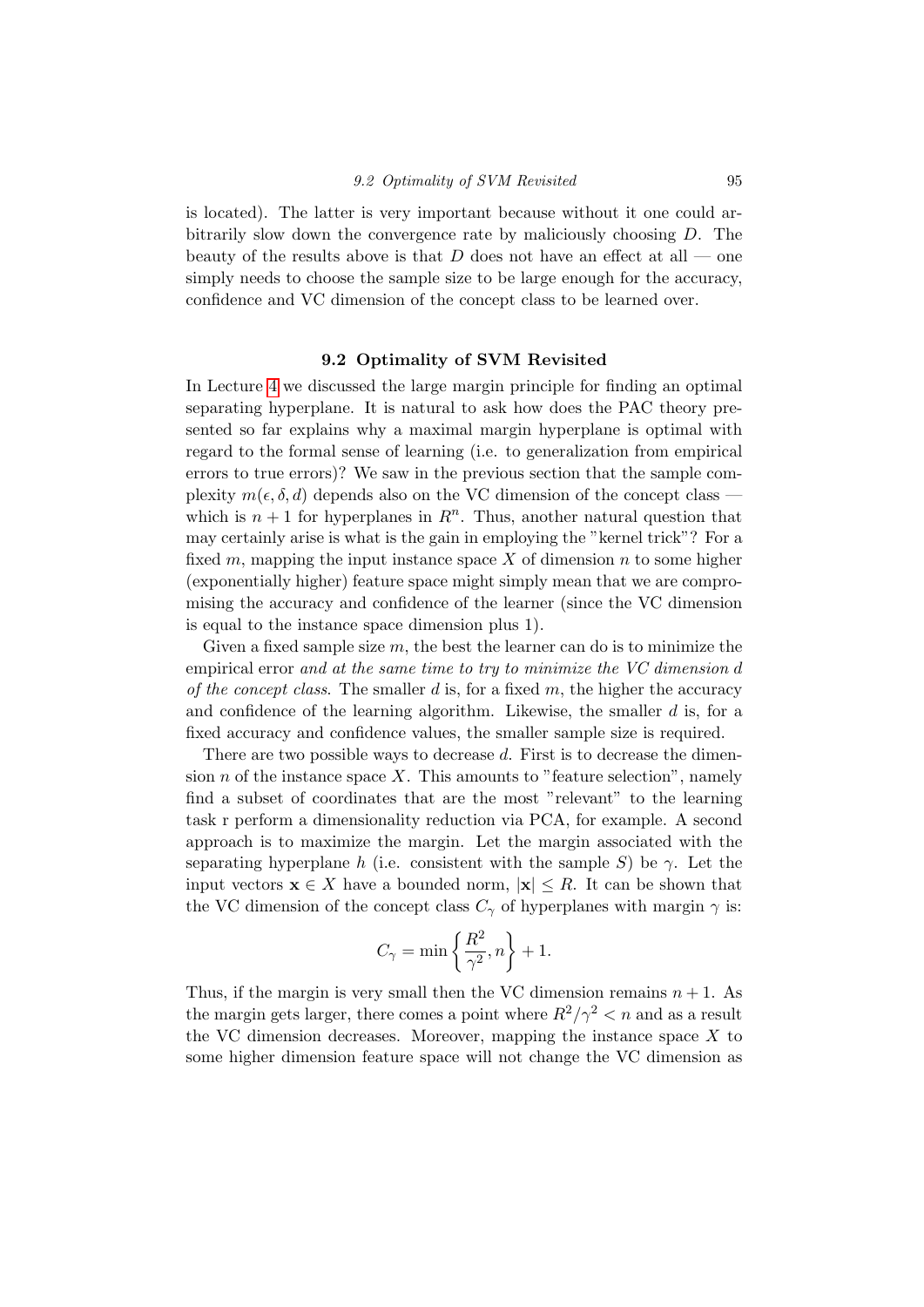long as the margin remains the same. It is expected that the margin will not scale down or will not scale down as rapidly as the scaling up of dimension from image space to feature space.

To conclude, maximizing the margin (while minimizing the empirical error) is advantageous as it decreases the VC dimension of the concept class and causes the accuracy and confidence values of the learner to be largely immune to dimension scaling up while employing the kernel trick.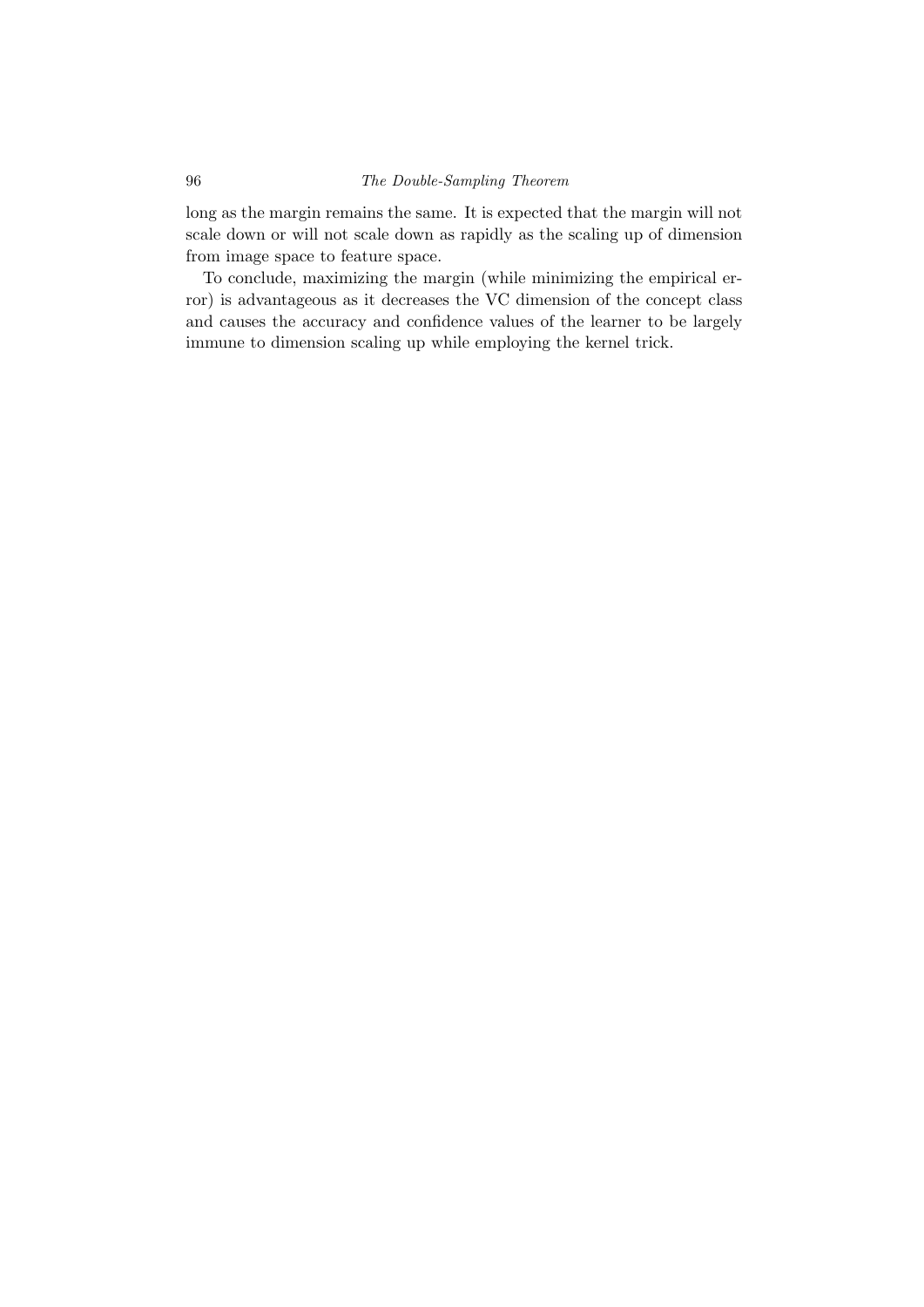## Appendix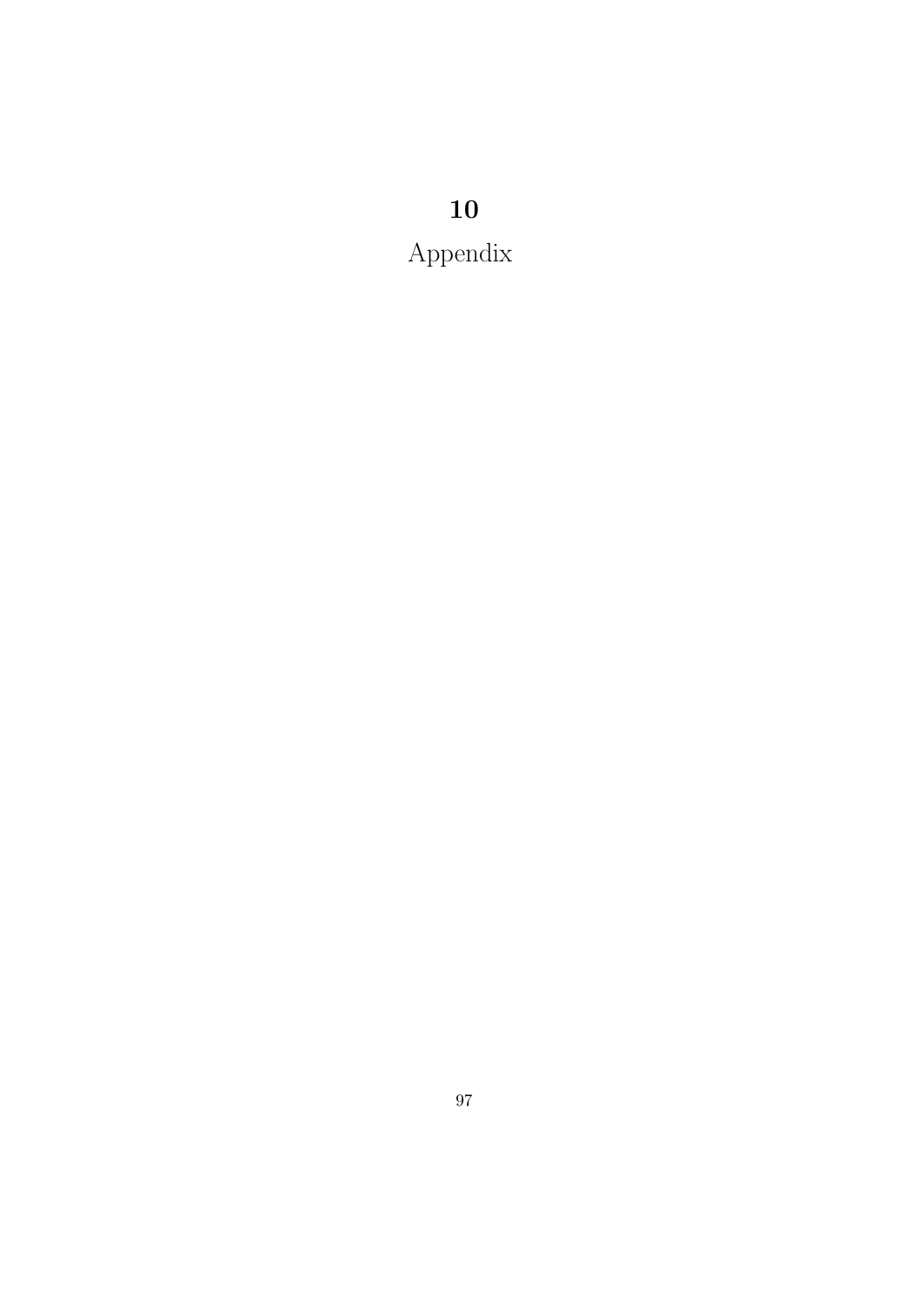#### 98 Appendix

#### A0.1 Variance, Covariance, etc.

Let X, Y be two random variables and let  $f(x, y)$  be some function on  $x \in$  $X, y \in Y$ , and let  $p(x, y)$  be the probability of the event x and y occurring together. The expectation  $E[f(x, y)]$  is defined:

$$
E[f(x,y)] = \sum_{x \in X} \sum_{y \in Y} f(x,y)p(x,y)
$$

. The mean, variance and covariance are defined:

$$
\mu_x = E[X] = \sum_{x} \sum_{y} x p(x, y)
$$
  
\n
$$
\mu_y = E[Y] = \sum_{x} \sum_{y} y p(x, y)
$$
  
\n
$$
\sigma_x^2 = Var[X] = E[(x - \mu_x)^2] = \sum_{x} \sum_{y} (x - \mu_x)^2 p(x, y)
$$
  
\n
$$
\sigma_y^2 = Var[Y] = E[(y - \mu_y)^2] = \sum_{x} \sum_{y} (y - \mu_y)^2 p(x, y)
$$
  
\n
$$
\sigma_{xy} = Cov(XY) = E[(x - \mu_x)(y - \mu_y)] = \sum_{x} \sum_{y} (x - \mu_x)(y - \mu_y) p(x, y)
$$

In vector-matrix notation, let **x** represent the *n* random variables of  $X_1, ..., X_n$ , i.e.,  $\mathbf{x} = (x_1, ..., x_n)^\top$  is an instance vector and  $p(\mathbf{x})$  is the probability of the instance occurrence. Then the mean is a vector  $\mu$  and the covariance matrix E are defined:

$$
\mu = \sum_{\mathbf{x} \in \{X_1, \dots, X_n\}} \mathbf{x} p(\mathbf{x})
$$

$$
E = \sum_{\mathbf{x}} (\mathbf{x} - \mu)(\mathbf{x} - \mu)^{\top} p(\mathbf{x})
$$

Note that the covariance matrix  $E$  is the linear superposition of rank-1 matrices  $(\mathbf{x} - \mu)(\mathbf{x} - \mu)^\top$  with coefficients  $p(\mathbf{x})$ . The diagonal of E containes the variances of the variables  $x_1, ..., x_n$ . For a uniform distribution and a sample data S consisting of m points, let  $A = [\mathbf{x}_1 - \mu, ..., \mathbf{x}_m - \mu]$  be the matrix whose columns consist of the points centered around the mean:  $\mu = \frac{1}{n}$  $\frac{1}{m} \sum_i \mathbf{x}_i$ . The (sample) covariance matrix is  $E = \frac{1}{m} A A^{\top}$ .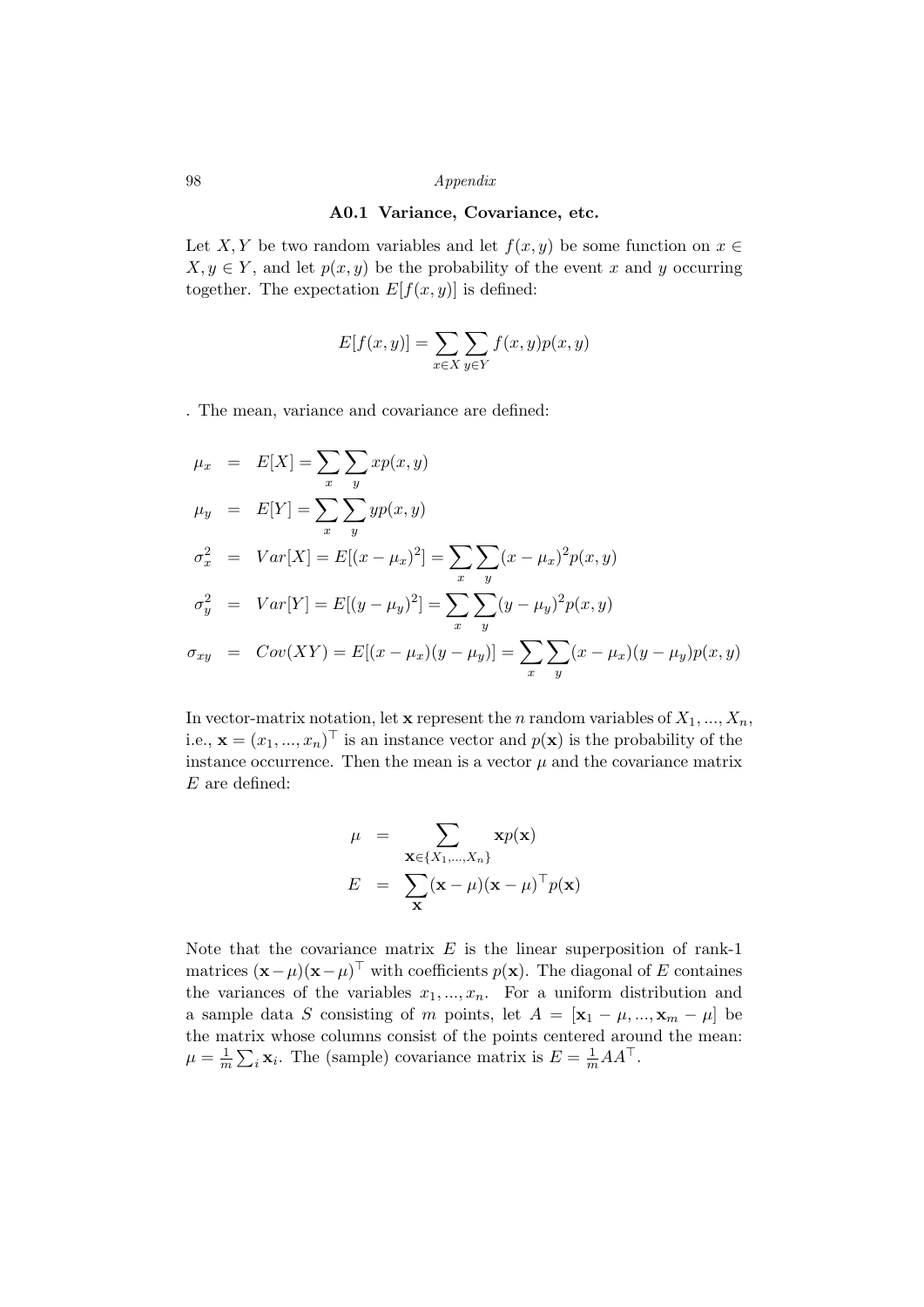#### A0.2 Derivatives of Matrix Operations: Scalar Functions of a Vector

The two most important examples of a scalar function of a vector x are the linear form  $\mathbf{a}^\top \mathbf{x}$  and the quadratic form  $\mathbf{x}^\top A \mathbf{x}$  for some square matrix A.

$$
d(\mathbf{a}^{\top}\mathbf{x}) = \mathbf{a}^{\top} d\mathbf{x}
$$
  
\n
$$
d(\mathbf{x}^{\top} A\mathbf{x}) = (d\mathbf{x})^{\top} A\mathbf{x} + \mathbf{x}^{\top} A (d\mathbf{x})
$$
  
\n
$$
= ((d\mathbf{x})^{\top} A\mathbf{x})^{\top} + \mathbf{x}^{\top} A (d\mathbf{x})
$$
  
\n
$$
= \mathbf{x}^{\top} (A + A^{\top}) d\mathbf{x}
$$

where the derivative  $d(\mathbf{x}^\top A\mathbf{x})$  using the rule of products  $d(f \cdot g) = (df) \cdot g +$  $f \cdot (dg)$  where  $g = A\mathbf{x}$  and  $f = \mathbf{x}^\top$  and noting that  $d(A\mathbf{x}) = Ad\mathbf{x}$ . Thus,  $\frac{d}{d\mathbf{x}}(\mathbf{a}_{\mathbf{x}}^{\top}\mathbf{x}) = \mathbf{a}^{\top}$  and  $\frac{d}{d\mathbf{x}}(\mathbf{x}^{\top}A\mathbf{x})) = \mathbf{x}^{\top}(A + A^{\top})$ . If A is symmetric then  $\frac{d}{d\mathbf{x}}(\mathbf{x}^\top A\mathbf{x})) = (2A\mathbf{x})^\top.$ 

#### A0.3 Primer on Constrained Optimization A0.3.1 Equality Constraints and Lagrange Multipliers

Consider first the general optimization with equality constraints which gives rise to the notion of Lagrange multipliers.

<span id="page-102-0"></span>
$$
\begin{array}{ll}\n\min \mathbf{x} & f(\mathbf{x}) \\
\text{subject to} \\
\mathbf{h}(\mathbf{x}) = 0\n\end{array} \tag{0.1}
$$

where  $f: R^n \to R$  and  $\mathbf{h}: R^n \to R^k$  where  $\mathbf{h}$  is a vector function  $(h_1, ..., h_k)$ each from  $R<sup>n</sup>$  to R. We want to derive a necessary and sufficient constraint for a point  $x_0$  to be a local minimum subject to the k equality constraints  $h(x) = 0$ . Assume that  $x_0$  is a *regular* point, meaning that the gradient vectors  $\nabla h_i(\mathbf{x})$  are linearly independent. Note that  $\nabla \mathbf{h}(\mathbf{x}_o)$  is a  $k \times n$  matrix and the null space of this matrix:

$$
null(\nabla \mathbf{h}(\mathbf{x}_o)) = {\mathbf{y} : \nabla \mathbf{h}(\mathbf{x}_o)\mathbf{y} = 0}
$$

defines the *tangent* plane at the point  $x<sub>o</sub>$ . We have the following fundamental theorem:

$$
\nabla f(\mathbf{x}_o) \perp null(\nabla \mathbf{h}(\mathbf{x}_o))
$$

in other words, all vectors **y** spanning the tangent plane at the point  $\mathbf{x}_o$  are also perpendicular to the gradient of f at  $x_o$ .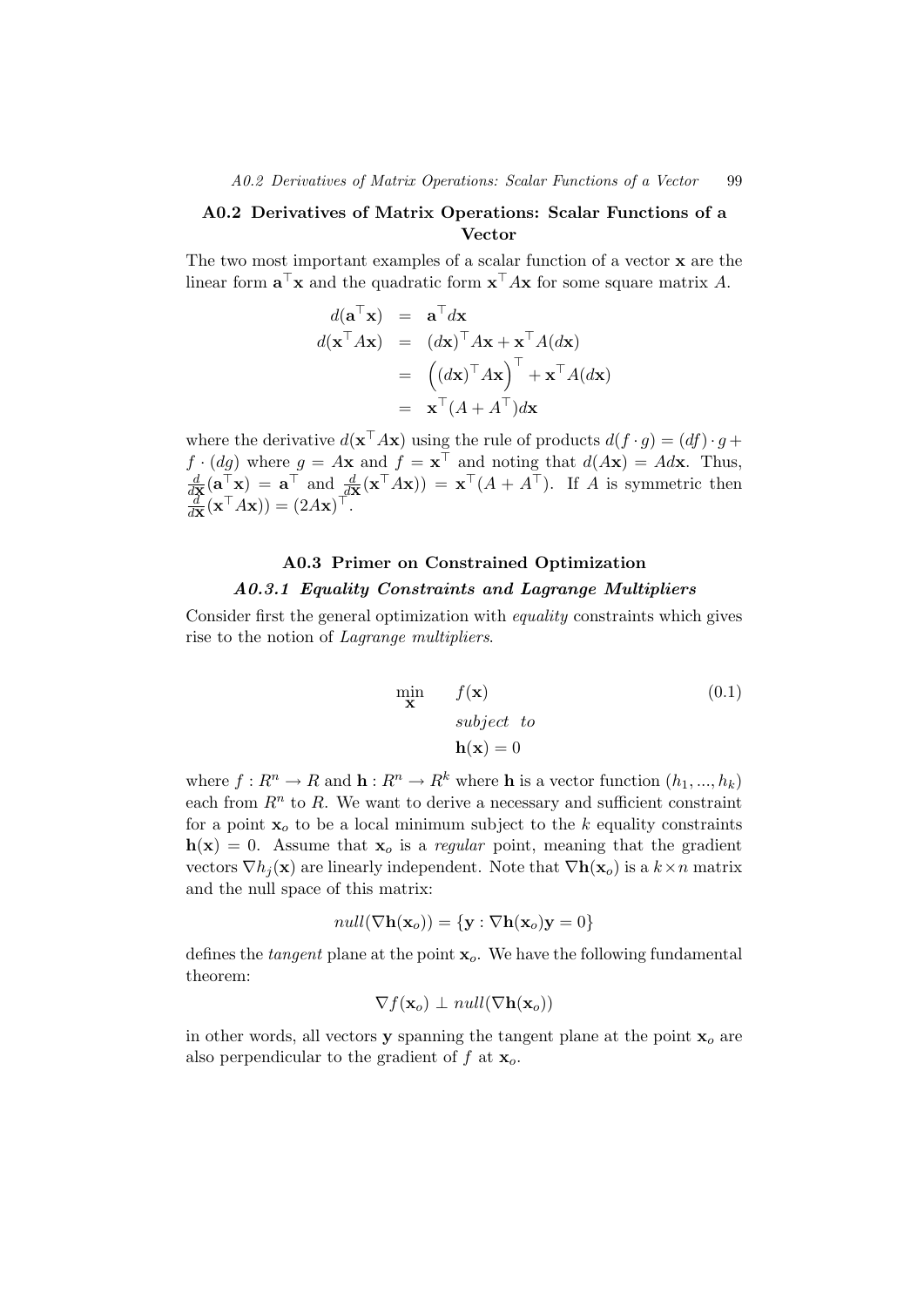#### 100 Appendix

The sketch of the proof is as follows. Let  $\mathbf{x}(t)$ ,  $-a \leq t < a$ , be a smooth curve on the surface  $h(x) = 0$ , i.e.,  $h(x(t)) = 0$ . Let  $x_0 = x(0)$  and  $y =$  $\frac{d}{dt}\mathbf{x}(0)$  the tangent to the curve at  $\mathbf{x}_o$ . From the definition of tangency, the vector y lives in  $null(\nabla h(\mathbf{x}_o))$ , i.e.,  $\mathbf{y} \cdot \nabla h_j(\mathbf{x}(0)) = 0$ ,  $j = 1, ..., k$ . Since  $\mathbf{x}_o = \mathbf{x}(0)$  is a local extremum of  $f(\mathbf{x})$ , then

$$
0 = \frac{d}{dt} f(\mathbf{x}(t))|_{t=0} = \sum \frac{\partial f}{\partial x_i} \frac{dx_i}{dt}|_{t=0} = \nabla f(\mathbf{x}_o) \cdot \mathbf{y}.
$$

As a corollary of this basic theorem, the gradient vector  $\nabla f(\mathbf{x}_o) \in span{\nabla h_1(\mathbf{x}_o), ..., \nabla h_k(\mathbf{x}_o)}$ , i.e.,

$$
\nabla f(\mathbf{x}_o) + \sum_{i=1}^k \lambda_i \nabla h_i(\mathbf{x}_o) = 0,
$$

where the coefficients  $\lambda_i$  are called *Lagrange Multipliers* and the expression:

$$
f(\mathbf{x}) + \sum_i \lambda_i h_i(\mathbf{x})
$$

is called the Lagrangian of the optimization problem [\(0.1\)](#page-102-0).

#### A0.3.2 Inequality Constraints and KKT conditions

Consider next the general constrained optimization with inequality constraints (called "non-linear programming"):

<span id="page-103-0"></span>
$$
\min_{\mathbf{x}} f(\mathbf{x})
$$
\nsubject to\n
$$
\mathbf{h}(\mathbf{x}) = 0
$$
\n
$$
\mathbf{g}(\mathbf{x}) \le 0
$$
\n(0.2)

where  $\mathbf{g}: R^n \to R^s$ . We will assume that the optimal solution  $\mathbf{x}_o$  is a regular point which has the following meaning: Let  $J$  be the set of indices j such that  $g_i(\mathbf{x}_o) = 0$ , then  $\mathbf{x}_o$  is a regular point if the gradient vectors  $\nabla h_i(\mathbf{x}_o), \nabla g_i(\mathbf{x}_o), i = 1, ..., k$  and  $j \in J$  are linearly independent. A basic result (we will not prove here) is the Karush-Kuhn-Tucker (KKT) theorem:

Let  $x_0$  be a local minimum of the problem and suppose  $x_0$  is a regular point. Then, there exist  $\lambda_1, ..., \lambda_k$  and  $\mu_1 \geq 0, ..., \mu_s \geq 0$  such that: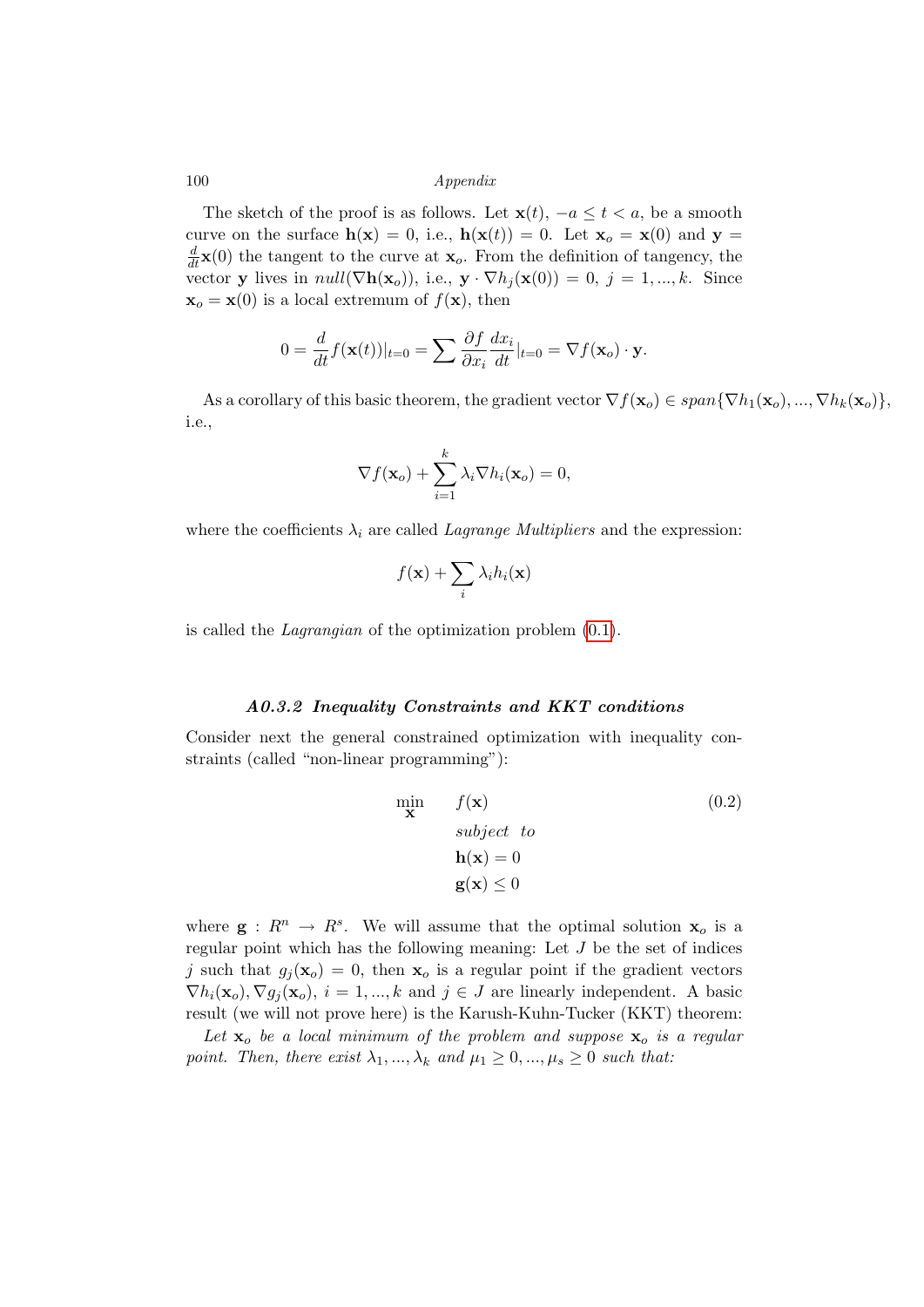

<span id="page-104-0"></span>Fig. A0.1. Geometric interpreatation of Duality (see text).

$$
\nabla f(\mathbf{x}_o) + \sum_{i=1}^k \lambda_i \nabla h_i(\mathbf{x}_o) + \sum_{j=1}^s \mu_j \nabla g_j(\mathbf{x}_o) = 0, \qquad (0.3)
$$

$$
\sum_{j=1}^{s} \mu_j g_j(\mathbf{x}_o) = 0. \tag{0.4}
$$

Note that the condition  $\sum \mu_j g_j(\mathbf{x}_o) = 0$  is equivalent to the condition that  $\mu_j g_j(\mathbf{x}_o) = 0$  (since  $\mu \geq 0$  and  $\mathbf{g}(\mathbf{x}_o) \leq 0$  thus there sum cannot vanish unless each term vanishes) which in turn implies:  $\mu_j = 0$  when  $g_j(\mathbf{x}_o) < 0$ . The expression

$$
L(\mathbf{x}, \lambda, \mu) = f(\mathbf{x}) + \sum_{i=1}^{k} \lambda_i h_i(\mathbf{x}) + \sum_{j=1}^{s} \mu_j g_j(\mathbf{x})
$$

is the Lagrangian of the problem [\(0.2\)](#page-103-0) and the associated condition  $\mu_j g_j(\mathbf{x}_o) =$ 0 is called the KKT condition.

The remaining concepts we need are the "duality" and the "Lagrangian Dual" problem.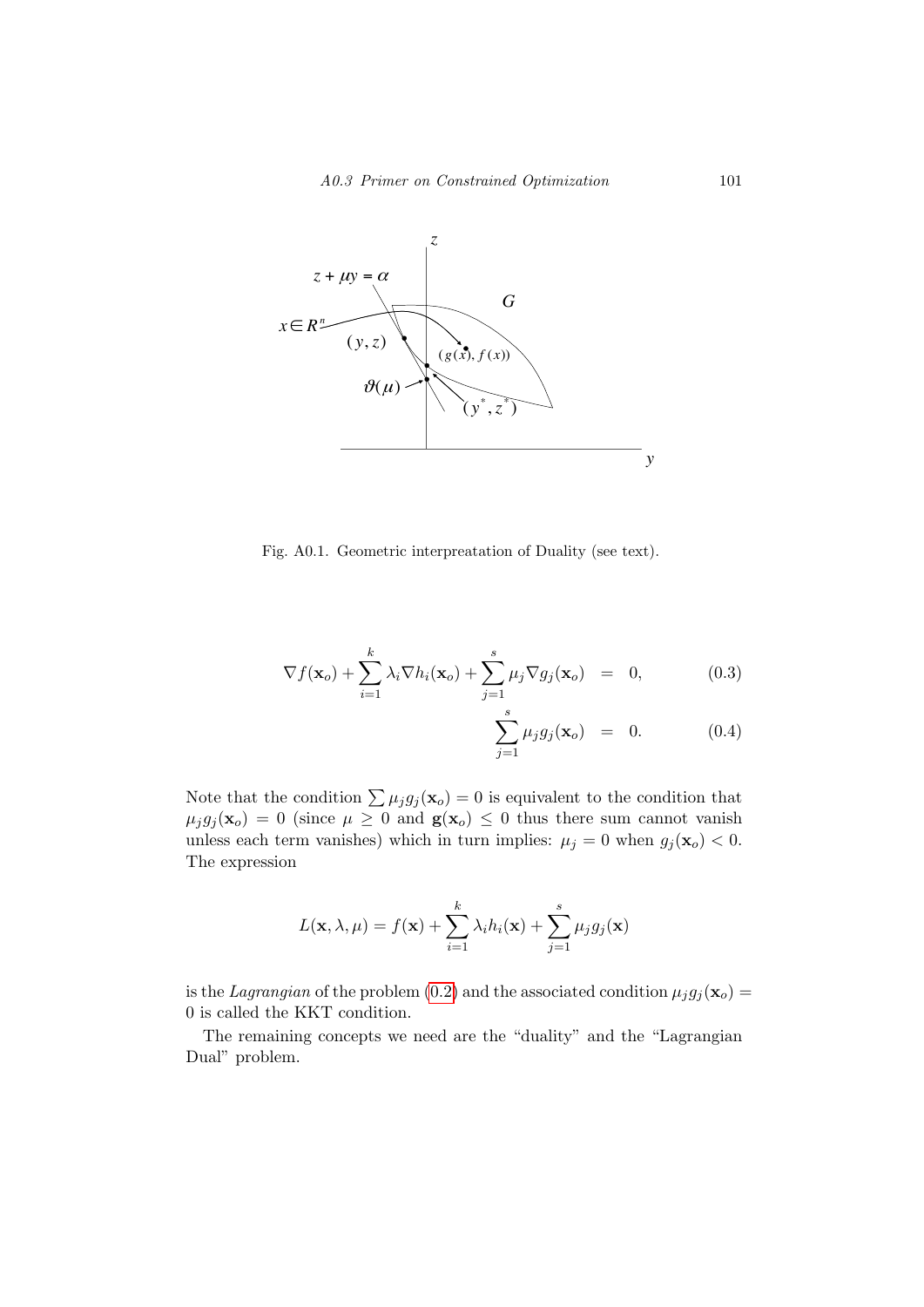#### 102 Appendix

#### A0.3.3 The Langrangian Dual Problem

The optimization problem [\(0.2\)](#page-103-0) is called the "Primal" problem. The Lagrangian Dual problem is defined as:

$$
\max_{\lambda,\mu} \qquad \theta(\lambda,\mu) \tag{0.5}
$$

$$
subject to\n\mu \ge 0
$$
\n(0.6)

where

$$
\theta(\lambda,\mu) = \min_{\mathbf{X}} \{ f(\mathbf{x}) + \sum_{i} \lambda_i h_i(\mathbf{x}) + \sum_{j} \mu_j g_j(\mathbf{x}) \}.
$$

Note that  $\theta(\lambda, \mu)$  may assume the value  $-\infty$  for some values of  $\lambda, \mu$  (thus to be rigorous we should have replaced "min" with "inf"). The first basic result is the weak duality theorem:

Let **x** be a feasible solution to the primal (i.e.,  $h(x) = 0, g(x) \le 0$ ) and let  $(\lambda, \mu)$  be a feasible solution to the dual problem (i.e.,  $\mu \geq 0$ ), then  $f(\mathbf{x}) \geq 0$  $\theta(\lambda,\mu)$ 

The proof is immediate:

$$
\theta(\lambda, \mu) = \min_{\mathbf{y}} \{ f(\mathbf{y}) + \sum_{i} \lambda_i h_i(\mathbf{y}) + \sum_{j} \mu_j g_j(\mathbf{y}) \}
$$
  
\n
$$
\leq f(\mathbf{x}) + \sum_{i} \lambda_i h_i(\mathbf{x}) + \sum_{j} \mu_j g_j(\mathbf{x})
$$
  
\n
$$
\leq f(\mathbf{x})
$$

where the latter inequality follows from  $h(\mathbf{x}) = 0$  and  $\sum_j \mu_j g_j(\mathbf{x}) \leq 0$ because  $\mu \geq 0$  and  $\mathbf{g}(\mathbf{x}) \leq 0$ . As a corollary of this theorem we have:

<span id="page-105-0"></span>
$$
\min_{\mathbf{X}} \{ f(\mathbf{x}) : \mathbf{h}(\mathbf{x}) = 0, \mathbf{g}(\mathbf{x}) \le 0 \} \ge \max_{\lambda, \mu} \{ \theta(\lambda, \mu) : \mu \ge 0 \}. \tag{0.7}
$$

The next basic result is the *strong duality* theorem which specifies the conditions for when the inequality in [\(0.7\)](#page-105-0) becomes equality:

Let  $f(.)$ ,  $g()$  be convex functions and let  $h()$  be affine, i.e.,  $h(x) = Ax - b$ where A is a  $k \times n$  matrix, then

$$
\min_{\mathbf{X}} \{f(\mathbf{x}): \mathbf{h}(\mathbf{x}) = 0, \mathbf{g}(\mathbf{x}) \le 0\} = \max_{\lambda,\mu} \{\theta(\lambda,\mu): \mu \ge 0\}.
$$

The strong duality theorem allows one to solve for the primal problem by first dualizing it and solving for the dual problem instead (we will see exactly how to do it when we return to solving the primal problem  $(4.3)$ ). When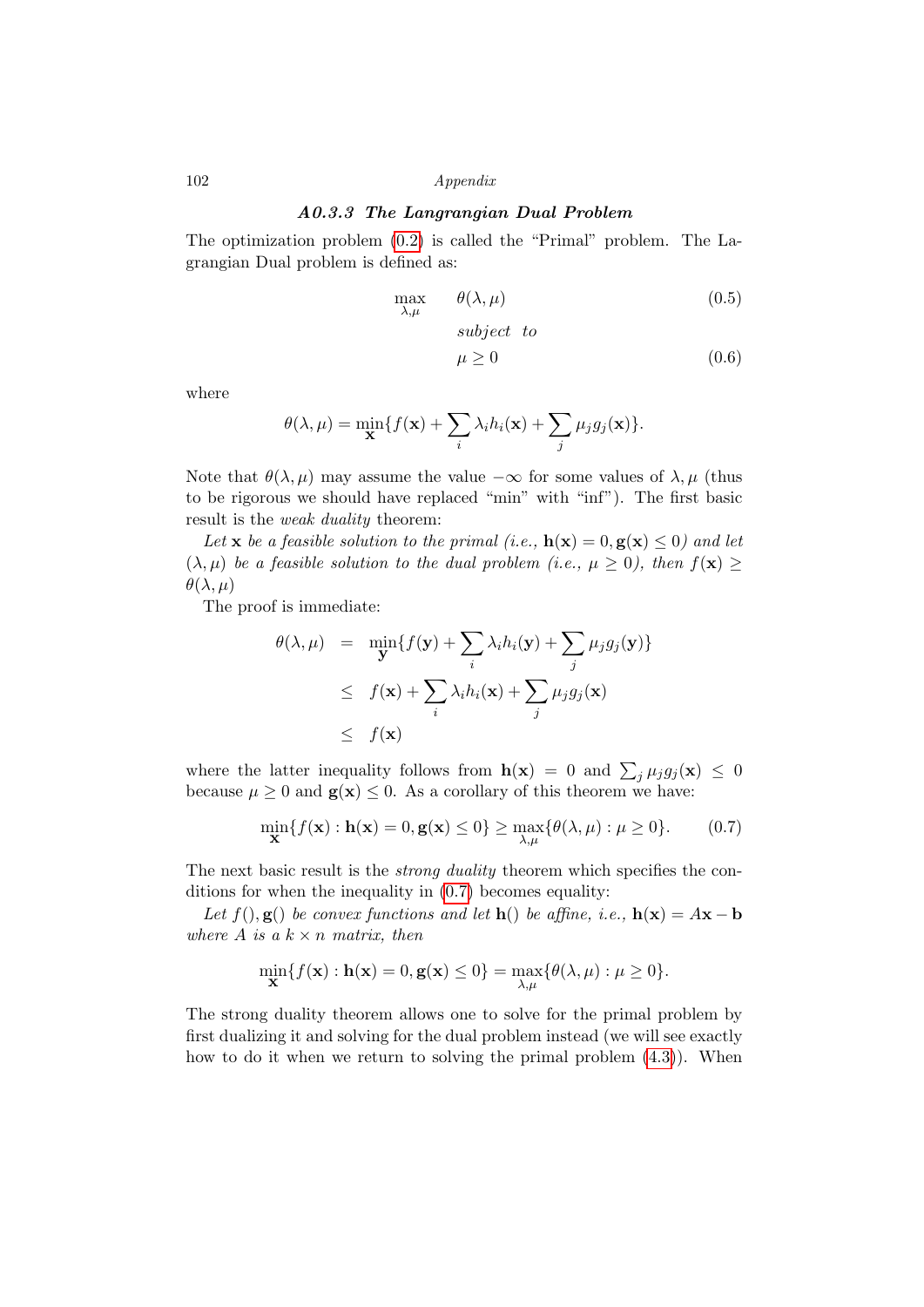

<span id="page-106-0"></span>Fig. A0.2. An example of duality gap arising from non-convexity (see text).

the (convexity) conditions above do not hold we obtain

$$
\min_{\mathbf{X}} \{ f(\mathbf{x}) : \mathbf{h}(\mathbf{x}) = 0, \mathbf{g}(\mathbf{x}) \le 0 \} > \max_{\lambda, \mu} \{ \theta(\lambda, \mu) : \mu \ge 0 \}
$$

which means that the optimal solution to the dual problem provides only a lower bound to the primal problem — this situation is called a *duality gap*. Taken together, the "duality theorem" summarizes the discussion so far:

Theorem 12 (Duality Theorem) In order for  $x^*$  to be an optimal Primal solution and  $(\lambda^*, \mu^*)$  to be an optimal Dual solution, it is necessary and sufficient that:

- (i)  $\mathbf{x}^*$  is Primal feasible,
- (ii)  $\mu^* \geq 0$  and  $\mu_{j} = 0$  for all  $g_j(\mathbf{x}^*) < 0$ ,
- (iii)  $\mathbf{x}^* \in argmin_{\mathbf{x}} L(\mathbf{x}, \lambda^*, \mu^*).$

We will end this section with a geometric interpretation of duality.

#### A0.3.4 Geometric Interpretation of Duality

For clarity we will consider a primal problem with a single inequality constraint: min ${f(\mathbf{x}) : g(\mathbf{x}) \leq 0}$  where  $g: R^n \to R$ .

Consider the set  $G = \{(y, z) : y = g(\mathbf{x}), z = f(\mathbf{x})\}$  in the  $(y, z)$  plane. The set G is the image of  $\mathbb{R}^n$  under the  $(g, f)$  map (see Fig. [A0.1\)](#page-104-0). The primal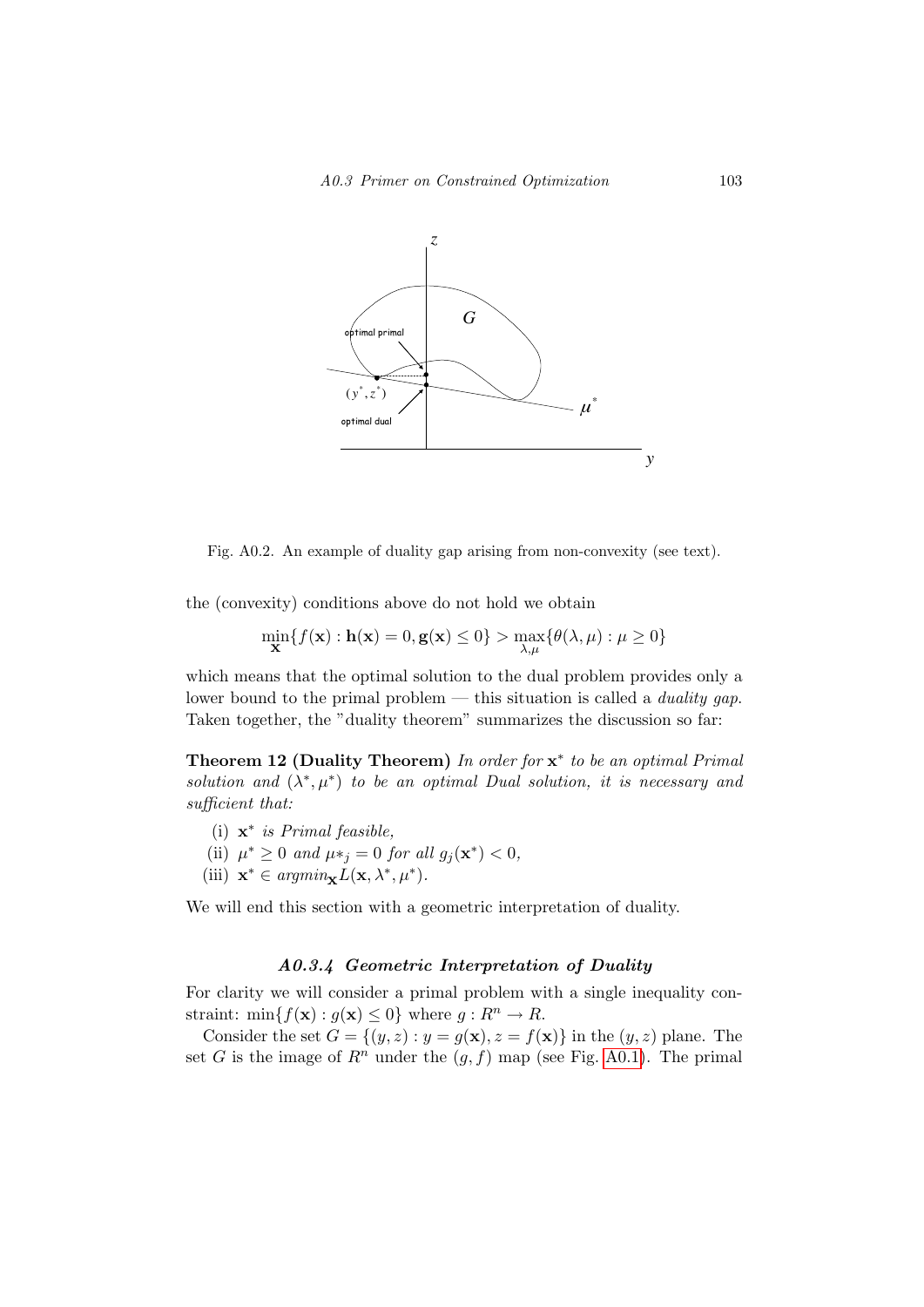#### 104 Appendix

problem is to find a point in G that has a  $y \leq 0$  with the smallest z value — this is the point  $(y^*, z^*)$  in the figure.

In this case  $\theta(\mu) = \min_{\mathbf{x}} \{f(\mathbf{x}) + \mu g(\mathbf{x})\}$  which is equivalent to minimize  $z + \mu y$  over points in G. The equation  $z + \mu y = \alpha$  represents a straight line with slope  $-\mu$  and intercept (on z axis)  $\alpha$ . For a given value  $\mu$ , to minimize  $z + \mu y$  over G we need to move the line  $z + \mu y = \alpha$  parallel to itself as far down as possible while it remains in contact with  $G$  — in other words G is above the line and touches it. Then, the intercept with the  $z$  axis gives  $\theta(\mu)$ . The dual problem is therefore equivalent to finding the slope of the supporting hyperplane such that its intercept on the z axis is maximal.

Consider the non-convex region  $G$  in Fig. [A0.2](#page-106-0) which illustrates a duality gap condition. The optimal primal is the point  $(y^*, z^*)$  which is higher than the greatest intercept on the  $z$  axis achieved by a line that supports  $G$  from below. This is an example of a duality gap caused by the non-convexity of the functions  $f(), g()$  (thereby making the set G non-convex).